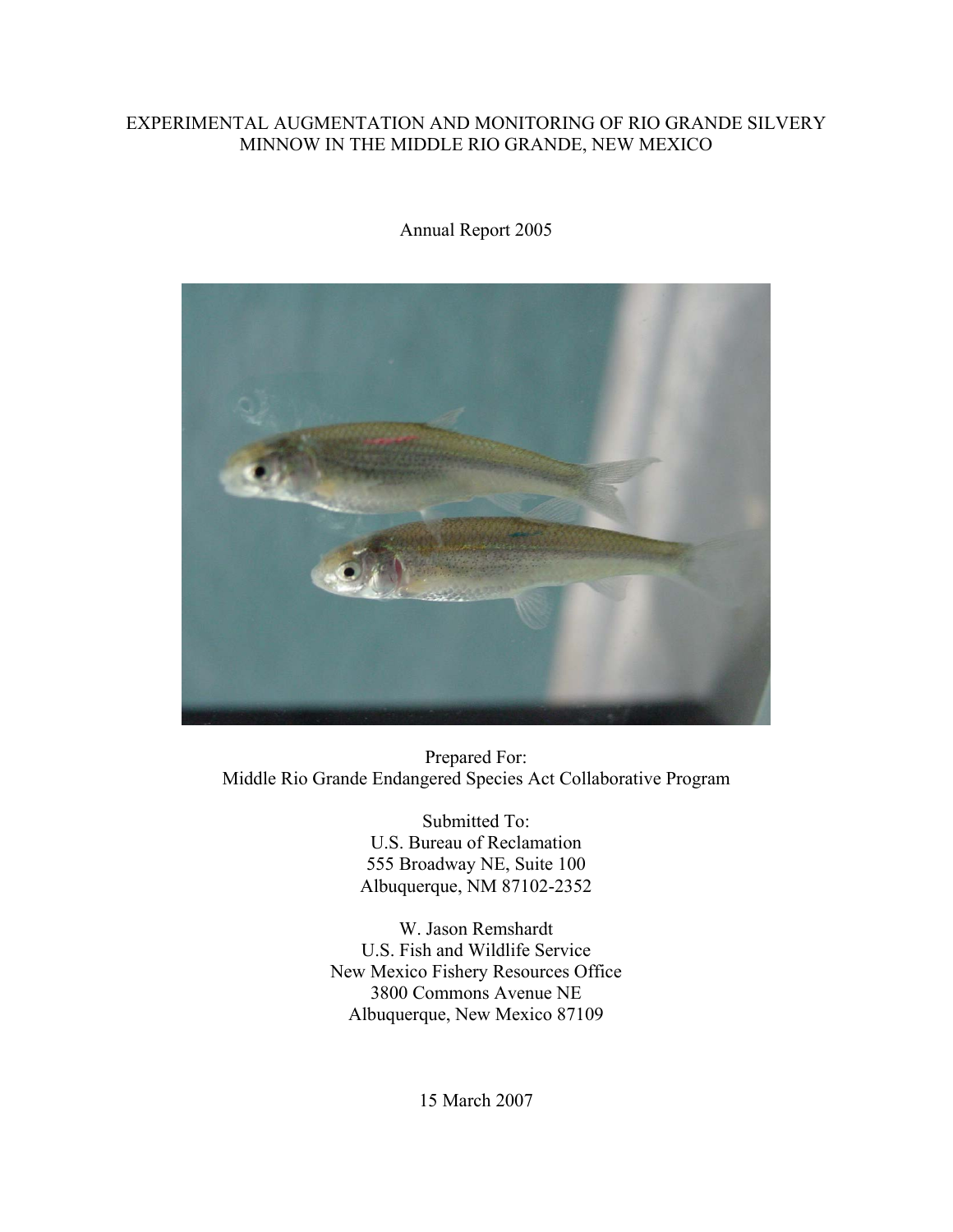| .97 |
|-----|

# **TABLE OF CONTENTS**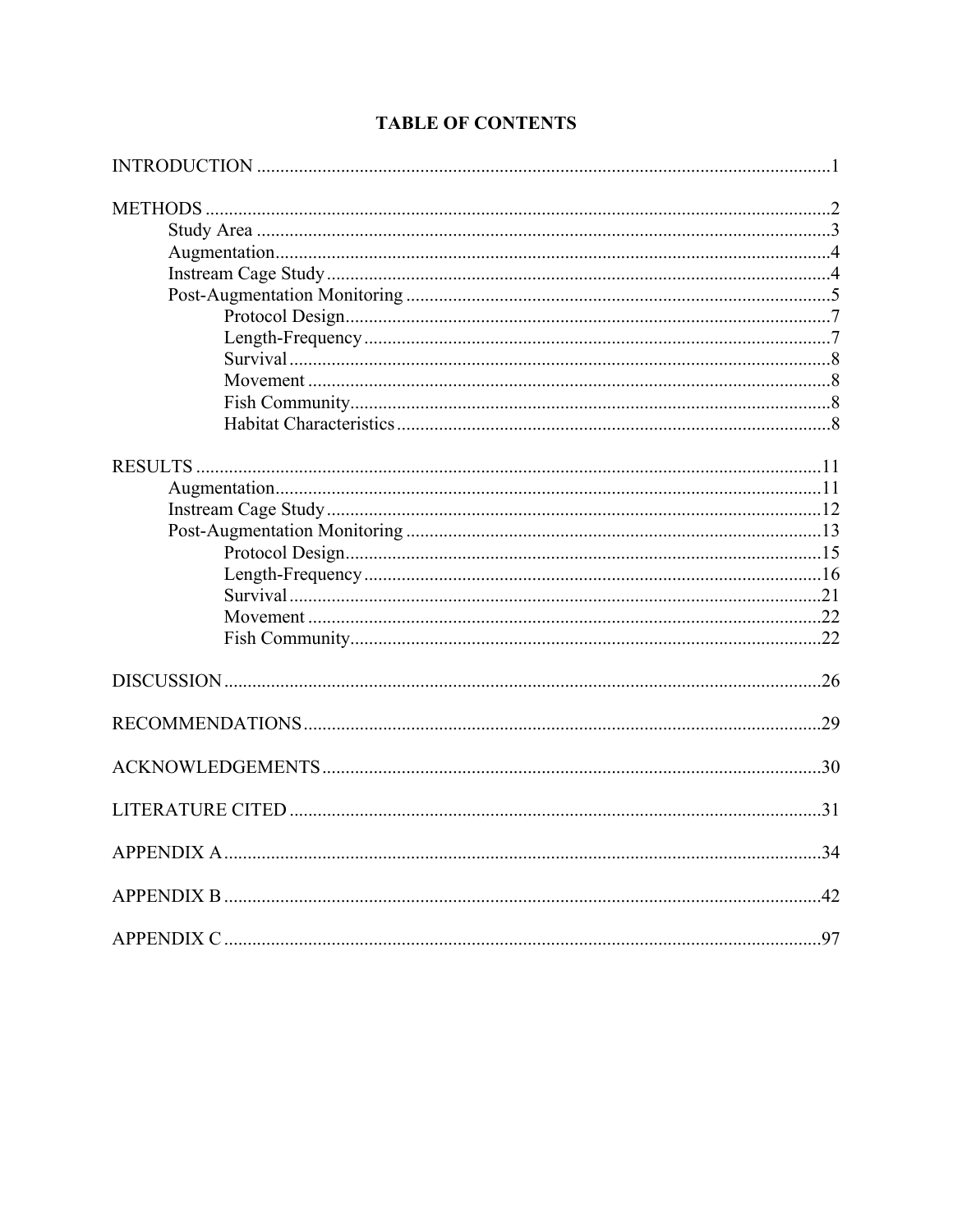# **LIST OF TABLES**

| Table 1.  | Augmentation monitoring site descriptions between June 2004-December 20056                                                                                           |
|-----------|----------------------------------------------------------------------------------------------------------------------------------------------------------------------|
| Table 2.  | Mesohabitat and feature definitions used for seine haul descriptions 9                                                                                               |
| Table 3.  |                                                                                                                                                                      |
| Table 4.  |                                                                                                                                                                      |
| Table 5.  | Status, numbers, percent of total, percent occurrence, and density for all species<br>collected from all sites combined from June 2004 to December 2005. For status, |
| Table 6.  | Number of marked Rio Grande silvery minnow collected by site from June<br>2004 to December 2005, identified by release season-year (total released)14                |
| Table 7.  |                                                                                                                                                                      |
| Table 8.  | Differences (t) of Least Square Means (Recaptures $/ 100$ m <sup>2</sup> ) for                                                                                       |
| Table 9.  | Life table of VIE marked Rio Grande silvery minnow released in<br>.21                                                                                                |
| Table 10. | Life table of unmarked Rio Grande silvery minnow from all samples<br>.21                                                                                             |
| Table 11. | .22                                                                                                                                                                  |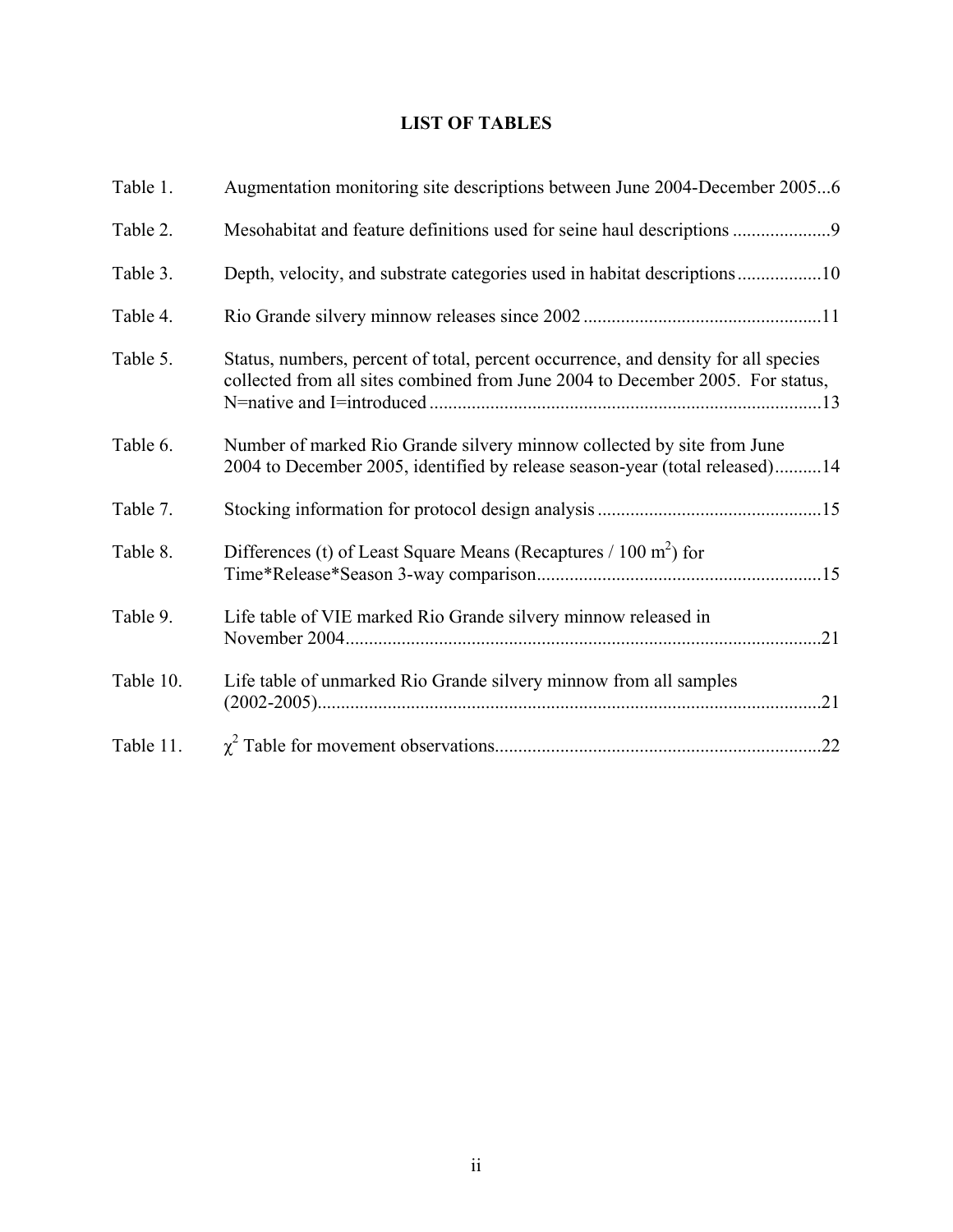# **LIST OF FIGURES**

| Figure 1. |                                                                              |
|-----------|------------------------------------------------------------------------------|
| Figure 2. | Discharge estimates from the Rio Grande at Albuquerque gage during the       |
| Figure 3. | Number of unmarked and marked Rio Grande silvery minnow captured by date     |
| Figure 4. | Comparison of unmarked and marked Rio Grande silvery minnow standard         |
| Figure 5. | Comparison of marked Rio Grande silvery minnow standard lengths at recapture |
| Figure 6. | Year class growth as inferred from length-class data collected from unmarked |
| Figure 7. | Length-frequency histograms of unmarked Rio Grande silvery minnow captured   |
| Figure 8. | Length-frequency histograms of unmarked Rio Grande silvery minnow captured   |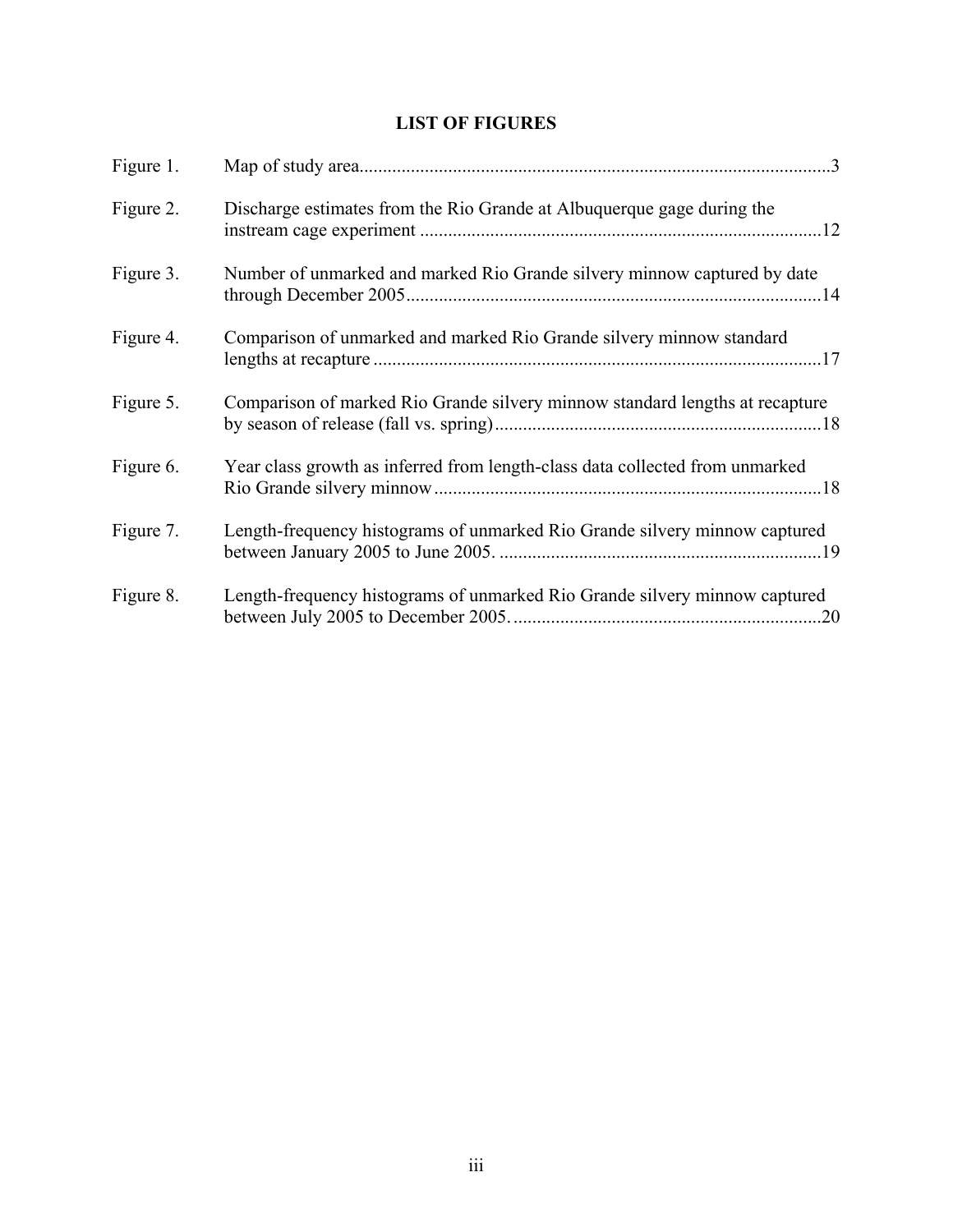#### **EXECUTIVE SUMMARY**

Rio Grande silvery minnow (*Hybognathus amarus*) was historically found in the mainstem Rio Grande and its larger tributaries (Rio Chama and Jemez River) from near Española, New Mexico to the Gulf of Mexico, and in the Pecos River from Santa Rosa, New Mexico downstream to its confluence with the Rio Grande in Texas (Bestgen and Platania 1991). Recently, Rio Grande silvery minnow was found in the Middle Rio Grande, New Mexico (MRGNM) below Cochiti Dam downstream to Elephant Butte Reservoir, representing 283 km (176 mi) or 5-7% of its historical range. Within the last several years, continued river drying in Isleta and San Acacia reaches had dramatically decreased densities; where by 2003 Angostura Reach had the highest catch rates of Rio Grande silvery minnow (Dudley, et al. 2004). Direct and indirect evidence indicates that augmentation efforts in the Angostura Reach are partially contributing to the increase in upstream catch rates. In comparison, 7 years ago it was estimated more than 70% of Rio Grande silvery minnow inhabited the San Acacia Reach (San Acacia diversion dam downstream to Elephant Butte Reservoir) (U.S. Fish and Wildlife Service 1999). With frequent river intermittency downstream of Isleta Dam and unknown population status above Angostura Dam, these areas currently do not provide adequate and/or continuous habitat conditions. Environmental factors exacerbated by human interaction have reduced the continually flowing range of Rio Grande silvery minnow to the Angostura Reach (below Angostura Dam to Isleta Dam), which is only 65 km (40.4 mi) or 1% of its historic range. Nevertheless, the potential for intermittency should not outweigh the potential for continued occupation and existence in the downstream reaches.

Throughout much of its historic and current range, the decline of Rio Grande silvery minnow may be attributed to modification of stream discharge and altered sediment loads, channel desiccation, obstructions to upstream movement (i.e., impoundments and diversion dams), channelization, competition and predation by nonnative species, and water quality degradation (U.S. Fish and Wildlife Service 1999). There are doubtless other factors that have affected and are continuing to affect Rio Grande silvery minnow, but river intermittency on a nearly annual basis within the remaining range hampers effective management efforts.

Since June of 2002, 562,885 hatchery-raised Rio Grande silvery minnow have been augmented into the MRGNM. Along with favorable spring snowmelt flows for spawning and recruitment in 2004 and 2005, these efforts have resulted in increased catch rates of young-of-year Rio Grande silvery minnow initially in the Angostura Reach, but increases were seen in all reaches in 2005. In 2005, catch rate of Rio Grande silvery minnow at our 12 monitoring sites throughout our release range was 31.06 fish/100 m<sup>2</sup>, compared with 2004 (0.99 fish/100 m<sup>2</sup>), and 2003 (0.37 fish/100  $m^2$ ). Direct and indirect information indicates that hatchery raised individuals can be released back to the wild with adequate retention in or near original release sites, can experience survival of at least 2 years after release, and ultimately can contribute to future spawning efforts.

In 2005, we evaluated different release strategies such as time of year, time of day, specific release habitats, and various hatchery environments (natural outdoor ponds vs. indoor facilities). All this information will add to the knowledge needed for future conservation while providing active management strategies for the Middle Rio Grande and potential re-establishment sites, including the Big Bend region of Texas.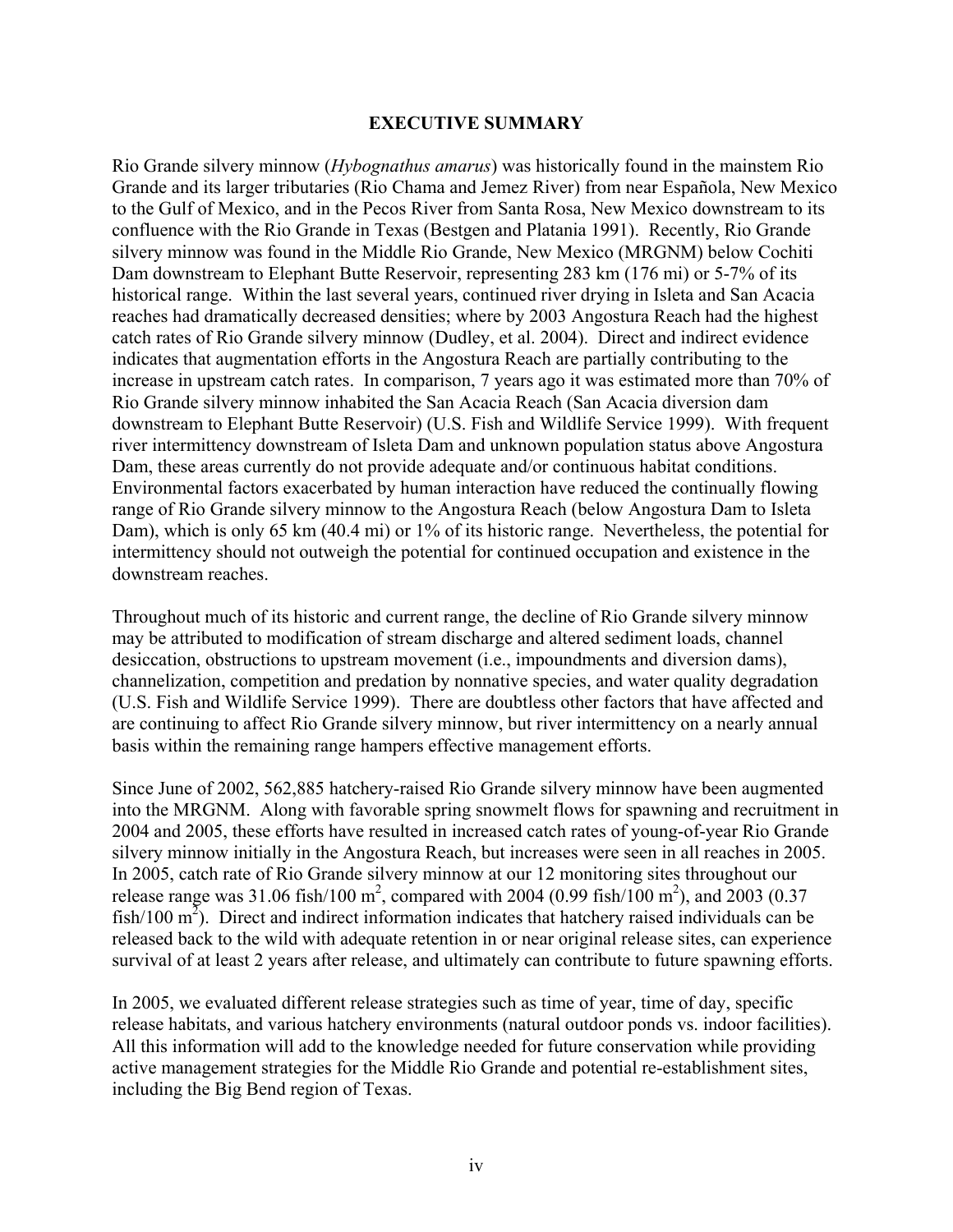### **INTRODUCTION**

Beginning in June 2002, the New Mexico Fishery Resources Office (NMFRO) began experimental augmentation and monitoring of juvenile and adult Rio Grande silvery minnow in the Middle Rio Grande, New Mexico (MRGNM). This progress report summarizes findings between June 2004 and December 2005, with a summary over the life of the project since 2002. Sampling efforts focused on the evaluation of experimental stocking success of Rio Grande silvery minnow reared in captive propagation facilities and released throughout the current range.

Emergency efforts in 1996, 1998, and 1999 located an estimated 11,000 adult and juvenile Rio Grande silvery minnow (*Hybognathus amarus*) in isolated pools downstream of San Acacia Dam. These fish were transported to upstream locations in Isleta and Angostura reaches and released. However, the small number of individuals salvaged in emergency efforts was relatively minor compared to the extent of habitat loss in the Rio Grande. Thus, relocation of adult Rio Grande silvery minnow may not contribute substantially to reestablishment and longterm population viability within permanently flowing reaches.

From May to June 2000, an estimated 204,000 larval and 414 adult Rio Grande silvery minnow were stocked by personnel from the Museum of Southwestern Biology near the New Mexico Highway 6 Bridge in Los Lunas and U.S. Highway 550 Bridge in Bernalillo. Larval fish were the result of captive spawning of wild adults from the San Acacia Reach. After spawning, surviving adults were returned to the river. However, the continued benefits of these stocking attempts are unknown and evaluations of translocations and other stocking attempts are needed to provide guidance for future management.

This current effort reflects management needs identified in the Middle Rio Grande Endangered Species Program (Program), Item A.2.2 for the Rio Grande silvery minnow as well as the Rio Grande Silvery Minnow Recovery Plan (RGSMRP; U.S. Fish and Wildlife Service 1999). These include development and refinement of augmentation protocols for use in the middle Rio Grande (Task 8b) and annual monitoring of augmented populations as identified as a needed task (Task 8d) by the Program and RGSMRP, respectively.

The ultimate goal of augmentation efforts is to re-establish self-sustaining populations of Rio Grande silvery minnow in the MRGNM and throughout its former range. The long-term benefits of this study are to: 1) augment populations within the MRGNM; 2) evaluate stocking efforts and provide a better understanding for propagation methods, stocking times and methods; and 3) evaluate monitoring efforts needed for Rio Grande silvery minnow populations.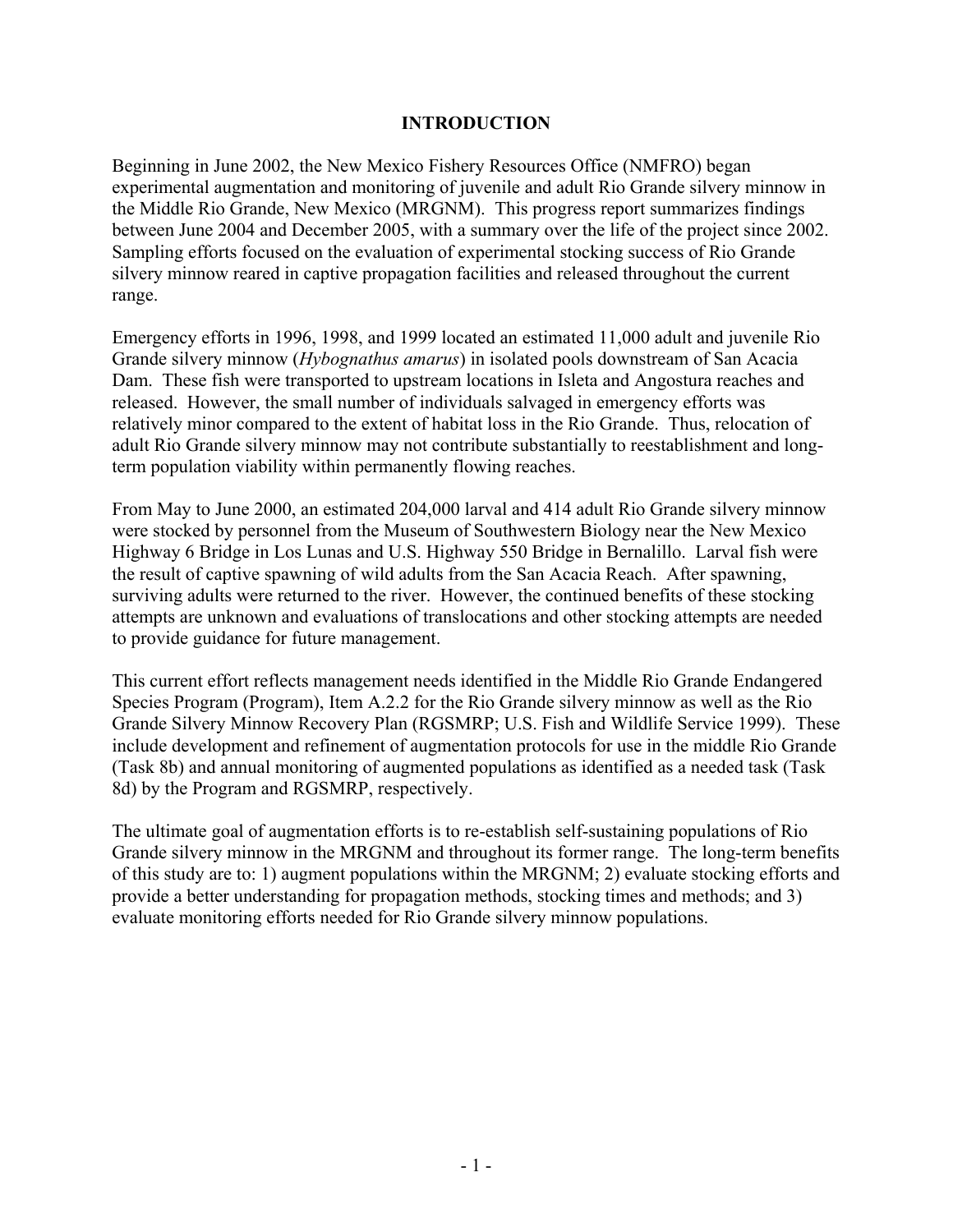The specific objectives of this experimental augmentation and monitoring plan are to:

1) Determine survival of stocked Rio Grande silvery minnow.

2) Determine temporal and spatial upstream and downstream movement of stocked Rio Grande silvery minnow within and among reaches.

3) Identify and characterize river reaches where retention and survival of stocked Rio Grande silvery minnow are maximized.

4) Evaluate how (and amount) augmentation of Rio Grande silvery minnow is affecting subsequent recruitment.

5) Provide guidance for augmentation activities to maximize survival of Rio Grande silvery minnow.

Success of this experimental augmentation will be determined by the ability to meet these objectives. These actions will allow better management decisions to be made in regard to the future stocking of Rio Grande silvery minnow throughout its current and historical range.

## **METHODS**

### **Study Area**

This investigation concentrates on areas relative to release locations in Angostura, Isleta, and San Acacia reaches (Figure 1, Table 1). Angostura Reach (61 km) extends from Angostura Diversion Dam (River Mile (RM) 209.7) to Isleta Diversion Dam (RM 169.3) and includes the cities of Bernalillo, Corrales, and Albuquerque. Isleta Reach (90 km) extends from Isleta Diversion Dam to San Acacia Diversion Dam. This reach includes the southern portion of Isleta Pueblo, cities of Bosque Farms, Valencia, Los Lunas, Belen, and smaller villages such as La Joya, and Bernardo, along with Sevilleta National Wildlife Refuge, all within Bernalillo, Valencia, and Socorro counties. The San Acacia Reach (roughly 76 km) extends from San Acacia Diversion Dam to the headwaters of Elephant Butte Reservoir (the exact location of the lower boundary varies depending upon reservoir water-surface elevation). This reach is relatively remote, including only the city of Socorro and villages of San Acacia, Lemitar, Escondida, and San Antonio along with Bosque del Apache National Wildlife Refuge, all within Socorro County.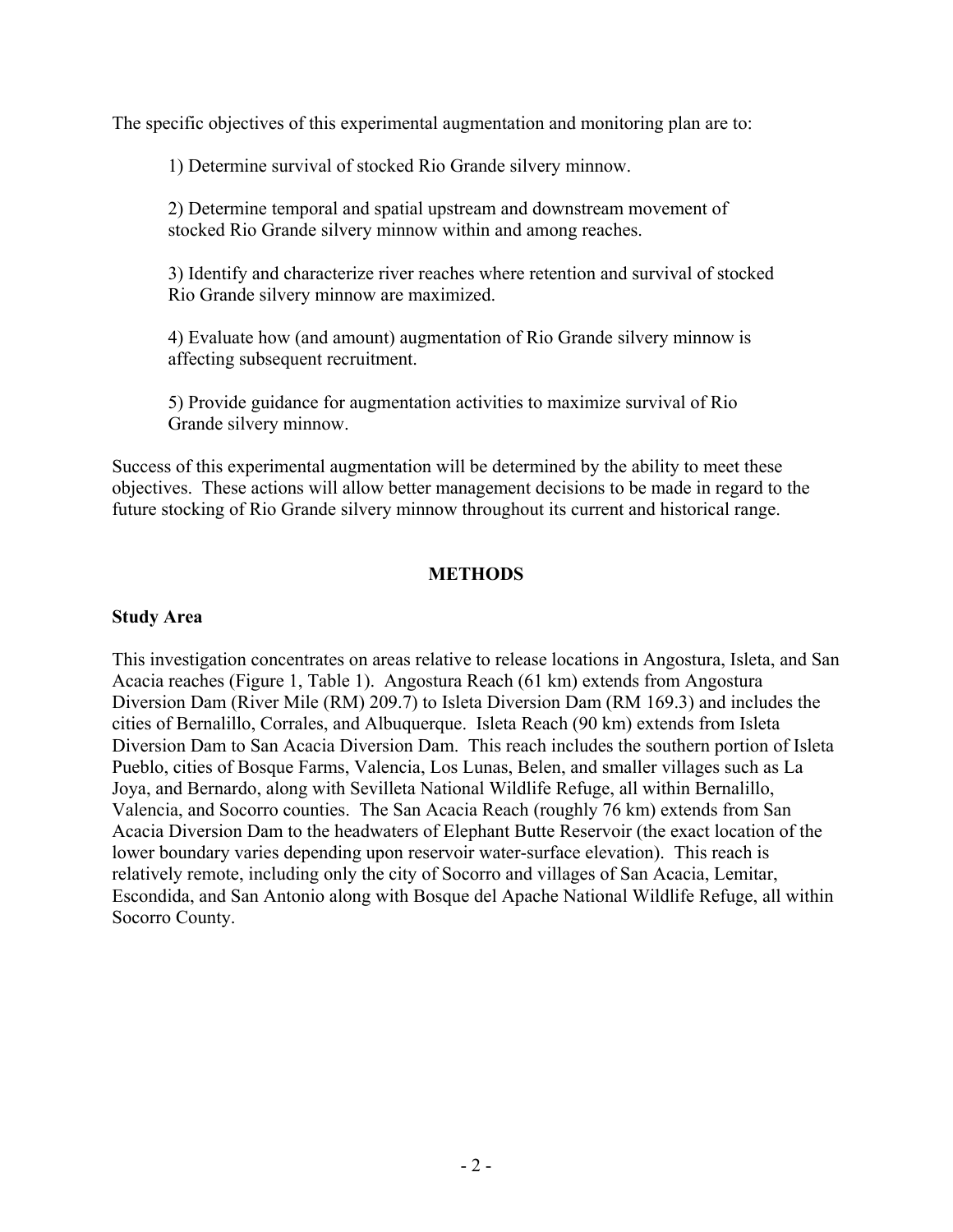

**Figure 1. Map of study area.**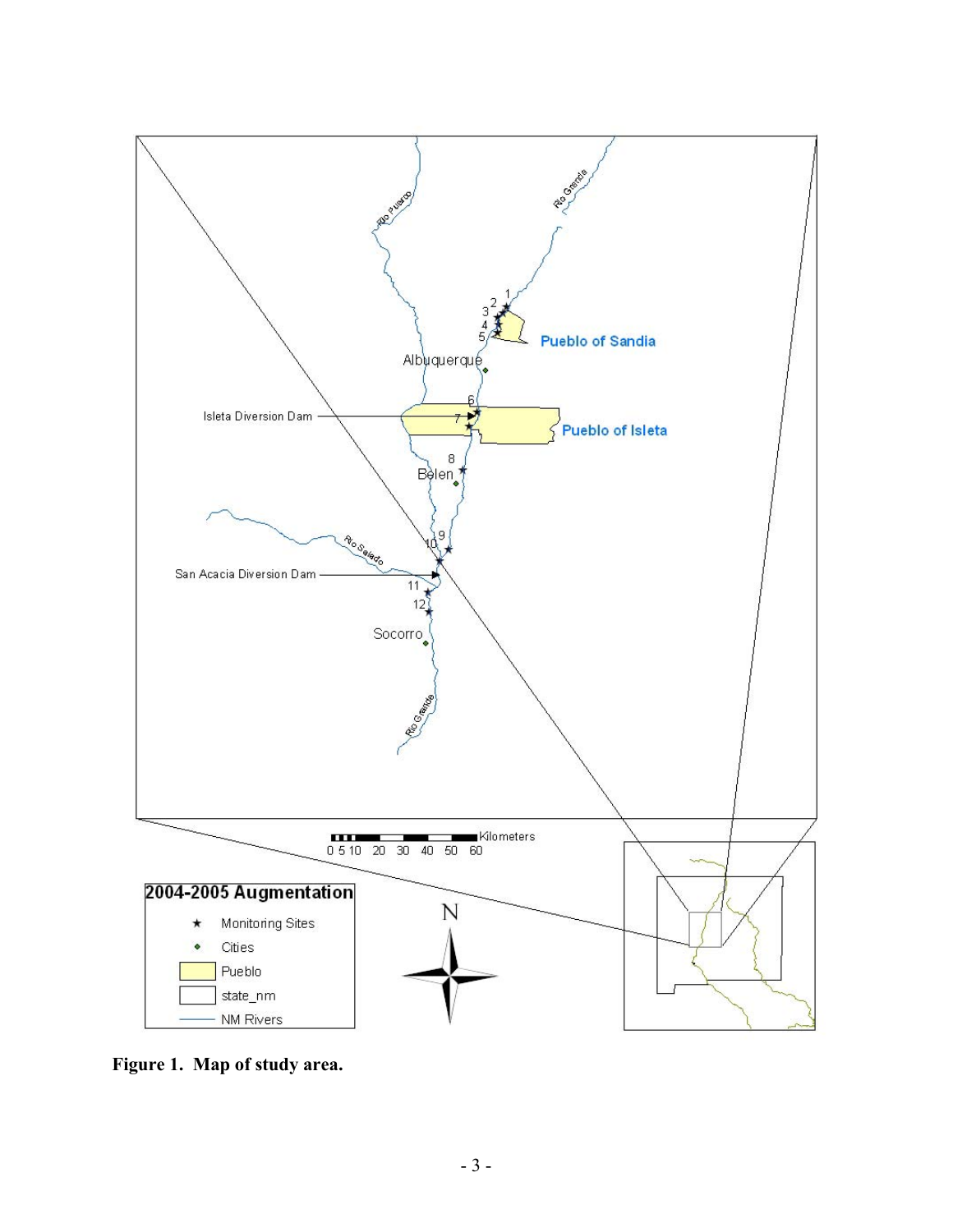## **Augmentation**

All released fish were propagated and/or reared at Dexter National Fish Hatchery and Technology Center (Dexter), New Mexico State University – A Mountain Facility, Albuquerque Biological Park (Biopark), or the U.S. Fish and Wildlife Service – NMFRO, with the majority of these from Dexter or the Biopark. Released fish in fall 2004 and throughout 2005 originated from two sources: 1) wild-captured eggs reared in hatchery; or 2) eggs of wild stock. All stocked fish were marked using a Visible Implant Elastomer (VIE) tag. The VIE tag is a soft pliable tag that is injected into each fish. Fish released on different dates were marked with a different VIE color and/or body position (Table 2). In addition, fish were uniquely marked from those released in previous years. Few Rio Grande silvery minnow survive past age-2 in the wild (U.S. Fish and Wildlife Service, 1999), but use of different colors and body positions ensured differentiation between age classes during monitoring.

In fall 2004 and spring 2005, the majority of released fish originated from method #2, eggs of wild stock. Wild-captured eggs are the priority source for the propagation activities, but in 2004 eggs captured in the wild did not satisfy the required number suggested for release in fall 2004 and spring 2005. Therefore, both Dexter and the Biopark engaged in captive propagation of wild-caught adults. In 2005, egg capture from the wild again did not satisfy production goals so captive propagation was also used to meet production goals for fall 2005 and spring 2006 releases.

Several release sites were chosen within each reach based on access, habitat quality, and relative position to diversion structures. In addition to previous release sites with the Angostura Reach (U.S. 550 - Corrales, Central Bridge, Rio Bravo, and Bridge Street), addition release sites in Isleta (U.S. 60 Bridge - Rio Puerco confluence) and San Acacia reaches (between San Acacia diversion dam and Lemitar) were added in fall 2005 to expand augmentation efforts. These additional release sites were selected from sections of the Isleta and San Acacia reaches that had a high expectation of remaining wet throughout the irrigation season, despite intermittent conditions. Beginning in 2006, recapture information from these additional release sites in other reaches will allow us to examine potential differences in survival and site retention between reaches.

## **Instream Cage Experiment**

To assess the effects of the riverine conditions on immediate (28-day) post-augmentation survival and tag retention, a series ( $n=2$ ) of livecars (1.3m x 1.3m x 1.3m delta mesh seine material) were placed at a site within the Angostura Reach (River Mile 177.0) concurrent with the November 2005 augmentation. Each livecar was constructed of small mesh (3 mm) to facilitate water flow but prevent escape of fish. The containers were constructed with a 3mm mesh cover to prevent predation by birds and provide cover. The livecars were placed 20 m apart along the shoreline in 0.5-1.0 m deep, low-velocity  $(< 0.5$ m/sec) habitat, with tumbleweeds placed inside each cage to provide additional cover. This is the typical winter habitat association for Rio Grande silvery minnow (Watts, et. al 2002). The cages were placed at the site several days prior to study to condition the livecars by establishing algal growth throughout the cage. At each hatchery, fish were given one of four VIE tag colors to assess stocking protocols. There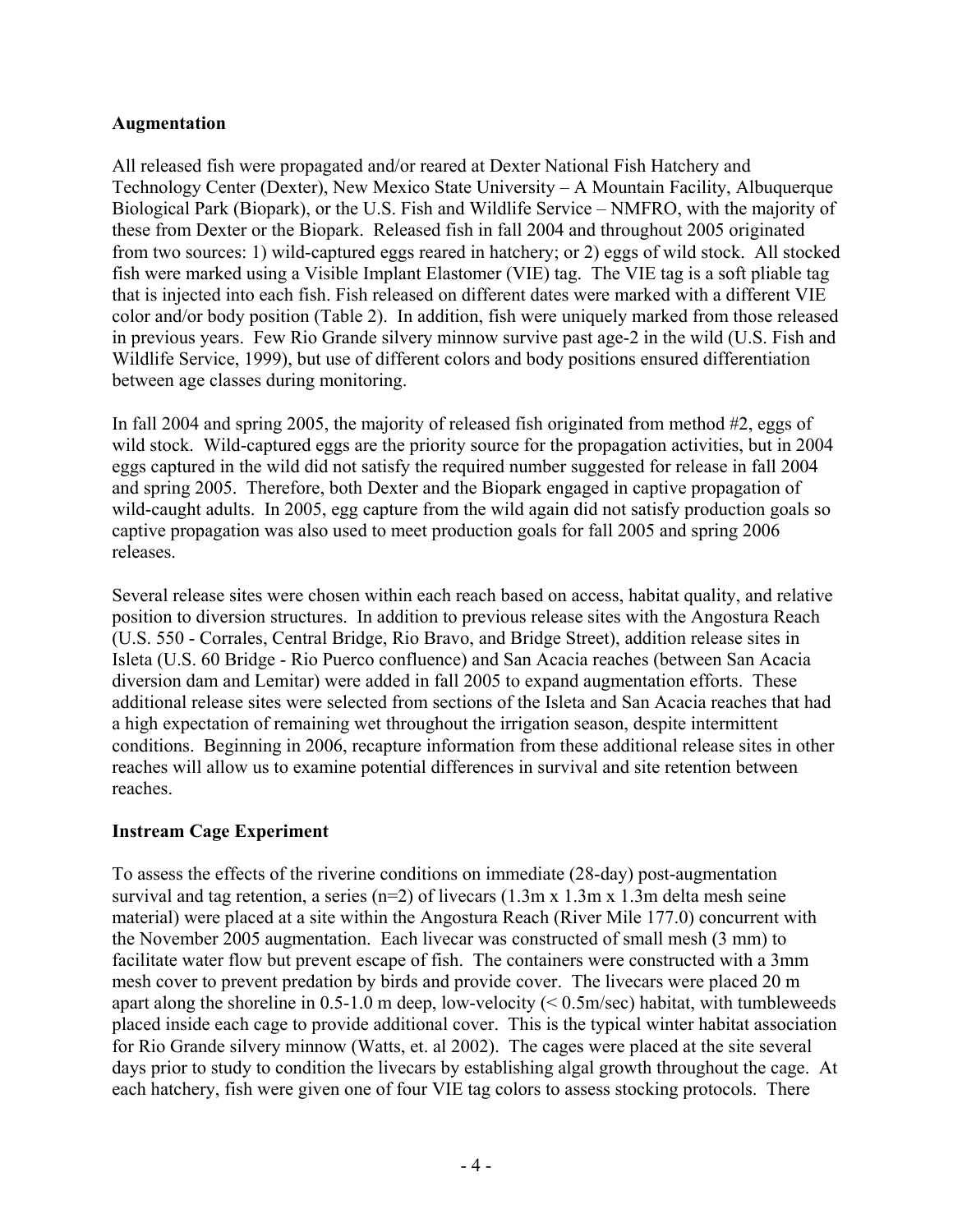were a total of 200 fish, 100 from each hatchery split into 4 groups of 25 placed in the livecars. Each hatchery group was identified by differing VIE location and these groups were split between the cages to alleviate any potential cage effect on results. Evaluations occurred at the 1, 7, 14, 21, and 28-day point during the study. At all but the 28-day period, only cursory observations were made to prevent added stress and disturbance to the livecars. On the 28<sup>th</sup> day, a full examination was made of both livecars. All remaining fish were removed from the livecars and examined for VIE mark color/location and survival. All live fish remaining were then immediately released.

In addition to the fish placed in the livecars, equal numbers of fish were retained in aquaria at NMFRO as control groups. These fish were subjected to the same pre-augmentation conditions as the instream cage individuals, including VIE marking, hauling, and handling. This control allowed examination of potential differences between effects of pre-augmentation activities and post-augmentation riverine conditions on survival and tag retention. A 28-day examination of the aquaria fish was made to evaluate survival and tag retention. These aquaria fish will be held for up to 12 months for extended tag retention examination.

## **Post-Augmentation Monitoring**

Monitoring of stocked fish involved specific post-stocking surveys at 1-month intervals to determine survival, growth and movement. These efforts were also used to collect secondary information on fish community structure and habitat use. Fish were collected with a 3 m x 1.8 m, 3 mm mesh seine. Length of individual seine hauls were measured to the nearest 0.1 meter to estimate sampling effort, which was calculated by multiplying the distance of each seine haul by the width of the seine (3 m). All mesohabitat types were sampled within each reach with a minimum of 30 seine hauls at each sampling location, except at high flows when safe wading was difficult or during intermittent conditions when seinable habitat was limited. A qualitative description was made of mesohabitat type, depth, and velocity within each seine haul. Water quality parameters were measured (pH, conductivity, water temperature, air temperature, total dissolved solids, and salinity) at each monitoring site, before and after each visit. Standard and total lengths were measured from a minimum of 10 Rio Grande silvery minnow per site, including marked and unmarked individuals. All other fish captured were identified and enumerated for each individual seine haul in the field and subsequently released. Scientific and common names are arranged in phylogenetic order and follow Nelson et al. (2004), except where subspecies are noted. The use of subspecific epithets reflects the importance of geographical subdivisions in evolution.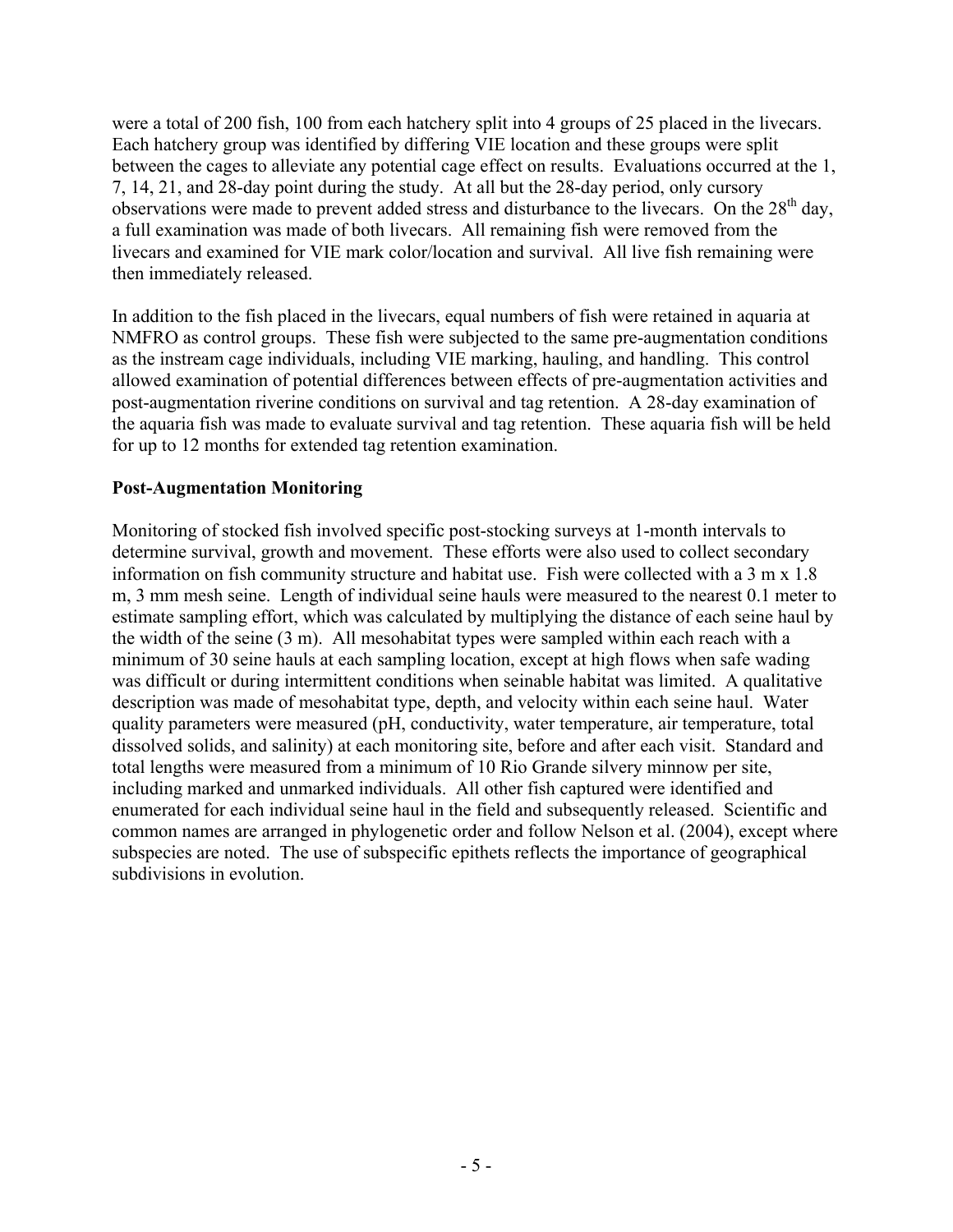|                | <b>Angostura Reach</b>   |                                                                                                                              |
|----------------|--------------------------|------------------------------------------------------------------------------------------------------------------------------|
|                | U.S. Highway 550 Bridge  | New Mexico, Sandoval County, Rio Grande, RM 203.5                                                                            |
| $\overline{2}$ | Sandia Bosque Line 14    | New Mexico, Sandoval County, Rio Grande, Pueblo of<br>Sandia, 1.5 miles downstream of U.S. 550 Bridge crossing,<br>RM 202.0. |
| 3              | Sandia PNM Gasline       | New Mexico, Sandoval County, Rio Grande, Pueblo of<br>Sandia, 3.6 miles downstream of U.S. 550 Bridge crossing,<br>RM 199.9. |
| 4              | Lomitas Negras           | New Mexico, Sandoval County, Rio Grande, below Rio<br>Ranch #3 Wastewater Treatment Plant Outfall, RM 198.3                  |
| 5              | Dixon Road               | New Mexico, Sandoval County, Rio Grande, at Sandia<br>Wasteway Outfall, RM 196.0                                             |
| 6              | Atrisco Outfall          | New Mexico, Bernalillo County, Rio Grande, Pueblo of<br>Isleta, 1.9 miles upstream of Isleta Diversion Dam,<br>RM 171.2.     |
|                | <b>Isleta Reach</b>      |                                                                                                                              |
| 7              | Alejandro Gate           | New Mexico, Valencia County, Rio Grande, Pueblo of<br>Isleta, 2.7 miles downstream of Isleta Diversion Dam,<br>RM 166.6.     |
| 8              | Tomé                     | New Mexico, Valencia County, Rio Grande, 12.6 miles<br>downstream of Isleta Diversion Dam, RM 156.7                          |
| 9              | U.S. Highway 60 Bridge   | New Mexico, Socorro County, Rio Grande, 14.1 miles<br>upstream of San Acacia Diversion Dam, RM 130.6                         |
| 10             | Rio Puerco Confluence    | New Mexico, Socorro County, Rio Grande, 10.4 miles<br>upstream of San Acacia Diversion Dam, RM 126.5                         |
|                | San Acacia Reach         |                                                                                                                              |
| 11             | San Acacia Diversion Dam | New Mexico, Socorro County, Rio Grande, 500 ft.<br>downstream of San Acacia Diversion Dam, RM 116.1                          |
| 12             | Lemitar                  | New Mexico, Socorro County, Rio Grande, 8 miles<br>downstream of San Acacia Diversion Dam, RM 108.0                          |

### **Table 1. Augmentation monitoring site descriptions between June 2004 December 2005.**  Site # Site Name Description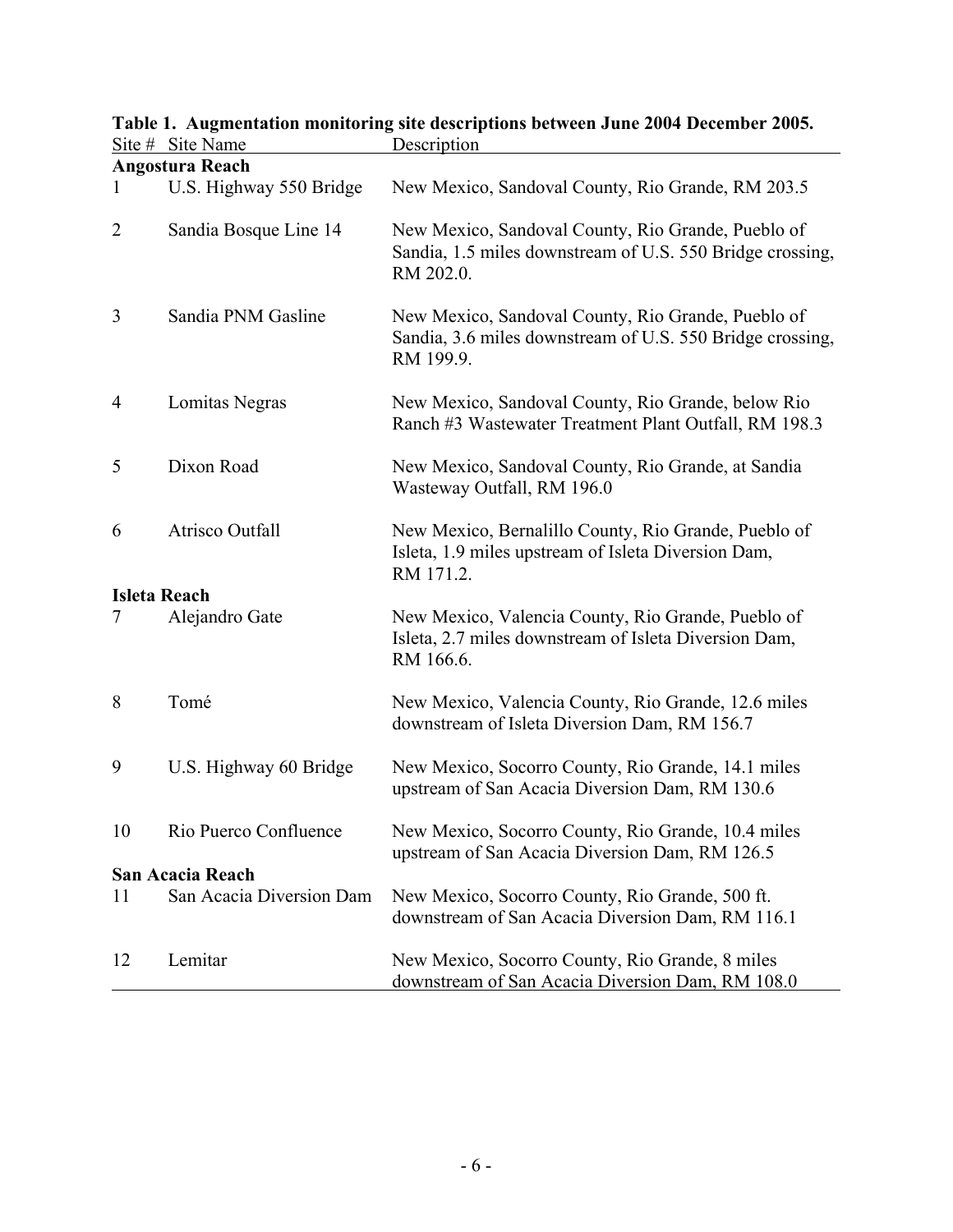### Protocol Design

A study design was implemented beginning in fall 2004 to compare different techniques associated with releasing Rio Grande silvery minnow and to perfect stocking protocol. The goal was to compare four factors including release time of day (day or night), release method (single or multiple location), season (fall or spring), and hatchery source (Biopark or Dexter). The season of release can also be defined as the age of fish when released (6 months or 1 year) as all fish originate from spawning events in or around May of each year. To compare recapture rates of different release techniques, a normalized density  $(D_{normal})$  was computed for each sample as,

 $D_{\text{normal}} = (R / 100 \text{ m}^2) * (S_{\text{initial}} / S_{\text{max}}),$ 

where  $R =$  number of recaptures in the sample,  $S<sub>initial</sub> =$  number of fish initially stocked for the unique mark in question, and  $S_{\text{max}} = \text{maximum number of fish stocked during study. This}$ normalized density allowed for accurate comparisons between different stocking densities. PROC MIXED (SAS 1996), a mixed model procedure, was used to analyze these data. Multilevel or mixed effects models are commonly applied to hierarchical data such as these (Goldstein 2003). Release time of day (day or night), release method (single or multiple location), season (fall or spring), and hatchery source (Biopark or Dexter) were each treated as a random block effect in a 4-factor complete randomized block design. The normalized density data were analyzed as repeated measures with multiple comparisons using least square means to compare within group effects. The significance level for protocol design was set at  $\alpha = 0.10$ . This significance level is preferred for field studies of this nature where high variability in catch rates would cause a Type II error, which is to accept the null hypothesis when a real difference occurs.

#### Length-Frequency

Standard lengths of captured Rio Grande silvery minnow were compared by sampling trip to evaluate the potential differences in growth rates. The Petersen method of length-frequency analysis was used to estimate age groups (Isaac 1990, Devries and Frie 1996). In this method, the frequency of individuals was plotted as a function of 2 mm standard length increments for each monthly monitoring sample. Age was then assigned to each individually measured fish. Similarly, the known age of recaptured marked and measured Rio Grande silvery minnow was assigned to each individual. Linear regression was used to compare the potential differences between and among marked and unmarked fish by plotting standard length against estimated (or known) ages. The regression coefficient  $\beta$ , or slope is also used as an estimate of instantaneous growth, or in this case monthly growth rate since each sample is spaced approximately one month apart. The Student's *t* was used to test the hypothesis about equality of two population regression coefficients, or in this case, the equality of growth rates between and among marked and unmarked Rio Grande silvery minnow. The significance level for length-frequency regression analyses was set at  $\alpha = 0.05$ . This significance level is preferred for analyses of this nature when larger sample sizes are the type of analysis are adequate to prevent a Type I error, which is to reject the null hypothesis when there is no real difference.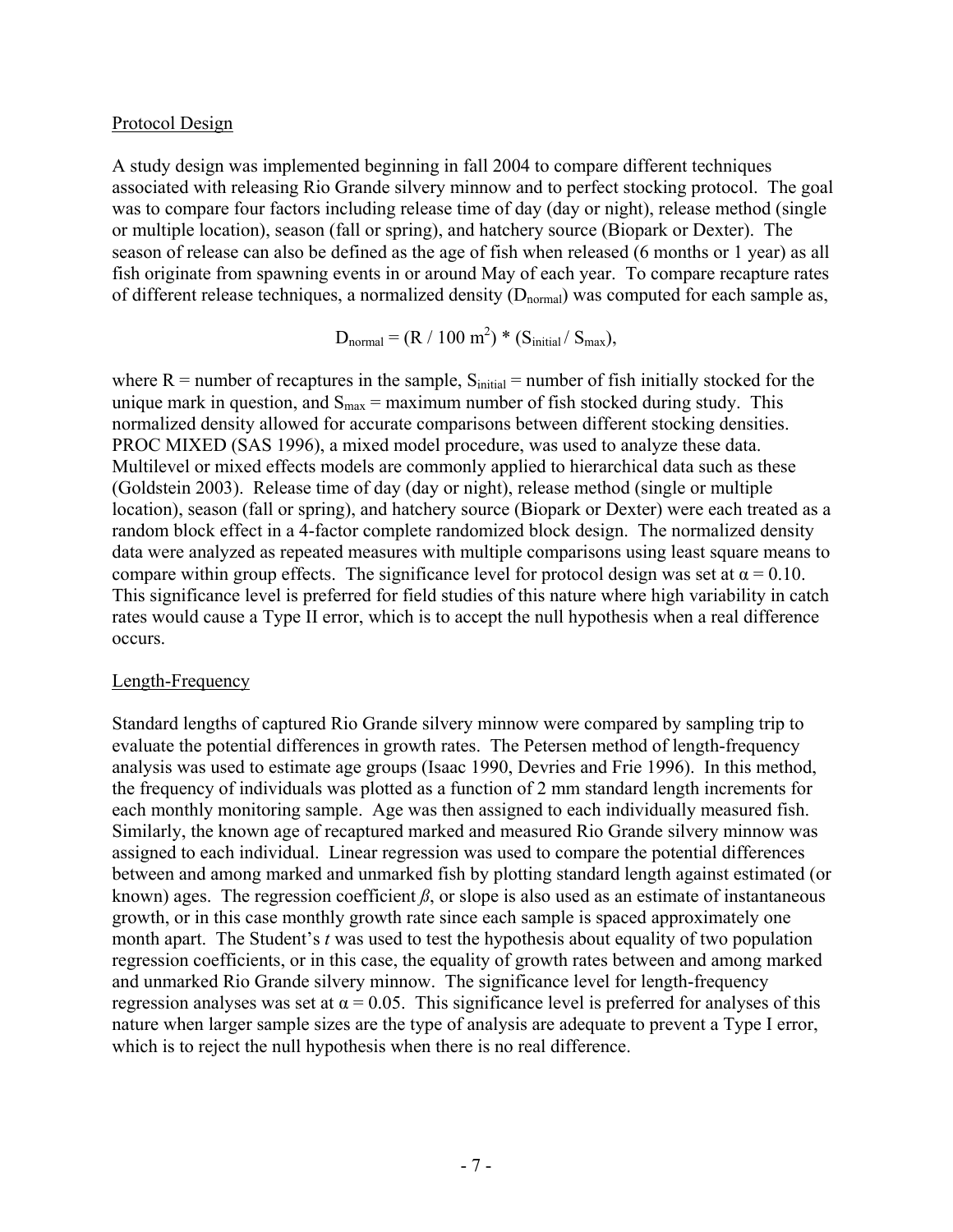## Survival

Estimates of initial (28-d) survival were obtained from the in-stream cage study conducted in November 2005. Groups of tagged fish from Dexter and Biopark were split equally into cages with similar groups held as control in aquaria at NMFRO. These estimates were then combined with recapture rates by month to construct a survival table and compare relative survival of released fish. Recapture rates take into account tag retention and apparent survival (survival and emigration). Emigration is not separated from survival, but is estimated to be minimal (2.5%). Beginning and ending numbers of VIE marked Rio Grande silvery minnow that are estimated to be alive at that time period within the sites collected.

Field trials were used to assess potential stress effects of augmentation activities relative to survival. A series  $(n=4)$  of livecars  $(4 \times 4 \times 4)$  were placed into an area of the Rio Grande receiving perennial water and representing natural conditions as near as possible. These structures were placed at the site two weeks before beginning the tests to condition the chambers by establishing algal growth (food supply) throughout the cage. The livecars were constructed with small mesh  $(1/8)$  to facilitate water flow but prevent escape of fish. The containers were covered to prevent depredation but provide access to fish for sample collections and feeding. A subsample (25) of fish to be released from each group or VIE color were collected and placed in each cage or tank. Final evaluation occurred at the end of the study (28-d) to characterize the survival response and estimates for each lot of fish.

## Movement

Recapture data were used to conduct an examination of the overall distance traveled. Expected and observed recapture probabilities were analyzed with chi-square  $(\chi^2)$  tests. Expected values assumed no net movement and were assigned to each monitoring site based on the relative frequencies at date of release. In addition, recapture information to date (through December 2005) from other research was summarized (Appendix A).

## Fish Community

A summary table of the entire fish collections for the current study period (June 2004 to December 2005) was constructed with observations made for each species including the status of the species (native or introduced), total number of individuals, relative percentage of each species, percent occurrence in individual seine hauls, and density (fish  $/ 100 \text{ m}^2$ ). Observations were also made on the total number of species, total effort, and uncommon species.

## Habitat Characteristics

Mesohabitats were classified using unique codes to identify their characteristics (Table 2.) Depth, velocity, and substrate descriptions were also noted for each seine haul to further characterize habitat associations (Table 3.) These classifications allowed for an examination of habitat availability and habitat associations by Rio Grande silvery minnow.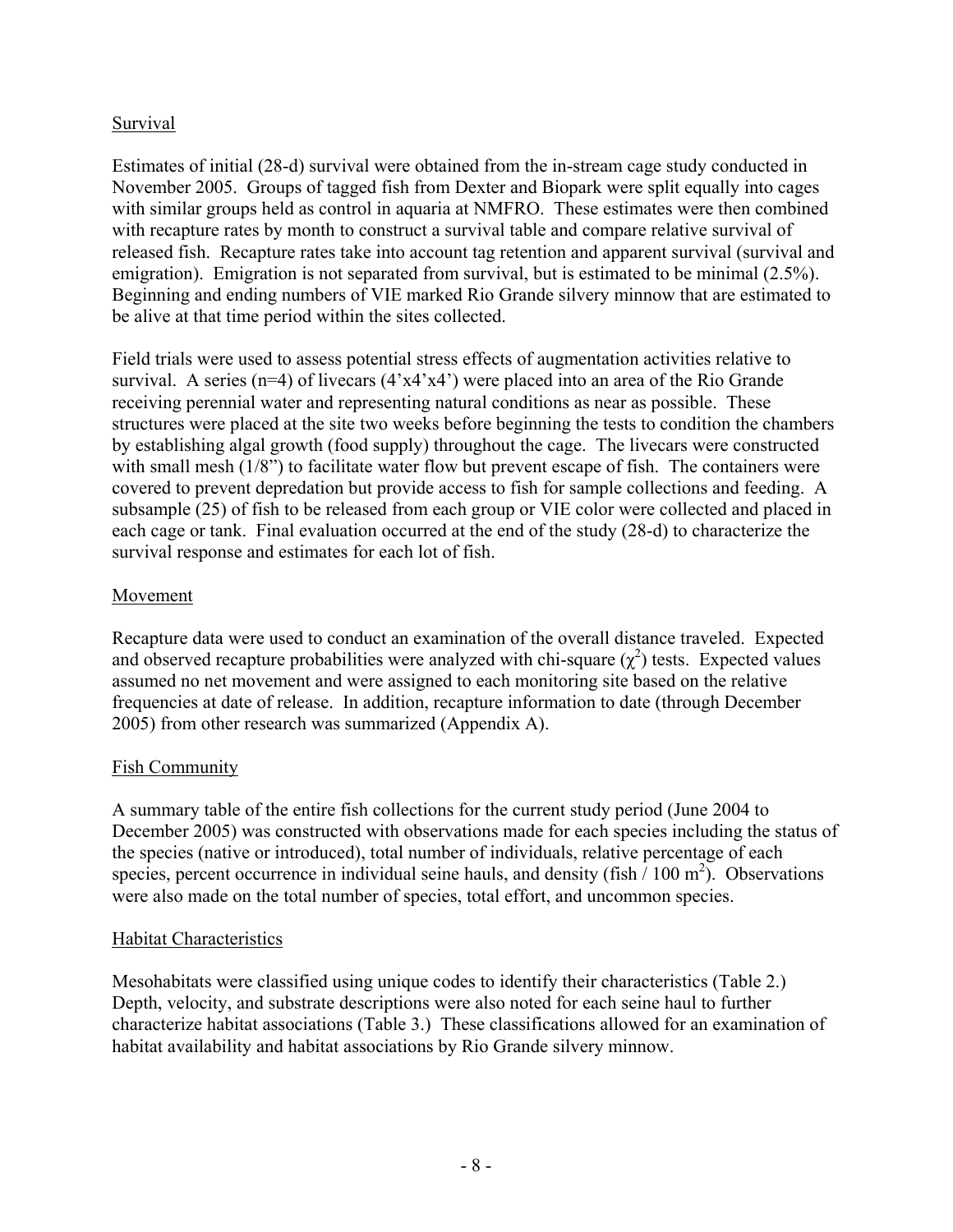### **Table 2. Mesohabatat and feature definitions used for seine haul descriptions**

#### Mesohabitats

Run – Fluvial habitat with direction of flow generally parallel with the adjacent shore. Dominant mesohabitat with varying depths and velocities.

 $\mathcal{L}_\mathcal{L} = \{ \mathcal{L}_\mathcal{L} = \{ \mathcal{L}_\mathcal{L} = \{ \mathcal{L}_\mathcal{L} = \{ \mathcal{L}_\mathcal{L} = \{ \mathcal{L}_\mathcal{L} = \{ \mathcal{L}_\mathcal{L} = \{ \mathcal{L}_\mathcal{L} = \{ \mathcal{L}_\mathcal{L} = \{ \mathcal{L}_\mathcal{L} = \{ \mathcal{L}_\mathcal{L} = \{ \mathcal{L}_\mathcal{L} = \{ \mathcal{L}_\mathcal{L} = \{ \mathcal{L}_\mathcal{L} = \{ \mathcal{L}_\mathcal{$ 

Riffle – Fluvial habitat with flow direction generally parallel with the adjacent shore, shallow and with higher gradient than adjacent habitats.

Plunge – A turbulent pool created by water spilling over a feature such as riffle, dune, or debris pile.

Bank – Flowing habitat along a submerged feature similar to shoreline that is parallel to flow.

Confluence – Turbulent pool created at the junction of two flowing channels.

Pool – Fluvial habitat with direction generally parallel to adjacent shore, deeper and slower than adjacent habitats.

Backwater – Non-fluvial habitat found at downstream end of abandoned channels.

Forewater – Non-fluvial habitat found at abandoned inlets of high flow channels.

Embayment – Transitional habitat between fluvial and non-fluvial habitats with minimal velocities, perpendicular to adjacent river bank.

Isolated Pool – An abandoned, off-channel, remnant pool sometimes fed by subsurface seepage  $\mathcal{L}_\mathcal{L} = \mathcal{L}_\mathcal{L} = \mathcal{L}_\mathcal{L} = \mathcal{L}_\mathcal{L} = \mathcal{L}_\mathcal{L} = \mathcal{L}_\mathcal{L} = \mathcal{L}_\mathcal{L} = \mathcal{L}_\mathcal{L} = \mathcal{L}_\mathcal{L} = \mathcal{L}_\mathcal{L} = \mathcal{L}_\mathcal{L} = \mathcal{L}_\mathcal{L} = \mathcal{L}_\mathcal{L} = \mathcal{L}_\mathcal{L} = \mathcal{L}_\mathcal{L} = \mathcal{L}_\mathcal{L} = \mathcal{L}_\mathcal{L}$ 

Features

 $\mathcal{L}_\mathcal{L} = \mathcal{L}_\mathcal{L} = \mathcal{L}_\mathcal{L} = \mathcal{L}_\mathcal{L} = \mathcal{L}_\mathcal{L} = \mathcal{L}_\mathcal{L} = \mathcal{L}_\mathcal{L} = \mathcal{L}_\mathcal{L} = \mathcal{L}_\mathcal{L} = \mathcal{L}_\mathcal{L} = \mathcal{L}_\mathcal{L} = \mathcal{L}_\mathcal{L} = \mathcal{L}_\mathcal{L} = \mathcal{L}_\mathcal{L} = \mathcal{L}_\mathcal{L} = \mathcal{L}_\mathcal{L} = \mathcal{L}_\mathcal{L}$ Shoreline – Interface between water and dry land without undercut, angle more than 90 degrees.

Debris Pile – Instream obstruction to flow, commonly formed by tumbleweeds, downed trees, or rootwads.

Eddy – turbulent zone within a mesohabitat, with upstream flow direction

Undercut – Shoreline with angle less than 90 degrees, creating overhead cover.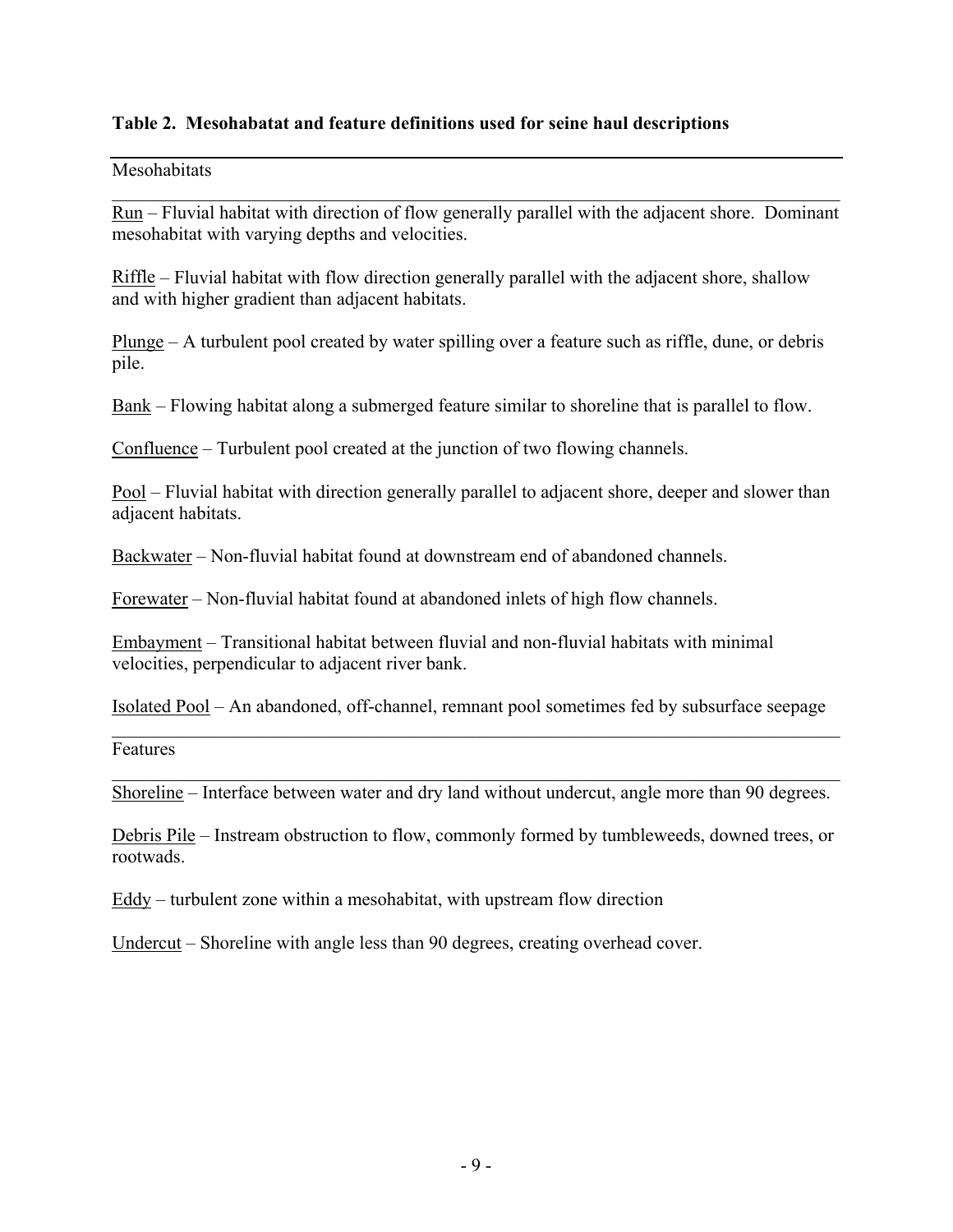#### **Table 3. Depth, velocity, and substrate categories used in habitat descriptions.**

 $\mathcal{L}_\mathcal{L} = \{ \mathcal{L}_\mathcal{L} = \{ \mathcal{L}_\mathcal{L} = \{ \mathcal{L}_\mathcal{L} = \{ \mathcal{L}_\mathcal{L} = \{ \mathcal{L}_\mathcal{L} = \{ \mathcal{L}_\mathcal{L} = \{ \mathcal{L}_\mathcal{L} = \{ \mathcal{L}_\mathcal{L} = \{ \mathcal{L}_\mathcal{L} = \{ \mathcal{L}_\mathcal{L} = \{ \mathcal{L}_\mathcal{L} = \{ \mathcal{L}_\mathcal{L} = \{ \mathcal{L}_\mathcal{L} = \{ \mathcal{L}_\mathcal{$ 

 $\mathcal{L}_\mathcal{L} = \{ \mathcal{L}_\mathcal{L} = \{ \mathcal{L}_\mathcal{L} = \{ \mathcal{L}_\mathcal{L} = \{ \mathcal{L}_\mathcal{L} = \{ \mathcal{L}_\mathcal{L} = \{ \mathcal{L}_\mathcal{L} = \{ \mathcal{L}_\mathcal{L} = \{ \mathcal{L}_\mathcal{L} = \{ \mathcal{L}_\mathcal{L} = \{ \mathcal{L}_\mathcal{L} = \{ \mathcal{L}_\mathcal{L} = \{ \mathcal{L}_\mathcal{L} = \{ \mathcal{L}_\mathcal{L} = \{ \mathcal{L}_\mathcal{$ 

 $\mathcal{L}_\mathcal{L} = \mathcal{L}_\mathcal{L} = \mathcal{L}_\mathcal{L} = \mathcal{L}_\mathcal{L} = \mathcal{L}_\mathcal{L} = \mathcal{L}_\mathcal{L} = \mathcal{L}_\mathcal{L} = \mathcal{L}_\mathcal{L} = \mathcal{L}_\mathcal{L} = \mathcal{L}_\mathcal{L} = \mathcal{L}_\mathcal{L} = \mathcal{L}_\mathcal{L} = \mathcal{L}_\mathcal{L} = \mathcal{L}_\mathcal{L} = \mathcal{L}_\mathcal{L} = \mathcal{L}_\mathcal{L} = \mathcal{L}_\mathcal{L}$ 

 $\mathcal{L}_\mathcal{L} = \{ \mathcal{L}_\mathcal{L} = \{ \mathcal{L}_\mathcal{L} = \{ \mathcal{L}_\mathcal{L} = \{ \mathcal{L}_\mathcal{L} = \{ \mathcal{L}_\mathcal{L} = \{ \mathcal{L}_\mathcal{L} = \{ \mathcal{L}_\mathcal{L} = \{ \mathcal{L}_\mathcal{L} = \{ \mathcal{L}_\mathcal{L} = \{ \mathcal{L}_\mathcal{L} = \{ \mathcal{L}_\mathcal{L} = \{ \mathcal{L}_\mathcal{L} = \{ \mathcal{L}_\mathcal{L} = \{ \mathcal{L}_\mathcal{$ 

 $\mathcal{L}_\mathcal{L} = \mathcal{L}_\mathcal{L} = \mathcal{L}_\mathcal{L} = \mathcal{L}_\mathcal{L} = \mathcal{L}_\mathcal{L} = \mathcal{L}_\mathcal{L} = \mathcal{L}_\mathcal{L} = \mathcal{L}_\mathcal{L} = \mathcal{L}_\mathcal{L} = \mathcal{L}_\mathcal{L} = \mathcal{L}_\mathcal{L} = \mathcal{L}_\mathcal{L} = \mathcal{L}_\mathcal{L} = \mathcal{L}_\mathcal{L} = \mathcal{L}_\mathcal{L} = \mathcal{L}_\mathcal{L} = \mathcal{L}_\mathcal{L}$ 

Depth (meters)

Low – less than 0.3 m, ankle deep Medium –  $0.3$  to  $0.6$  m, knee deep Deep – greater than  $0.6$  m

Velocity (meters per second)

 $\overline{0 - 0.0}$  m/sec, slackwater (no visible current) Slow – 0.3 m/sec, low velocity Medium – 0.3 to 0.6 m/sec, average velocity Deep – greater than 0.6 m/sec, surface tension usually broken and audible

Substrate (dominant particle size in millimeters)

Silt – less than 0.02 mm Sand  $-0.02$  to 2 mm Gravel  $-2$  to 64 mm Cobble  $-64$  to 256 mm Boulder – greater than 256 mm Vegetation – substrate covered in vegetation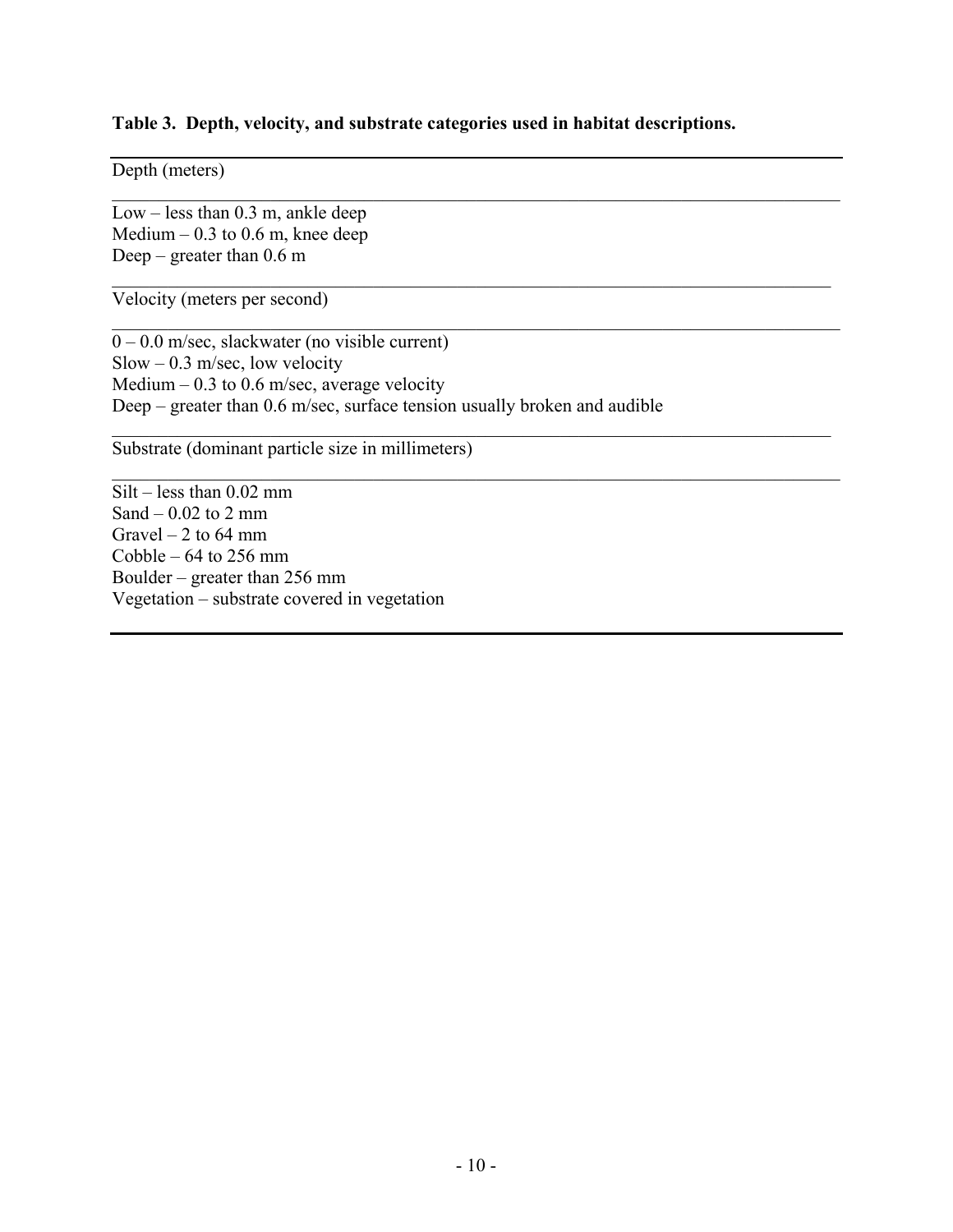### **RESULTS**

### **Augmentation**

Between June 2004 to December 2005, a total of 320,762 Rio Grande silvery minnow were marked and released into the MRGNM. Releases occurred in fall 2004, with additional releases in spring and fall 2005 (Table 2). Releases in fall 2004 and spring 2005 mirrored previous releases in the Angostura Reach, with fall 2005 releases in all three reaches (Angostura, Isleta, and San Acacia) at selected sites which had a relatively low probability of intermittency and thus would provide the highest potential of contributing to the population.

| VIE color    | <b>Body Location</b> | Released | Release Site (RM)    | Release Date     |
|--------------|----------------------|----------|----------------------|------------------|
| orange       | right, predorsal     | 2,082    | Alameda              | <b>June 2002</b> |
| orange       | left, predorsal      | 41,500   | Corrales             | December 2002    |
| green        | left, predorsal      | 61,118   | Bernalillo           | January 2003     |
| red          | left, predorsal      | 22,266   | Rio Rancho           | April 2003       |
| yellow       | right, predorsal     | 48,513   | Corrales             | January 2004     |
| red          | right, predorsal     | 56,644   | Bernalillo           | April 2004       |
| green        | right, predorsal     | 8,500    | Bernalillo           | April 2004       |
| orange       | right, predorsal     | 1,500    | Bernalillo           | April 2004       |
| yellow       | right, anal          | 9,622    | Bernalillo           | November 2004    |
| red          | right, anal          | 8,639    | Corrales             | November 2004    |
| orange       | right, anal          | 7,845    | Bernalillo           | November 2004    |
| green        | right, anal          | 6,956    | Corrales             | November 2004    |
| yellow       | left, anal           | 6,245    | Bernalillo           | November 2004    |
| red          | left, anal           | 7,006    | Corrales             | November 2004    |
| orange       | left, anal           | 6,065    | Bernalillo           | November 2004    |
| green        | left, anal           | 6,879    | Corrales             | November 2004    |
| yellow       | left, predorsal      | 6,237    | Central Bridge       | Oct-Nov 2004     |
| yellow       | left, predorsal      | 475      | Rio Bravo            | January 2005     |
| orange       | right, predorsal     | 1,540    | Rio Bravo            | January 2005     |
| white        | right, anal          | 5,000    | Corrales             | April 2005       |
| purple       | right, anal          | 5,000    | Bernalillo           | April 2005       |
| pink         | right, anal          | 5,654    | Corrales             | April 2005       |
| blue         | right, anal          | 5,011    | Bernalillo           | April 2005       |
| white        | left, anal           | 11,080   | Corrales             | April 2005       |
| purple       | left, anal           | 8,800    | Bernalillo           | April 2005       |
| pink         | left, anal           | 10,026   | Corrales             | April 2005       |
| blue         | left, anal           | 10,242   | Bernalillo           | April 2005       |
| green        | left, dorsal         | 10,357   | Rio Bravo            | April 2005       |
| orange       | left, predorsal      | 227      | <b>Bridge Street</b> | <b>July 2005</b> |
| orange       | right, predorsal     | 21       | <b>Bridge Street</b> | <b>July 2005</b> |
| orange       | right, predorsal     | 20,000   | Bernalillo           | September 2005   |
| white        | right, predorsal     | 14,853   | Bernalillo           | November 2005    |
| purple       | right, predorsal     | 13,921   | <b>Bridge Street</b> | November 2005    |
| pink         | right, predorsal     | 15,715   | Bernalillo           | November 2005    |
| blue         | right, predorsal     | 16,282   | <b>Bridge Street</b> | November 2005    |
| white        | left, predorsal      | 21,000   | Lemitar              | November 2005    |
| purple       | left, predorsal      | 28,986   | Bernardo             | November 2005    |
| pink         | left, predorsal      | 25,642   | Lemitar              | November 2005    |
| blue         | left, predorsal      | 25,436   | Bernardo             | November 2005    |
| <b>TOTAL</b> |                      | 562,885  |                      |                  |

#### **Table 4. Rio Grande silvery minnow release since 2002 administered by NMFRO.**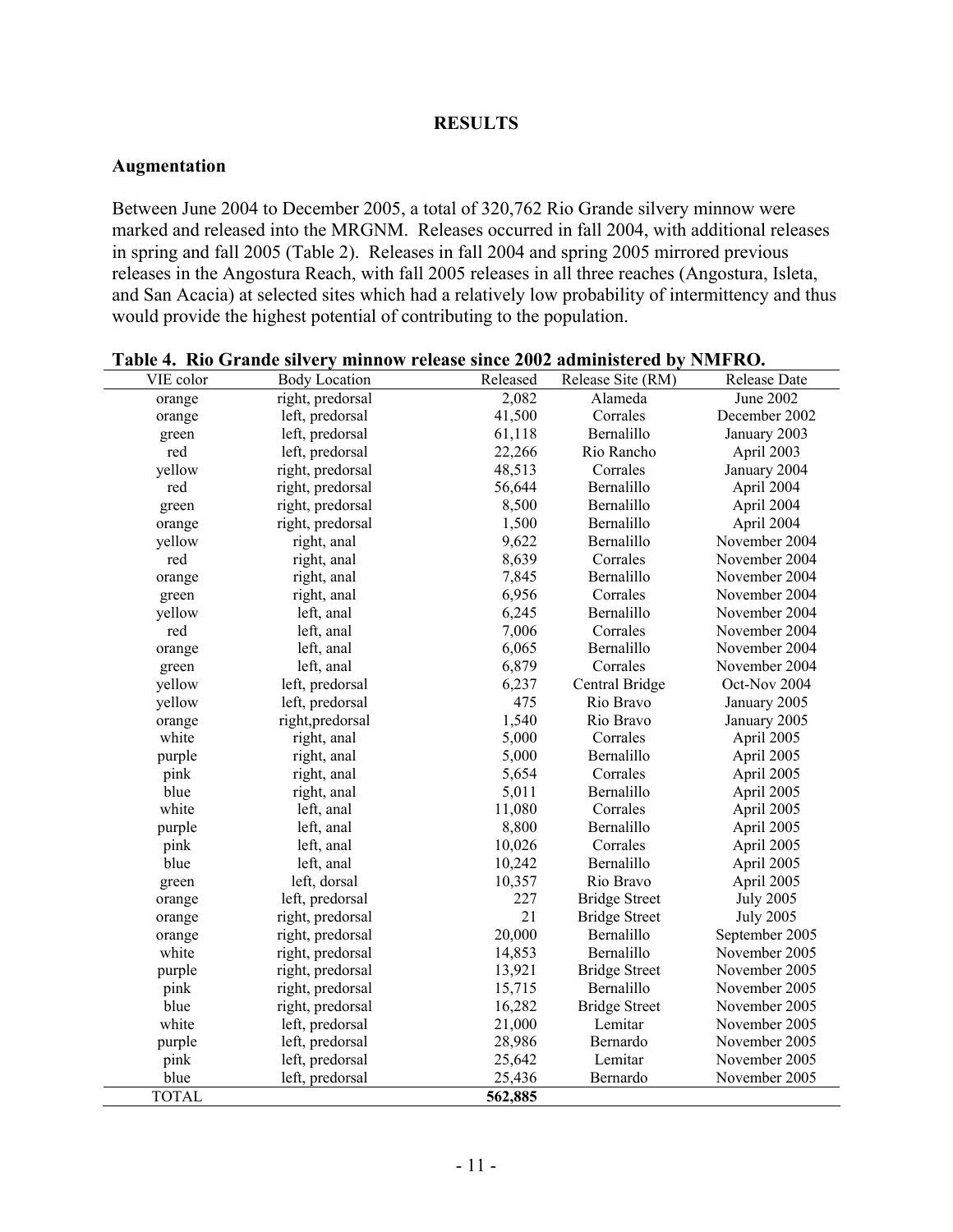### **Instream Cage Study**

The monitoring events at 1, 7, 14, and 21 days post-release resulted in only one dead individual observed. Therefore, results are reported from the final examination at the termination of the study at 28 days (4 weeks). Habitat conditions at the site were consistent throughout the study period. Discharge estimates from the nearest U.S. Geological Survey gage located 6.4 miles upstream (Rio Grande at Albuquerque, station 08330000), ranged between 527 and 997 cfs (Figure 2). Because of the placement of the study site, at no time during the study were the livecars in danger of being flooded or drying at the reported discharges.



**Figure 2. Discharge estimates from the Rio Grande at Albuquerque gage during the instream cage experiment.** 

For the instream cage fish, 4-week overall survival was 71.5%. The Biopark individuals had significantly higher ( $P = 0.01$ ) mean survival (89.0%) than that of the Dexter individuals (59.0%). Of remaining live fish from instream cages, overall tag retention was 99.3%.

For the aquaria samples, 4-week overall survival was 98.0%. The Dexter individuals had significantly higher ( $P = 0.01$ ) mean survival (100.0%) than that of the Biopark individuals (89.0%) Of remaining live fish from aquaria, overall tag retention was 94.5%.

Based on the study design and the fact that groups were split in the cages, it was impossible to compare differences in instream cage tag retention between facilities because individuals that had lost their tags could not be assigned to any particular group. When combined, instream cage and aquaria overall mean tag retention was 97.3%, with no significant difference between them.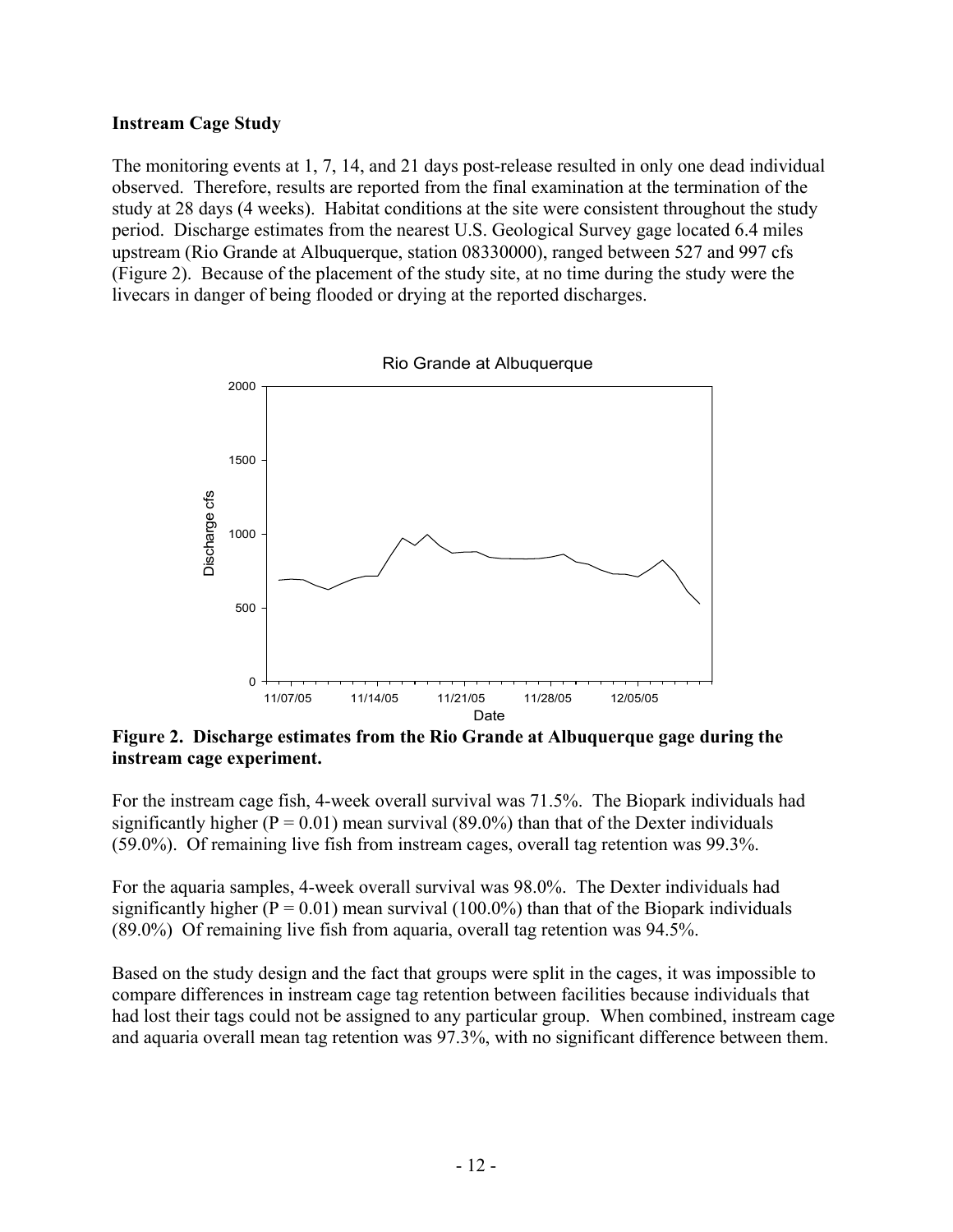#### **Post-Augmentation Monitoring**

There were a total of 31,457 Rio Grande silvery minnow collected between June 2004 and December 2005 (Table 3, Figure 4), including 312 that were positively identified as previously released individuals (Table 4). Rio Grande silvery minnow represented 45.3% of all fish captured, were collected in 31.4% of all seine hauls with an overall catch rate of 23.52 individuals/100 m<sup>2</sup> (Table 3). Of the 312 marked individuals recaptured, the majority (n=118) were recaptures from the fall 2004 release (Table 4). Over the sampling period, catch rates varied for Rio Grande silvery minnow, with the largest collection of 12,696 individuals occurring in July of 2005. Marked individuals were captured in every month. Overall, 15.0% of age 1 or older Rio Grande silvery minnow were recaptured individuals. Catch rates varied between sites, with the highest number of marked Rio Grande silvery minnow recaptures ( $N =$ 85) occurring at RM 202.0 (Sandia Line 14) in the Angostura Reach. The largest collections (N = 376) of adult unmarked Rio Grande silvery minnow were captured at RM 196.0 (Dixon Road), with the largest young of year collections ( $N = 6,778$ ) at RM 166.6 in the Isleta Reach at Alejandro Gate.

| Table 5. Status, numbers, percent of total, percent occurrence, and density for all species |
|---------------------------------------------------------------------------------------------|
| collected at all sites combined between June 2004 and December 2005. For status,            |
| N=native and I=introduced. Subspecific names include citations below.                       |

| Species                                                      | <b>Status</b> | N      | $%$ of | Percent    | Density         |
|--------------------------------------------------------------|---------------|--------|--------|------------|-----------------|
|                                                              |               |        | Total  | Occurrence | $(fish/100m^2)$ |
| gizzard shad Dorosoma cepedianum                             | I             | 3      | < 0.1  | < 0.1      | < 0.01          |
| red shiner Cyprinella lutrensis lutrensis                    | N             | 10,785 | 15.5   | 28.6       | 8.06            |
| common carp Cyprinus carpio                                  | Ι             | 1,287  | 1.9    | 5.3        | 0.96            |
| Rio Grande silvery minnow Hybognathus amarus                 | N             | 31,457 | 45.3   | 31.4       | 23.52           |
| fathead minnow Pimephales promelas                           | N             | 2,555  | 3.7    | 10.5       | 1.91            |
| flathead chub Platygobio gracilis gulonella <sup>a</sup>     | N             | 2,590  | 3.7    | 15.1       | 1.94            |
| longnose dace Rhinichthys cataractae cataractae <sup>b</sup> | N             | 1,566  | 2.3    | 8.1        | 1.17            |
| river carpsucker Carpiodes carpio elongatus <sup>c</sup>     | N             | 1,336  | 1.9    | 3.4        | 1.00            |
| white sucker Catostomus commersoni                           |               | 6,498  | 9.4    | 9.0        | 4.86            |
| black bullhead Ameiurus melas                                |               | 2      | < 0.1  | < 0.1      | < 0.01          |
| yellow bullhead Ameiurus natalis                             |               | 88     | 0.1    | 0.7        | 0.07            |
| channel catfish Ictalurus punctatus                          |               | 1,590  | 2.3    | 8.7        | 1.19            |
| western mosquitofish Gambusia affinis                        |               | 9,250  | 13.3   | 11.5       | 6.92            |
| white bass Morone chrysops                                   |               | 151    | 0.2    | 1.3        | 0.11            |
| green sunfish Lepomis cyanellus                              |               | 8      | < 0.1  | 0.1        | 0.01            |
| bluegill Lepomis macrochirus speciosus <sup>d</sup>          | N             | 78     | 0.1    | 0.5        | 0.06            |
| spotted bass Micropterus punctulatus                         |               | 4      | < 0.1  | < 0.1      | < 0.01          |
| largemouth bass Micropterus salmoides                        |               | 111    | 0.2    | 0.7        | 0.08            |
| white crappie Pomoxis annularis                              |               | 24     | < 0.1  | 0.2        | 0.02            |
| yellow perch Perca flavescens                                |               | 24     | < 0.1  | 0.2        | 0.02            |
| walleye Sander vitreus                                       |               | 11     | < 0.1  | 0.1        | 0.01            |
| <b>TOTAL</b>                                                 |               | 69,418 | 100.0  | 62.3       | 51.91           |

<sup>a</sup> Olund and Cross (1961)

 $<sup>b</sup>$  Jenkins and Burkhead (1993)</sup>

 $\text{c}$  Trautman (1981)

<sup>d</sup> Hubbs and Lagler (1958), Avise and Smith (1974)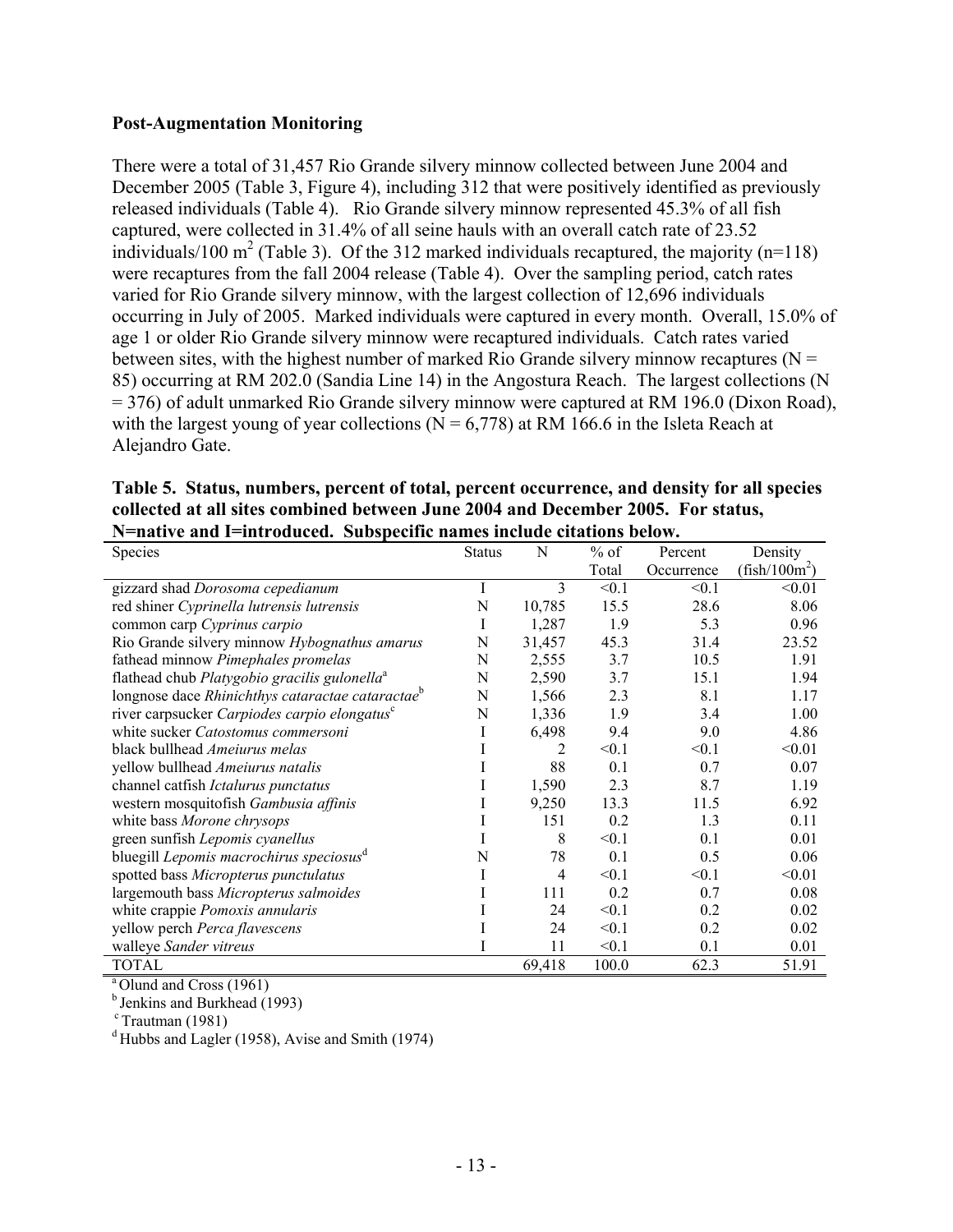| Site                     | River | RGSM recaptures by release period |            |           |           |            |  |  |
|--------------------------|-------|-----------------------------------|------------|-----------|-----------|------------|--|--|
|                          | Mile  |                                   |            |           |           |            |  |  |
|                          |       | < 2004                            | Spring 04  | Fall 04   | Spring 05 | Fall 05    |  |  |
|                          |       | (126, 966)                        | (115, 157) | (65, 494) | (73, 185) | (182, 032) |  |  |
| U.S. 550 Bridge          | 203.8 |                                   |            | 14        | 14        |            |  |  |
| Sandia Line 14           | 202.0 |                                   |            | 35        | 15        | 13         |  |  |
| Sandia PNM Gasline       | 199.9 |                                   |            | 26        |           | 10         |  |  |
| Lomitas Negras           | 198.3 |                                   |            |           |           |            |  |  |
| Dixon Road               | 195.5 |                                   |            | 13        |           |            |  |  |
| Atrisco Outfall          | 171.2 |                                   |            |           |           |            |  |  |
| Alejandro Gate           | 166.6 |                                   |            |           |           |            |  |  |
| Tome                     | 156.7 |                                   |            |           |           |            |  |  |
| U.S. 60 Bridge           | 130.6 |                                   |            |           |           | 22         |  |  |
| Rio Puerco Confl.        | 126.5 |                                   |            |           |           | 26         |  |  |
| <b>Below SADD</b>        | 116.1 |                                   |            |           |           |            |  |  |
| Lemitar                  | 108.0 | 0                                 |            |           |           | 18         |  |  |
| <b>Total</b>             |       | 4                                 | 43         | 118       | 50        | 97         |  |  |
| <b>Percent Recapture</b> |       | $0.003\%*$                        | $0.037\%$  | $0.180\%$ | 0.068%    | $0.053\%$  |  |  |

**Table 6. Number of marked Rio Grande silvery minnow recaptured by site between June 2004 and December 2005, identified by release season-year (total released).** 

\*this percentage only represents recaptures during the current sampling period



**Figure 3. Number of unmarked and marked Rio Grande silvery minnow captured by date through 2005. Dashed lines represent release dates and number of individuals released.**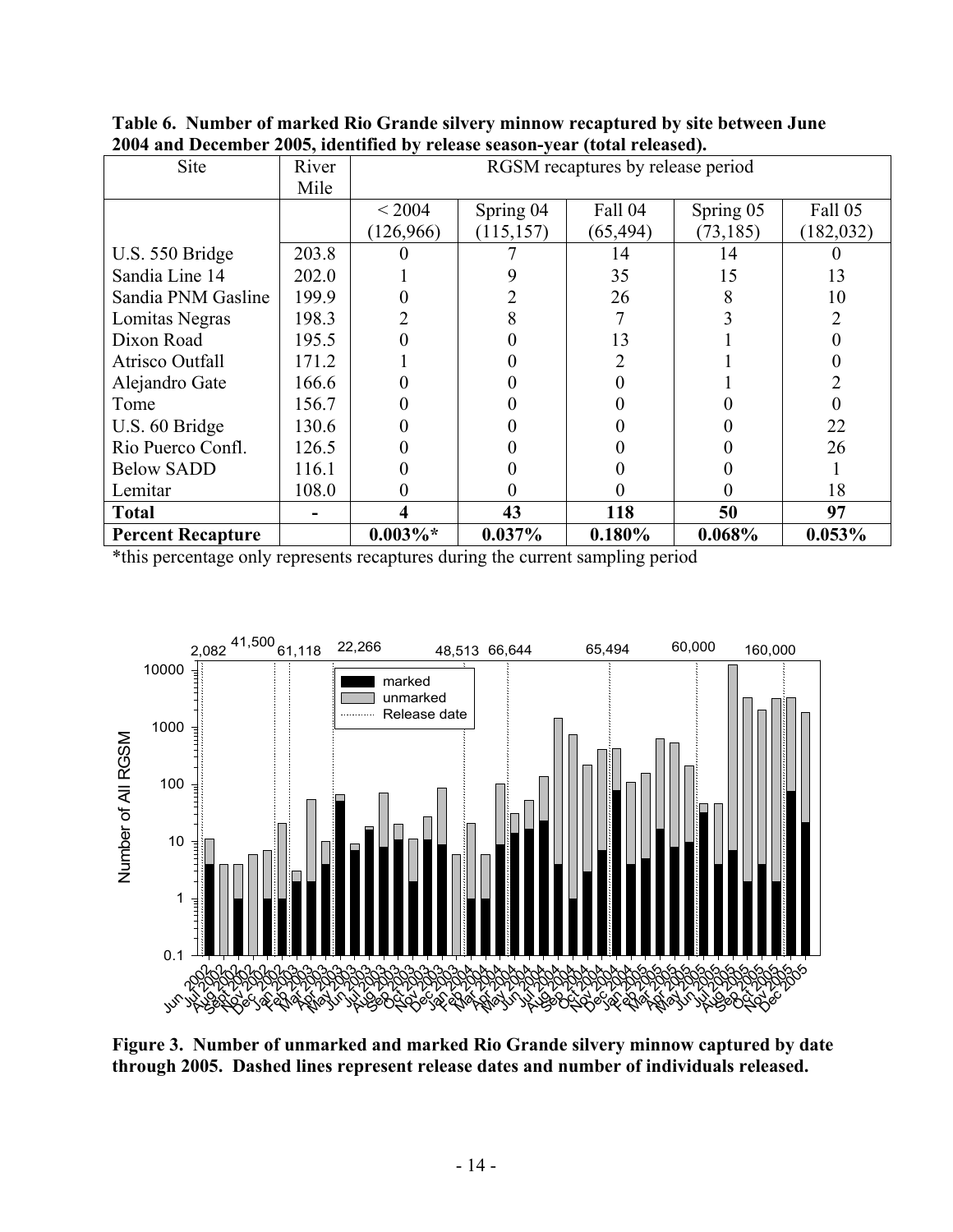### Protocol Design

The releases for fall 2004 and spring 2005 were designed to allow for analysis of protocol design (Table 5). Recaptures during monthly monitoring were used to compare groups. Every effort was made to split groups of released fish for each season/hatchery into relatively equal numbers, with the normalized density allowing for accurate analysis regardless of sample size.

| VIE color | Tag Location | Released | Time of Day | Method   | Source         | Season        |
|-----------|--------------|----------|-------------|----------|----------------|---------------|
| yellow    | right, anal  | 9,622    | day         | single   | Dexter         | Fall          |
| red       | right, anal  | 8,639    | day         | multiple | Dexter         | Fall          |
| orange    | right, anal  | 7,845    | night       | single   | Dexter         | Fall          |
| green     | right, anal  | 6,956    | night       | multiple | Dexter         | Fall          |
| yellow    | left, anal   | 6,245    | day         | single   | <b>Biopark</b> | Fall          |
| red       | left, anal   | 7,006    | day         | multiple | <b>Biopark</b> | Fall          |
| orange    | left, anal   | 6,065    | night       | single   | <b>Biopark</b> | Fall          |
| green     | left, anal   | 6,879    | night       | multiple | <b>Biopark</b> | Fall          |
| white     | right, anal  | 5,000    | day         | single   | <b>Biopark</b> | Spring        |
| purple    | right, anal  | 5,000    | day         | multiple | <b>Biopark</b> | Spring        |
| pink      | right, anal  | 5,654    | night       | single   | <b>Biopark</b> | Spring        |
| blue      | right, anal  | 5,011    | night       | multiple | <b>Biopark</b> | Spring        |
| white     | left, anal   | 11,080   | day         | single   | Dexter         | Spring        |
| purple    | left, anal   | 8,800    | day         | multiple | Dexter         | <b>Spring</b> |
| pink      | left, anal   | 10,026   | night       | single   | Dexter         | <b>Spring</b> |
| blue      | left, anal   | 10,242   | night       | multiple | Dexter         | Spring        |

**Table 7. Stocking information for protocol design analysis.** 

When comparing overall differences in techniques, the 4-way comparison (Time of day\*Method\*Source\*Season) was non-significant. Of the four possible 3-way comparisons, one was significant, Time of day\*Method\*Season ( $P = 0.07$ ,  $DF = 180$ ). Only four of the 28 posthoc comparisons were significant (Table 6.), and three of these had one release combination in common (Night\*Single\*Fall). These results are difficult to interpret and likely have little biological significance, but all four significant results suggest that fall releases were more effective than spring releases.

|                                       |  | Table 8. Differences (t) of Least Square Means (Recaptures / $100 \text{ m}^2$ ) for |  |  |
|---------------------------------------|--|--------------------------------------------------------------------------------------|--|--|
| Time*Release*Season 3-way comparison. |  |                                                                                      |  |  |
|                                       |  |                                                                                      |  |  |

| Time  | Release  | Season | Time  | Release  | Season |      | Pr > 1 |
|-------|----------|--------|-------|----------|--------|------|--------|
| Day   | Multiple | Fall   | Day   | Multiple | Spring | .67  | 0.0980 |
| Night | Single   | Fall   | Day   | Multiple | Spring | 2.26 | 0.0265 |
| Night | Single   | Fall   | Night | Single   | Spring | .84  | 0.0688 |
| Night | Single   | Fall   | Night | Multiple | Spring | າ 17 | 0.0330 |

None of the six possible 2-way comparisons were significant. That leads us to the tests of main effects, which is the goal of the protocol design experiment and easiest to interpret. None of the 4 main effects (time of day, release method, hatchery source, or season) revealed any significant differences.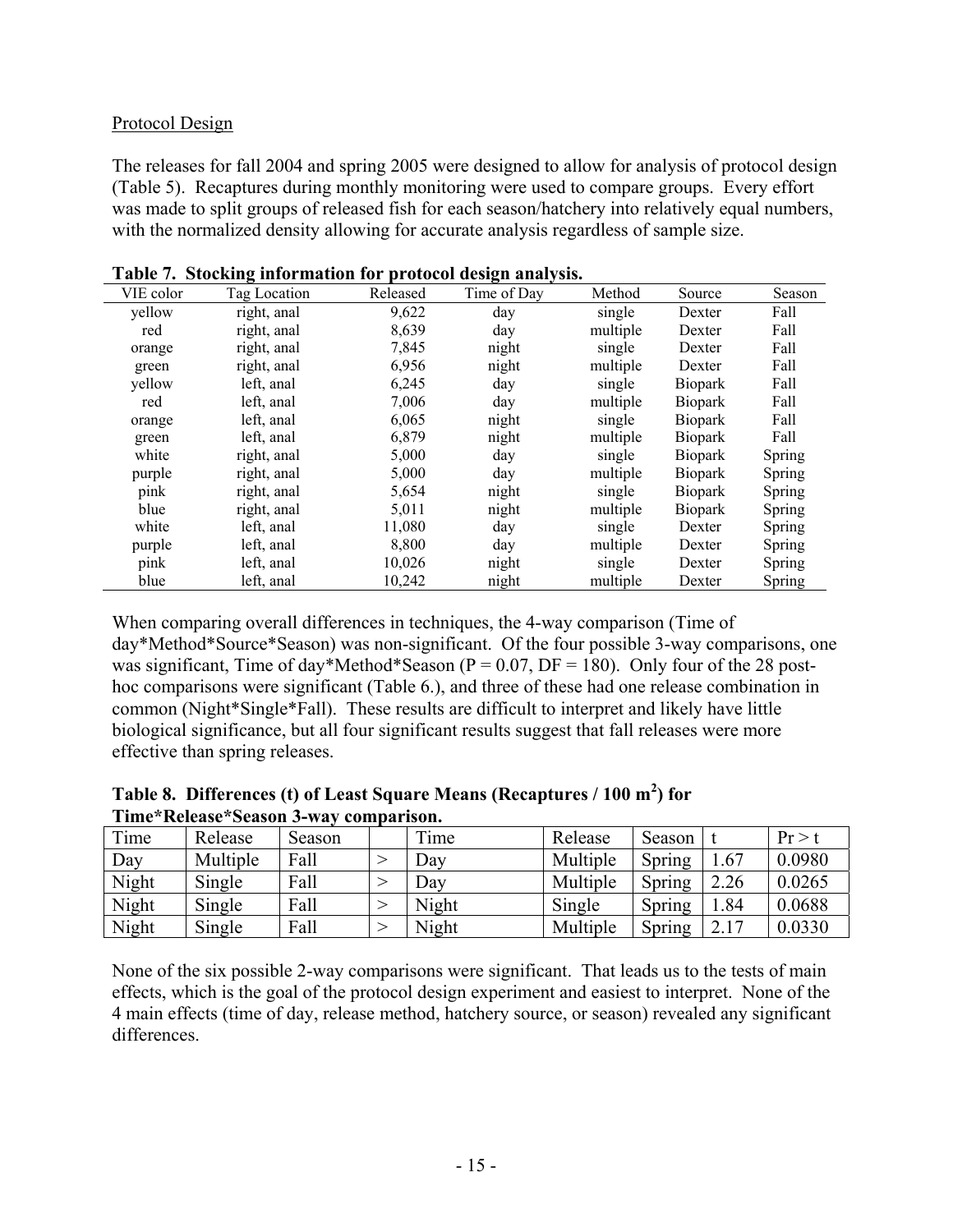For release method, single-point releases  $(0.06020$  recaptures  $/ 100$  m<sup>2</sup>) resulted in higher recapture rates than multiple-point releases  $(0.03547$  recaptures  $/ 100$  m<sup>2</sup>), but non-significant (P)  $= 0.14$ ). For hatchery source, Biopark releases (0.06071 recaptures / 100 m<sup>2</sup>) resulted in higher recapture rates than Dexter releases (0.03496 recaptures / 100 m<sup>2</sup>), but non-significant (P = 0.13).

For season, fall (November 2004) releases (0.05978 recaptures  $/ 100 \text{ m}^2$ ) resulted in higher recapture rates than spring (April 2005) releases (0.03496 recaptures / 100 m<sup>2</sup>), but again nonsignificant ( $P = 0.20$ ). There are many factors that could explain these slight differences, but an obvious reason would be that there were more opportunities (13 and 8 recapture events, respectively) to recapture marked fish, but the majority of recaptures occurred within the first 6 months of a release. In addition other factors such as habitat conditions and density of wild populations prior to release. Fish movement is decreased during winter due to low water temperatures and released fish are more likely to remain near release sites during this period. Also, sampling effectiveness is increased during winter months as fish are concentrated in lowvelocity structure habitat and are easily captured. In addition, there are specific sampling locations where there is a high probability of capturing Rio Grande silvery minnow every time these locations are sampled at low water temperatures.

For time of day, there were no significant differences between day and night releases. Based on these initial results, the suggested time of day to release fish should be based on other factors such as biologist preference and safety. If only for safety concerns, releases should only occur during daylight hours.

## Length-frequency

There were 2,450 unmarked and 188 marked Rio Grande silvery minnow in the length-frequency dataset captured between December 2004 and December 2005. For unmarked Rio Grande silvery minnow, the regression (F=2507.594, 2489 df) was significant (P < 0.05), with an R square value of 0.502. For marked Rio Grande silvery minnow, the regression (F=105.321, 187 df) was significant ( $P < 0.05$ ), with an R square value of 0.362. Unmarked Rio Grande silvery minnow had a significantly lower ( $P < 0.05$ ) estimated growth rate (1.991 mm/month) than marked Rio Grande silvery minnow (2.241 mm/month) (Figure 4).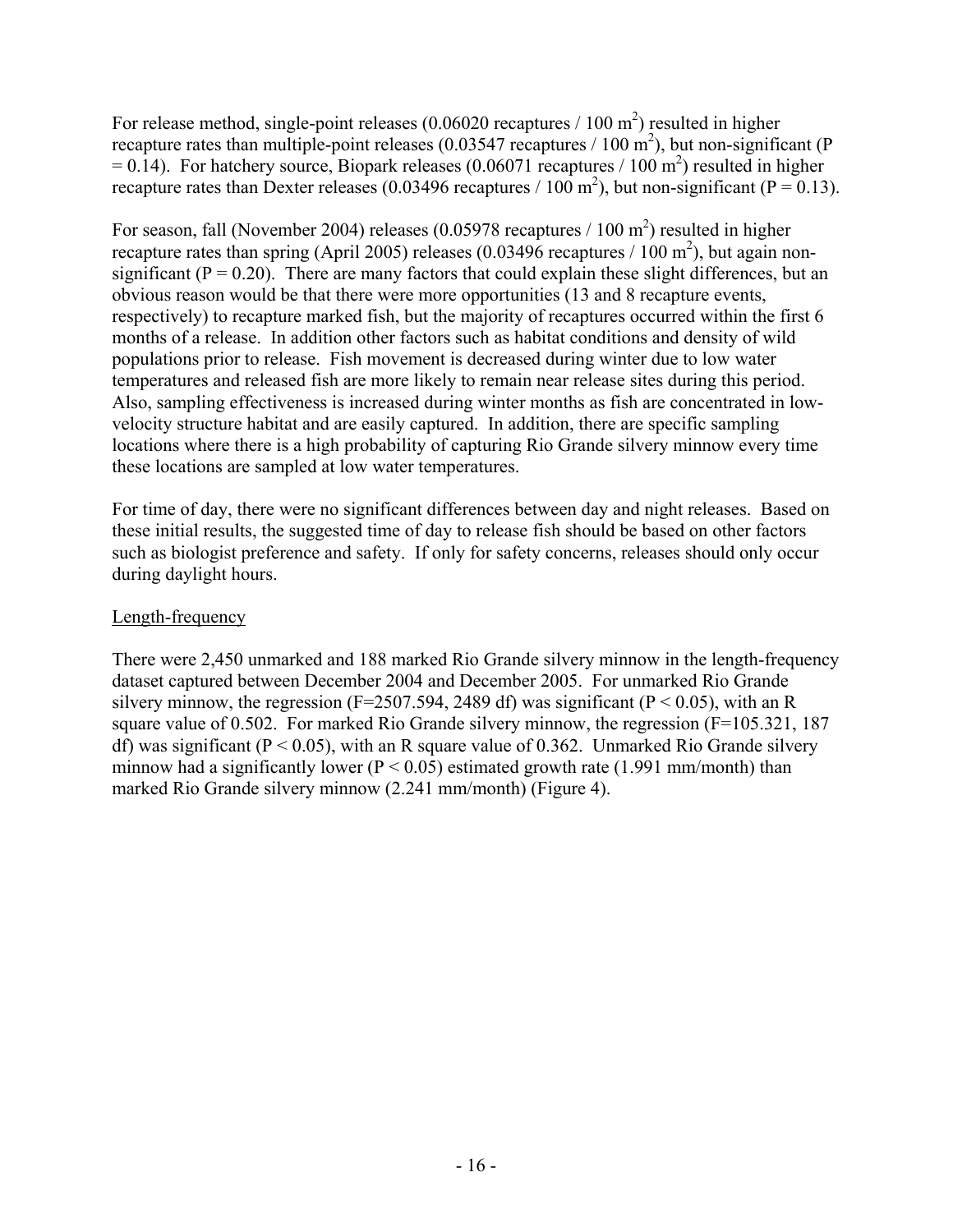

#### **Figure 4. Comparison of unmarked and marked Rio Grande silvery minnow standard lengths at recapture.**

Within the marked Rio Grande silvery minnow group, further examination revealed that there were significant differences between seasons of release when comparing estimated growth rate. Of the 188 marked Rio Grande silvery minnow in the dataset, 177 could be assigned to either a fall (November-December) or spring (March-April) release schedule, as some smaller releases have occurred outside this time frame represented by surplus adults that had already been used in captive propagation activities. Of the 177 used in this analysis, 81 were recaptured from fall releases and 96 were recaptured from spring releases. For fall recaptures, the regression  $(F = 100.583, 80$  df) was significant  $(P < 0.05)$ , with an R square value of 0.560. For spring recaptures, the regression ( $F = 66.949$ , 96 df) was significant ( $P < 0.05$ ), with an R square value of 0.416. Fall recaptures had a significantly lower ( $P < 0.05$ ) estimated growth rate (2.050) mm/month) than spring recaptures (3.724 mm/month) (Figure 5). This is expected and can be explained by the water temperatures and growing conditions during the first 6 months after each release when most of the recaptures occurred.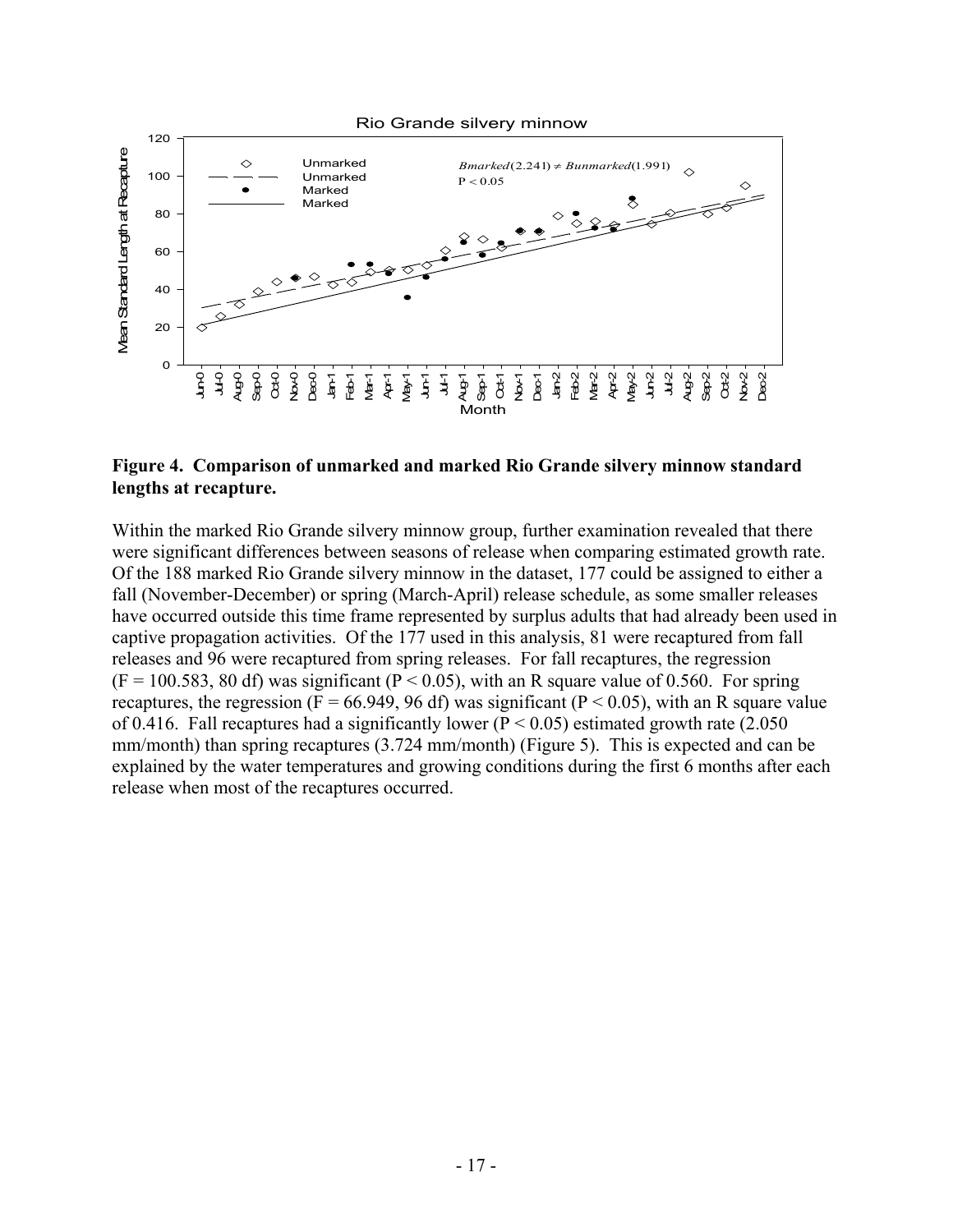

**Figure 5. Comparison of marked Rio Grande silvery minnow standard lengths at recapture by season of release (fall vs. spring).** 

Upon examination of the length-frequency data by collection, there appears to be a minimum of two age classes of Rio Grande silvery minnow at any one time, generally represented by ages 1 and 2 individuals between January and June of any given year and ages 0 and 1 between June and December with additional individuals up to age 3, based on assigned length groups (Figures 6-8). There is variation in growth rates among years, with decreasing average standard lengths between 2003 and 2005 which corresponds to increasing densities.



**Figure 6. Year class growth as inferred from length-class data collected from unmarked Rio Grande silvery minnow.**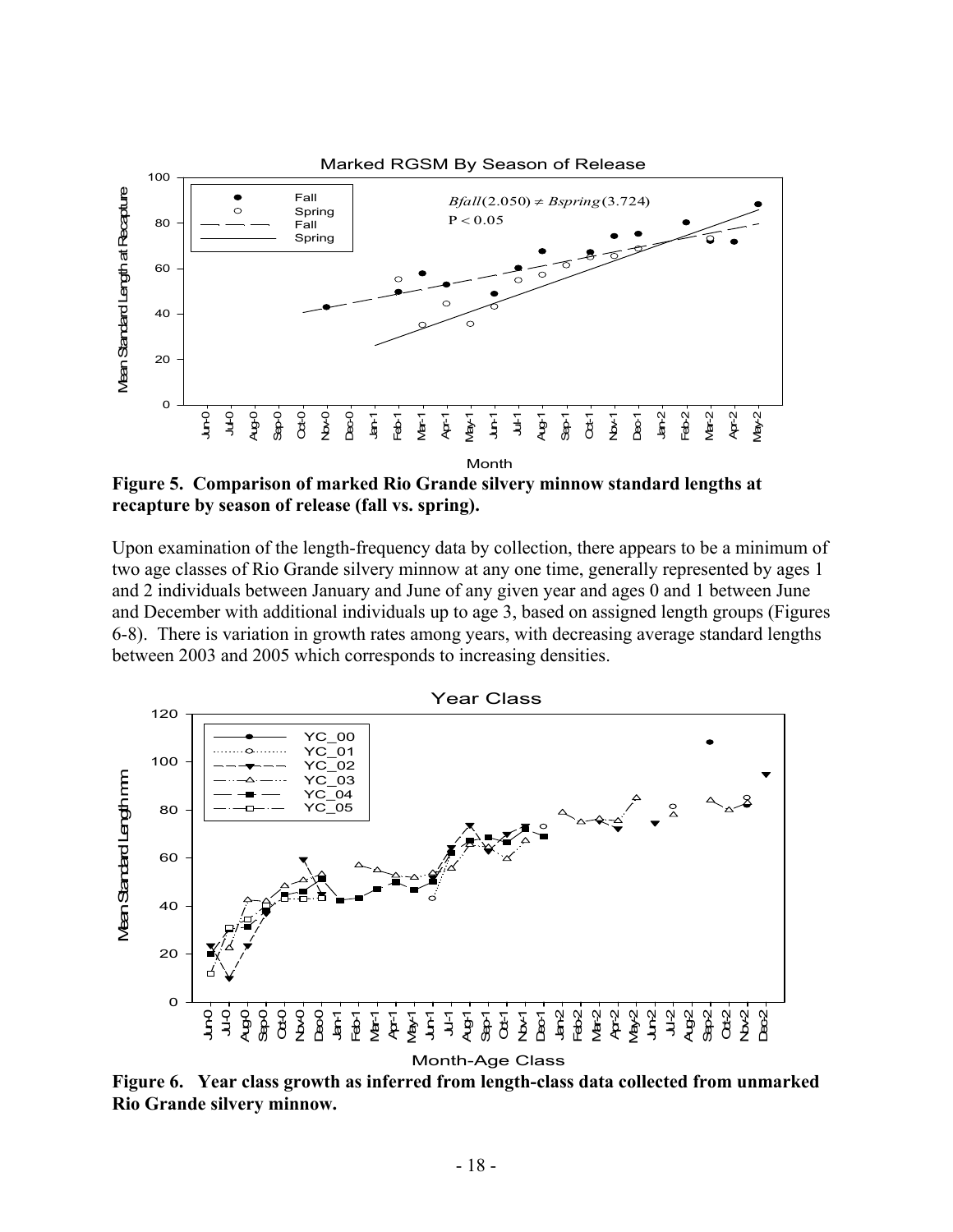

**Figure 7. Length-frequency histograms of unmarked Rio Grande silvery minnow captured between January and June 2005. Dashed lines represent estimated breaks between year classes. \* Single May 2005 individual (24 mm SL) likely represents VIE tagged individual that lost tag after release in April 2005**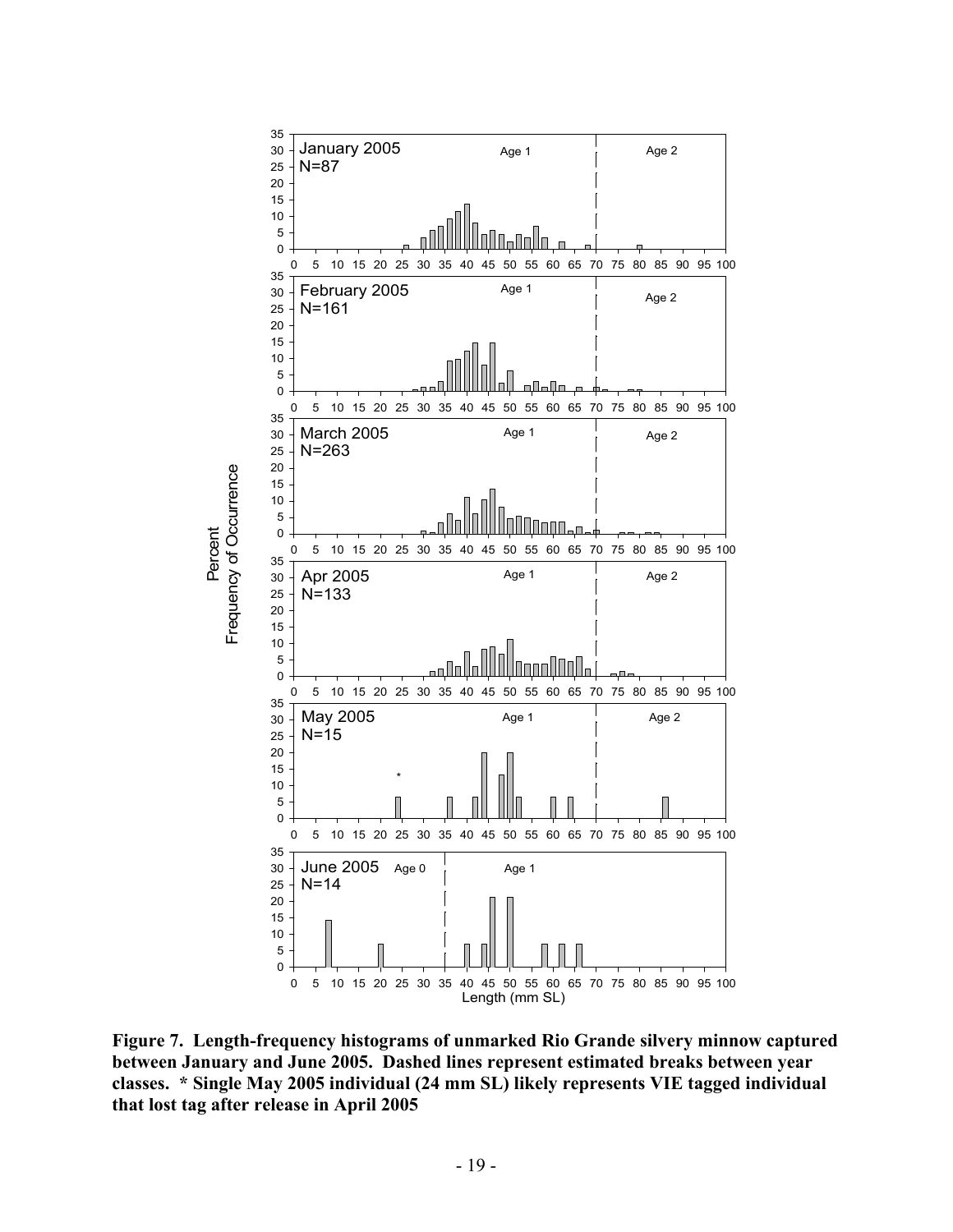

**Figure 8. Length-frequency histograms of unmarked Rio Grande silvery minnow captured between July and December 2005. Dashed lines represent estimated breaks between year classes.**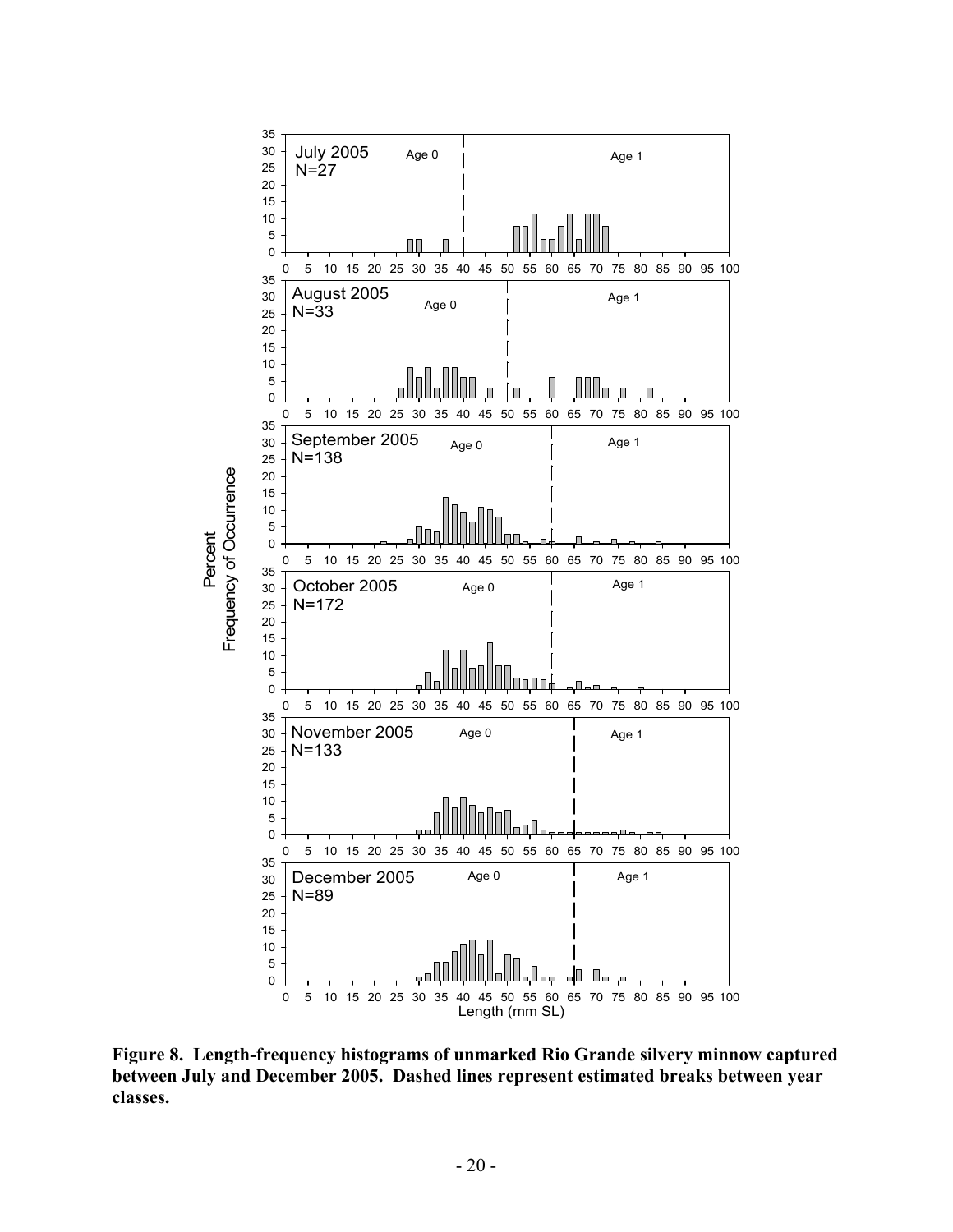## Survival

Survival estimates from the cage study were combined with recapture rates by month to construct a survival table and compare relative survival of released fish. Recapture rates take into account tag retention and apparent survival (survival and emigration). Emigration is not separated from survival, but is estimated to be minimal based on movement results (2.5%). Beginning and ending numbers are estimates of VIE marked Rio Grande silvery minnow that are estimated to be alive at that time period within the sites collected.

As reported earlier (Instream Cage Study) 28-d cage survival was estimated at 71.5%. Differences in monthly recapture rates were used to estimate change in densities, or monthly survival. The most recent release with adequate recapture information was the release in November 2004. To compare, monthly recapture estimates from all unmarked individuals was used to estimate unmarked monthly survival. Monthly survival estimates from VIE marked individuals released in November 2004 was 66.2% similar but slightly higher compared to unmarked individual monthly survival of 64.7%. Life tables (Tables 7-8) were constructed to model survival and estimate numbers of fish present at time of spawn (May).

| THOIC )! THIS MOIS OF THE HIM HOW THO OFMING SHIPLEY HIMMID AT LOOKSOM HE FOTOHOLD TH |           |                                 |        |                              |  |  |  |  |  |
|---------------------------------------------------------------------------------------|-----------|---------------------------------|--------|------------------------------|--|--|--|--|--|
| Age in months                                                                         | Begin     | Survival Rate (estimate = $p$ ) | End    | Density / 100 m <sup>2</sup> |  |  |  |  |  |
| 6 November                                                                            | $17,523*$ | $\vert$ 0.715 (cage study)      | 12,529 | 0.5036                       |  |  |  |  |  |
| 7 December                                                                            | 12,529    | $0.662$ (density)               | 8,292  | 0.3333                       |  |  |  |  |  |
| 8 January                                                                             |           | $8,292$   0.662 (density)       | 5,488  | 0.2206                       |  |  |  |  |  |
| 9 February                                                                            |           | 5,488   $0.662$ (density)       | 3,632  | 0.1460                       |  |  |  |  |  |
| 10 March                                                                              |           | $3,632$   0.662 (density)       | 2,404  | 0.0966                       |  |  |  |  |  |
| 11 April                                                                              |           | $2,404$   0.662 (density)       | 1.591  | 0.0639                       |  |  |  |  |  |
| 12 May (spawn)                                                                        |           | 1,591   $0.662$ (density)       | 1,053  | 0.0423                       |  |  |  |  |  |

| Table 9. Life table of VIE marked Rio Grande silvery minnow released in November 04. |  |
|--------------------------------------------------------------------------------------|--|
|--------------------------------------------------------------------------------------|--|

Cage (28-d) p = 0.715, density p = 0.662,  $(r^2 = 0.43)$ , Log10 regression

\* set same as November estimate from Table 8 (below) for comparison

| Age (months)      | Begin     | Survival Rate (estimate = $p$ ) | End    | Density / 100 m <sup>2</sup> |
|-------------------|-----------|---------------------------------|--------|------------------------------|
| 100,000<br>2 July |           | $0.647$ (density)               | 64,700 | 1.1397                       |
| 3 August          | 64,700    | 0.647                           | 41,861 | 0.2670                       |
| 4 September       | 41,861    | 0.647                           | 27,084 | 0.1203                       |
| 5 October         | 27,084    | 0.647                           | 17,523 | 0.1928                       |
| 6 November        | $17,523*$ | 0.647                           | 11,338 | 0.3514                       |
| 7 December        | 11,338    | 0.647                           | 7,335  | 0.2167                       |
| 8 January         | 7,335     | 0.647                           | 4,746  | 0.0278                       |
| 9 February        | 4,746     | 0.647                           | 3,071  | 0.0800                       |
| 10 March          | 3,071     | 0.647                           | 1,987  | 0.0726                       |
| 11 April          | 1,987     | 0.647                           | 1,285  | 0.0155                       |
| 12 May (spawn)    | 1,285     | 0.647                           | 832    | 0.0085                       |

## **Table 10. Life table of unmarked Rio Grande silvery minnow from all samples (02-05).**

Monthly mean  $p = 0.647$  from density estimates,  $(r^2 = 0.80)$ , Log10 regression

\*Number used in Table 7 (above) for comparison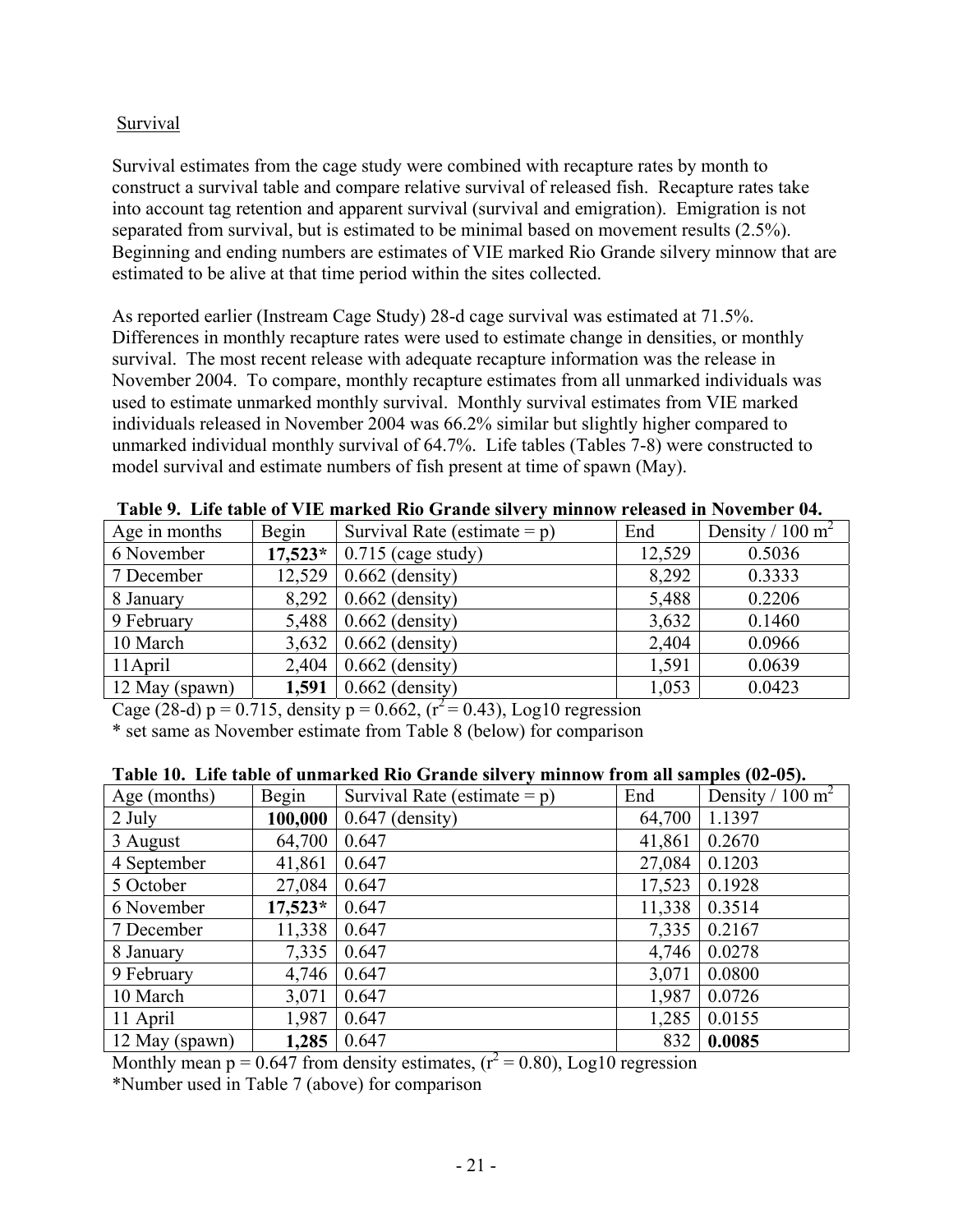## Movement

Examination of the recapture data from releases in November 2004 and April 2005 (most recent releases with adequate recapture information) indicated that fish movement was minimal after release. Of the 165 recaptures from the November 2004 and April 2005 releases, 97.5% (161) of the recaptures were within the release area (Table 9). Although minimal, it did appear that there was some downstream displacement immediately following release as previously suggested from hoop-net monitoring conducted in 2001 and 2002 (Remshardt and Davenport 2003). Monitoring at sites downstream of all release locations resulted in only four recaptures. These recaptures occurred at one site at the downstream end of the Angostura Reach and one site at the upper end of the Isleta Reach. Based on these recaptures, maximum distance traveled from release to recapture (RM 203.8 to 166.6) was 37.2 miles downstream. From this information, it appears released Rio Grande silvery minnow between the ages of 6 and 10 months may exhibit downstream dispersal following release, but the majority remains near release locations. This information is based on batch mark recaptures, therefore only overall movement can be reported. Individual movements would require individual marks such as PIT tags and a major increase in recapture effort. This information is limited to the age of the released fish in question as fish movements of fish younger than 6 months cannot be inferred from this information.

Chi-square ( $\chi^2$ ) test indicate significant differences ( $\chi^2$ 229.7, 5df, P < 0.05) from expected. The null hypothesis is that released individuals will remain at their release location. Although there is significant movement between release sites, with apparent downstream movement from the RM 203.5 release site to RM 202.0 and 199.9, these are still relatively near original release sites, only 3.6 RM apart.

| River Mile   | Number   | Expected      | Observed $\%$ (N) | $\chi$ <sup><math>\chi</math></sup> |
|--------------|----------|---------------|-------------------|-------------------------------------|
| of           | Released | $\frac{0}{0}$ |                   |                                     |
| Release      |          |               |                   |                                     |
| 203.5        | 60,078   | 55.08%        | $25.6\%$ (54)     | 15.0                                |
| 202.0        | 12,248   | 11.23%        | 34.4% (44)        | 35.0                                |
| 199.9        | 12,248   | 11.23%        | $26.3\%$ (39)     | 22.6                                |
| 198.3        | 12,248   | 11.23%        | $5.6\%$ (10)      | 3.9                                 |
| 196.0        | 12,248   | 11.23%        | $8.1\%$ (14)      | 1.1                                 |
| < 196.0      | 0        | $0.1\%$       | $2.4\%$ (4)       | 152.1                               |
| <b>Total</b> | 109,070  | 100.0%        | $100.0\%$ (165)   | 229.7, 5df, $P < 0.05$              |

# Table 11.  $\chi^2$  table for movement observations.

## Fish Community

From January 2005 to December 2005, 6,314 seine hauls totaling  $133,729.3$  m<sup>2</sup> were conducted. In these samples, 69,418 individuals representing 21 species were collected (Table 4). Most fish names in this report are those in the American Fisheries Society's "A List of Common and Scientific Names of Fishes from the United States and Canada" (AFS 1991). Updates and use of subspecific names include additional citations. Native cyprinids such as red shiner (*Cyprinella*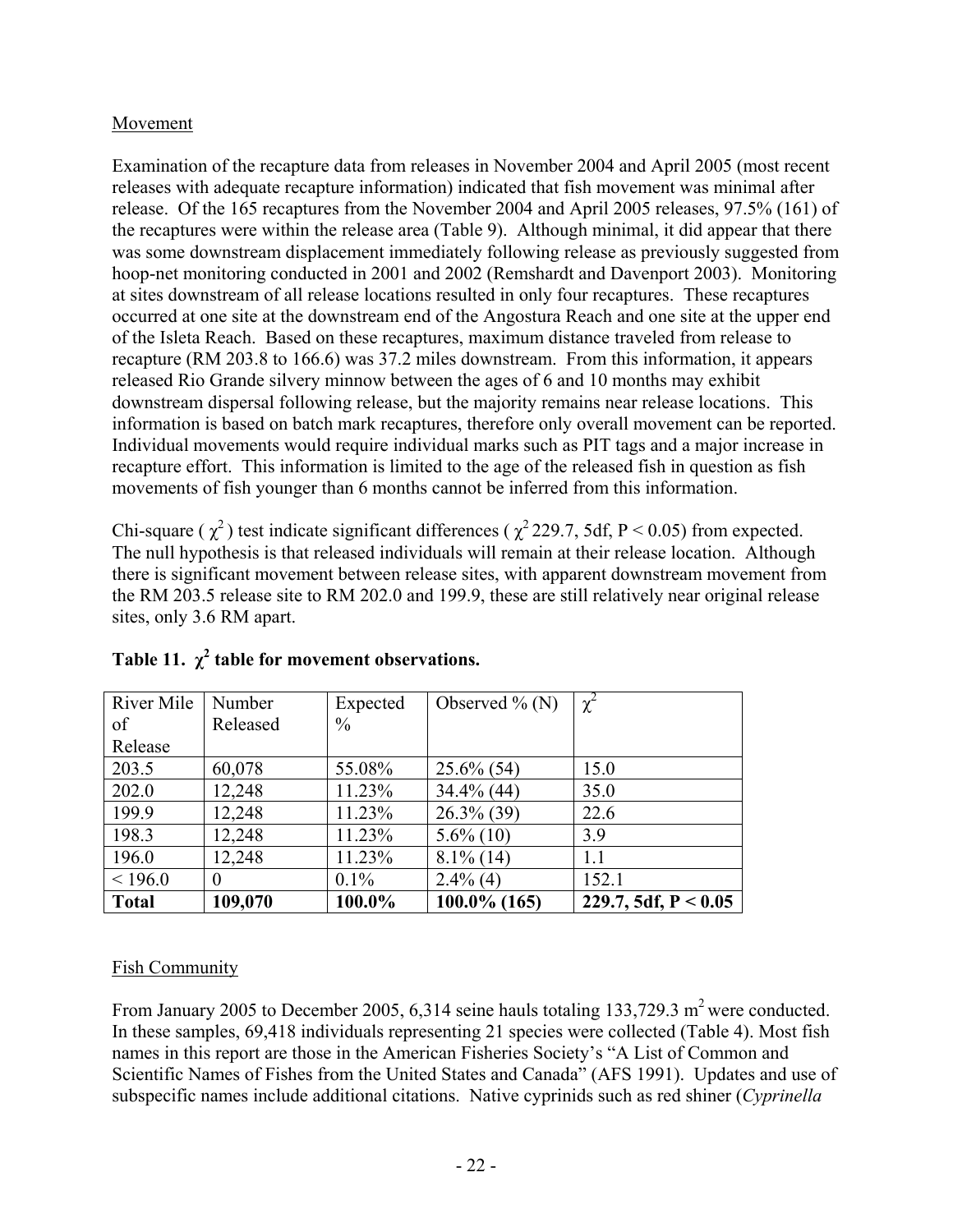*lutrensis lutrensis*) (Matthews 1987), Rio Grande silvery minnow, fathead minnow (*Pimephales promelas*), flathead chub (*Platygobio gracilis gulonella*) (Olund and Cross 1961), and longnose dace (*Rhinichthys cataractae cataractae*) (Jenkins and Burkhead 1993) represented 70.5% of all individuals collected. Rio Grande silvery minnow were the numerically dominant species of the fish community, accounting for 45.3% of all fish collected.

Although the total number of species (21) collected remained the same compared to 2003-04 (June 2003-May 2004), there was replacement of a single collection of goldfish (*Carassius auratus*) with two collections of gizzard shad (*Dorosoma cepedianum*). With the exception of Rio Grande silvery minnow, catch rates of all other native fish decreased in 2004-05 compared to previous years. Introduced species catch rates were also lower in 2004-05 (13.81/100 m<sup>2</sup>), compared to 2003-04 (16.60/ 100  $m^2$ ). All of these changes in species densities were likely a result of the increased spring discharges which favored Rio Grande silvery minnow reproduction and recruitment to the exclusion of almost every other species.

#### Habitat Characteristics

A wide variety of habitats were sampled in order to reflect closely the range of habitat availability in the Rio Grande. There were no distinctions in habitat associations when comparing marked and unmarked Rio Grande silvery minnow. Summaries therefore reflect Rio Grande silvery minnow collections as a whole. Mesohabitats that were more associated with Rio Grande silvery minnow collections included low velocity habitats such as pools, backwaters, isolated pools, and embayments (Figure 9.). Rio Grande silvery minnow were more associated with mesohabitats that included features. Some features were especially important, such as shorelines, undercuts, shoreline/debris piles, eddy shorelines, and shorelines with vegetation (Figure 10.).



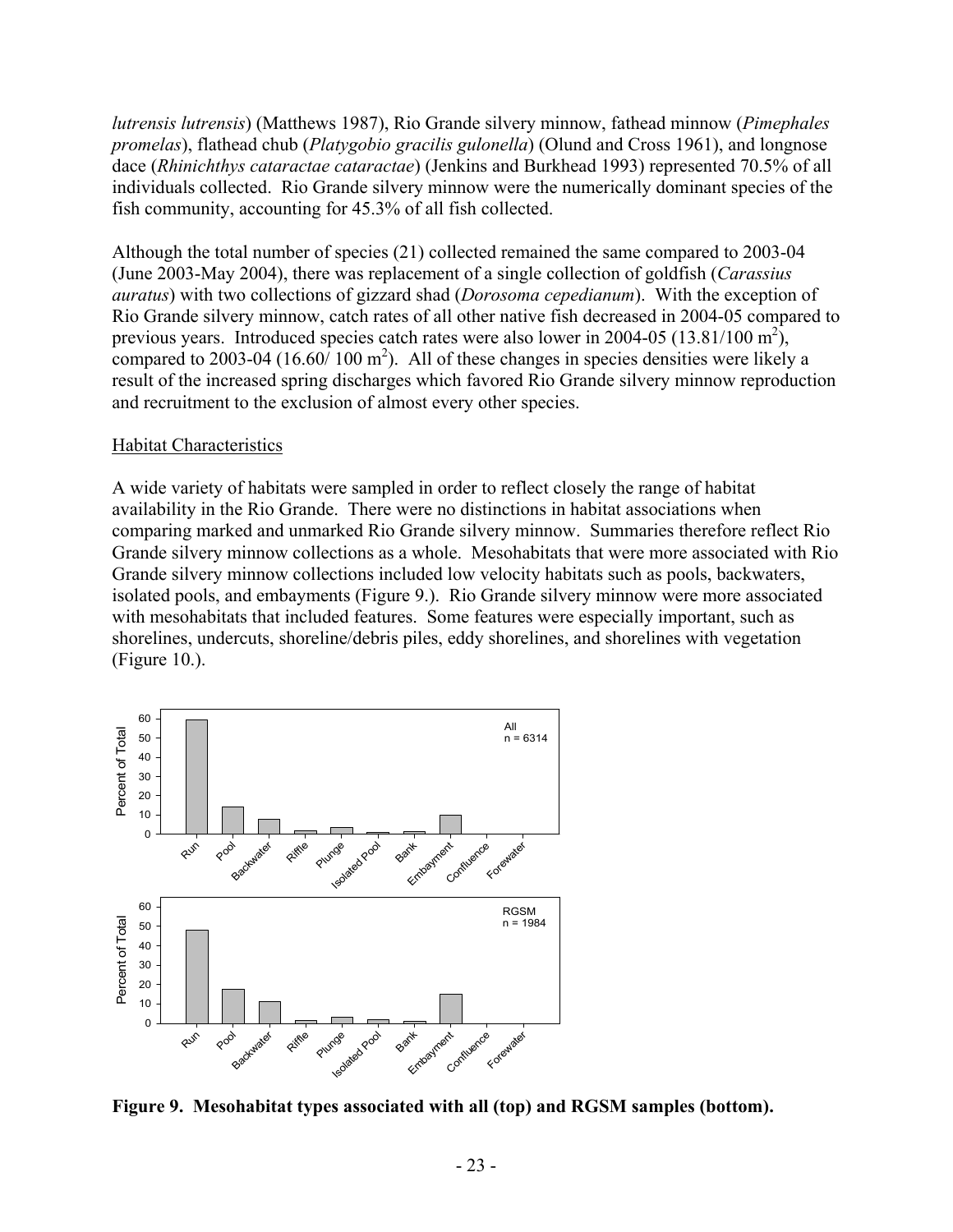

**Figure 10. Features associated with all (top) and RGSM (bottom) samples. Abbreviations for combinations of features are shoreline (SL), Undercut (UC), Debris (D), Eddy (E), and Vegetation (V).** 

In addition to mesohabitat typing, we also categorized samples based on depth/velocity ranges. When comparing habitats based on depth and velocity categories, results again indicated that Rio Grande silvery minnow were generally more associated with habitats of low to medium depth and no or slow velocity (Table 12.). Alternatively, there were less associated with medium velocity / medium-deep depth habitats and all fast velocity habitats regardless of depth (Table 12.).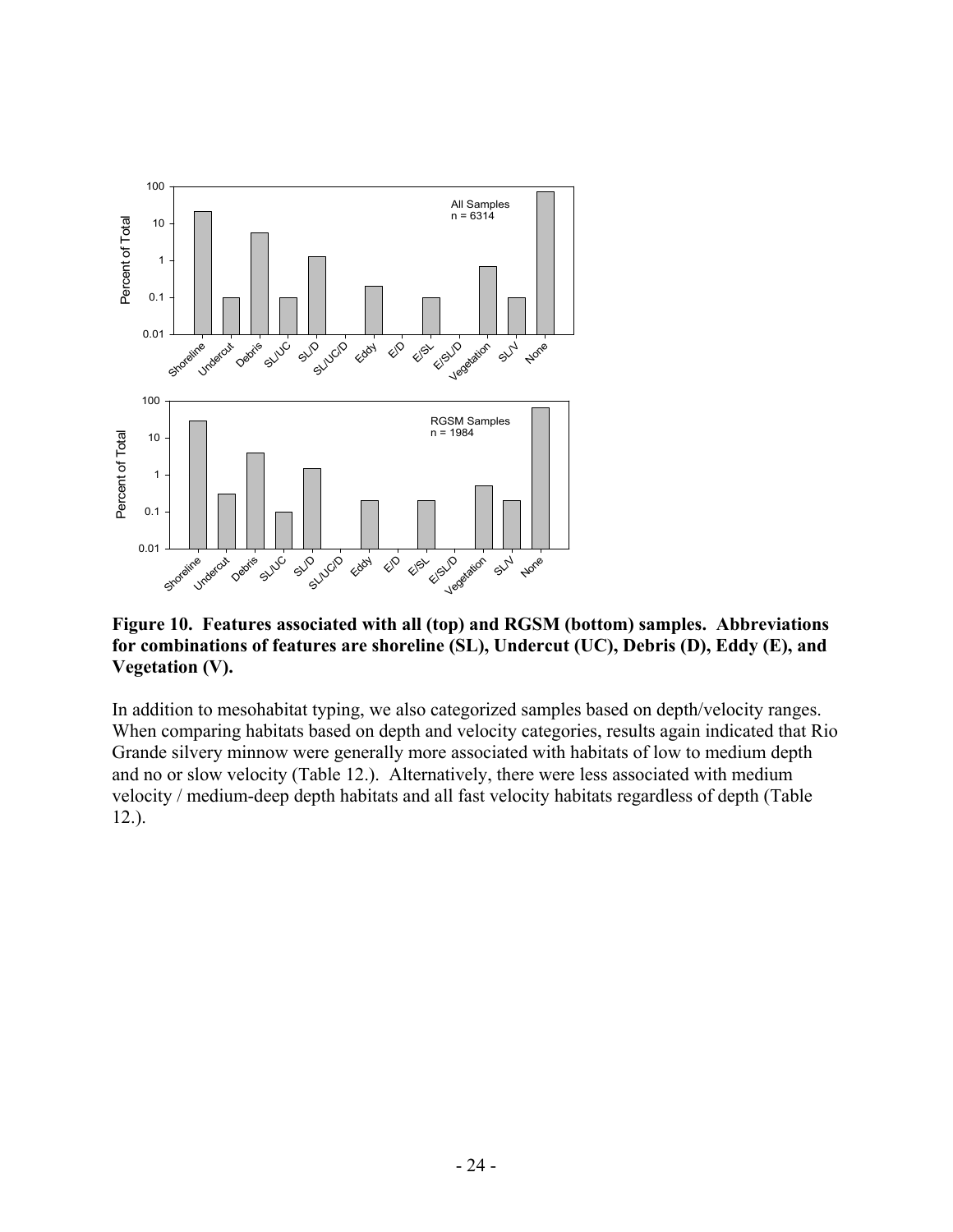|       | Velocity |                         |                |                  |                  |                |  |
|-------|----------|-------------------------|----------------|------------------|------------------|----------------|--|
|       |          |                         | No Velocity    | Slow             | Medium           | Fast           |  |
| Depth | Low      | <b>RGSM Only</b><br>All | $9.1 +$<br>5.5 | $20.6 +$<br>14.4 | $8.4 =$<br>8.7   | $0.8 -$<br>1.3 |  |
|       | Medium   | <b>RGSM Only</b><br>All | $7.8 +$<br>4.5 | $19.1 +$<br>16.1 | $15.9 -$<br>21.4 | $2.0 -$<br>4.3 |  |
|       | Deep     | <b>RGSM</b> Only<br>All | $2.4 =$<br>2.3 | $6.5 =$<br>6.8   | $6.1 -$<br>9.3   | $1.4 -$<br>5.3 |  |

**Table 12. Percentages within each category of depth and velocity observations in seine hauls. Symbols represent significant differences (p<0.05) between all collections and those**  with Rio Grande silvery minnow. Occurrence + "more than expected", - "less than **expected", and = "expected".** 

The overall distribution of substrate types reflected the dominance of sand in the Rio Grande (Figure 11.). Within habitats that contained Rio Grande silvery minnow, sand substrate dominated the collections but was associated than available. In comparison, Rio Grande silvery minnow were associated with silt substrate more than available.



**Figure 11. Percent of Total substrate observations in all samples and in samples with Rio Grande silvery minnow between June 2004 and December 2005.**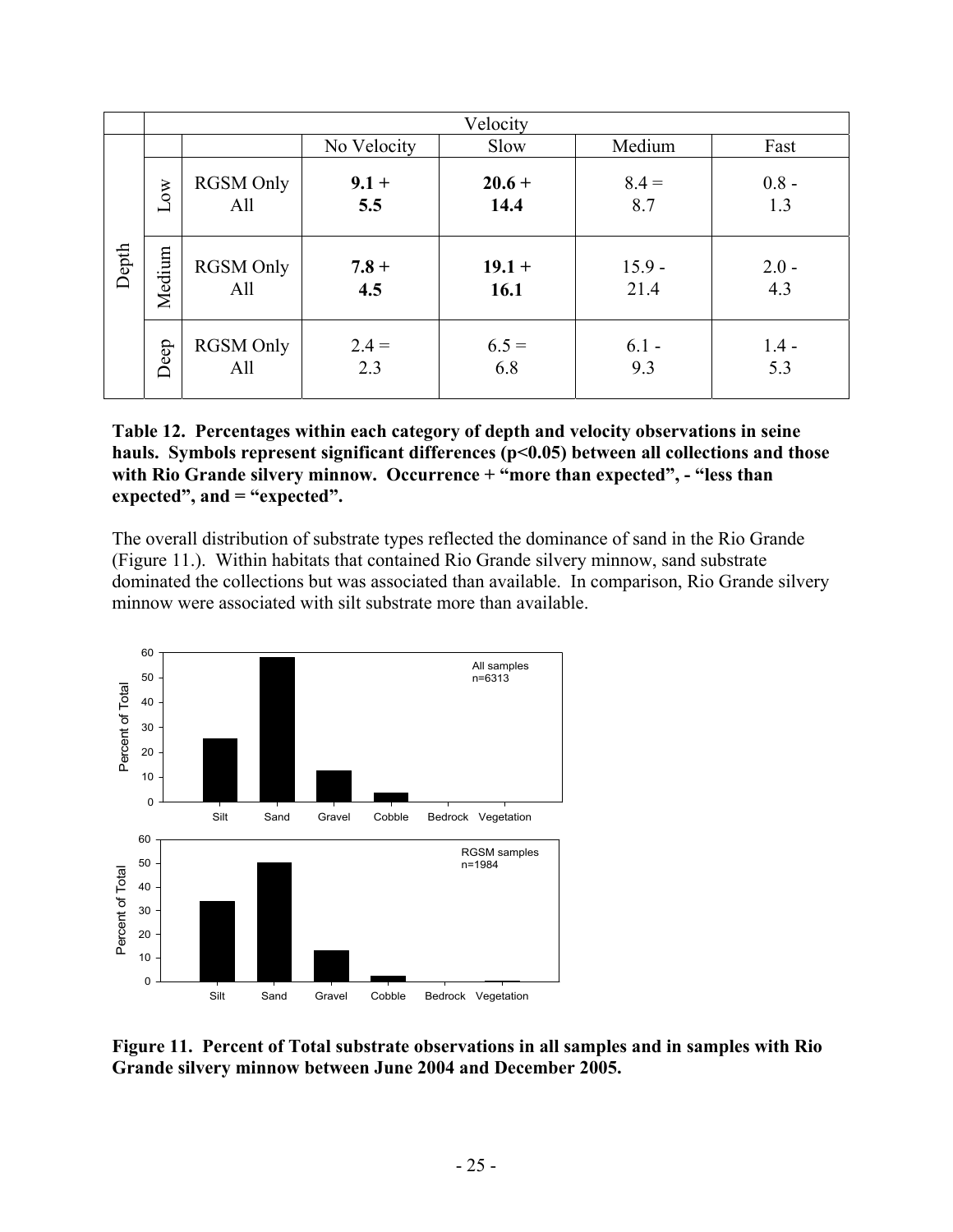#### **DISCUSSION**

Augmentation efforts in 2005 are now in the fourth year in the Middle Rio Grande, New Mexico. Since 2002, 562,885 Rio Grande silvery minnow have been released. The cumulative effects of these releases have resulted in increased numbers of Rio Grande silvery minnow being collected throughout the occupied range. Standard population monitoring being conducted throughout the current range of the species by other investigators has shown similar results (Dudley, et al. 2005). There was an increase in total numbers of Rio Grande silvery minnow collected throughout all age classes (0.99 fish/100 m<sup>2</sup> in 2002, 0.37 fish/100 m<sup>2</sup> in 2003) when comparing 2005 results to those between 2002 and 2004. The majority of this increase was due to increased capture of young-of-year individuals. Of age-1 or older fish, 34.6% were marked in 2003-2004 compared with 15.0% in 2004-2005.

Protocol design tests indicated some differences, with other non-significant results requiring increased sample sizes and future monitoring. None of the 4 main effects (time of day, release method, hatchery source, or season revealed any statistically significant differences, but there may be some biological differences in release method, hatchery source, and season. For release method, single-point releases resulted in nearly double the recapture rate of multiple-point releases. This may be a result of the increased handling that is required for multiple-point releases. For multiple-point releases, fish were either bagged or dipped into livewells and coolers onto rafts and were distributed into low-velocity habitats. The increased handling and time in transport (up to 4 hours on the raft) may have resulted in lower survival and subsequently lower recapture rates.

For hatchery source, Biopark releases may result in higher recapture rates than Dexter releases. There are several factors that could explain these differences including condition of fish, handling techniques, and length of transit. Results from the cage study in November 2005 confirmed that Biopark fish had higher survival. Fulton condition factor (Ktl) has been calculated from select lots of fish in past years with variable results. Between 2002 and 2005, several measurements of Dexter fish resulted in condition factors (Ktl) between 0.91-1.22 (Catherine Sykes, Manuel Ulibarri, pers. comm.). In 2004 similar measurement of Biopark fish resulted in condition factor (Ktl) of 0.72 (Joel Lusk, pers. comm.). These results indicate that recent stocking of fish from Dexter had higher condition factors that those from the Biopark. If condition was the primary factor in survival, then one would predict higher survival for Dexter fish but the opposite has been the case. It appears that condition factors are adequate and do not negatively affect survival of released Rio Grande silvery minnow. The condition of the released fish would obviously affect survival (and therefore higher recapture rates), but silvery minnow from both facilities are continually examined for condition and disease, and few irregularities have been noted. Improvements in diet and propagation techniques for Rio Grande silvery minnow since 2001 have led to successful growth and survival rates at both facilities. Future research is needed to develop standard condition factors (Ktl) for wild as well as hatchery fish to accurately assess the relative condition of stocked individuals and the effect that condition has on survival.

All other factors being equal, changes in water chemistry and the time in transit and were other potential differences. Source water for Dexter is pumped from a series of wells on the hatchery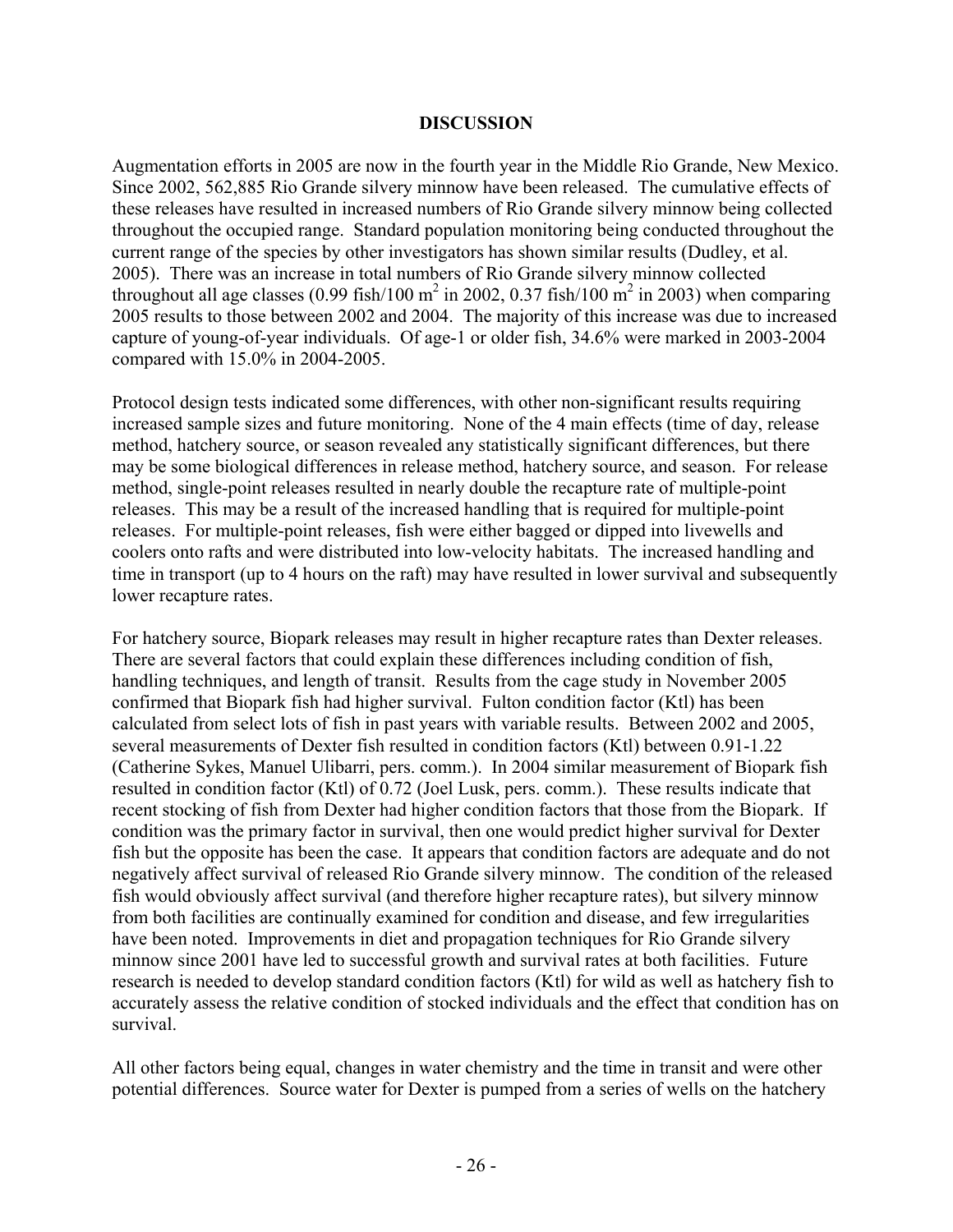while Biopark source water is domestic City of Albuquerque water that has been treated for fish culture. Both facilities have excellent water quality conditions but can be different than Rio Grande water in many ways. Nevertheless, care is taken during release to adequately temper the fish to river conditions and slowly adjust source water to river water at the release site. Changes in water chemistry and dissolved oxygen levels may be more important than temperature (Piper, et. al 1982) and are always performed even at similar water temperatures. Future investigation should clarify these differences if any do occur. A typical Dexter transport results in 6-8 hours on a distribution truck versus 1-3 hours for Biopark, with protocols followed in loading and hauling to reduce stress. Future investigations by other researchers are focusing on transport techniques (load density, salt, etc.) to try and improve hauling conditions.

For season, fall may be more beneficial than spring releases. One reason would be that there were more opportunities (13 and 8 recapture events, respectively) to recapture marked fish with the majority of recaptures occurring within the first 6 months of a release in addition to other factors such as habitat conditions and density of wild populations prior to release. Fish movement and ability to seek out preferred habitats is decreased during late spring due to lower water temperatures and released fish may experience lower survival during colder temperatures observed in late spring compared to the relatively warmer temperatures in late summer. Results from decreased swimming performance (Bestgen et al., 2003), decreased growth rates (Platania 2000), and shifts to lower velocity habitats (Watts, et al. 2002; Dudley and Platania 1997; Remshardt and Tashjian 2005) for Rio Grande silvery minnow in colder water temperatures (15° C and below, typically observed between November and May) verify the positive and often complete correlation between increased metabolic activity and increasing water temperatures (Platania 2000). Also, sampling effectiveness is increased during winter months as fish are concentrated in low-velocity structure habitat and are easily captured. There are several locations at sites where Rio Grande silvery minnow are routinely collected, including released individuals.

For time of day, there were no significant differences between day and night releases. Based on these initial results, the suggested time of day to release fish should be based on other factors such as biologist preference and safety. If only for safety concerns, releases should only occur during daylight hours.

From length-frequency data, it appears that there is variation between years in growth rates. Between 2003 and 2005, there was a slight decrease of 5-10 mm/month of average standard lengths of age 0 individuals. Two factors that could explain this shift include differences in spawning dates (earliest in 2003) and subsequent densities related to survival rates (highest in 2005).

Survival estimates from the instream cage experiment and recapture rates show similar survival rates between marked and unmarked individuals, if not slightly higher for VIE marked individuals. Overall, this indicates that released individuals are acclimating well to natural conditions. Combined with limited movement results, excellent results have been observed and can be expected in future augmentation efforts for Rio Grande silvery minnow under similar conditions.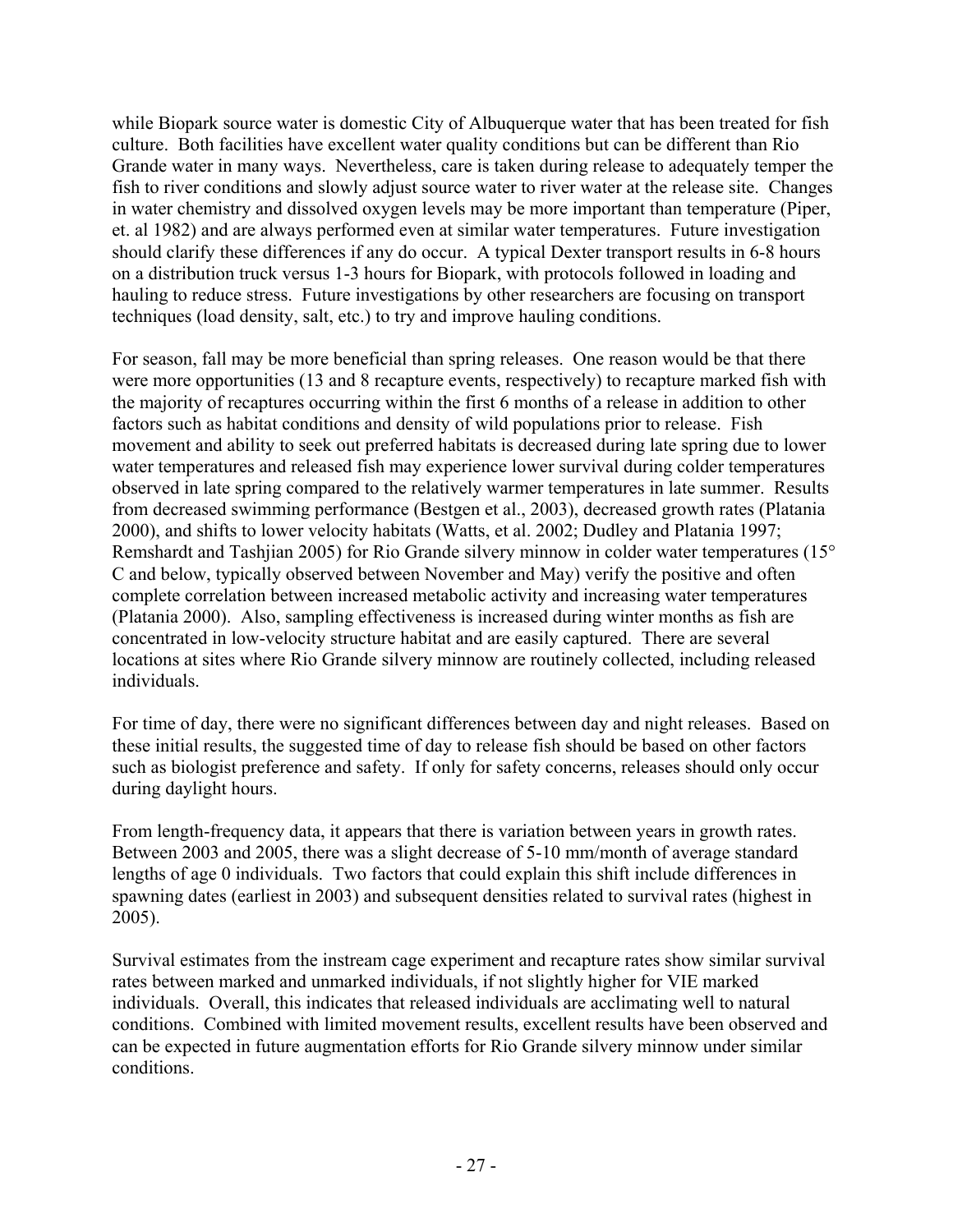Movement information from this study builds on similar results collected in 2002 by Platania, et al. (2003). Our recapture rates at or downstream of release sites were higher (95% compared to 77%) but still indicated that the majority of released fish exhibited some downstream dispersal. Recaptures from this study indicated maximum distance traveled of 37.2 miles downstream while Platania, et al. (2003) recorded maximum downstream dispersal of 15.6 miles. Also similary, the recapture rate of marked fish was negatively correlated with the distance form the respective release site (Platania, et al. 2003). That is, as you move downstream of the release site, you can expect to recapture fewer marked individuals.

Evidence indicates that released fish are contributing to increased genetic diversity, especially in the Angostura Reach (Turner and Osborne 2006). Unknown contributions from second and third generation released individuals downstream have undoubtedly been negatively affected by intermittency in 2002, 2003, 2004, and 2005.

As previously mentioned, we began releasing Rio Grande silvery minnow in the lower reaches (Isleta and San Acacia) in fall of 2005. We have begun collecting recapture information from these other releases and will evaluate these additional release sites for potential differences in survival and site retention between reaches in 2006.

Status and distribution of Rio Grande silvery minnow in Cochiti Reach must be further documented to accurately assess status of the species. The MRGNM is separated into four reaches separated by upstream structures: Cochiti Dam, Angostura, Isleta, and San Acacia diversion dams (Figure 1). Cochiti Reach has not been sampled since 1994 (Platania 1995). Rio Grande silvery minnow may still be present in Cochiti Reach, although likely reduced in abundance compared with historic collections. Within Cochiti Reach, Rio Grande silvery minnow were last collected on Cochiti Pueblo in 1988 (Platania 1993), and on Santo Domingo and San Felipe Pueblos in 1994 (Platania 1995). This would require permission from and cooperation with Cochiti, Santo Domingo, and San Felipe Pueblos. Surveys since 1992 indicate that populations in Angostura, Isleta, and San Acacia reaches continued to decline through 2003, with increases noted in the last two years in response to favorable hydrological conditions and augmentation.

Egg dispersal models used by Dudley (2004) predicted that the vast majority of reproductive effort would be transported hundreds of kilometers downstream during typical spawning conditions in the Rio Grande. Therefore, long-term persistence of Rio Grande silvery minnow in the Middle Rio Grande, New Mexico will likely depend, in part, on continued augmentation for the near-term.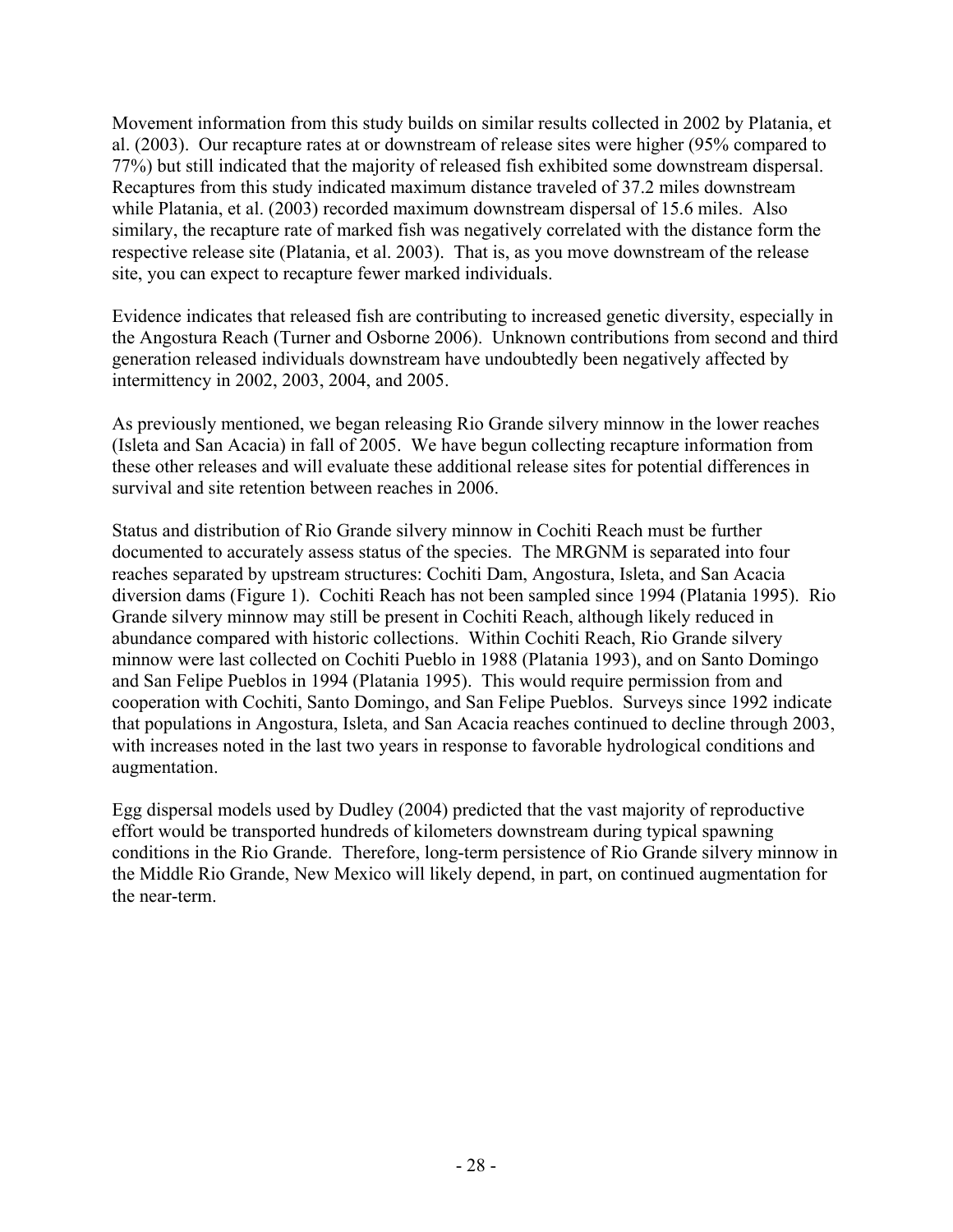### **RECOMMENDATIONS**

- 1. Release fish in September/October of first year of growth, when 40 mm SL is reached.
- 2. Release fish during daylight hours.
- 3. Only fish from augmentation program should be released. (i.e., no salvage transport to upstream reaches).
- 4. Target specific areas for release, expecting > 90% of surviving individuals to disperse downstream no more than 10 -15 km.
- 5. For future augmentation efforts, target preferred densities at spawning expecting monthly survival rates of 65%, with annual survival rates of 0.5%.

As a direct result of this project, since June of 2002, over 500,000 Rio Grande silvery minnow have been augmented into Rio Grande within the Angostura Reach. These efforts are continuing in 2006 and from this information we are able to provide information as to the best stocking procedures to aide in the conservation of Rio Grande silvery minnow. Secondary information is also being collected on survival, growth, and retention of released fish. Direct and indirect information indicates that hatchery raised individuals can be released back to the wild with excellent retention (97.5%) in or near original release sites, can expect survival of at least 2 years after release, and ultimately can contribute to future spawning efforts.

Within the next year, continued releases and increased monitoring will provide information as to the best conditions for releases and dispersal. Poor results from calcein marking and identification will require Rio Grande silvery minnow released in the future to only be VIE marked for identification. In 2006-2007, we will be focusing on inter-reach movement of released Rio Grande silvery minnow and potential movement through diversion structures, with effort in all three reaches. All this information will add to the knowledge needed for future conservation while providing active management strategies for the Middle Rio Grande and potential re-establishment sites.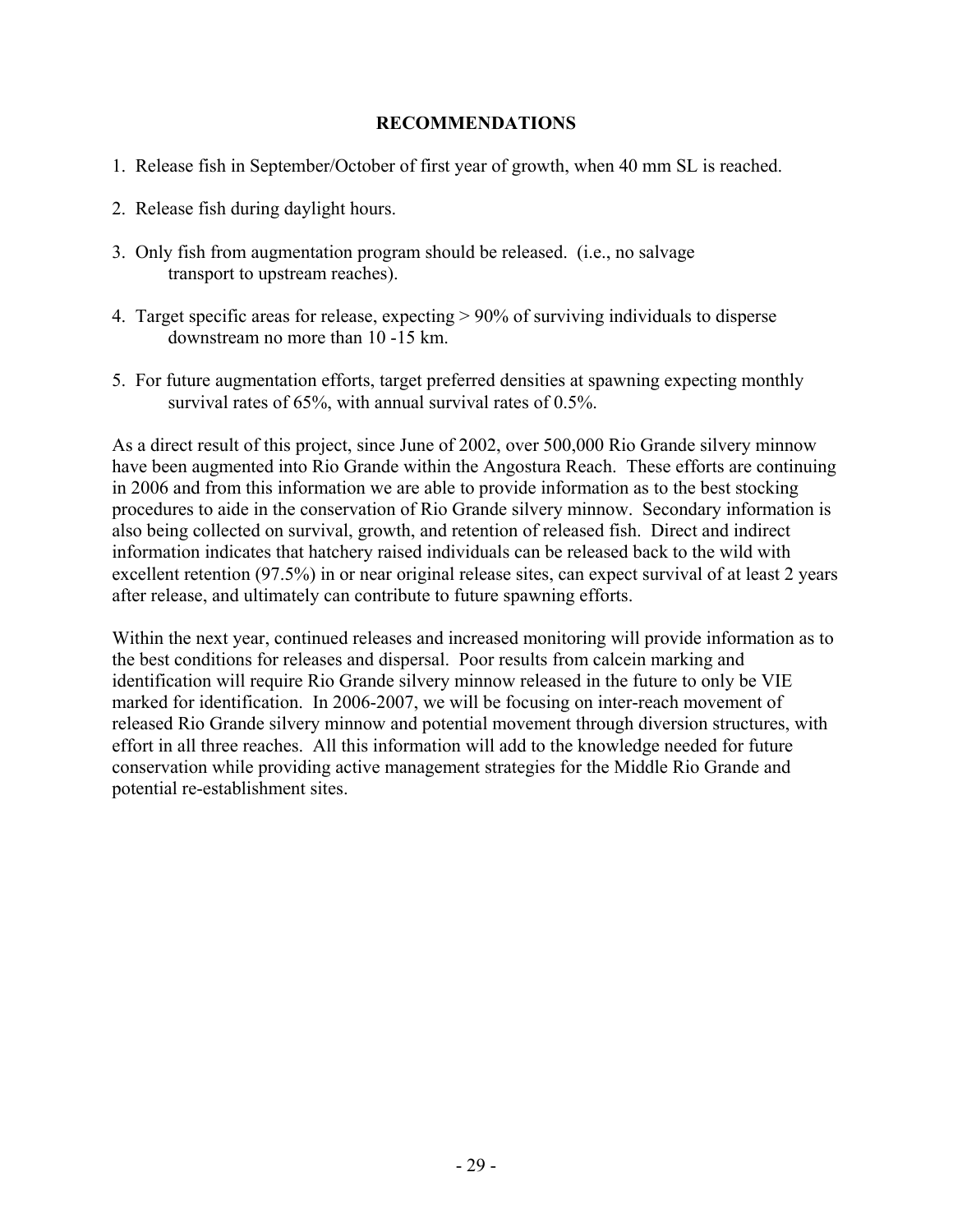#### **ACKNOWLEDGEMENTS**

Thanks to the many individuals who have and continue to contribute to this project. James E. Brooks, David C. Kitcheyan, Jason E. Davis, Stephen R. Davenport, D. Weston Furr, Hilary E. Watts, Stephanie M. Coleman, Cody M. Robertson, Peter David, Doug Smithwood, Scott Bulgrin, Mark Morales, Cody Walker, Ted Olguin, Danielle Pecastaing, Barbara Coulter, and Megan Osborne contributed during data collection. Leeanna L. Torres contributed during all phases of the project including data collection, entry, and summary. Many others including those from the City of Albuquerque, Dexter National Fish Hatchery and Technology Center, University of New Mexico, Pueblo of Sandia, Pueblo of Isleta, and the U.S. Fish and Wildlife Service provided technical advice and/or support during various phases of the project. This work was funded as part of the MRGESACP with administration through the U.S. Bureau of Reclamation offices in Albuquerque, New Mexico and Salt Lake City, Utah.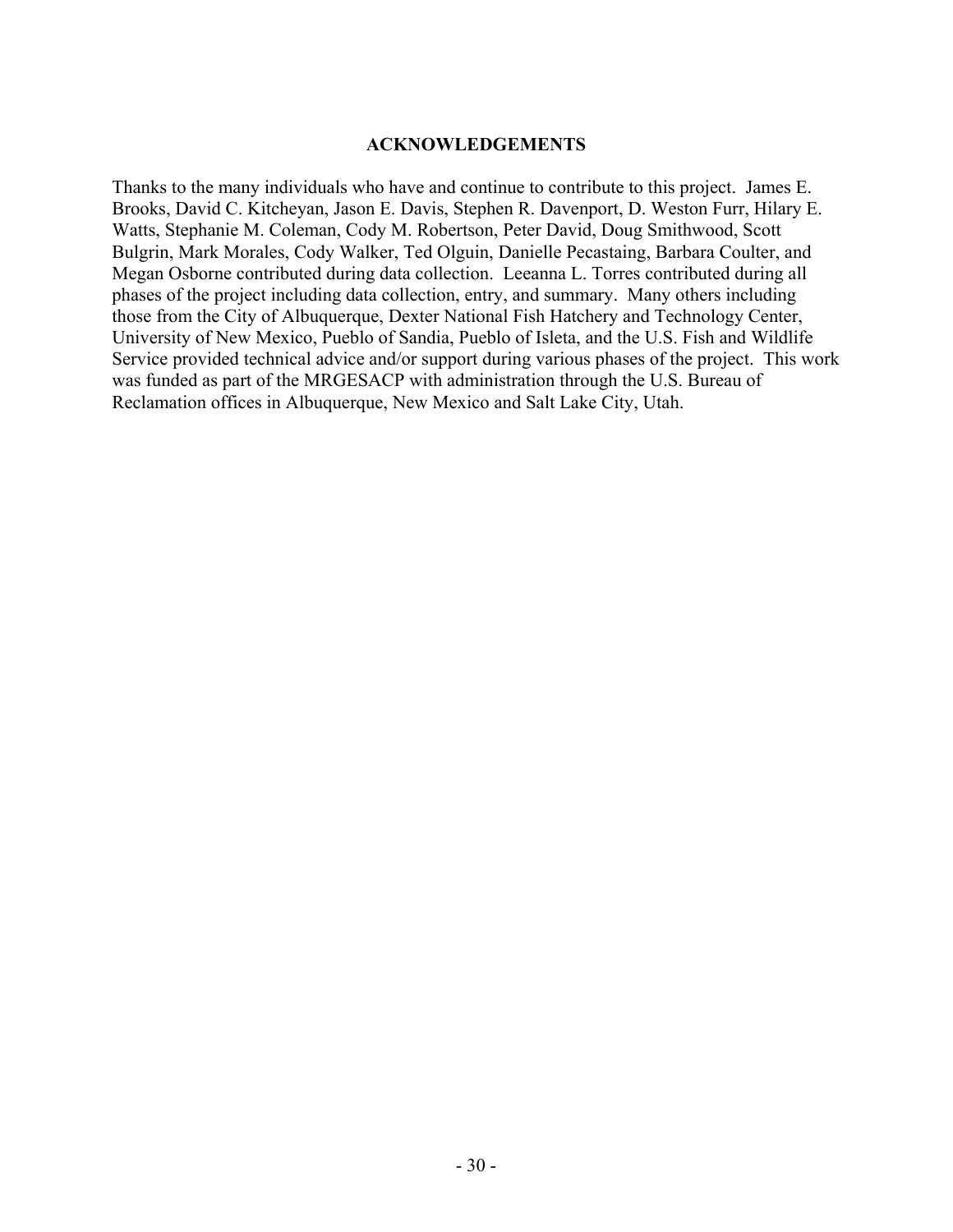#### **LITERATURE CITED**

- American Fisheries Society. 1991. Common and scientific names of fishes from the United States and Canada.  $5<sup>th</sup>$  Ed. Special Publication 20. 183 pp.
- Avise, J.C. and M.H. Smith. 1974. Biochemical genetics of sunfish. I. Geographic variation and subspecific intergradation in the bluegill, *Lepomis macrochirus*. Evolution 28:42-56.
- Bestgen, K.R., B. Mefford, J. Bundy, C. Walford, B. Compton, S. Seal, and T. Sorensen. 2003. Swimming performance of Rio Grande silvery minnow. Final Report to U.S. Bureau of Reclamation, Albuquerque Area Office, New Mexico. Colorado State University, Larval Fish Laboratory Contribution 132, 70 p.
- Bestgen, K.R. and S.P. Platania. 1991. Status and conservation of the Rio Grande silvery minnow, Hybognathus amarus. Southwestern Naturalist 36:225-232.
- Devries, D.R. and R.V. Frie. 1996. Determination of age and growth. Pages 483-512 *in* B.R. Murphy and D.W. Willis, editors. Fisheries Techniques,  $2<sup>nd</sup>$  edition. American Fisheries Society, Bethesda Maryland.
- Dudley, R.K. and S.P. Platania. 1997. Habitat Use of Rio Grande silvery minnow. Final Report to New Mexico Department of Game and Fish, Santa Fe, New Mexico and U.S. Bureau of Reclamation, Albuquerque Area Office, New Mexico. 88 pp.
- Dudley, R.K. and S.P. Platania. 2005. Rio Grande silvery minnow population monitoring program results from 2004. Final Report submitted to U.S. Bureau of Reclamation, Albuquerque, NM. 183 pp.
- Dudley, R.K., S.P. Platania, and S.J. Gottlieb. 2004. Rio Grande silvery minnow population monitoring program results from 2003. Final Report to U.S. Bureau of Reclamation, Albuquerque, NM. 168 pp.
- Goldstein, H. 2003. Multilevel Statistical Models, 3<sup>rd</sup> edn. Hodder Arnold, London, UK. 253 pp.
- Hubbs, C.L. and K.F. Lagler. 1958. Fishes of the Great Lakes Region. University of Michigan Press, Ann Arbor. 213 pp.
- Jenkins, R.E. and N.M. Burkhead. 1993. Freshwater fishes of Virginia. American Fisheries Society, Bethesda, Maryland. 1079 pp.
- Nelson, J.S., E.J. Crossman, H. Espinosa-Perez, L.T. findley, C.R. Gilbert, R.N. Lea, and J.D. Williams. 2004. Common and scientific names of fishes from the United States, Canada, and Mexico. American Fisheries Society, Special Publication 29, Bethesda, Maryland. 386 pp.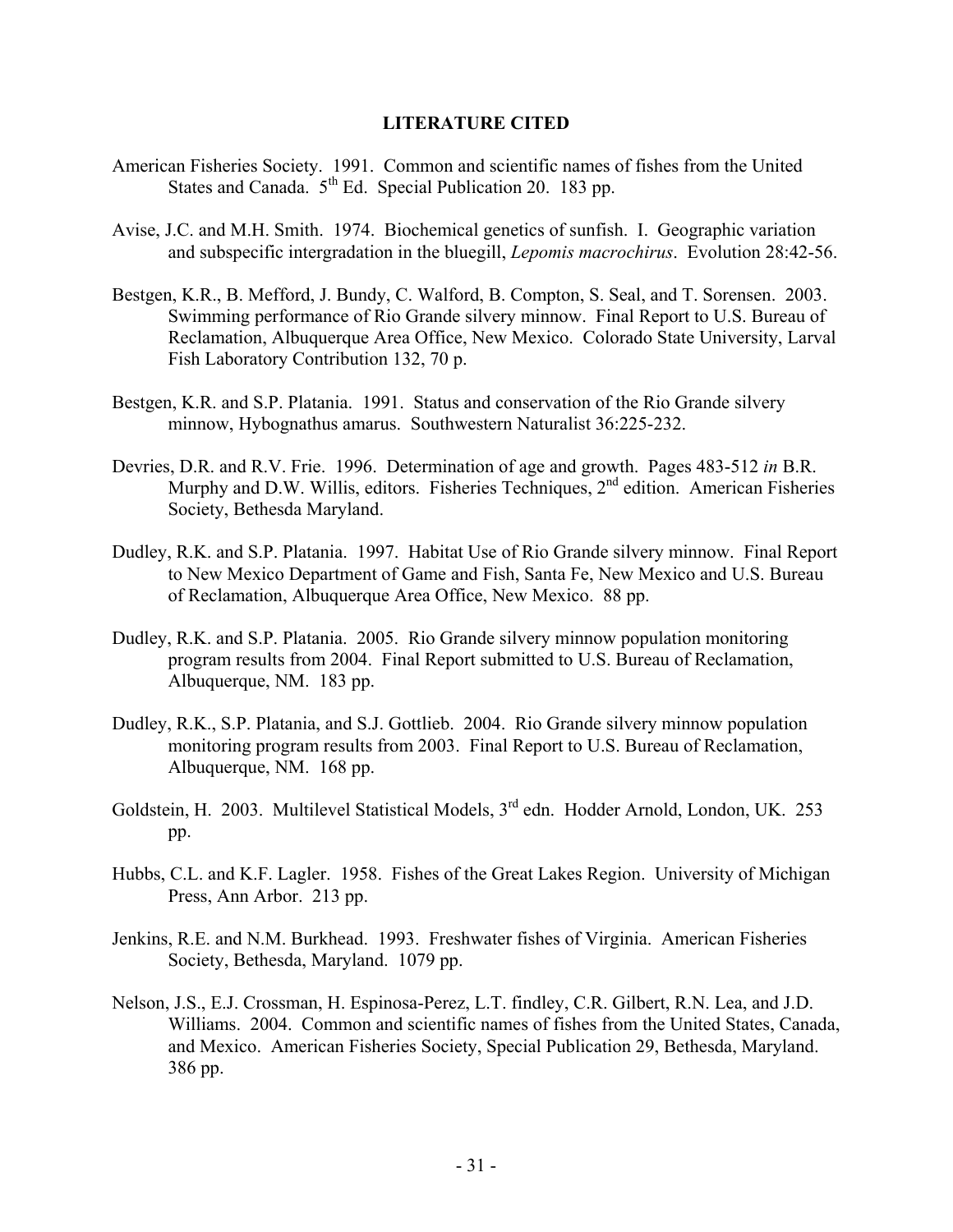- Olund, L.J. and F.B. Cross. 1961. Geographic variation in the North American cyprinid fish, *Hybopsis gracilis*. University of Kansas Publications, Volume 13, No. 7, pp. 323-348.
- Piper, R.G., I.B. McElwain, L. E. Orme, L.P. McCraren, L.G. Fowler, and J.R. Leonard. 1982. Fish Hatchery Management. U.S. Fish and Wildlife Service, Washington, D.C. 517 pp.
- Platania, S.P. 1993. Ichthyofaunal survey of the Rio Grande and Santa Fe River, Cochiti Pueblo, New Mexico, July 1993. Report to the U.S. Army Corps of Engineers, Albuquerque, New Mexico. 28 pp.
- Platania, S.P. 1995. Ichthyofaunal survey of the Rio Grande, Santo Domingo and San Felipe Pueblos, New Mexico, July 1994. Report to the U.S. Army Corps of Engineers, Albuquerque, New Mexico. 46 pp.
- Platania, S.P. 2000. Effects of four water temperature treatments on survival, growth, and development rates of Rio Grande silvery minnow, *Hybognathus amarus*, eggs and larvae. Final report to the U.S. Fish and Wildlife Service, Albuquerque, New Mexico. 34 pp.
- Platania, S.P., M.A. Farrington, W.H. Brandenburg, S.J. Gottlieb, and R.K. Dudley. 2003. Movement patterns of Rio Grande silvery minnow Hybognathus amarus, in the San Acacia Reach of the Rio Grande during 2002. Report to the U.S. Bureau of Reclamation, Albuquerque, New Mexico. 31 pp.
- Remshardt, W.J. and S.R. Davenport. 2003. Experimental augmentation and monitoring of Rio Grande silvery minnow in the Middle Rio Grande, New Mexico. Annual report June 2002 through May 2003 to U.S. Bureau of Reclamation, Albuquerque, NM. 38 pp.
- Remshardt, W.J. and P.T. Tashjian. 2005. Habitat preference of Rio Grande silvery minnow in relation to fluvial geomorphology, flow regime, and pollution, Middle Rio Grande valley, New Mexico: interim report for fiscal year 2003. Report to the U.S. Bureau of Reclamation, Albuquerque, New Mexico. 76 pp.
- SAS. 1996. SAS systems for mixed models. SAS Institute, Inc., Cary, North Carolina. U.S. Fish and Wildlife Service. 1999. Rio Grande silvery minnow recovery plan. Albuquerque, New Mexico. 141 pp.

Trautman, M.B. 1981. The fishes of Ohio. Ohio State University Press, Columbus. 782 pp.

- Turner, T.F. and M.J. Osborne. 2006. Genetic monitoring of the Rio Grande silvery minnow: Genetic status in 2006. Annual report FY 2005 submitted to the U.S. Bureau of Reclamation and Middle Rio Grande Endangered Species Collaborative Workgroup. 27 pp.
- U.S. Fish and Wildlife Service. 1999. Rio Grande silvery minnow recovery plan. Albuquerque, NM. 141 pp.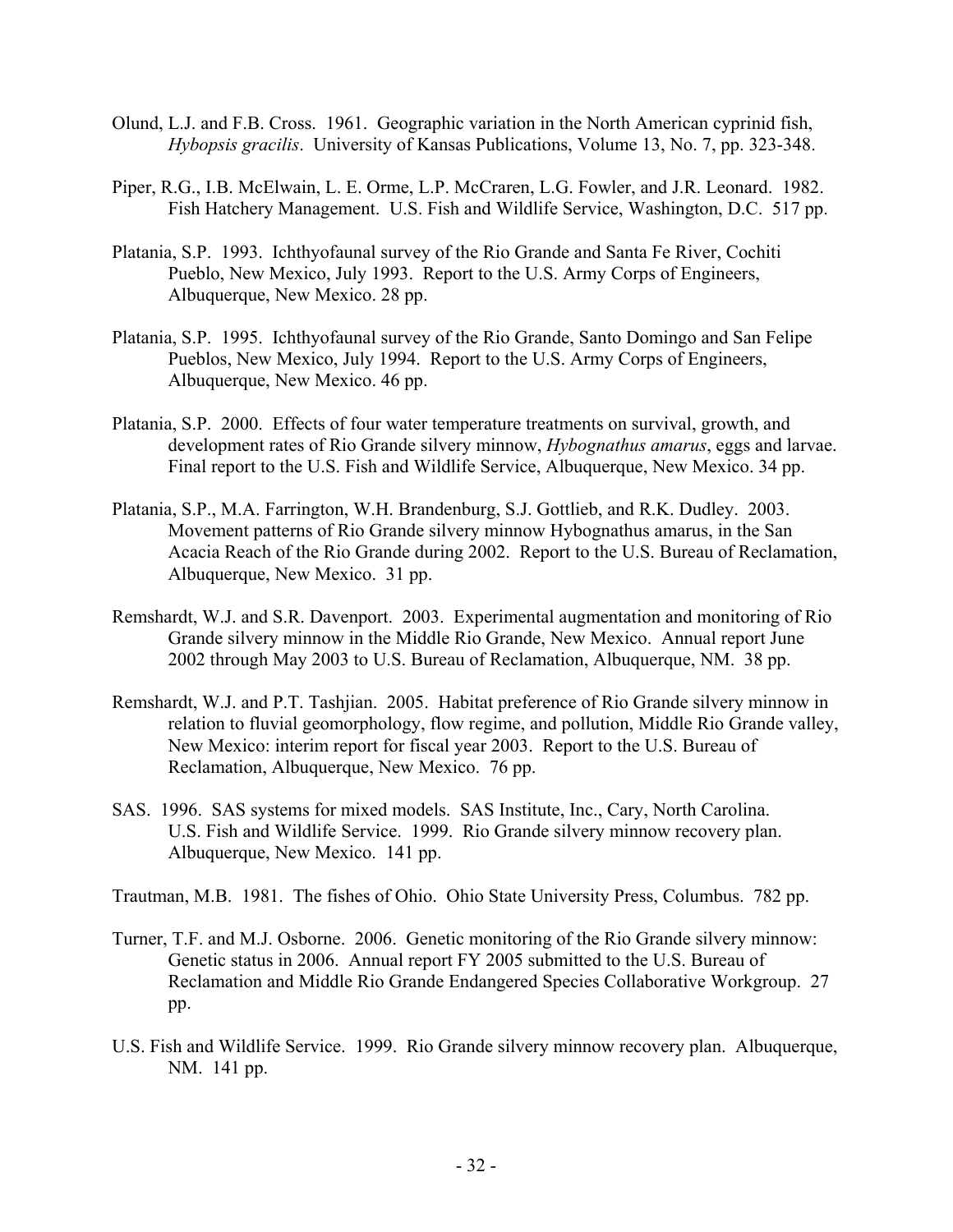Watts, H.E., C.W. Hoagstrom, and J.R. Smith. 2002. Observations of habitat use associated with Rio Grande silvery minnow, *Hybognathus amarus* (Girard). Final Report submitted to U.S. Army Corps of Engineers and City of Albuquerque, Albuquerque, New Mexico. 18 pp.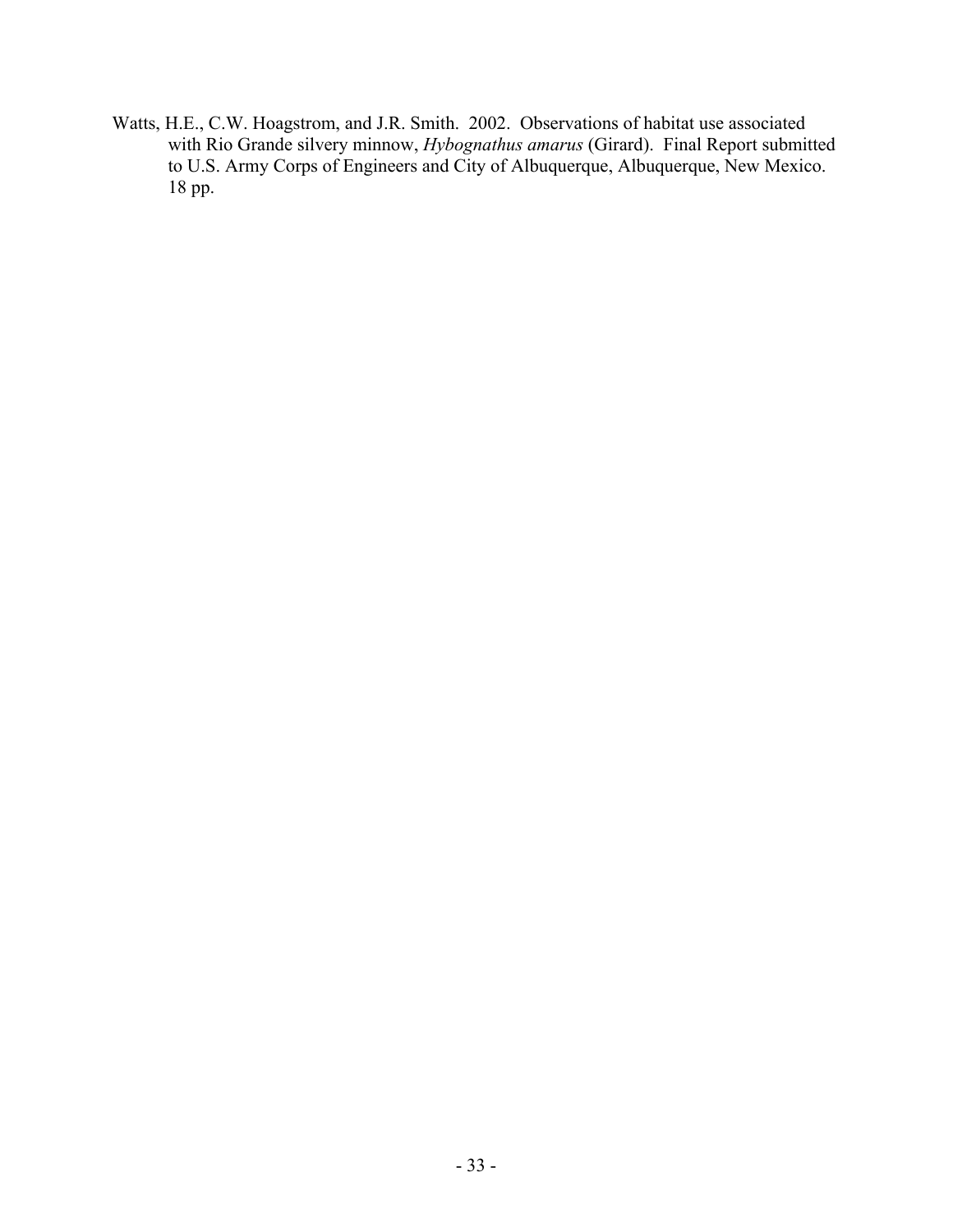Appendix A. Recapture information of Rio Grande silvery minnow June 2004 – December 2005 from augmentation monitoring including other researchers (2005 only).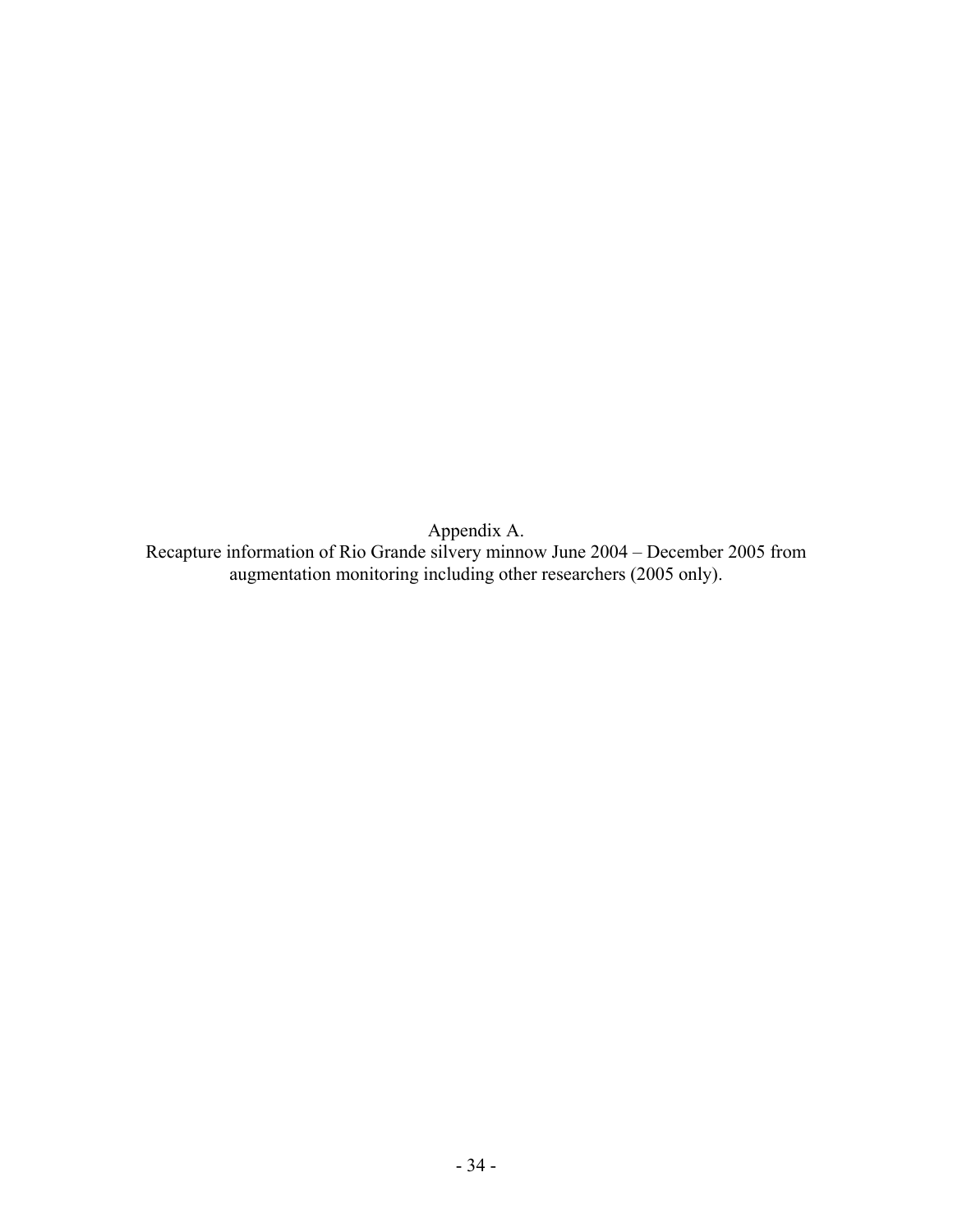| Field #          | $\mathbf N$    | <b>Recapture Date</b> | Recapture Location (RM)                                                                                    | Number of<br>Days<br>Post-Release | Distance Traveled<br>$(RM)*$ |
|------------------|----------------|-----------------------|------------------------------------------------------------------------------------------------------------|-----------------------------------|------------------------------|
|                  | 41,500         |                       | <b>Orange Left Dorsal</b>                                                                                  |                                   |                              |
|                  |                |                       | <b>Released 9 December 2002</b>                                                                            |                                   |                              |
|                  |                |                       | <b>PNM Gasline</b><br><b>RM 199.0</b>                                                                      |                                   |                              |
| WJR213           | 1              | 16 June 2004          | Lomitas Negras (198.3)                                                                                     | 555                               | $-1.6$                       |
| <b>BOR</b>       | 1              | 15 February 2005      | Alameda Bridge (192.2)                                                                                     | 799                               | $-7.7$                       |
| <b>RKD05-038</b> | 1              | 24 February 2005      | Central Bridge (183.4)                                                                                     | 808                               | $-16.5$                      |
| <b>BOR</b>       | 1              | 24 February 2005      | Los Lunas $(161.4)$                                                                                        | 808                               | $-38.5$                      |
| WJR05-284        | 1              | 2 May 2005            | Lomitas Negras (198.3)                                                                                     | 875                               | $-1.6$                       |
|                  | 61,118         |                       | <b>Green Left Dorsal</b>                                                                                   |                                   |                              |
|                  |                |                       | <b>Released 2 January 2003</b><br><b>PNM Gasline</b><br><b>RM 200.0</b>                                    |                                   |                              |
| WJR215           | 1              | 16 June 2004          | Sandia Line 14 (202.0)                                                                                     | 555                               | 2.0                          |
| <b>RKD05-016</b> | $\overline{2}$ | 25 January 2005       | Rio Bravo (178.3)                                                                                          | 754                               | $-21.7$                      |
| <b>BOR</b>       | 1              | 18 February 2005      | Barelas Bridge (181.6)                                                                                     | 777                               | $-18.4$                      |
| <b>RKD05-037</b> | 4              | 24 February 2005      | Rio Bravo (178.3)                                                                                          | 784                               | $-21.7$                      |
| <b>RKD05-038</b> | 11             | 24 February 2005      | Central Bridge (183.4)                                                                                     | 784                               | $-16.6$                      |
| <b>RKD05-058</b> | 7              | 17 March 2005         | Rio Bravo (178.3)                                                                                          | 805                               | $-21.7$                      |
|                  | 22,266         |                       | <b>Red Left Dorsal</b><br><b>Released 3 April 2003</b><br><b>PNM Gasline</b><br><b>RM 200.0</b>            |                                   |                              |
| WJR05-305        | 1              | 5 July 2005           | Atrisco Outfall (171.2)                                                                                    | 824                               | $-28.8$                      |
|                  | 48,513         |                       | <b>Yellow Right Dorsal</b><br><b>Released 3 January 2004</b><br><b>Sandia Pueblo</b><br><b>RM 199.9</b>    |                                   |                              |
| ES               | 1              | 12 September 2005     | Alameda Bridge (192.2)                                                                                     | 618                               | $-7.7$                       |
| <b>ES</b>        | 1              | 4 November 2005       | Campbell Avenue (186.2)                                                                                    | 671                               | $-13.7$                      |
|                  | 8,500          |                       | <b>Green Right Dorsal</b><br><b>Released 4 April 2004</b><br>U.S. 550 - Alameda Bridge<br>RM 203.5 - 192.2 |                                   |                              |
| WJR213           | 4              | 16 June 2004          | Lomitas Negras (198.3)                                                                                     | 73                                | $\boldsymbol{0}$             |
| <b>WJR238</b>    | 1              | 14 September 2004     | U.S. 550 Bridge (203.5)                                                                                    | 163                               | $\boldsymbol{0}$             |
| WJR05-268        | 1              | 14 February 2005      | Lomitas Negras (198.3)                                                                                     | 316                               | $\boldsymbol{0}$             |
| <b>BOR</b>       | 1              | 15 February 2005      | Alameda Bridge (192.2)                                                                                     | 317                               | $\bf{0}$                     |
| <b>BOR</b>       | 1              | 16 February 2005      | Montaño Bridge (187.9)                                                                                     | 318                               | $-4.3$                       |
| <b>ES</b>        | 1              | 14 September 2005     | Peralta Wasteway (152.5)                                                                                   | 528                               | $-39.7$                      |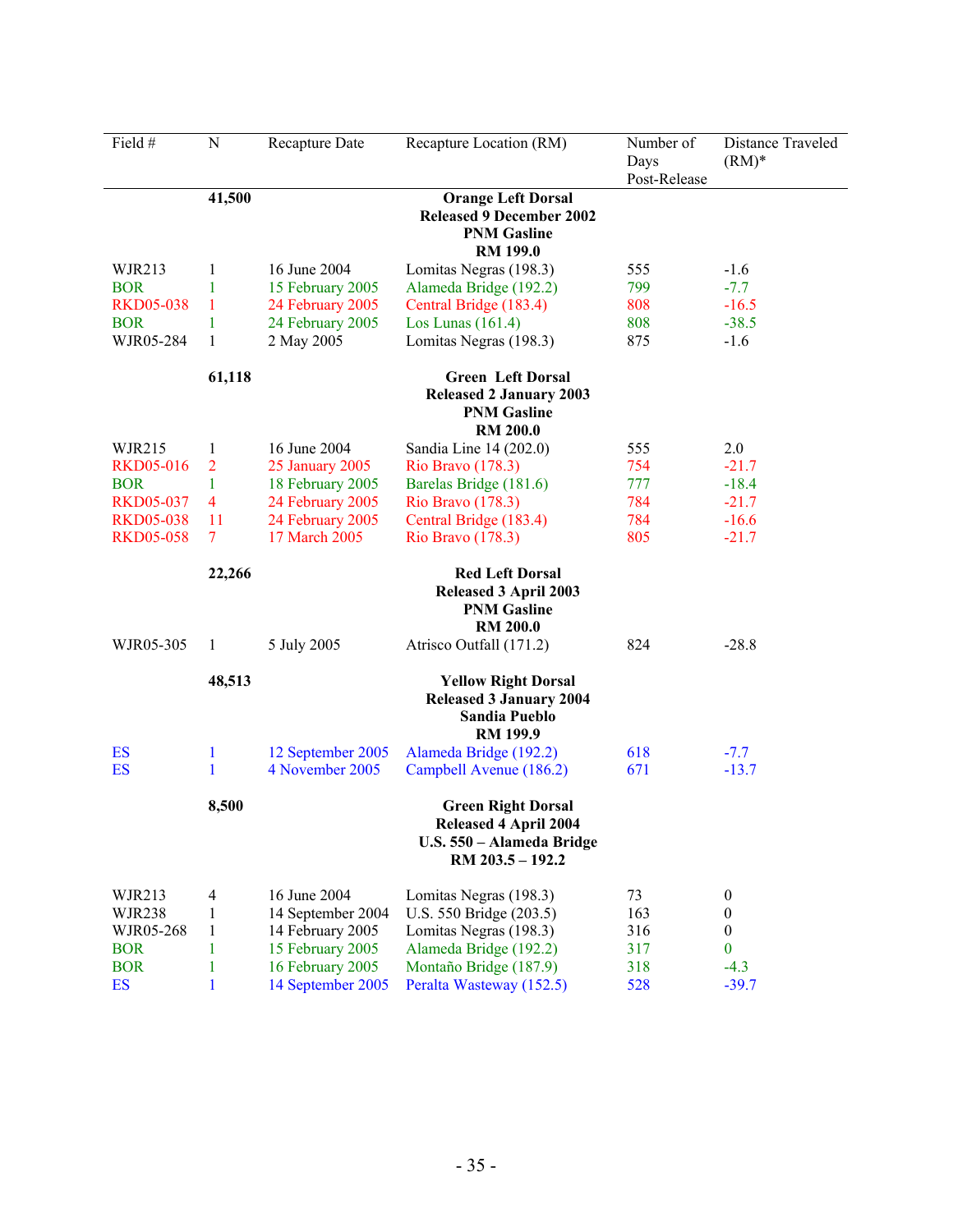|                  | 56,644              |                                 | <b>Red Right Dorsal</b><br><b>Released 4 April 2004</b><br>U.S. 550 - Alameda Bridge<br>RM 203.5 - 192.2           |            |                    |
|------------------|---------------------|---------------------------------|--------------------------------------------------------------------------------------------------------------------|------------|--------------------|
| WJR214           | $\overline{2}$      | 16 June 2004                    | U.S. 550 Bridge (203.5)                                                                                            | 73         | $\boldsymbol{0}$   |
| WJR215           | 10                  | 16 June 2004                    | Sandia Line 14 (202.0)                                                                                             | 73         | $\boldsymbol{0}$   |
| <b>WJR220</b>    | $\overline{c}$      | 12 July 2004                    | U.S. 550 Bridge (203.5)                                                                                            | 99         | $\boldsymbol{0}$   |
| <b>WJR221</b>    | 1                   | 12 July 2004                    | Sandia Line 14 (202.0)                                                                                             | 99         | $\boldsymbol{0}$   |
| WJR222           | 1                   | 12 July 2004                    | PNM Gasline (199.9)                                                                                                | 99         | $\boldsymbol{0}$   |
| WJR237           | 1                   | 13 September 2004               | Sandia Line 14 (202.0)                                                                                             | 162        | $\boldsymbol{0}$   |
| WJR242           | 1                   | 18 October 2004                 | U.S. 550 Bridge (203.5)                                                                                            | 197        | $\boldsymbol{0}$   |
| WJR244           | 4                   | 18 October 2004                 | PNM Gasline (199.9)                                                                                                | 197        | $\theta$           |
| HEW04-01         | 1                   | 21 October 2004                 | Lomitas Negras (198.3)                                                                                             | 200        | $\boldsymbol{0}$   |
| WJR05-268        | 1                   | 14 February 2005                | Lomitas Negras (198.3)                                                                                             | 316        | $\theta$           |
|                  | 1,500               |                                 | <b>Orange Right Dorsal</b><br>Released 15 April 2004<br>U.S. 550 Bridge<br><b>RM 203.5</b>                         |            |                    |
| WJR213           | 3                   | 16 June 2004                    | Lomitas Negras (198.3)                                                                                             | 62         | $-5.2$             |
| WJR215           | 2                   | 16 June 2004                    | Sandia Line 14 (202.0)                                                                                             | 62         | $-1.5$             |
| WJR227           | 1                   | 9 August 2004                   | U.S. 550 Bridge (203.5)                                                                                            | 116        | $\mathbf{0}$       |
| WJR235           | 1                   | 13 September 2004               | Lomitas Negras (198.3)                                                                                             | 151        | $-5.2$             |
| HEW04-01         | 1                   | 21 October 2004                 | Lomitas Negras (198.3)                                                                                             | 189        | $-5.2$             |
| <b>SRD159</b>    | 1                   | 22 November 2004                | Lomitas Negras (198.3)                                                                                             | 221        | $-5.2$             |
| WJR05-268        | 1                   | 14 February 2005                | Lomitas Negras (198.3)                                                                                             | 305        | $-5.2$             |
| WJR05-270        | 1                   | 14 February 2005                | PNM Gasline (199.9)                                                                                                | 305        | $-3.6$             |
| <b>RKD05-042</b> | 1                   | 25 February 2005                | Rio Rancho (200.0)                                                                                                 | 316        | $-3.5$             |
| SRD05-009        | 1                   | 8 March 2005<br>4 November 2005 | Lomitas Negras (198.3)                                                                                             | 327        | $-5.2$             |
| ES<br>ES         | 1<br>$\overline{2}$ | 28 November 2005                | Campbell Avenue (186.2)<br>Campbell Avenue (186.2)                                                                 | 568<br>592 | $-17.3$<br>$-11.3$ |
| WJR05-279        | 1                   | 4 April 2005                    | Sandia Line 14 (202.0)                                                                                             | 62         | $-1.5$             |
|                  | 6,712               |                                 | <b>Yellow Left Dorsal</b><br><b>Released Oct 2004 – Jan 2005</b><br><b>Central - Rio Bravo</b><br>RM 183.4 - 178.3 |            |                    |
| <b>BOR</b>       | 1                   | 24 February 2005                | Los Lunas $(161.4)$                                                                                                | 50         | $-16.9$            |
| WJR05-276        | $\overline{c}$      | 4 April 2005                    | Dixon Road (196.0)                                                                                                 | 89         | 12.6               |
|                  | 6,245               |                                 | <b>Yellow Left Anal</b><br><b>Released 3 November 2004</b><br>U.S. 550 Bridge                                      |            |                    |
|                  |                     |                                 | <b>RM 203.5</b>                                                                                                    |            |                    |
| <b>SRD156</b>    | 2                   | 22 November 2004                | U.S. 550 Bridge (203.5)                                                                                            | 19         | $-7.5$             |
| SRD157           | 6                   | 22 November 2004                | Sandia Line 14 (202.0)                                                                                             | 19         | $-2.5$             |
| SRD158           | 4                   | 22 November 2004                | PNM Gasline (199.9)                                                                                                | 19         | $-3.6$             |
| WJR05-262        | 1                   | 18 January 2005                 | Sandia Line 14 (202.0)                                                                                             | 76         | $-1.5$             |
| WJR05-267        | 1                   | 14 February 2005                | Dixon Road (196.0)                                                                                                 | 103        | $-7.5$             |
| WJR05-273        | $\boldsymbol{2}$    | 16 February 2005                | Alejandro Gate (166.6)                                                                                             | 105        | $-36.9$            |
| SRD05-008        | 1                   | 8 March 2005                    | Dixon Road (196.0)                                                                                                 | 125        | $-36.9$            |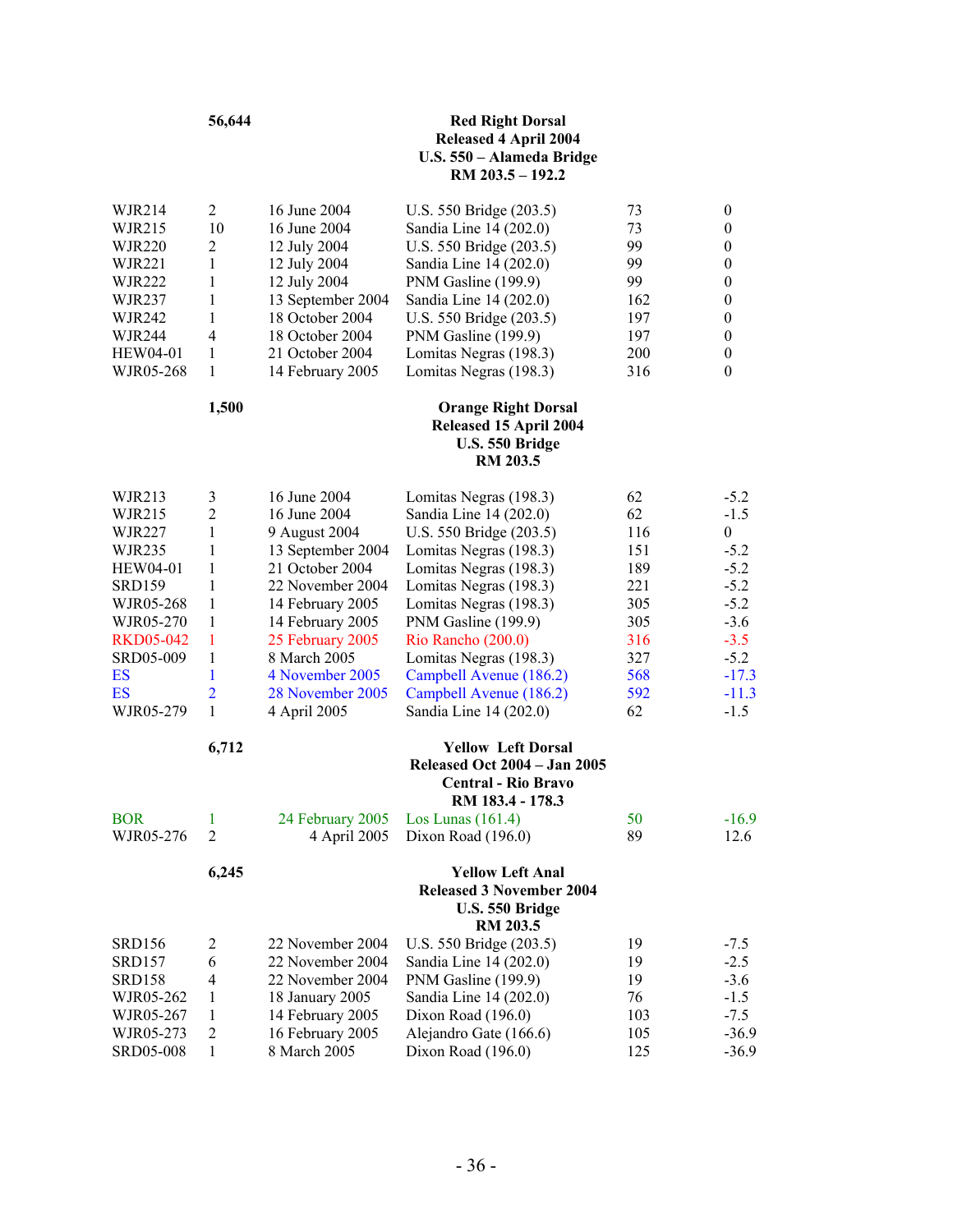| RM 203.5<br>$\mathfrak{2}$<br>U.S. 550 Bridge (203.5)<br><b>SRD156</b><br>22 November 2004<br>19<br>5<br><b>SRD157</b><br>22 November 2004<br>Sandia Line 14 (202.0)<br>19<br>4<br><b>SRD158</b><br>22 November 2004<br>PNM Gasline (199.9)<br>19<br><b>WJR253</b><br>$\mathbf{1}$<br>20 December 2004<br>Dixon Road (196.0)<br>47<br>$\overline{2}$<br>20 December 2004<br>Sandia Line 14 (202.0)<br>WJR255<br>47<br>$\mathbf{1}$<br>Sandia Line 14 (202.0)<br>SRD05-010<br>8 March 2005<br>125<br>7,006<br><b>Red Left Anal</b> | $\mathbf{0}$<br>$-1.5$<br>$-3.6$<br>$-7.5$<br>$-1.5$<br>$-1.5$ |
|-----------------------------------------------------------------------------------------------------------------------------------------------------------------------------------------------------------------------------------------------------------------------------------------------------------------------------------------------------------------------------------------------------------------------------------------------------------------------------------------------------------------------------------|----------------------------------------------------------------|
|                                                                                                                                                                                                                                                                                                                                                                                                                                                                                                                                   |                                                                |
|                                                                                                                                                                                                                                                                                                                                                                                                                                                                                                                                   |                                                                |
|                                                                                                                                                                                                                                                                                                                                                                                                                                                                                                                                   |                                                                |
|                                                                                                                                                                                                                                                                                                                                                                                                                                                                                                                                   |                                                                |
|                                                                                                                                                                                                                                                                                                                                                                                                                                                                                                                                   |                                                                |
|                                                                                                                                                                                                                                                                                                                                                                                                                                                                                                                                   |                                                                |
| <b>Released 3 November 2004</b><br>U.S. 550 - Alameda Bridge<br>RM 203.5-192.2                                                                                                                                                                                                                                                                                                                                                                                                                                                    |                                                                |
| $\overline{c}$<br>22 November 2004<br>U.S. 550 Bridge (203.5)<br>19<br>SRD156                                                                                                                                                                                                                                                                                                                                                                                                                                                     | $\boldsymbol{0}$                                               |
| $\overline{c}$<br>22 November 2004<br>Sandia Line 14 (202.0)<br>19<br>SRD157                                                                                                                                                                                                                                                                                                                                                                                                                                                      | $\boldsymbol{0}$                                               |
| $\boldsymbol{7}$<br>PNM Gasline (199.9)<br><b>SRD158</b><br>22 November 2004<br>19                                                                                                                                                                                                                                                                                                                                                                                                                                                | $\boldsymbol{0}$                                               |
| $\overline{2}$<br>Lomitas Negras (198.3)<br><b>SRD159</b><br>22 November 2004<br>19                                                                                                                                                                                                                                                                                                                                                                                                                                               | $\boldsymbol{0}$                                               |
| 3<br>WJR05-267<br>14 February 2005<br>Dixon Road (196.0)<br>103                                                                                                                                                                                                                                                                                                                                                                                                                                                                   | $\boldsymbol{0}$                                               |
| 7 March 2005<br>Atrisco Outfall (171.2)<br>SRD05-007<br>$\mathbf{1}$<br>124                                                                                                                                                                                                                                                                                                                                                                                                                                                       | $-21.0$                                                        |
| 4 April 2005<br>1<br>Lomitas Negras (198.3)<br>152<br>WJR-5-277                                                                                                                                                                                                                                                                                                                                                                                                                                                                   | $\theta$                                                       |
| 4 April 2005<br>Sandia Line 14 (202.0)<br>152<br>WJR05-279<br>1                                                                                                                                                                                                                                                                                                                                                                                                                                                                   | $\mathbf{0}$                                                   |
| 8,639<br><b>Red Right Anal</b><br><b>Released 3 November 2004</b>                                                                                                                                                                                                                                                                                                                                                                                                                                                                 |                                                                |
| U.S. 550 - Alameda Bridge<br>RM 203.5-192.2                                                                                                                                                                                                                                                                                                                                                                                                                                                                                       |                                                                |
| 5<br>22 November 2004<br><b>SRD158</b><br>PNM Gasline (199.9)<br>19                                                                                                                                                                                                                                                                                                                                                                                                                                                               | $\boldsymbol{0}$                                               |
| 1<br>Lomitas Negras (198.3)<br>19<br><b>SRD159</b><br>22 November 2004                                                                                                                                                                                                                                                                                                                                                                                                                                                            | $\boldsymbol{0}$                                               |
| WJR05-259<br>$\mathbf{1}$<br>18 January 2005<br>Dixon Road (196.0)<br>76                                                                                                                                                                                                                                                                                                                                                                                                                                                          | $\boldsymbol{0}$                                               |
| 14 February 2005<br>WJR05-269<br>$\mathbf{1}$<br>Sandia Line 14 (202.0)<br>103                                                                                                                                                                                                                                                                                                                                                                                                                                                    | $\boldsymbol{0}$                                               |
| 25 February 2005<br><b>RKD05-042</b><br>1<br>Rio Rancho (200.0)<br>114                                                                                                                                                                                                                                                                                                                                                                                                                                                            | $\boldsymbol{0}$                                               |
| <b>SRD05-008</b><br>$\mathbf{1}$<br>8 March 2005<br>Dixon Road (196.0)<br>125                                                                                                                                                                                                                                                                                                                                                                                                                                                     | $\boldsymbol{0}$                                               |
| SRD05-009<br>8 March 2005<br>Lomitas Negras (198.3)<br>125<br>$\mathbf{1}$                                                                                                                                                                                                                                                                                                                                                                                                                                                        | $\boldsymbol{0}$                                               |
| 4 April 2005<br>Sandia Line 14 (202.0)<br>152<br>WJR05-277<br>$\mathbf{1}$                                                                                                                                                                                                                                                                                                                                                                                                                                                        | $\boldsymbol{0}$                                               |
| 6,065<br><b>Orange Left Anal</b><br><b>Released 5 November 2004</b><br>U.S. 550 Bridge<br><b>RM 203.5</b>                                                                                                                                                                                                                                                                                                                                                                                                                         |                                                                |
| <b>SRD156</b><br>$\overline{c}$<br>22 November 2004<br>U.S. 550 Bridge (203.5)<br>17                                                                                                                                                                                                                                                                                                                                                                                                                                              | $\boldsymbol{0}$                                               |
| 5<br>22 November 2004<br>17<br>SRD157<br>Sandia Line 14 (202.0)                                                                                                                                                                                                                                                                                                                                                                                                                                                                   | $-1.5$                                                         |
| $\sqrt{2}$<br>22 November 2004<br>PNM Gasline (199.9)<br>SRD158<br>17                                                                                                                                                                                                                                                                                                                                                                                                                                                             | $-3.6$                                                         |
| WJR05-262<br>$\mathbf{1}$<br>18 January 2005<br>Sandia Line 14 (202.0)<br>74                                                                                                                                                                                                                                                                                                                                                                                                                                                      | $-3.6$                                                         |
| 1<br>18 January 2005<br>PNM Gasline (199.9)<br>74<br>WJR05-263                                                                                                                                                                                                                                                                                                                                                                                                                                                                    | $-1.5$                                                         |
| $\overline{2}$<br>82<br><b>26 January 2005</b><br>Rio Rancho (200.0)<br><b>RKD05-021</b>                                                                                                                                                                                                                                                                                                                                                                                                                                          | $-3.5$                                                         |
| 14 February 2005<br>101<br>WJR05-267<br>1<br>Dixon Road (196.0)<br>$\overline{2}$                                                                                                                                                                                                                                                                                                                                                                                                                                                 | $-5.2$                                                         |
| 24 February 2005<br>111<br>Rio Bravo (178.3)<br><b>RKD05-037</b>                                                                                                                                                                                                                                                                                                                                                                                                                                                                  | $-25.2$                                                        |
| $\mathbf{1}$<br>24 February 2005<br><b>RKD05-038</b><br>Central Avenue (183.4)<br>111<br>$\mathbf{1}$<br>25 February 2005<br>Rio Rancho (200.0)<br><b>RKD05-042</b><br>112                                                                                                                                                                                                                                                                                                                                                        | $-20.1$<br>$-3.5$                                              |
| $\mathbf{1}$<br>4 April 2005<br>Lomitas Negras (198.3)<br>150<br>WJR05-277                                                                                                                                                                                                                                                                                                                                                                                                                                                        | $-5.2$                                                         |
| 4 April 2005<br>1<br>PNM Gasline (199.9)<br>150<br>WJR05-280                                                                                                                                                                                                                                                                                                                                                                                                                                                                      | $-3.6$                                                         |
|                                                                                                                                                                                                                                                                                                                                                                                                                                                                                                                                   | $-1.5$                                                         |
| 5 May 2005<br>Sandia Line 14 (202.0)<br>WJR05-286<br>1<br>181                                                                                                                                                                                                                                                                                                                                                                                                                                                                     | $-3.5$                                                         |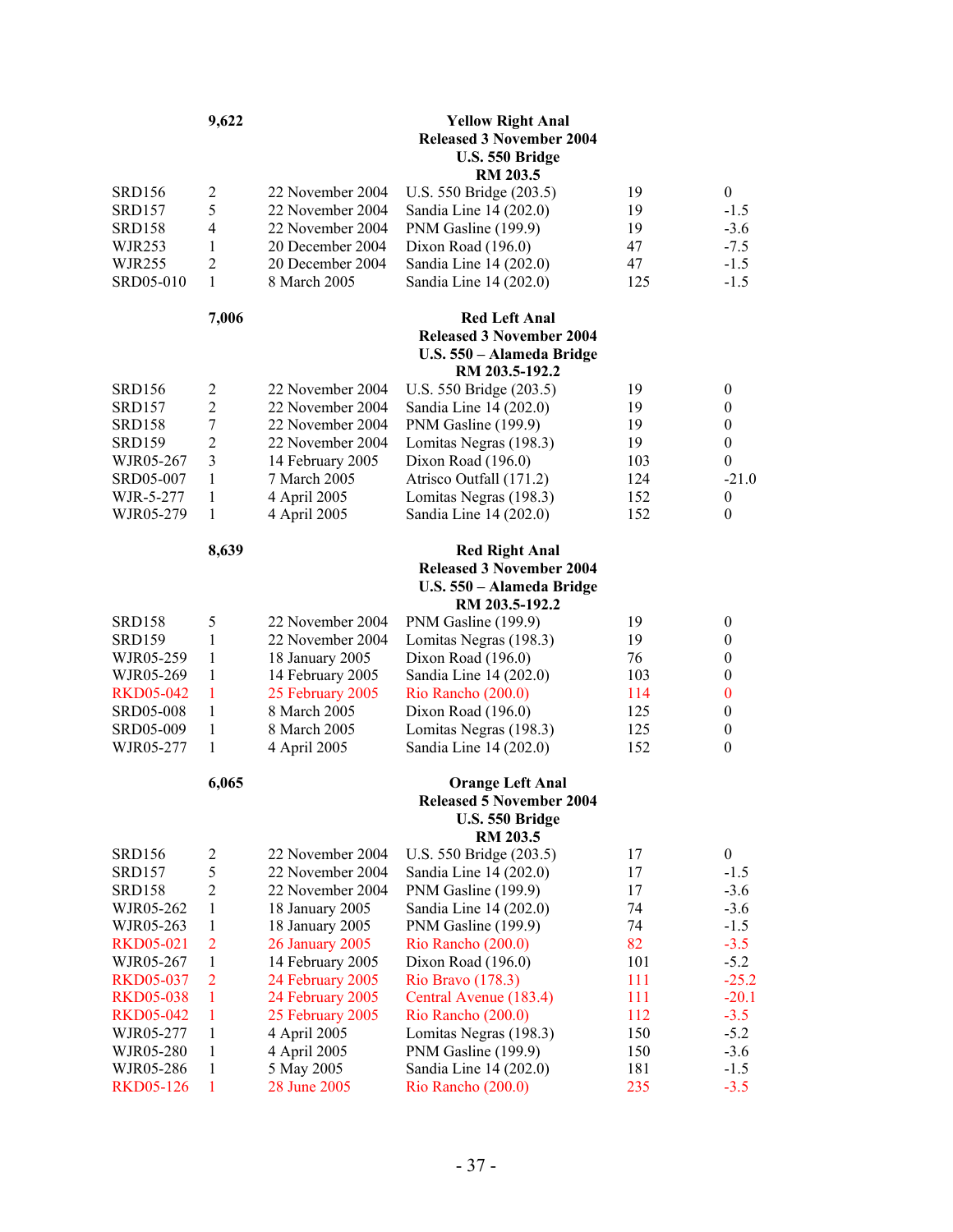|                               | 7,845               |                                  | <b>Orange Right Anal</b><br><b>Released 5 November 2004</b><br>U.S. 550 Bridge<br><b>RM 203.5</b>        |            |                                  |
|-------------------------------|---------------------|----------------------------------|----------------------------------------------------------------------------------------------------------|------------|----------------------------------|
| <b>SRD156</b>                 | 8                   | 22 November 2004                 | U.S. 550 Bridge (203.5)                                                                                  | 17         | $\mathbf{0}$                     |
| <b>SRD157</b>                 | 10                  | 22 November 2004                 | U.S. 550 Bridge (203.5)                                                                                  | 17         | $\boldsymbol{0}$                 |
| SRD158                        | 3                   | 22 November 2004                 | U.S. 550 Bridge (203.5)                                                                                  | 17         | $\boldsymbol{0}$                 |
| <b>WJR256</b>                 | 1                   | 20 December 2004                 | PNM Gasline (199.9)                                                                                      | 45         | $-3.6$                           |
| WJR05-270                     | $\overline{2}$      | 14 February 2005                 | PNM Gasline (199.9)                                                                                      | 101        | $-3.6$                           |
| <b>RKD05-037</b>              | $\mathbf{1}$        | 24 February 2005                 | Rio Bravo (178.3)                                                                                        | 111        | $-25.2$                          |
| <b>RKD05-038</b>              | 1<br>$\overline{4}$ | 24 February 2005                 | Central Bridge (183.4)                                                                                   | 111<br>112 | $-20.1$<br>$-3.5$                |
| <b>RKD05-042</b><br>SRD05-009 | 1                   | 25 February 2005<br>8 March 2005 | Rio Rancho (200.0)<br>Lomitas Negras (198.3)                                                             | 123        | $-5.2$                           |
| <b>RKD05-063</b>              | $\overline{2}$      | 18 March 2005                    | Rio Rancho (200.0)                                                                                       | 133        | $-3.5$                           |
| WJR05-279                     | $\overline{2}$      | 4 April 2005                     | Sandia Line 14 (202.0)                                                                                   | 150        | $-1.5$                           |
|                               |                     |                                  |                                                                                                          |            |                                  |
|                               | 6,879               |                                  | <b>Green Left Anal</b><br><b>Released 5 November 2004</b><br>U.S. 550 - Alameda Bridge<br>RM 203.5-192.2 |            |                                  |
| <b>SRD157</b>                 | 1                   | 22 November 2004                 | Sandia Line 14 (202.0)                                                                                   | 17         | $\boldsymbol{0}$                 |
| <b>SRD158</b>                 | 1                   | 22 November 2004                 | PNM Gasline (199.9)                                                                                      | 17         | $\boldsymbol{0}$                 |
| WJR05-263                     | $\mathbf{1}$        | 18 January 2005                  | PNM Gasline (199.9)                                                                                      | 74         | $\boldsymbol{0}$                 |
| <b>RKD05-021</b>              | $\overline{2}$      | <b>26 January 2005</b>           | Rio Rancho (200.0)                                                                                       | 82         | $\bf{0}$                         |
| WJR05-267                     | $\mathbf{1}$        | 14 February 2005                 | Dixon Road (196.0)                                                                                       | 101        | $\boldsymbol{0}$                 |
|                               | 6,956               |                                  | <b>Green Right Anal</b><br><b>Released 5 November 2004</b><br>U.S. 550 - Alameda Bridge                  |            |                                  |
|                               |                     |                                  | RM 203.5-192.2                                                                                           |            |                                  |
| <b>SRD157</b>                 | $\mathfrak{Z}$      | 22 November 2004                 | Sandia Line 14 (202.0)                                                                                   | 17         | $\boldsymbol{0}$                 |
| <b>SRD158</b>                 | $\overline{2}$      | 22 November 2004                 | PNM Gasline (199.9)                                                                                      | 17         | $\boldsymbol{0}$                 |
| WJR05-267                     | $\overline{2}$      | 14 February 2005                 | Dixon Road (196.0)                                                                                       | 101        | $\boldsymbol{0}$                 |
| <b>RKD05-038</b>              | 3                   | 24 February 2005                 | Central Bridge (183.4)                                                                                   | 111        | $-7.8$                           |
| SRD05-007                     | $\mathbf{1}$        | 8 March 2005                     | Atrisco Outfall (171.2)                                                                                  | 122        | $-21.0$                          |
| <b>RKD05-063</b>              | $\overline{2}$      | 18 March 2005                    | Rio Rancho (200.0)                                                                                       | 133        | $\bf{0}$                         |
|                               | 5,000               |                                  | <b>White Right Anal</b><br>Released 12 April 2005<br>U.S. 550 - Alameda Bridge                           |            |                                  |
| WJR05-285                     | $\mathbf{1}$        | 2 May 2005                       | RM 203.5-192.2<br>PNM Gasline (199.9)                                                                    | 20         |                                  |
| WJR05-286                     | $\overline{2}$      | 2 May 2005                       | Sandia Line 14 (202.0)                                                                                   | 20         | $\boldsymbol{0}$<br>$\mathbf{0}$ |
|                               | 11,080              |                                  | <b>White Left Anal</b><br>Released 12 April 2005<br>U.S. 550 - Alameda Bridge<br>RM 203.5-192.2          |            |                                  |
| WJR05-285                     | 2                   | 2 May 2005                       | PNM Gasline (199.9)                                                                                      | 20         | $\boldsymbol{0}$                 |
| WJR05-286                     | 1                   | 2 May 2005                       | Sandia Line 14 (202.0)                                                                                   | 20         | $\theta$                         |
|                               |                     |                                  |                                                                                                          |            |                                  |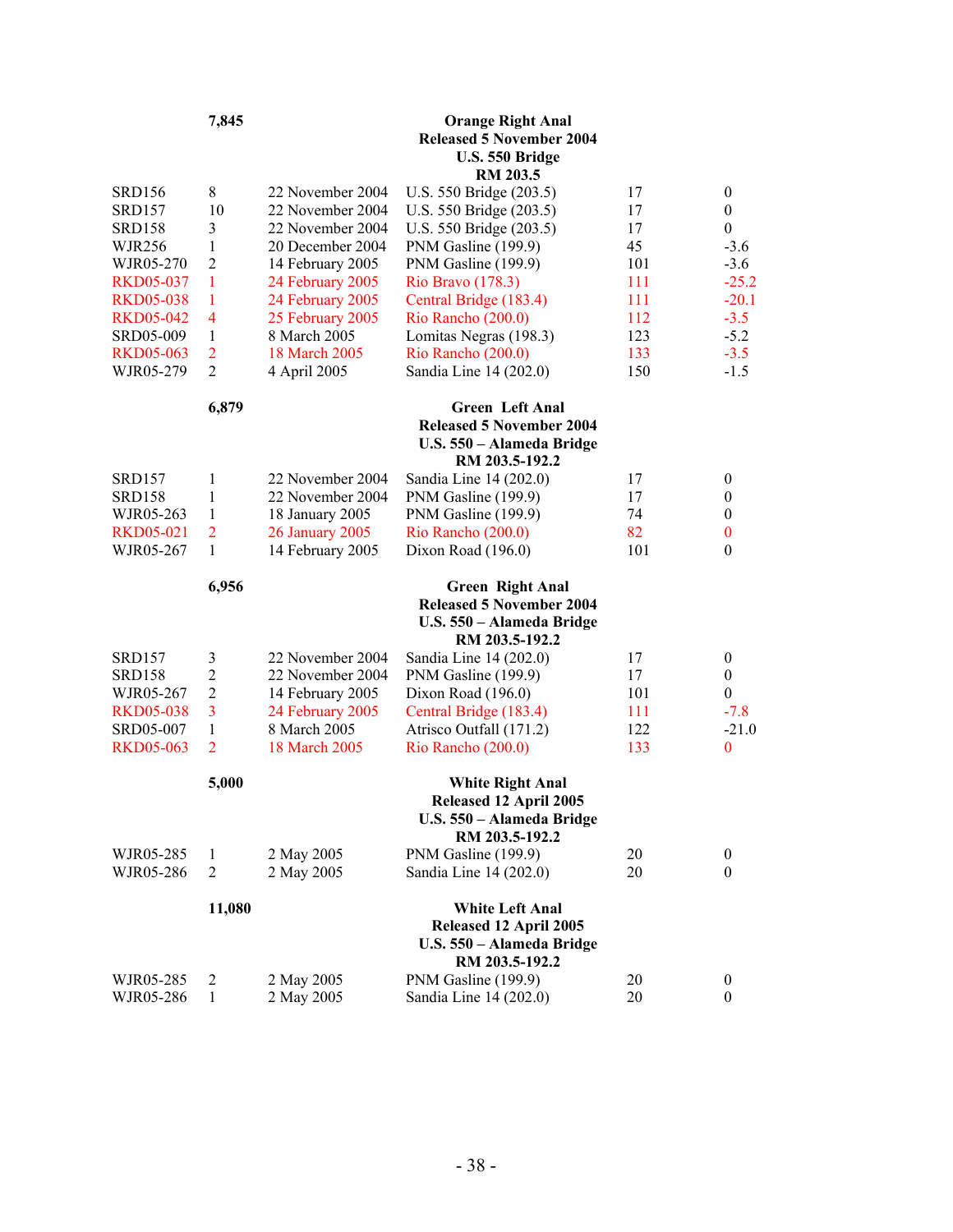|                  | 5,000                   |                   | <b>Purple Right Anal</b><br>Released 12 April 2005<br>U.S. 550 Bridge<br>RM 203.5       |                |                  |
|------------------|-------------------------|-------------------|-----------------------------------------------------------------------------------------|----------------|------------------|
| WJR05-287        | 13                      | 2 May 2005        | U.S. 550 Bridge (203.5)                                                                 | 20             | $\boldsymbol{0}$ |
| WJR05-296        | $\overline{c}$          | 6 June 2005       | U.S. 550 Bridge (203.5)                                                                 | 55             | $\boldsymbol{0}$ |
| WJR05-311        | $\mathbf{1}$            | 6 July 2005       | Sandia Line 14 (202.0)                                                                  | 85             | $-1.5$           |
| LTT05-03         | 1                       | 11 October 2005   | U.S. 550 Bridge (203.5)                                                                 | 182            | $\boldsymbol{0}$ |
|                  | 8,800                   |                   | <b>Purple Left Anal</b><br>Released 12 April 2005<br>U.S. 550 Bridge<br><b>RM 203.5</b> |                |                  |
| WJR05-296        | 2                       | 6 June 2005       | U.S. 550 Bridge (203.5)                                                                 | 55             | $\boldsymbol{0}$ |
| WJR05-346        | $\mathbf{1}$            | 12 September 2005 | U.S. 550 Bridge (203.5)                                                                 | 153            | $\theta$         |
| WJR05-367        | $\mathbf{1}$            | 12 December 2005  | Sandia Line 14 (202.0)                                                                  | 244            | $-1.5$           |
|                  | 5,654                   |                   | <b>Pink Right Anal</b><br>Released 13 April 2005<br>U.S. 550 Bridge<br><b>RM 203.5</b>  |                |                  |
| WJR05-285        | 3                       | 2 May 2005        | PNM Gasline (199.9)                                                                     | 19             | $\boldsymbol{0}$ |
| WJR05-308        | 1                       | 6 July 2005       | Dixon Road (196.0)                                                                      | 84             | $\boldsymbol{0}$ |
| WJR05-348        | 1                       | 12 September 2005 | PNM Gasline (199.9)                                                                     | 152            | $\boldsymbol{0}$ |
| ES               | $\overline{\mathbf{3}}$ | 15 September 2005 | Alameda Bridge (192.2)                                                                  | 155            | $\bf{0}$         |
| WJR05-354        | $\overline{c}$          | 15 November 2005  | Lomitas Negras (198.3)                                                                  | 216            | $\boldsymbol{0}$ |
| ES               | 1                       | 28 November 2005  | Alameda Bridge (192.2)                                                                  | 229            | $\bf{0}$         |
|                  | 10,026                  |                   | <b>Pink Left Anal</b><br>Released 13 April 2005                                         |                |                  |
|                  |                         |                   | U.S. 550 Bridge<br><b>RM 203.5</b>                                                      |                |                  |
| WJR05-285        | 1                       | 2 May 2005        | PNM Gasline (199.9)                                                                     | 19             | $\boldsymbol{0}$ |
| WJR05-286        | 1                       | 2 May 2005        | Sandia Line 14 (202.0)                                                                  | 19             | $\boldsymbol{0}$ |
| <b>RKD05-105</b> | $\overline{2}$          | 27 May 2005       | Rio Rancho (200.0)                                                                      | 44             | $\bf{0}$         |
| WJR05-309        | 1                       | 6 July 2005       | Lomitas Negras (198.3)                                                                  | 84             | $\boldsymbol{0}$ |
| WJR05-311        | 1                       | 6 July 2005       | Sandia Line 14 (202.0)                                                                  | 84             | $\boldsymbol{0}$ |
| WJR05-367        | 1                       | 12 December 2005  | Sandia Line 14 (202.0)                                                                  | 243            | $\theta$         |
|                  | 5,011                   |                   | <b>Blue Right Anal</b><br>Released 13 April 2005<br>U.S. 550 Bridge                     |                |                  |
| WJR05-287        | 6                       | 2 May 2005        | <b>RM 203.5</b><br>U.S. 550 Bridge (203.5)                                              | 19             | $\mathbf{0}$     |
|                  | 10,242                  |                   | <b>Blue Left Anal</b><br>Released 13 April 2005                                         |                |                  |
|                  |                         |                   | U.S. 550 Bridge<br>RM 203.5                                                             |                |                  |
| <b>RKD05-083</b> | 1                       | 20 April 2005     | U.S. 550 Bridge (203.8)                                                                 | 7              | 0.3              |
| <b>RKD05-084</b> | 1                       | 20 April 2005     | Rio Rancho (200.0)                                                                      | $\overline{7}$ | $-3.5$           |
| <b>RKD05-104</b> | 1                       | 27 May 2005       | U.S. 550 Bridge (203.8)                                                                 | 44             | 0.3              |
| WJR05-311        | 1                       | 6 July 2005       | Sandia Line 14 (202.0)                                                                  | 84             | $-1.5$           |
| WJR05-367        | $\overline{c}$          | 12 December 2005  | Sandia Line 14 (202.0)                                                                  | 243            | $-1.5$           |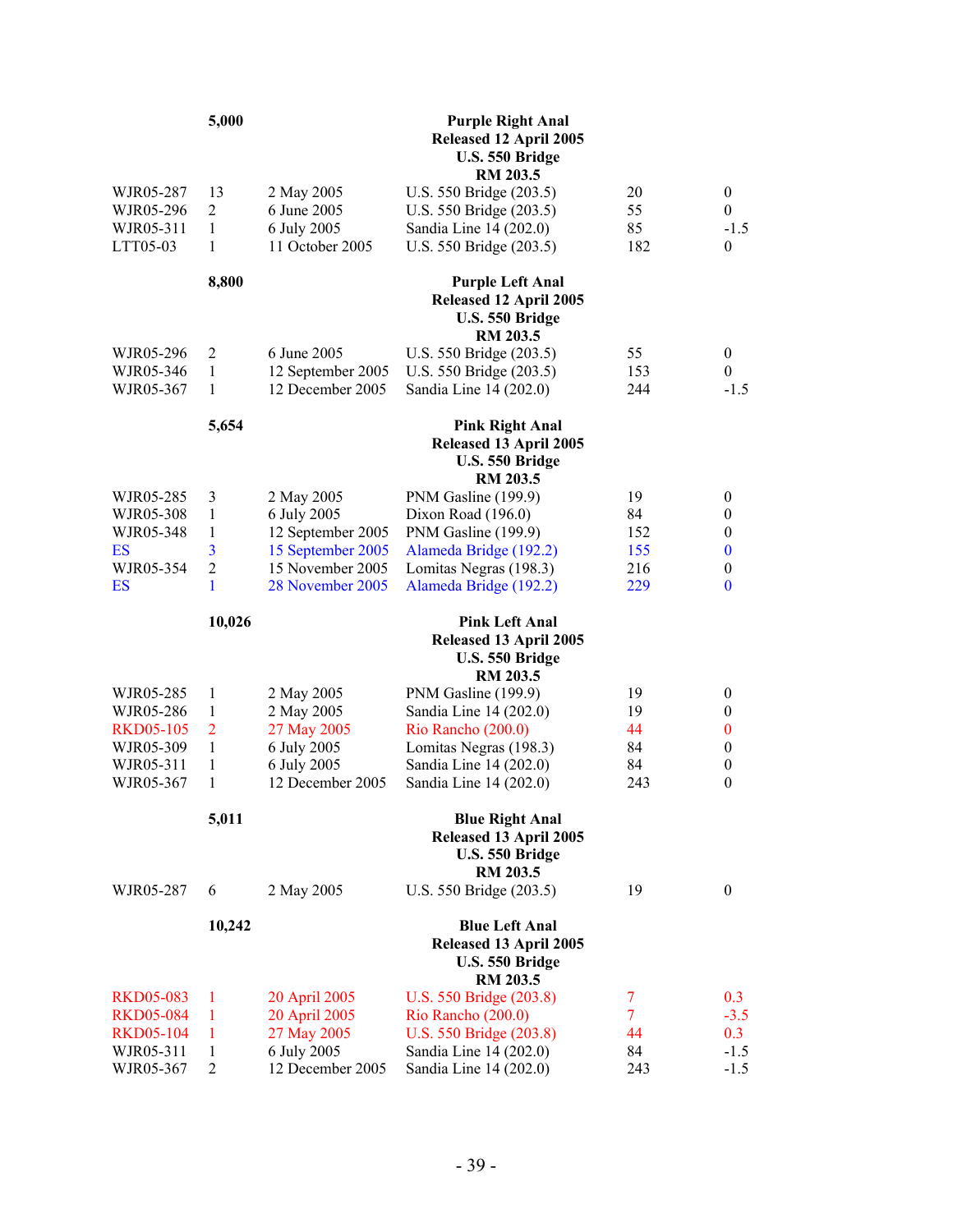|                        | 10,357         |                                      | <b>Green Left Dorsal</b><br>Released 26 May 2005<br><b>Rio Bravo Boulevard</b><br>RM 178.3                    |                |                    |
|------------------------|----------------|--------------------------------------|---------------------------------------------------------------------------------------------------------------|----------------|--------------------|
| WJR05-305              | 1              | 5 July 2005                          | Atrisco Outfall (171.2)                                                                                       | 40             | $-7.1$             |
| <b>BOR</b>             | 1              | 18 August 2005                       | Callabacitas Arroyo (191.2)                                                                                   | 84             | 12.9               |
| SRD05-079              | 1              | 14 September 2005                    | Alejandro Gate (166.6)                                                                                        | 111            | $-11.7$            |
|                        | 20,000         |                                      | <b>Orange Right Dorsal</b><br><b>Released 12 September 2005</b><br>U.S. 550 Bridge<br><b>RM 203.5</b>         |                |                    |
| LTT05-04               | 1              | 11 October 2005                      | Sandia Line 14 (202.0)                                                                                        | 29             | $-1.5$             |
| WJR05-355              | 1              | 15 November 2005                     | PNM Gasline (199.9)                                                                                           | 64             | $-3.6$             |
| WJR05-363              | 1              | 18 November 2005                     | U.S. 550 Bridge (203.5)                                                                                       | 67             | $\mathbf{0}$       |
|                        | 21,000         |                                      | <b>White Left Dorsal</b><br><b>Released 7 November 2005</b><br>Lemitar – Socorro<br>RM 108.0-100.4            |                |                    |
| WJR05-358              | 18             | 17 November 2005                     | Lemitar $(108.0)$                                                                                             | 10             | $\mathbf{0}$       |
|                        | 28,986         |                                      | <b>Purple Left Dorsal</b><br><b>Released 7 November 2005</b><br>U.S. 60 Bridge<br><b>RM 130.6</b>             |                |                    |
| WJR05-360<br>WJR05-361 | 3<br>22        | 17 November 2005<br>17 November 2005 | Rio Puerco Confluece (126.5)<br>U.S. Highway 60 Bridge (130.6)                                                | 10<br>10       | $-4.1$<br>$\theta$ |
|                        | 25,642         |                                      | <b>Pink Left Dorsal</b><br><b>Released 7 November 2005</b><br><b>Socorro</b><br><b>RM 100.4</b>               |                |                    |
| <b>RKD05-252</b>       | $\overline{2}$ | 14 November 2005                     | Socorro (RM 100.4)                                                                                            | 7              | $\mathbf{0}$       |
|                        | 25,436         |                                      | <b>Blue Left Dorsal</b><br><b>Released 7 November 2005</b><br>U.S. 60 Bridge - Rio Puerco<br>RM 130.6 - 126.5 |                |                    |
| <b>RKD05-255</b>       | $\overline{4}$ | 14 November 2005                     | Above San Acacia Dam (116.8)                                                                                  | 7              | $-9.7$             |
| <b>RKD05-260</b>       | 1              | 14 November 2005                     | 380 Bridge (87.1)                                                                                             | $\overline{7}$ | $-39.4$            |
| WJR05-359              | $\mathbf{1}$   | 17 November 2005                     | Below San Acacia Dam (116.1)                                                                                  | 10             | $-10.4$            |
| WJR05-360              | 20             | 17 November 2005                     | Rio Puerco Confluece (126.5)                                                                                  | 10             | $\boldsymbol{0}$   |
| WJR05-373              | 3              | 14 December 2005                     | Rio Puerco Confluece (126.5)                                                                                  | 37             | 0                  |
|                        | 14,853         |                                      | <b>White Right Dorsal</b><br><b>Released 8 November 2005</b><br>U.S. 550 Bridge - Montaño<br>RM 203.5 - 187.9 |                |                    |
| WJR05-353              | 1              | 15 November 2005                     | Lomitas Negras (198.3)                                                                                        | 7              | $\boldsymbol{0}$   |
| ES                     | $\overline{2}$ | 28 November 2005                     | Alameda (192.2)                                                                                               | 20             | $\boldsymbol{0}$   |
| ES                     | $\overline{2}$ | 1 December 2005                      | Alameda (192.2)                                                                                               | 23             | $\bf{0}$           |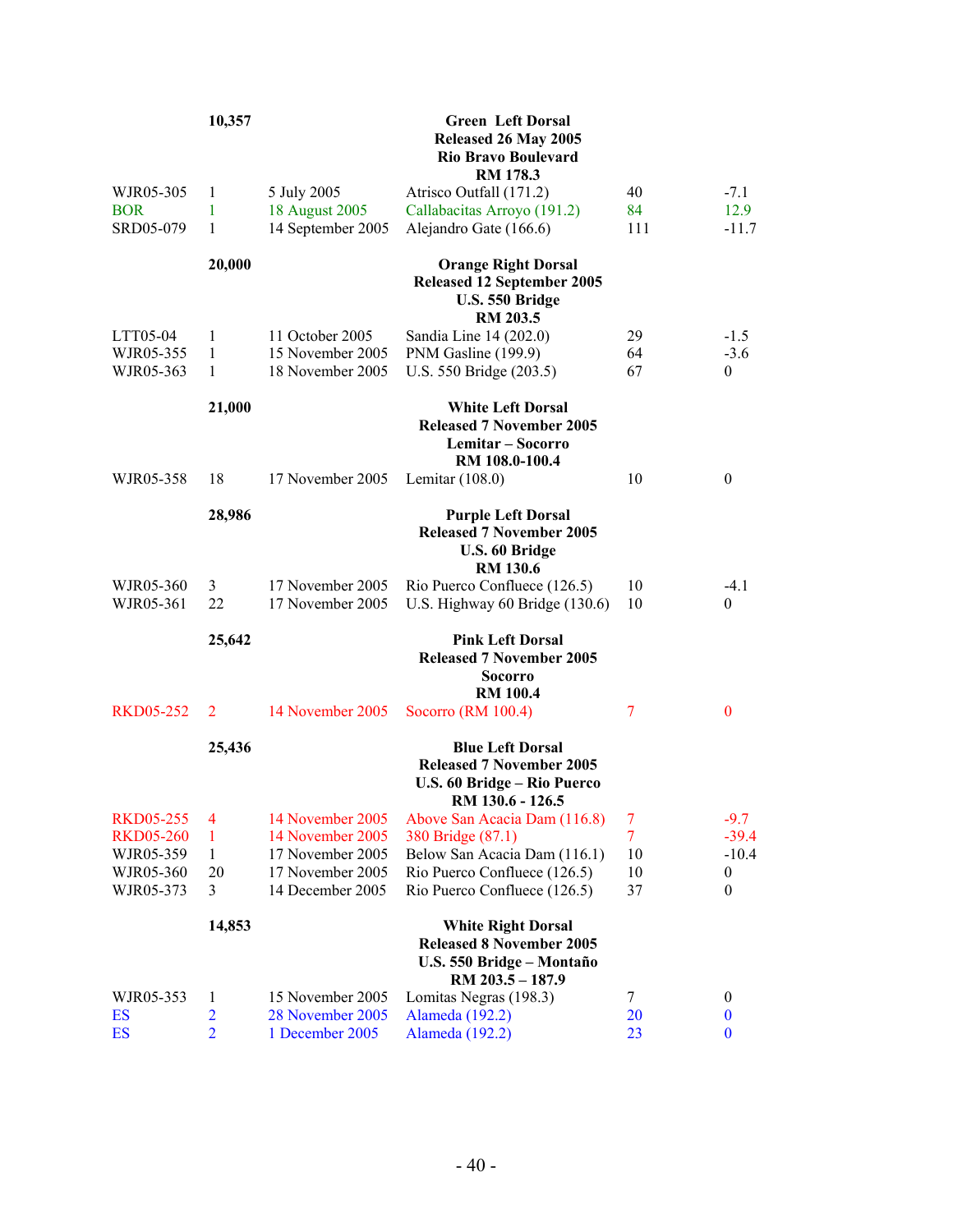|                        | 21,000         |                                      | <b>Pink Right Dorsal</b><br><b>Released 8 November 2005</b><br>U.S. 550 Bridge<br><b>RM 203.5</b>                        |         |            |
|------------------------|----------------|--------------------------------------|--------------------------------------------------------------------------------------------------------------------------|---------|------------|
| WJR05-353              |                | 15 November 2005                     | Lomitas Negras (198.3)                                                                                                   | 7       | $-5.2$     |
| WJR05-354              | 9              | 15 November 2005                     | Sandia Line 14 (202.0)                                                                                                   | 7       | $-1.5$     |
| ES                     | $\overline{2}$ | 28 November 2005                     | Alameda (192.2)                                                                                                          | 20      | $-11.3$    |
| <b>ES</b>              |                | 1 December 2005                      | Alameda (192.2)                                                                                                          | 23      | $-11.3$    |
| WJR05-367              | 4              | 12 December 2005                     | Sandia Line 14 (202.0)                                                                                                   | 34      | $-1.5$     |
| WJR05-368              | 10             | 12 December 2005                     | PNM Gasline (199.9)                                                                                                      | 34      | $-3.6$     |
|                        | 21,000         |                                      | <b>Blue Right Dorsal</b><br><b>Released 12 September 2005</b><br><b>Barelas Bridge - Los Padillas</b><br>RM 181.6 -173.0 |         |            |
| WJR05-357<br>WJR05-370 |                | 16 November 2005<br>13 December 2005 | Alejandro Gate (166.6)<br>Alejandro Gate (166.6)                                                                         | 8<br>35 | 6.4<br>6.4 |

\* calculated as the minimum unidirectional distance between release and recapture points within the river channel

NMFRO Augmentation Monitoring Collection #'s (WJR, LTT, SRD, HEW) ASIRF Population Monitoring Collection #'s R. Dudley (RKD) BOR Electrofishing Surveys - M. Porter (BOR) New Mexico Ecological Services Salvage – M. Hatch (ES)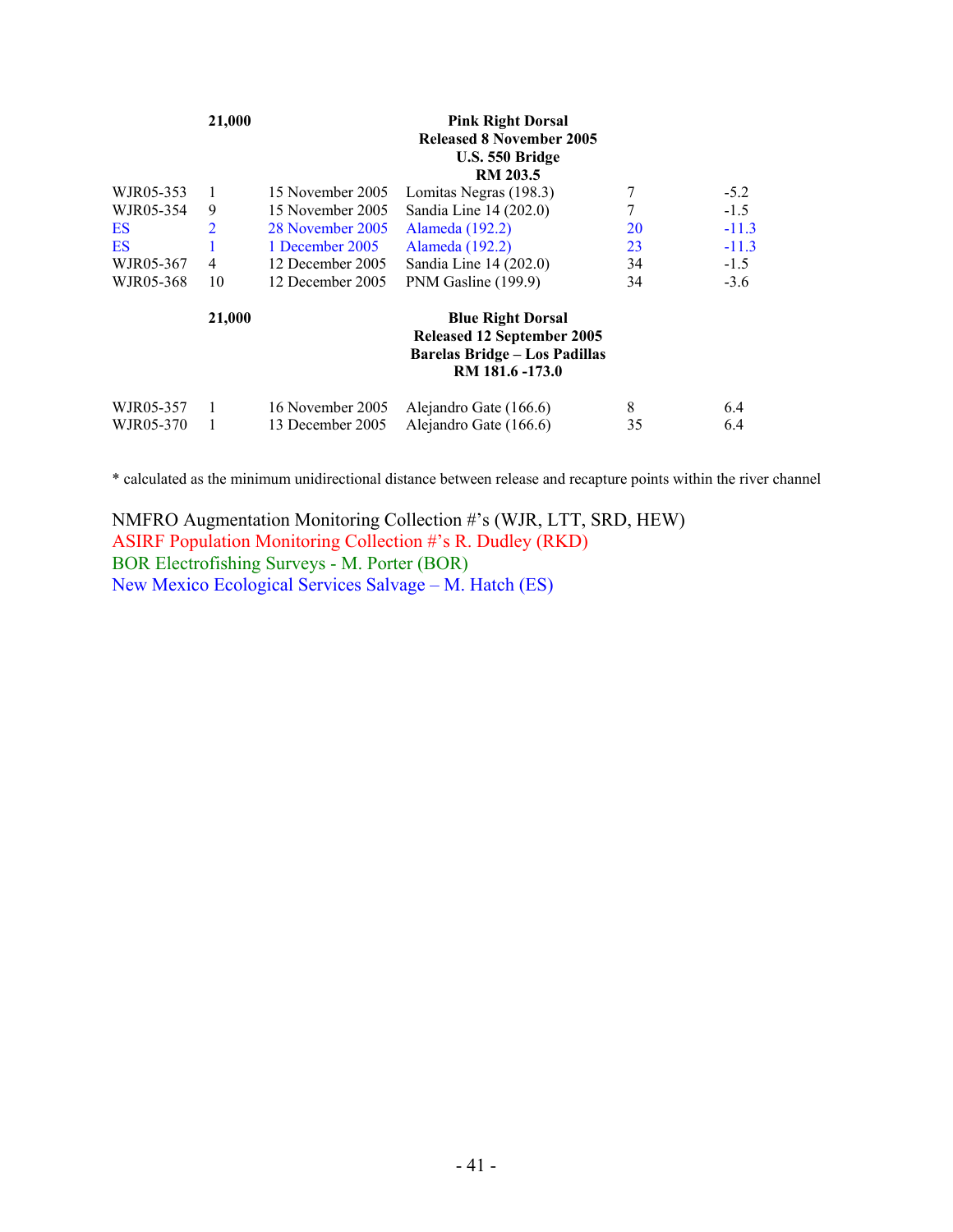Appendix B. Ichthyofaunal composition of June 2004 – December 2005 Rio Grande silvery minnow augmentation monitoring surveys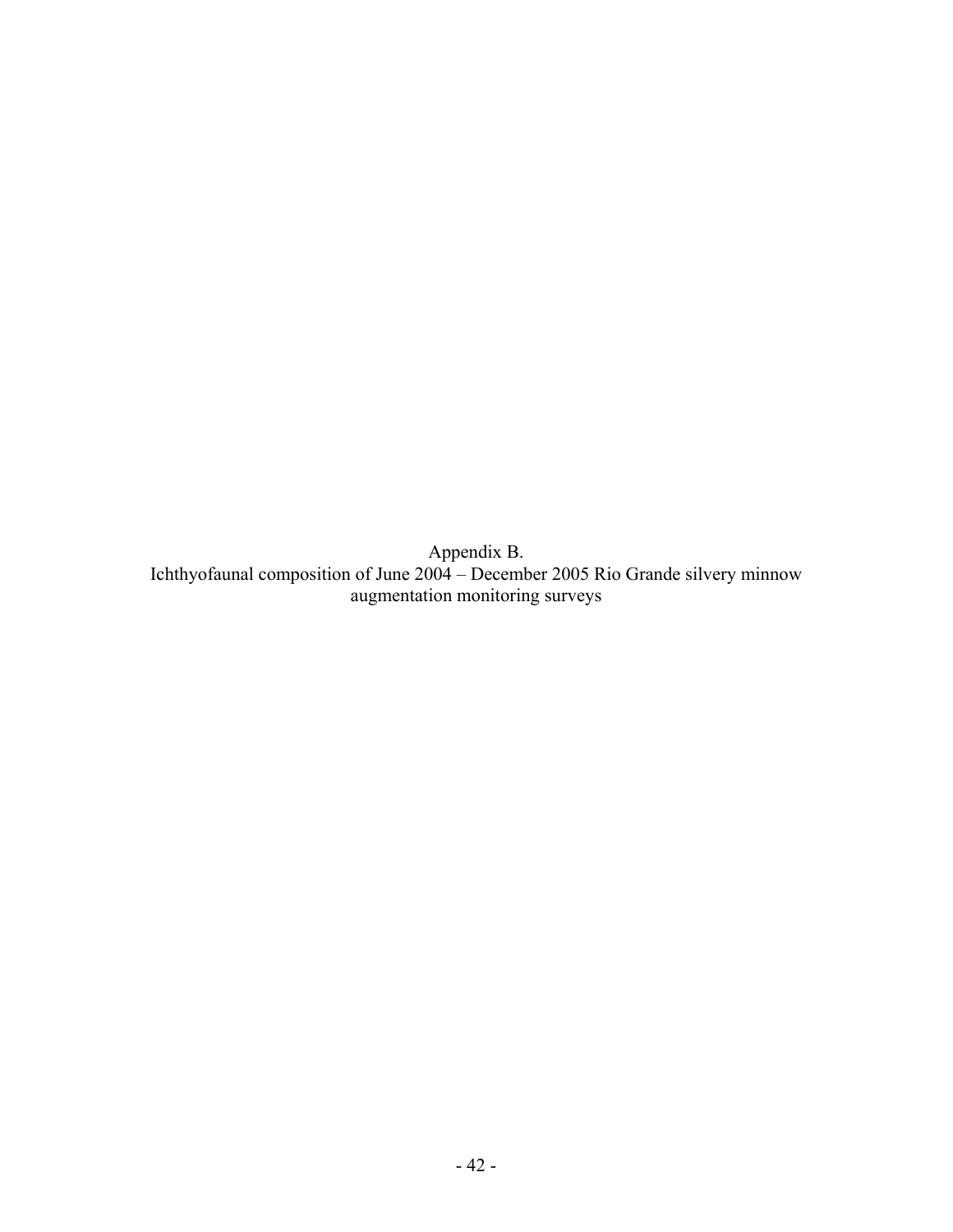# **Rio Grande silvery minnow Augmentation Monitoring June 2004-December 2005**

All fish were released unless noted  $^*(\#)$ 

| <b>Atrisco Outfall</b> |  |
|------------------------|--|
|                        |  |

| 15 June 2004                                                                                            | <b>WJR210</b>       | 40 seine hauls        | Effort: $763.8 \text{ m}^2$ |
|---------------------------------------------------------------------------------------------------------|---------------------|-----------------------|-----------------------------|
| Personnel: W. Jason Remshardt, David C. Kitcheyan, Leeanna Torres, NMFRO; Cody Walker, Pueblo of Isleta |                     |                       |                             |
| Family                                                                                                  |                     | <b>Species</b>        | $\underline{\underline{N}}$ |
| Cyprinidae                                                                                              |                     | Cyprinella lutrensis  | 62                          |
| Cyprinidae                                                                                              |                     | Cyprinus carpio       | 1                           |
| Cyprinidae                                                                                              |                     | Pimephales promelas   | 7                           |
| Catostomidae                                                                                            |                     | Catostomus commersoni | 29                          |
| Ictaluridae                                                                                             |                     | Ameiurus melas        | $\mathbf{1}$                |
| Poeciliidae                                                                                             |                     | Gambusia affinis      | 35                          |
| Centrarchidae                                                                                           |                     | Lepomis cyanellus     | 1                           |
| Centrarchidae                                                                                           |                     | Lepomis macrochirus   | 1                           |
| Centrarchidae                                                                                           |                     | Perca flavescens      | 5                           |
|                                                                                                         |                     |                       |                             |
| <b>Alejandro Gate</b>                                                                                   |                     |                       |                             |
| 15 June 2004                                                                                            | <b>WJR211</b>       | 40 seine hauls        | Effort: $820.8 \text{ m}^2$ |
| Personnel: W. Jason Remshardt, David C. Kitcheyan, Leeanna Torres, NMFRO; Cody Walker, Pueblo of Isleta |                     |                       |                             |
| <b>Family</b>                                                                                           |                     | <b>Species</b>        | $\underline{\rm N}$         |
| Cyprinidae                                                                                              |                     | Cyprinella lutrensis  | 139                         |
| Catostomidae                                                                                            |                     | Carpiodes carpio      | 3                           |
| Catostomidae                                                                                            |                     | Catostomus commersoni | $\overline{4}$              |
| Ictaluridae                                                                                             |                     | Ictalurus punctatus   | 8                           |
| Poeciliidae                                                                                             |                     | Gambusia affinis      | 97                          |
| Centrarchidae                                                                                           |                     | Lepomis macrochirus   | $\overline{2}$              |
| Centrarchidae                                                                                           |                     | Micropterus salmoides | 34                          |
| Centrarchidae                                                                                           |                     | Pomoxis annularis     | 10                          |
|                                                                                                         |                     |                       |                             |
| <b>Tome</b>                                                                                             |                     |                       |                             |
| 15 June 2004                                                                                            | <b>WJR212</b>       | 20 seine hauls        | Effort: $398.4 \text{ m}^2$ |
| Personnel: W. Jason Remshardt, David C. Kitcheyan, Leeanna Torres, NMFRO                                |                     |                       |                             |
| Family                                                                                                  |                     | <b>Species</b>        | $\underline{\rm N}$         |
| Cyprinidae                                                                                              |                     | Cyprinella lutrensis  | 16                          |
| Cyprinidae                                                                                              |                     | Cyprinus carpio       | 34                          |
| Cyprinidae                                                                                              | Hybognathus amarus  |                       | 68                          |
| Cyprinidae                                                                                              | Pimephales promelas |                       | 187                         |
| Cyprinidae                                                                                              |                     | Platygobio gracilis   | 1                           |
| Catostomidae                                                                                            | Carpiodes carpio    |                       | 206                         |
| Catostomidae                                                                                            |                     | Catostomus commersoni | $\overline{7}$              |
| Poeciliidae                                                                                             |                     | Gambusia affinis      | 21                          |
| Centrarchidae                                                                                           | Perca flavescens    |                       | 1                           |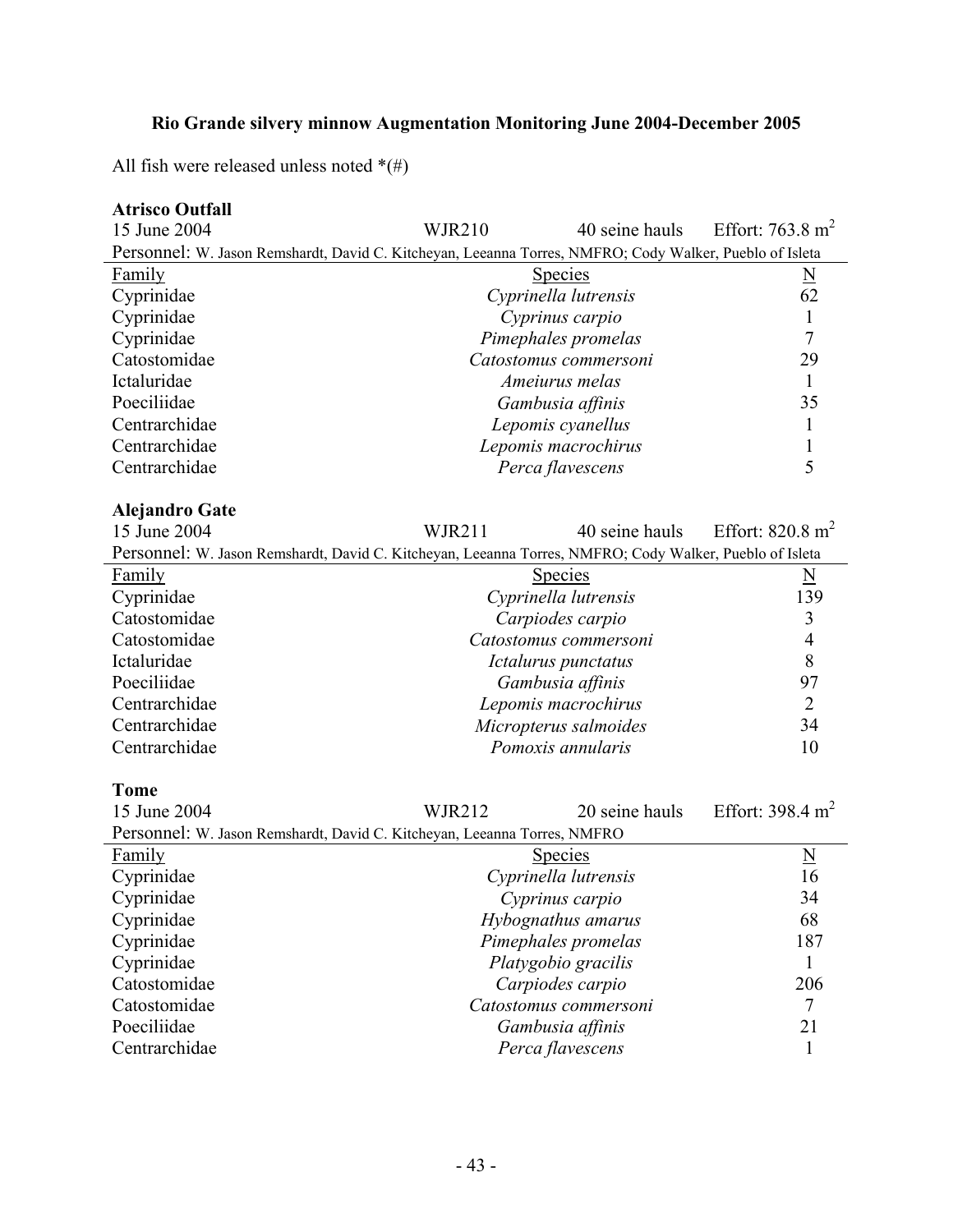| <b>Lomitas Negras</b>                                                                                    |                        |                        |                             |
|----------------------------------------------------------------------------------------------------------|------------------------|------------------------|-----------------------------|
| 16 June 2004                                                                                             | <b>WJR213</b>          | 40 seine hauls         | Effort: $951.6 \text{ m}^2$ |
| Personnel. Jason Remshardt, Stephanie M. Coleman, Leeanna Torres, NMFRO; Scott Bulgrin, Pueblo of Sandia |                        |                        |                             |
| Family                                                                                                   |                        | <b>Species</b>         | $\underline{\rm N}$         |
| Cyprinidae                                                                                               |                        | Cyprinella lutrensis   | 337                         |
| Cyprinidae                                                                                               |                        | Cyprinus carpio        | 17                          |
| Cyprinidae                                                                                               |                        | Hybognathus amarus     | 17                          |
| Cyprinidae                                                                                               |                        | Pimephales promelas    | 17                          |
| Cyprinidae                                                                                               |                        | Platygobio gracilis    | $\sqrt{5}$                  |
| Cyprinidae                                                                                               |                        | Rhinichthys cataractae | 5                           |
| Catostomidae                                                                                             |                        | Carpiodes carpio       | 12                          |
| Catostomidae                                                                                             |                        | Catostomus commersoni  | 1922                        |
| Ictaluridae                                                                                              |                        | Ictalurus punctatus    | 1                           |
| Poeciliidae                                                                                              |                        | Gambusia affinis       | 8                           |
| Percidae                                                                                                 |                        | Sander vitreus         | 8                           |
|                                                                                                          |                        |                        |                             |
| U.S. 550 Bridge                                                                                          |                        |                        |                             |
| 16 June 2004                                                                                             | <b>WJR214</b>          | 40 seine hauls         | Effort: $900.6 \text{ m}^2$ |
| Personnel: W. Jason Remshardt, Stephanie M. Coleman, Leeanna Torres, NMFRO; Scott Bulgrin, Pueblo of     |                        |                        |                             |
| Sandia                                                                                                   |                        |                        |                             |
| <b>Family</b>                                                                                            |                        | <b>Species</b>         | $\underline{\mathbf{N}}$    |
| Cyprinidae                                                                                               |                        | Cyprinella lutrensis   | 278                         |
| Cyprinidae                                                                                               |                        | Cyprinus carpio        | $\overline{4}$              |
| Cyprinidae                                                                                               |                        | Hybognathus amarus     | 14                          |
| Cyprinidae                                                                                               |                        | Platygobio gracilis    | 3                           |
| Cyprinidae                                                                                               |                        | Rhinichthys cataractae | 13                          |
| Catostomidae                                                                                             |                        | Catostomus commersoni  | 316                         |
| Percidae                                                                                                 |                        | Sander vitreus         | 1                           |
|                                                                                                          |                        |                        |                             |
| <b>Sandia Line 14</b>                                                                                    |                        |                        |                             |
| 16 June 2004                                                                                             | <b>WJR215</b>          | 39 seine hauls         | Effort: $984.6 \text{ m}^2$ |
| Personnel: W. Jason Remshardt, Stephanie M. Coleman, Leeanna Torres, NMFRO; Scott Bulgrin, C. Garcia,    |                        |                        |                             |
| Pueblo of Sandia                                                                                         |                        |                        |                             |
| Family                                                                                                   |                        | <b>Species</b>         | $\underline{\mathrm{N}}$    |
| Cyprinidae                                                                                               | Cyprinella lutrensis   |                        | 373                         |
| Cyprinidae                                                                                               | Cyprinus carpio        |                        | 80                          |
| Cyprinidae                                                                                               |                        | Hybognathus amarus     | 38                          |
| Cyprinidae                                                                                               |                        | Pimephales promelas    | 14<br>4                     |
| Cyprinidae                                                                                               | Platygobio gracilis    |                        |                             |
| Cyprinidae                                                                                               | Rhinichthys cataractae |                        |                             |
| Catostomidae                                                                                             | Catostomus commersoni  |                        | 900                         |

Poeciliidae *Gambusia affinis* 59 Percidae *Sander vitreus* 1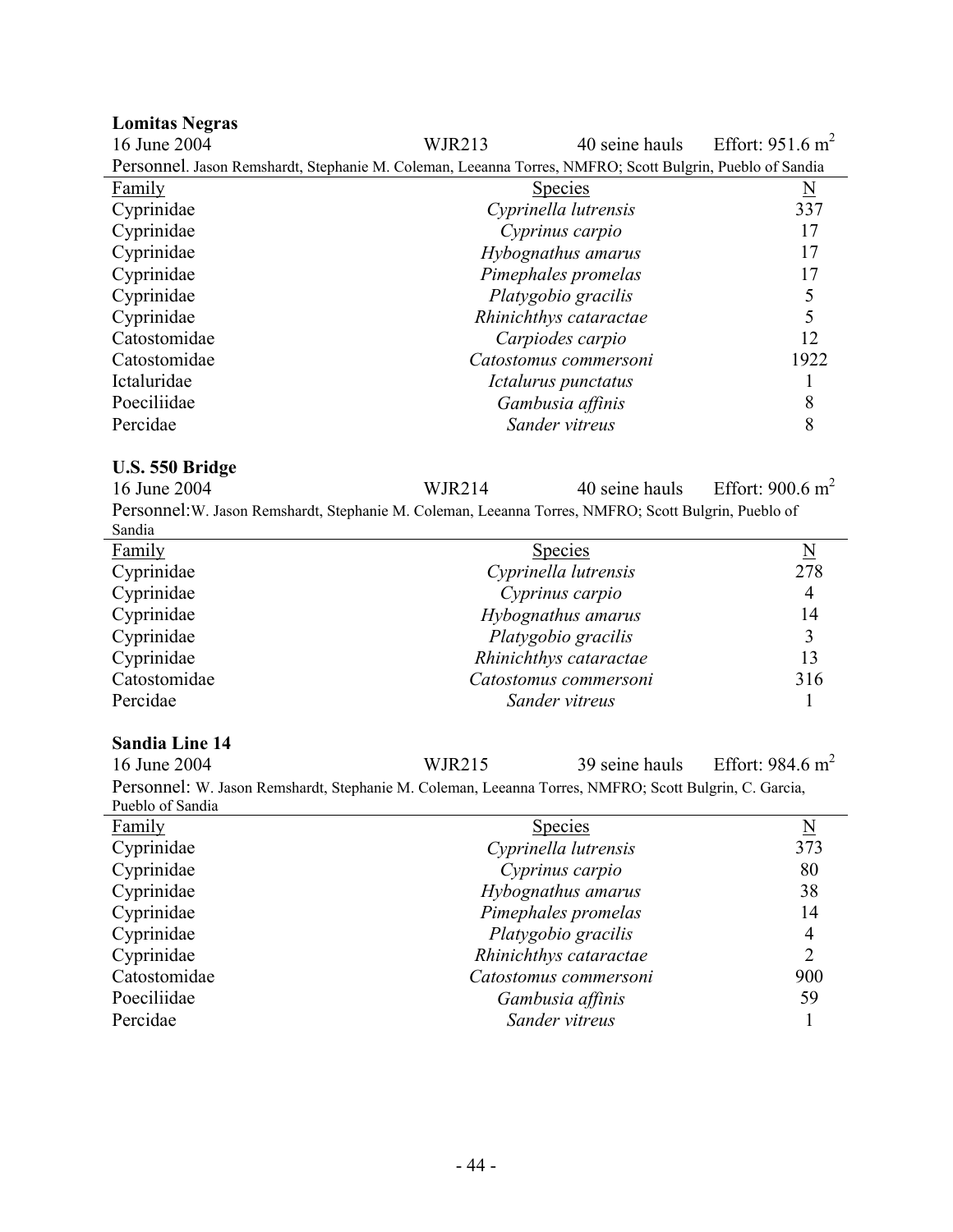#### **Sandia PNM Gasline**

| 16 June 2004                                                                                             | <b>WJR216</b> |                        | 20 seine hauls Effort: $446.7 \text{ m}^2$ |  |
|----------------------------------------------------------------------------------------------------------|---------------|------------------------|--------------------------------------------|--|
| Personnel. Jason Remshardt, Stephanie M. Coleman, Leeanna Torres, NMFRO; Scott Bulgrin, Pueblo of Sandia |               |                        |                                            |  |
| Family                                                                                                   |               | <b>Species</b>         | N                                          |  |
| Cyprinidae                                                                                               |               | Cyprinella lutrensis   | 106                                        |  |
| Cyprinidae                                                                                               |               | Platygobio gracilis    |                                            |  |
| Cyprinidae                                                                                               |               | Rhinichthys cataractae |                                            |  |
| Catostomidae                                                                                             |               | Catostomus commersoni  | 138                                        |  |
| Ictaluridae                                                                                              |               | Ictalurus punctatus    |                                            |  |

# **Dixon Road** 16 June 2004

l,

WJR217 10 seine hauls Effort:  $235.8 \text{ m}^2$ 

Personnel:W. Jason Remshardt, Stephanie M. Coleman, Leeanna Torres, NMFRO; Scott Bulgrin, Pueblo of Sandia

| Danuia        |                       |    |
|---------------|-----------------------|----|
| Family        | <b>Species</b>        |    |
| Cyprinidae    | Cyprinella lutrensis  |    |
| Cyprinidae    | Cyprinus carpio       |    |
| Catostomidae  | Catostomus commersoni | 72 |
| Poeciliidae   | Gambusia affinis      | 10 |
| Centrarchidae | Lepomis macrochirus   |    |
| Centrarchidae | Micropterus salmoides |    |
| Centrarchidae | Pomoxis annularis     | 10 |
|               |                       |    |

#### **Lomitas Negras**

| 12 July 2004                                            | <b>WJR219</b>          | 21 seine hauls       | Effort: $258 \text{ m}^2$ |
|---------------------------------------------------------|------------------------|----------------------|---------------------------|
| Personnel: W. Jason Remshardt, Cody M. Robertson, NMFRO |                        |                      |                           |
| Family                                                  |                        | <b>Species</b>       | $\underline{\rm N}$       |
| Cyprinidae                                              |                        | Cyprinella lutrensis | 66                        |
| Cyprinidae                                              |                        | Cyprinus carpio      | 11                        |
| Cyprinidae                                              |                        | Hybognathus amarus   | 681                       |
| Cyprinidae                                              | Pimephales promelas    |                      | 22                        |
| Cyprinidae                                              | Platygobio gracilis    |                      |                           |
| Cyprinidae                                              | Rhinichthys cataractae |                      | 4                         |
| Catostomidae                                            | Carpiodes carpio       |                      | 37                        |
| Catostomidae                                            | Catostomus commersoni  |                      | 100                       |
| Ictaluridae                                             |                        | Ictalurus punctatus  | 9                         |
| Poeciliidae                                             |                        | Gambusia affinis     | 60                        |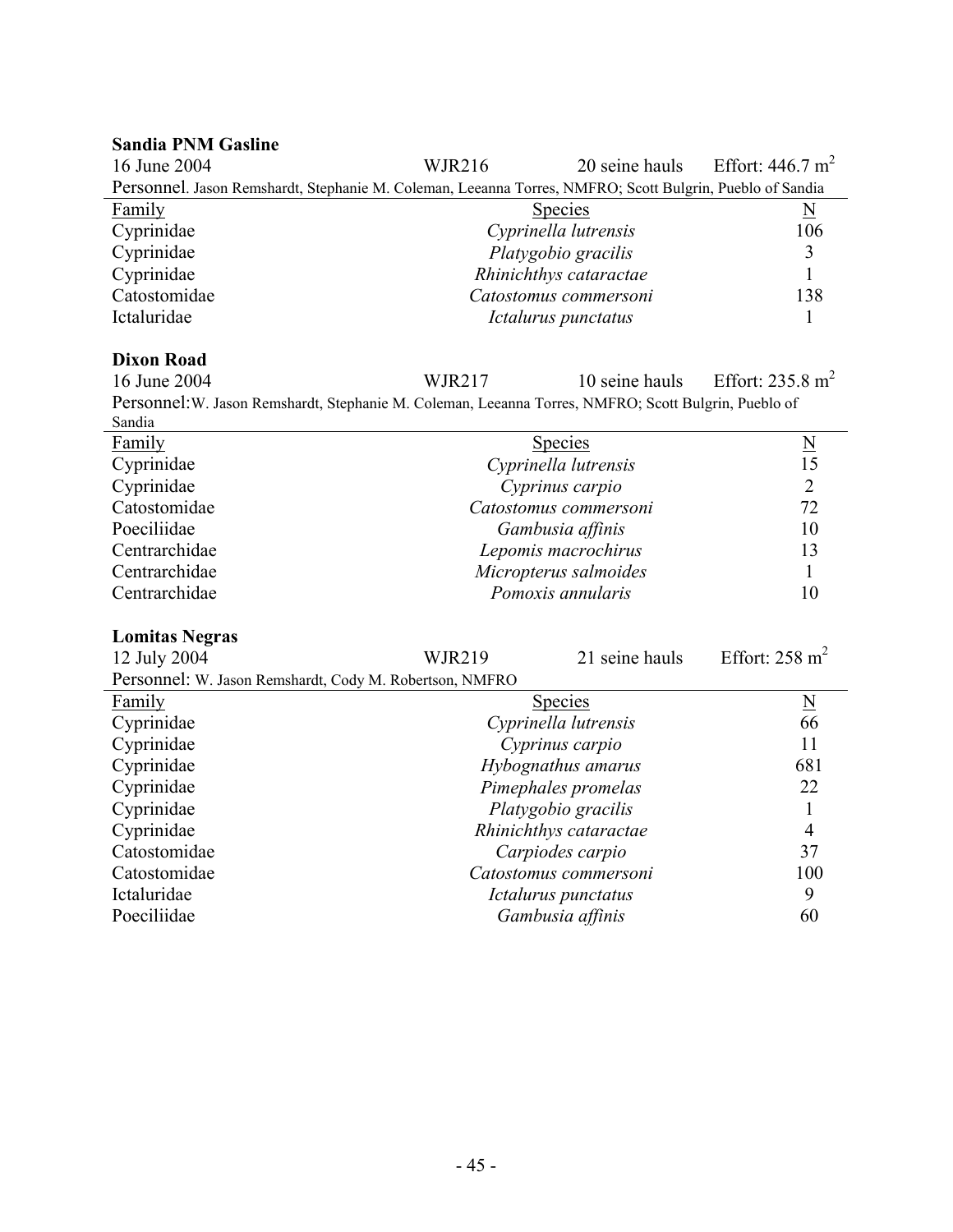| U.S. 550 Bridge                                                                          |                                            |                        |                             |
|------------------------------------------------------------------------------------------|--------------------------------------------|------------------------|-----------------------------|
| 12 July 2004                                                                             | <b>WJR220</b>                              | 40 seine hauls         | Effort: $947.7 \text{ m}^2$ |
| Personnel: W. Jason Remshardt, Cody M. Robertson, NMFRO; Scott Bulgrin, Pueblo of Sandia |                                            |                        |                             |
| <b>Family</b>                                                                            | $\underline{\mathbf{N}}$<br><b>Species</b> |                        |                             |
| Cyprinidae                                                                               |                                            | Cyprinella lutrensis   | 164                         |
| Cyprinidae                                                                               |                                            | Cyprinus carpio        | $\overline{2}$              |
| Cyprinidae                                                                               |                                            | Hybognathus amarus     | 240                         |
| Cyprinidae                                                                               |                                            | Pimephales promelas    | $\overline{2}$              |
| Cyprinidae                                                                               |                                            | Platygobio gracilis    | 47                          |
| Cyprinidae                                                                               |                                            | Rhinichthys cataractae | 19                          |
| Catostomidae                                                                             |                                            | Carpiodes carpio       | $\overline{2}$              |
| Catostomidae                                                                             |                                            | Catostomus commersoni  | 200                         |
| Ictaluridae                                                                              |                                            | Ictalurus punctatus    | 1                           |
| Poeciliidae                                                                              |                                            | Gambusia affinis       | 1                           |
|                                                                                          |                                            |                        |                             |
| <b>Sandia Line 14</b>                                                                    |                                            |                        |                             |
| 12 July 2004                                                                             | <b>WJR221</b>                              | 40 seine hauls         | Effort: $892.2 \text{ m}^2$ |
| Personnel: W. Jason Remshardt, Cody M. Robertson, NMFRO; Scott Bulgrin, Pueblo of Sandia |                                            |                        |                             |
| <b>Family</b>                                                                            |                                            | <b>Species</b>         | $\underline{\mathbf{N}}$    |
| Cyprinidae                                                                               |                                            | Cyprinella lutrensis   | 59                          |
| Cyprinidae                                                                               |                                            | Cyprinus carpio        | 34                          |
| Cyprinidae                                                                               |                                            | Hybognathus amarus     | 480                         |
| Cyprinidae                                                                               |                                            | Pimephales promelas    | 39                          |
| Cyprinidae                                                                               |                                            | Platygobio gracilis    | 13                          |
| Catostomidae                                                                             |                                            | Carpiodes carpio       | 3                           |
| Catostomidae                                                                             |                                            | Catostomus commersoni  | 108                         |
| Poeciliidae                                                                              |                                            | Gambusia affinis       | 696                         |
|                                                                                          |                                            |                        |                             |
| <b>Sandia PNM Gasline</b>                                                                |                                            |                        |                             |
| 12 July 2004                                                                             | <b>WJR222</b>                              | 40 seine hauls         | Effort: $924.6 \text{ m}^2$ |
| Personnel: W. Jason Remshardt, Cody M. Robertson, NMFRO; Scott Bulgrin, Pueblo of Sandia |                                            |                        |                             |
| <b>Family</b>                                                                            |                                            | <b>Species</b>         | $\underline{\rm N}$         |
| Cyprinidae                                                                               |                                            | Cyprinella lutrensis   | 171                         |
| Cyprinidae                                                                               |                                            | Cyprinus carpio        | $\overline{4}$              |
| Cyprinidae                                                                               | Hybognathus amarus                         |                        | 41                          |
| Cyprinidae                                                                               | Pimephales promelas                        |                        | 11                          |
| Cyprinidae                                                                               | Platygobio gracilis                        |                        | 9                           |
| Cyprinidae                                                                               | Rhinichthys cataractae                     |                        | 10                          |
| Catostomidae                                                                             |                                            | Carpiodes carpio       | 1                           |
| Catostomidae                                                                             |                                            | Catostomus commersoni  | 84                          |
| Ictaluridae                                                                              |                                            | Ictalurus punctatus    | $\overline{4}$              |
| Poeciliidae                                                                              |                                            | Gambusia affinis       | 17                          |
|                                                                                          |                                            |                        |                             |

# - 46 -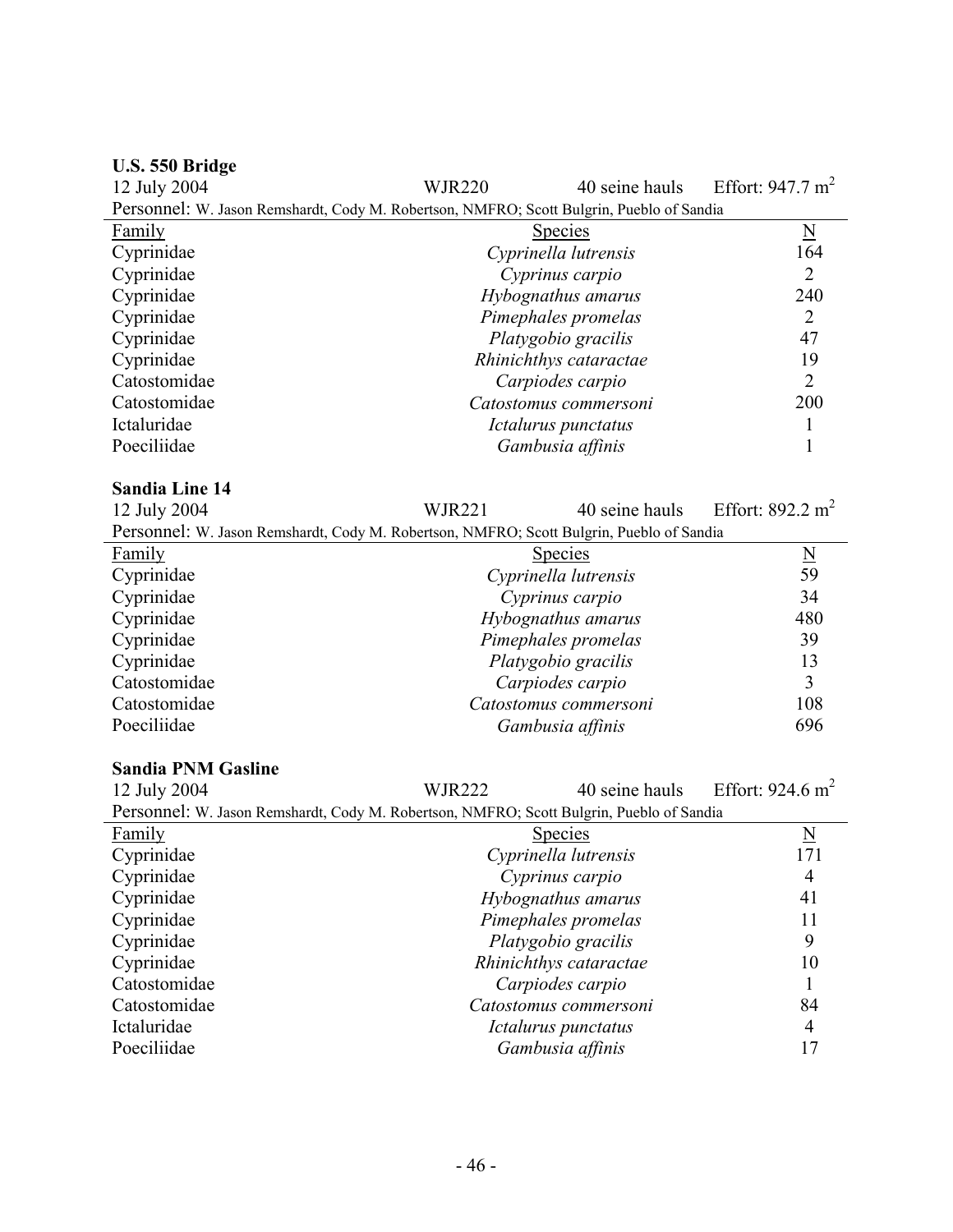**Atrisco Outfall**  WJR223 40 seine hauls Effort:  $1080.3 \text{ m}^2$ Personnel: W. Jason Remshardt, Cody M. Robertson, NMFRO; Doug Smithwood, Cody Walker, Danielle Pecastaing, Pueblo of Isleta

| <b>Species</b>          |     |
|-------------------------|-----|
| Dorosoma cepedianum     |     |
| Cyprinella lutrensis    | 70  |
| Cyprinus carpio         | 286 |
| Hybognathus amarus      |     |
| Pimephales promelas     |     |
| Platygobio gracilis     |     |
| Carpiodes carpio        | 3   |
| Catostomus commersoni   | 47  |
| <i>Ameiurus natalis</i> |     |
| Ictalurus punctatus     | 54  |
| Gambusia affinis        | 42  |
| Lepomis macrochirus     |     |
|                         |     |

#### **Alejandro Gate**

13 July 2004 WJR224 40 seine hauls Effort: 1269 m<sup>2</sup> Personnel: W. Jason Remshardt, Cody M. Robertson, NMFRO; Doug Smithwood, Cody Walker, Danielle Pecastaing, Pueblo of Isleta

| I ceastaing, I acolo of Isleta |                       |                     |
|--------------------------------|-----------------------|---------------------|
| Family                         | <b>Species</b>        | $\underline{\rm N}$ |
| Cyprinidae                     | Cyprinella lutrensis  | 224                 |
| Cyprinidae                     | Cyprinus carpio       | 4                   |
| Cyprinidae                     | Hybognathus amarus    | 29                  |
| Cyprinidae                     | Pimephales promelas   | 126                 |
| Cyprinidae                     | Platygobio gracilis   |                     |
| Catostomidae                   | Carpiodes carpio      | 98                  |
| Catostomidae                   | Catostomus commersoni |                     |
| Ictaluridae                    | Ictalurus punctatus   | 75                  |
| Poeciliidae                    | Gambusia affinis      | 211                 |
| Centrarchidae                  | Lepomis macrochirus   |                     |
| Centrarchidae                  | Micropterus salmoides | 4                   |
|                                |                       |                     |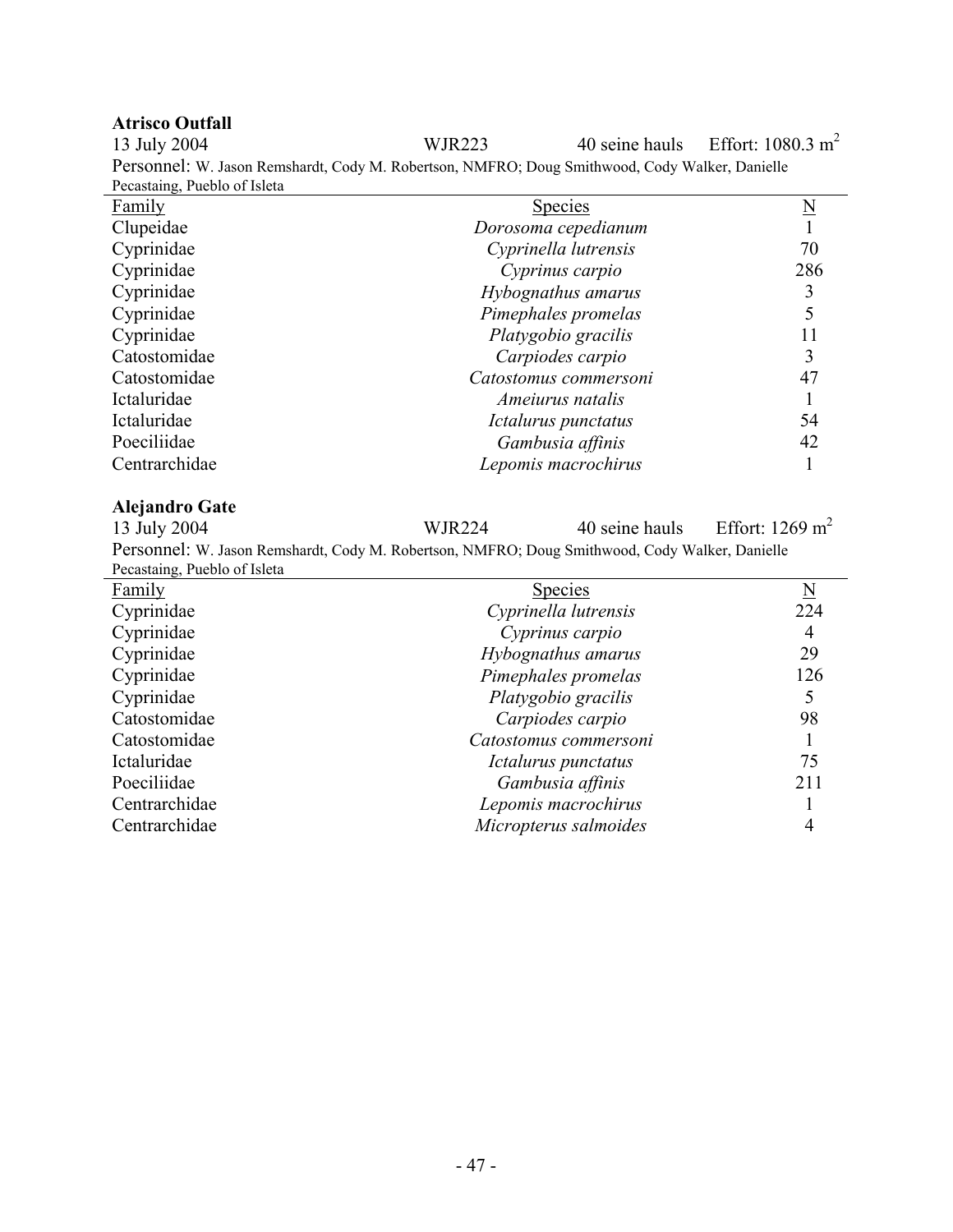| <b>Lomitas Negras</b>                                                                                 |               |                        |                             |
|-------------------------------------------------------------------------------------------------------|---------------|------------------------|-----------------------------|
| 9 August 2004                                                                                         | <b>WJR226</b> | 40 seine hauls         | Effort: $874.2 \text{ m}^2$ |
| Personnel: W. Jason Remshardt, Jason E. Davis, Leeanna Torres, NMFRO; Scott Bulgrin, Pueblo of Sandia |               |                        |                             |
| Family                                                                                                |               | <b>Species</b>         | $\overline{\mathbf{N}}$     |
| Cyprinidae                                                                                            |               | Cyprinella lutrensis   | 68                          |
| Cyprinidae                                                                                            |               | Hybognathus amarus     | 42                          |
| Cyprinidae                                                                                            |               | Pimephales promelas    | 4                           |
| Cyprinidae                                                                                            |               | Platygobio gracilis    | 10                          |
| Cyprinidae                                                                                            |               | Rhinichthys cataractae | 13                          |
| Catostomidae                                                                                          |               | Carpiodes carpio       | 100                         |
| Catostomidae                                                                                          |               | Catostomus commersoni  | 17                          |
| Ictaluridae                                                                                           |               | Ameiurus natalis       |                             |
| Ictaluridae                                                                                           |               | Ictalurus punctatus    | 20                          |
| Poeciliidae                                                                                           |               | Gambusia affinis       | 175                         |
| Centrarchidae                                                                                         |               | Micropterus salmoides  | $\overline{2}$              |
| Centrarchidae                                                                                         |               | Pomoxis annularis      |                             |

#### **U.S. 550 Bridge**

| 9 August 2004                                                                                         | <b>WJR227</b>       |                        | 40 seine hauls Effort: $907.8 \text{ m}^2$ |
|-------------------------------------------------------------------------------------------------------|---------------------|------------------------|--------------------------------------------|
| Personnel: W. Jason Remshardt, Jason E. Davis, Leeanna Torres, NMFRO; Scott Bulgrin, Pueblo of Sandia |                     |                        |                                            |
| <b>Family</b>                                                                                         |                     | <b>Species</b>         | $\overline{\mathbf{N}}$                    |
| Cyprinidae                                                                                            |                     | Cyprinella lutrensis   | 53                                         |
| Cyprinidae                                                                                            | Hybognathus amarus  |                        | 71                                         |
| Cyprinidae                                                                                            | Platygobio gracilis |                        | 70                                         |
| Cyprinidae                                                                                            |                     | Rhinichthys cataractae | 59                                         |
| Catostomidae                                                                                          |                     | Catostomus commersoni  | 9                                          |
| Ictaluridae                                                                                           |                     | Ictalurus punctatus    | 12                                         |
| Poeciliidae                                                                                           |                     | Gambusia affinis       | 6                                          |

### **Sandia Line 14**

| 9 August 2004                                                                                         | <b>WJR228</b> | 40 seine hauls          | Effort: $813.6 \text{ m}^2$ |  |
|-------------------------------------------------------------------------------------------------------|---------------|-------------------------|-----------------------------|--|
| Personnel: W. Jason Remshardt, Jason E. Davis, Leeanna Torres, NMFRO; Scott Bulgrin, Pueblo of Sandia |               |                         |                             |  |
| <b>Family</b>                                                                                         |               | <b>Species</b>          | <u>N</u>                    |  |
| Cyprinidae                                                                                            |               | Cyprinella lutrensis    | 140                         |  |
| Cyprinidae                                                                                            |               | Hybognathus amarus      | 87                          |  |
| Cyprinidae                                                                                            |               | Pimephales promelas     | 8                           |  |
| Cyprinidae                                                                                            |               | Platygobio gracilis     | 99                          |  |
| Cyprinidae                                                                                            |               | Rhinichthys cataractae  | 6                           |  |
| Catostomidae                                                                                          |               | Carpiodes carpio        |                             |  |
| Catostomidae                                                                                          |               | Catostomus commersoni   | 11                          |  |
| Ictaluridae                                                                                           |               | <i>Ameiurus natalis</i> | 3                           |  |
| Ictaluridae                                                                                           |               | Ictalurus punctatus     | 11                          |  |
| Poeciliidae                                                                                           |               | Gambusia affinis        | 42                          |  |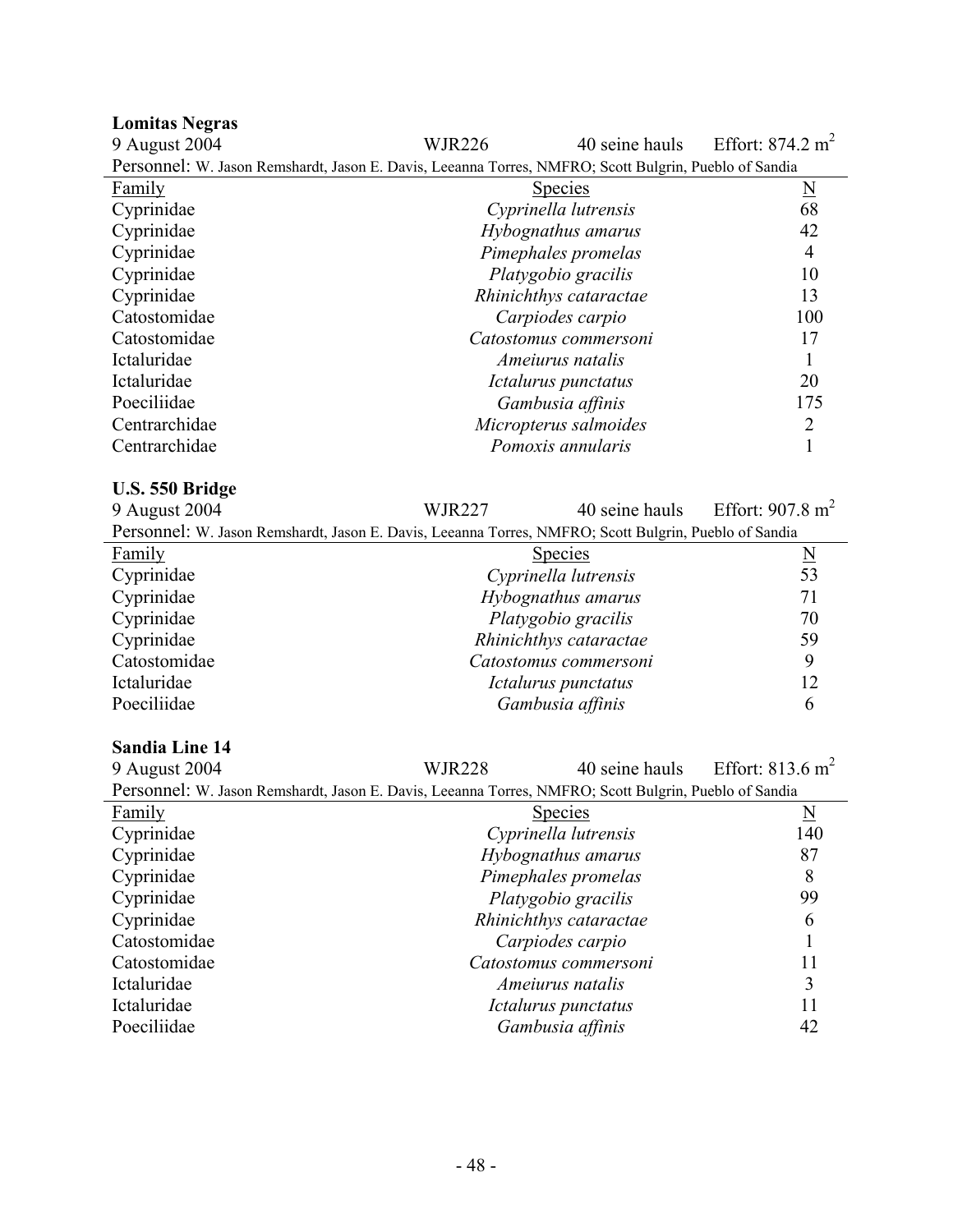## **Sandia PNM Gasline**

| 9 August 2004                                                                                         | <b>WJR229</b> | 40 seine hauls         | Effort: 898.8 $m2$      |
|-------------------------------------------------------------------------------------------------------|---------------|------------------------|-------------------------|
| Personnel: W. Jason Remshardt, Jason E. Davis, Leeanna Torres, NMFRO; Scott Bulgrin, Pueblo of Sandia |               |                        |                         |
| Family                                                                                                |               | <b>Species</b>         | $\overline{\mathbf{N}}$ |
| Cyprinidae                                                                                            |               | Cyprinella lutrensis   | 64                      |
| Cyprinidae                                                                                            |               | Hybognathus amarus     | 129                     |
| Cyprinidae                                                                                            |               | Pimephales promelas    | 12                      |
| Cyprinidae                                                                                            |               | Platygobio gracilis    | 36                      |
| Cyprinidae                                                                                            |               | Rhinichthys cataractae | 29                      |
| Catostomidae                                                                                          |               | Carpiodes carpio       | 6                       |
| Catostomidae                                                                                          |               | Catostomus commersoni  | 17                      |
| Ictaluridae                                                                                           |               | Ictalurus punctatus    |                         |
| Poeciliidae                                                                                           |               | Gambusia affinis       | 23                      |

#### **Dixon Road**

| 9 August 2004                                                                                          | <b>WJR230</b>                           | 40 seine hauls                         | Effort: 899.1 m <sup>2</sup> |
|--------------------------------------------------------------------------------------------------------|-----------------------------------------|----------------------------------------|------------------------------|
| Personnel: W. Jason Remshardt, Jason E. Davis, Leeanna Torres, NMFRO; Scott Bulgrin, Pueblo of Sandia  |                                         |                                        |                              |
| <b>Family</b>                                                                                          | <b>Species</b>                          | $\underline{N}$                        |                              |
| Cyprinidae                                                                                             | Cyprinella lutrensis                    |                                        | 66                           |
| Cyprinidae                                                                                             |                                         | Cyprinus carpio                        | 1                            |
| Cyprinidae                                                                                             |                                         | Hybognathus amarus                     | 38                           |
| Cyprinidae                                                                                             |                                         | Pimephales promelas                    | 3                            |
| Cyprinidae                                                                                             |                                         | Platygobio gracilis                    | 76                           |
| Cyprinidae                                                                                             |                                         | Rhinichthys cataractae                 | 9                            |
| Catostomidae                                                                                           |                                         | Carpiodes carpio                       | 11                           |
| Catostomidae                                                                                           |                                         | Catostomus commersoni                  | 16                           |
| Ictaluridae                                                                                            |                                         | Ameiurus natalis                       | 1                            |
| Ictaluridae                                                                                            |                                         | Ictalurus punctatus                    | 22                           |
| Poeciliidae                                                                                            | Gambusia affinis                        |                                        | 51                           |
| <b>Atrisco Outfall</b>                                                                                 |                                         |                                        |                              |
| 10 August 2004                                                                                         | <b>WJR231</b>                           | 40 seine hauls                         | Effort: 995.1 m <sup>2</sup> |
|                                                                                                        |                                         |                                        |                              |
| Personnel: W. Jason Remshardt, Leeanna Torres, Cody M. Robertson, NMFRO; Cody Walker, Pueblo of Isleta |                                         |                                        |                              |
| Family<br>Cyprinidae                                                                                   |                                         | <b>Species</b><br>Cyprinella lutrensis | $\underline{\rm N}$<br>192   |
| Cyprinidae                                                                                             |                                         |                                        |                              |
| Cyprinidae                                                                                             | Cyprinus carpio                         |                                        | 48                           |
| Cyprinidae                                                                                             | Pimephales promelas                     |                                        | 1                            |
| Catostomidae                                                                                           | Platygobio gracilis<br>Carpiodes carpio |                                        | 12                           |
| Catostomidae                                                                                           |                                         |                                        | 44                           |
| Ictaluridae                                                                                            |                                         | Catostomus commersoni                  |                              |
|                                                                                                        |                                         | Ameiurus natalis                       | 1                            |
| Ictaluridae                                                                                            |                                         | Ictalurus punctatus                    | 36                           |

Poeciliidae *Gambusia affinis* 71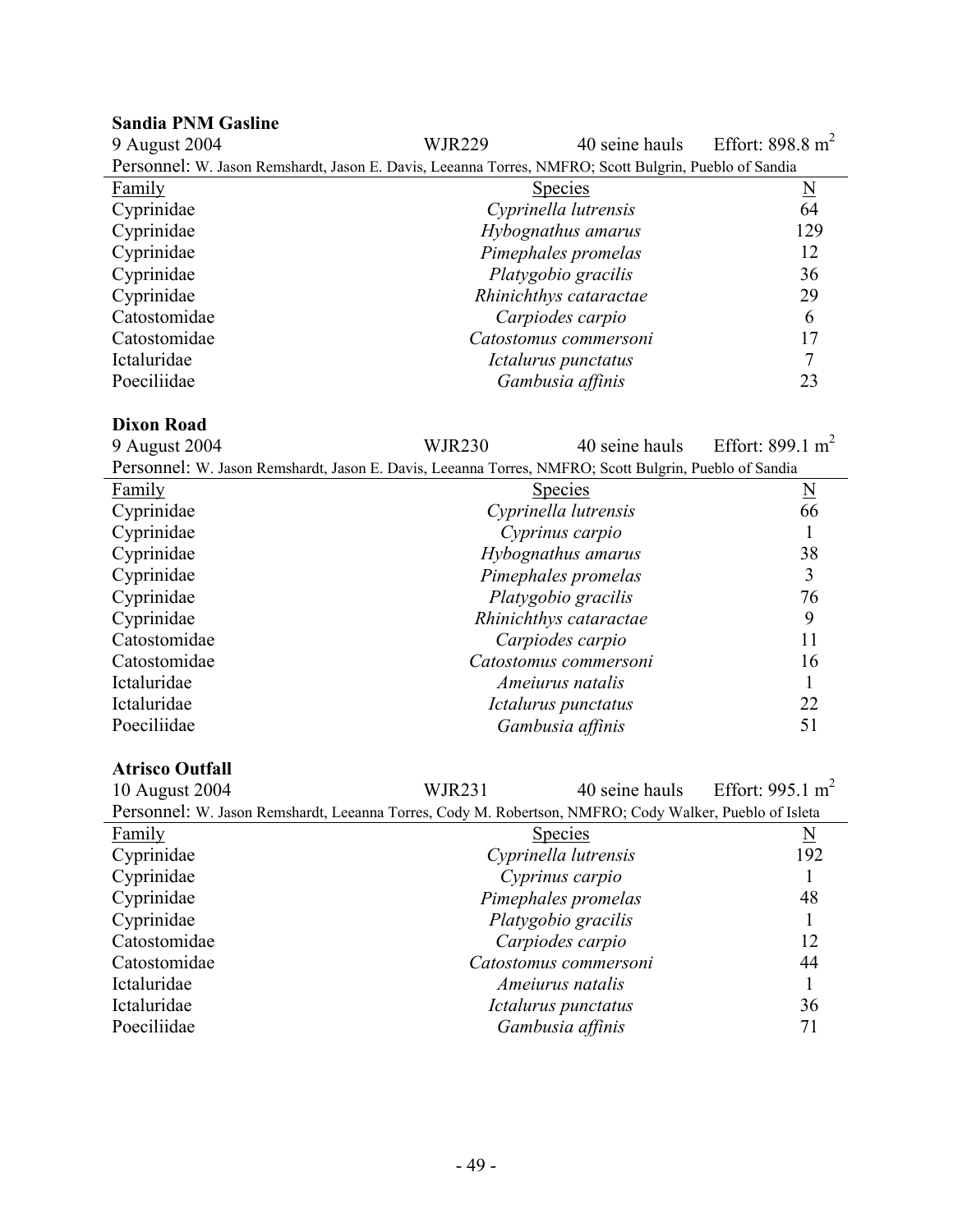| <b>Alejandro Gate</b>                                                                                  |                  |                       |                              |
|--------------------------------------------------------------------------------------------------------|------------------|-----------------------|------------------------------|
| 10 August 2004                                                                                         | WJR232           | 10 seine hauls        | Effort: 222 m <sup>2</sup>   |
| Personnel: W. Jason Remshardt, Leeanna Torres, Cody M. Robertson, NMFRO; Cody Walker, Pueblo of Isleta |                  |                       |                              |
| <b>Family</b>                                                                                          |                  | <b>Species</b>        | <u>N</u>                     |
| Clupeidae                                                                                              |                  | Dorosoma cepedianum   |                              |
| Cyprinidae                                                                                             |                  | Cyprinella lutrensis  | 436                          |
| Cyprinidae                                                                                             |                  | Cyprinus carpio       | 12                           |
| Cyprinidae                                                                                             |                  | Hybognathus amarus    | 382                          |
| Cyprinidae                                                                                             |                  | Pimephales promelas   | 81                           |
| Cyprinidae                                                                                             |                  | Platygobio gracilis   |                              |
| Catostomidae                                                                                           |                  | Carpiodes carpio      | 156                          |
| Catostomidae                                                                                           |                  | Catostomus commersoni |                              |
| Ictaluridae                                                                                            |                  | Ameiurus natalis      |                              |
| Ictaluridae                                                                                            |                  | Ictalurus punctatus   | 228                          |
| Poeciliidae                                                                                            | Gambusia affinis |                       | 541                          |
| <b>Dixon Road</b>                                                                                      |                  |                       |                              |
| 13 September 2004                                                                                      | <b>WJR234</b>    | 40 seine hauls        | Effort: $1004.4 \text{ m}^2$ |
| Personnel: W. Jason Remshardt, Stephen R. Davenport, Hilary E. Watts, NMFRO                            |                  |                       |                              |
| $F_{2m}$ ily                                                                                           |                  | S <sub>n</sub> arice  | N                            |

| Family       | <b>Species</b>         | $\overline{\mathsf{N}}$ |
|--------------|------------------------|-------------------------|
| Cyprinidae   | Cyprinella lutrensis   | 172                     |
| Cyprinidae   | Cyprinus carpio        |                         |
| Cyprinidae   | Hybognathus amarus     | 38                      |
| Cyprinidae   | Pimephales promelas    | 10                      |
| Cyprinidae   | Platygobio gracilis    | 63                      |
| Cyprinidae   | Rhinichthys cataractae |                         |
| Catostomidae | Carpiodes carpio       |                         |
| Ictaluridae  | Ictalurus punctatus    | 8                       |
| Poeciliidae  | Gambusia affinis       | 169                     |

#### **Lomitas Negras**

| <b>Lomitas Negras</b>                                                       |               |                        |                             |
|-----------------------------------------------------------------------------|---------------|------------------------|-----------------------------|
| 13 September 2004                                                           | <b>WJR235</b> | 40 seine hauls         | Effort: $840.9 \text{ m}^2$ |
| Personnel: W. Jason Remshardt, Stephen R. Davenport, Hilary E. Watts, NMFRO |               |                        |                             |
| Family                                                                      |               | <b>Species</b>         | $\underline{\rm N}$         |
| Cyprinidae                                                                  |               | Cyprinella lutrensis   | 126                         |
| Cyprinidae                                                                  |               | Cyprinus carpio        | 3                           |
| Cyprinidae                                                                  |               | Hybognathus amarus     | 42                          |
| Cyprinidae                                                                  |               | Pimephales promelas    | 16                          |
| Cyprinidae                                                                  |               | Platygobio gracilis    | 77                          |
| Cyprinidae                                                                  |               | Rhinichthys cataractae | 8                           |
| Catostomidae                                                                |               | Carpiodes carpio       | 102                         |
| Catostomidae                                                                |               | Catostomus commersoni  |                             |
| Ictaluridae                                                                 |               | Ictalurus punctatus    | 32                          |
| Poeciliidae                                                                 |               | Gambusia affinis       | 64                          |
| Centrarchidae                                                               |               | Lepomis macrochirus    |                             |
|                                                                             |               |                        |                             |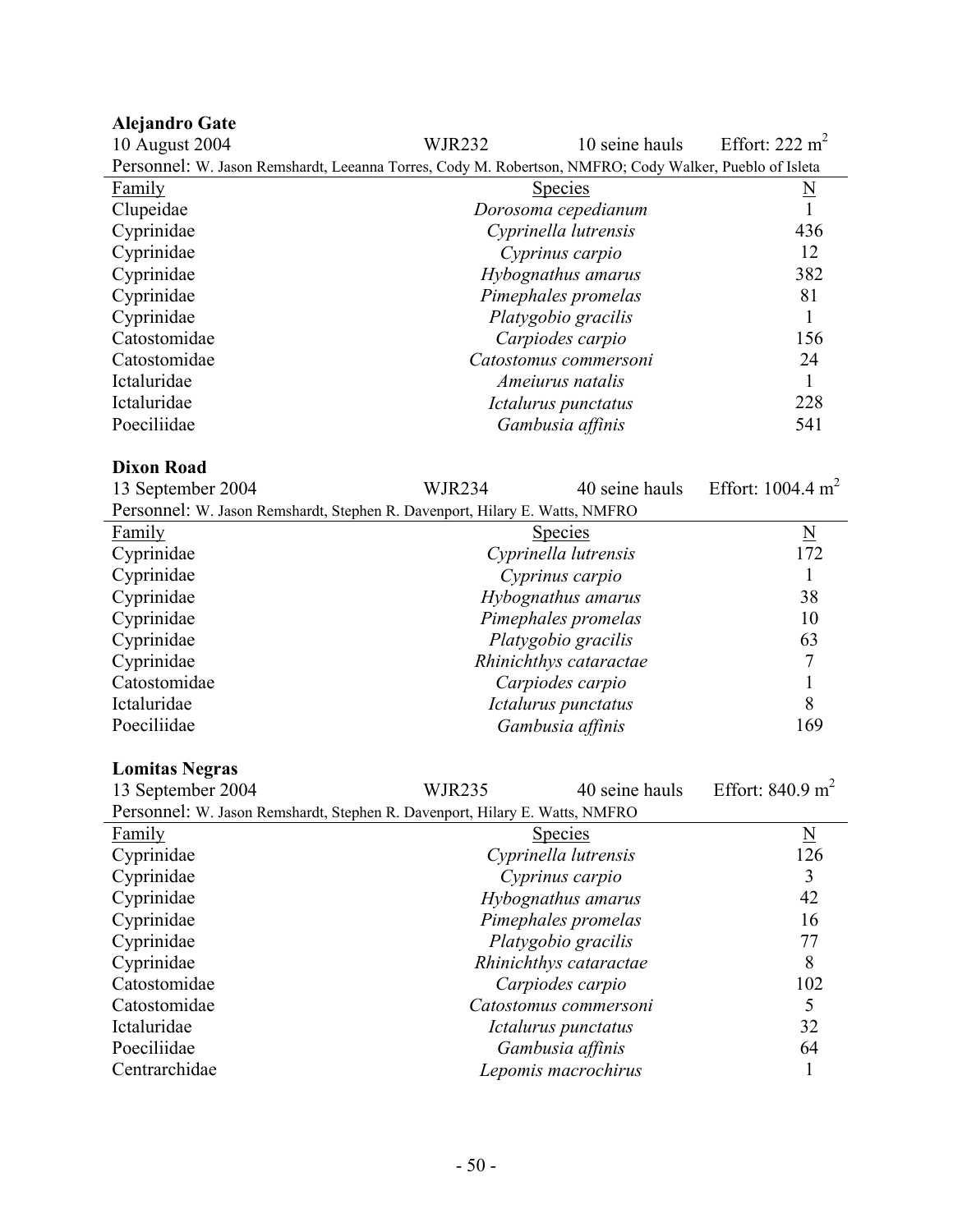#### **Sandia PNM Gasline**  13 September 2004 WJR236 40 seine hauls Effort: 818.7 m<sup>2</sup> Personnel: W. Jason Remshardt, Stephen R. Davenport, Hilary E. Watts, NMFRO Family Species Number of Species Species Number of Species Number of Species Number of Number of Number of Number of Number of Number of Number of Number of Number of Number of Number of Number of Number of Number of Numbe Cyprinidae *Cyprinella lutrensis* 128 Cyprinidae *Hybognathus amarus* 20 Cyprinidae *Pimephales promelas* 18 Cyprinidae *Platygobio gracilis* 66 Cyprinidae *Rhinichthys cataractae* 17 Catostomidae *Carpiodes carpio* 14 Catostomidae *Catostomus commersoni* 9 Ictaluridae *Ictalurus punctatus* 9 Poeciliidae *Gambusia affinis* 112

#### **Sandia Line 14**

| 13 September 2004                                                           | <b>WJR237</b>       | 40 seine hauls         | Effort: $1013.4 \text{ m}^2$ |
|-----------------------------------------------------------------------------|---------------------|------------------------|------------------------------|
| Personnel: W. Jason Remshardt, Stephen R. Davenport, Hilary E. Watts, NMFRO |                     |                        |                              |
| Family                                                                      |                     | <u>Species</u>         | $\underline{\rm N}$          |
| Cyprinidae                                                                  |                     | Cyprinella lutrensis   | 60                           |
| Cyprinidae                                                                  |                     | Hybognathus amarus     | 15                           |
| Cyprinidae                                                                  |                     | Platygobio gracilis    | 21                           |
| Cyprinidae                                                                  |                     | Rhinichthys cataractae | 6                            |
| Catostomidae                                                                |                     | Carpiodes carpio       |                              |
| Catostomidae                                                                |                     | Catostomus commersoni  |                              |
| Ictaluridae                                                                 |                     | Ictalurus punctatus    |                              |
| Poeciliidae                                                                 |                     | Gambusia affinis       | 6                            |
|                                                                             |                     |                        |                              |
| U.S. 550 Bridge                                                             |                     |                        |                              |
| 14 September 2004                                                           | <b>WJR238</b>       | 40 seine hauls         | Effort: $892.5 \text{ m}^2$  |
| Personnel: W. Jason Remshardt, Stephen R. Davenport, Hilary E. Watts, NMFRO |                     |                        |                              |
| <b>Family</b>                                                               |                     | <b>Species</b>         | $\underline{\mathbf{N}}$     |
| Cyprinidae                                                                  |                     | Cyprinella lutrensis   | 271                          |
| Cyprinidae                                                                  |                     | Hybognathus amarus     | 73                           |
| Cyprinidae                                                                  | Pimephales promelas |                        | $\overline{4}$               |
| Cyprinidae                                                                  | Platygobio gracilis |                        | 118                          |
| Cyprinidae                                                                  |                     | Rhinichthys cataractae | 26                           |
| Catostomidae                                                                |                     | Carpiodes carpio       | 5                            |
| Catostomidae                                                                |                     | Catostomus commersoni  | 8                            |

Catostomidae *Catostomus commersoni* 8

Ictaluridae *Ictalurus punctatus* 11 Poeciliidae *Gambusia affinis* 108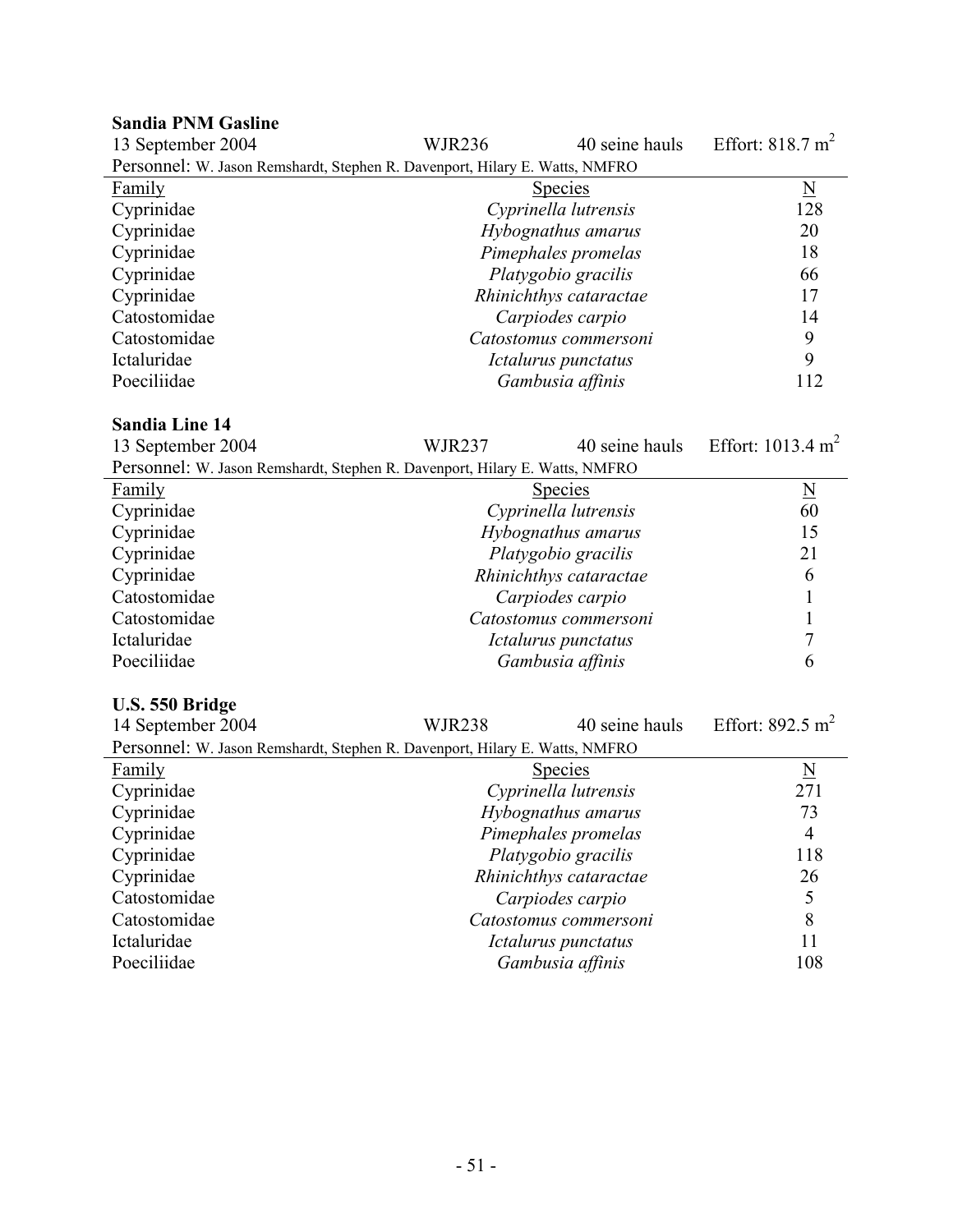#### **Atrisco Outfall**

| 14 September 2004                                                                    | <b>WJR240</b> | 40 seine hauls        | Effort: $1001.4 \text{ m}^2$ |
|--------------------------------------------------------------------------------------|---------------|-----------------------|------------------------------|
| Personnel: W. Jason Remshardt, Hilary E. Watts, NMFRO; Cody Walker, Pueblo of Isleta |               |                       |                              |
| Family                                                                               |               | <b>Species</b>        | $\underline{N}$              |
| Cyprinidae                                                                           |               | Cyprinella lutrensis  | 255                          |
| Cyprinidae                                                                           |               | Pimephales promelas   |                              |
| Cyprinidae                                                                           |               | Platygobio gracilis   | 3                            |
| Catostomidae                                                                         |               | Carpiodes carpio      | 43                           |
| Catostomidae                                                                         |               | Catostomus commersoni | 4                            |
| Ictaluridae                                                                          |               | Ictalurus punctatus   | 16                           |
| Poeciliidae                                                                          |               | Gambusia affinis      | 9                            |
| Centrarchidae                                                                        |               | Lepomis spp           |                              |

#### **Alejandro Gate**

| 14 September 2004                                                                    | <b>WJR241</b> | 15 seine hauls       | Effort: $368.1 \text{ m}^2$ |
|--------------------------------------------------------------------------------------|---------------|----------------------|-----------------------------|
| Personnel: W. Jason Remshardt, Hilary E. Watts, NMFRO; Cody Walker, Pueblo of Isleta |               |                      |                             |
| Family                                                                               |               | <b>Species</b>       | $\overline{\mathbf{N}}$     |
| Cyprinidae                                                                           |               | Cyprinella lutrensis | 41                          |
| Cyprinidae                                                                           |               | Cyprinus carpio      |                             |
| Cyprinidae                                                                           |               | Hybognathus amarus   | 29                          |
| Cyprinidae                                                                           |               | Pimephales promelas  | 15                          |
| Catostomidae                                                                         |               | Carpiodes carpio     | 31                          |
| Ictaluridae                                                                          |               | Ictalurus punctatus  | 34                          |
| Poeciliidae                                                                          |               | Gambusia affinis     | 62                          |
|                                                                                      |               |                      |                             |

#### **U.S. 550 Bridge**

| 18 October 2004                                              | <b>WJR242</b>          | 40 seine hauls | Effort: $933.9m^2$      |
|--------------------------------------------------------------|------------------------|----------------|-------------------------|
| Personnel: W.J. Remshardt, H.E. Watts, C.M. Robertson; NMFRO |                        |                |                         |
| <b>Family</b>                                                | <b>Species</b>         |                | $\overline{\mathbf{N}}$ |
| Cyprinidae                                                   | Cyprinella lutrensis   |                | 340                     |
| Cyprinidae                                                   | Cyprinus carpio        |                | 2                       |
| Cyprinidae                                                   | Hybognathus amarus     |                | 93                      |
| Cyprinidae                                                   | Platygobio gracilis    |                | 91                      |
| Cyprinidae                                                   | Rhinichthys cataractae |                | 39                      |
| Catostomidae                                                 | Catostomus commersoni  |                | 3                       |
| Ictaluridae                                                  | Ictalurus punctatus    |                | 15                      |
| Poeciliidae                                                  | Gambusia affinis       |                | 17                      |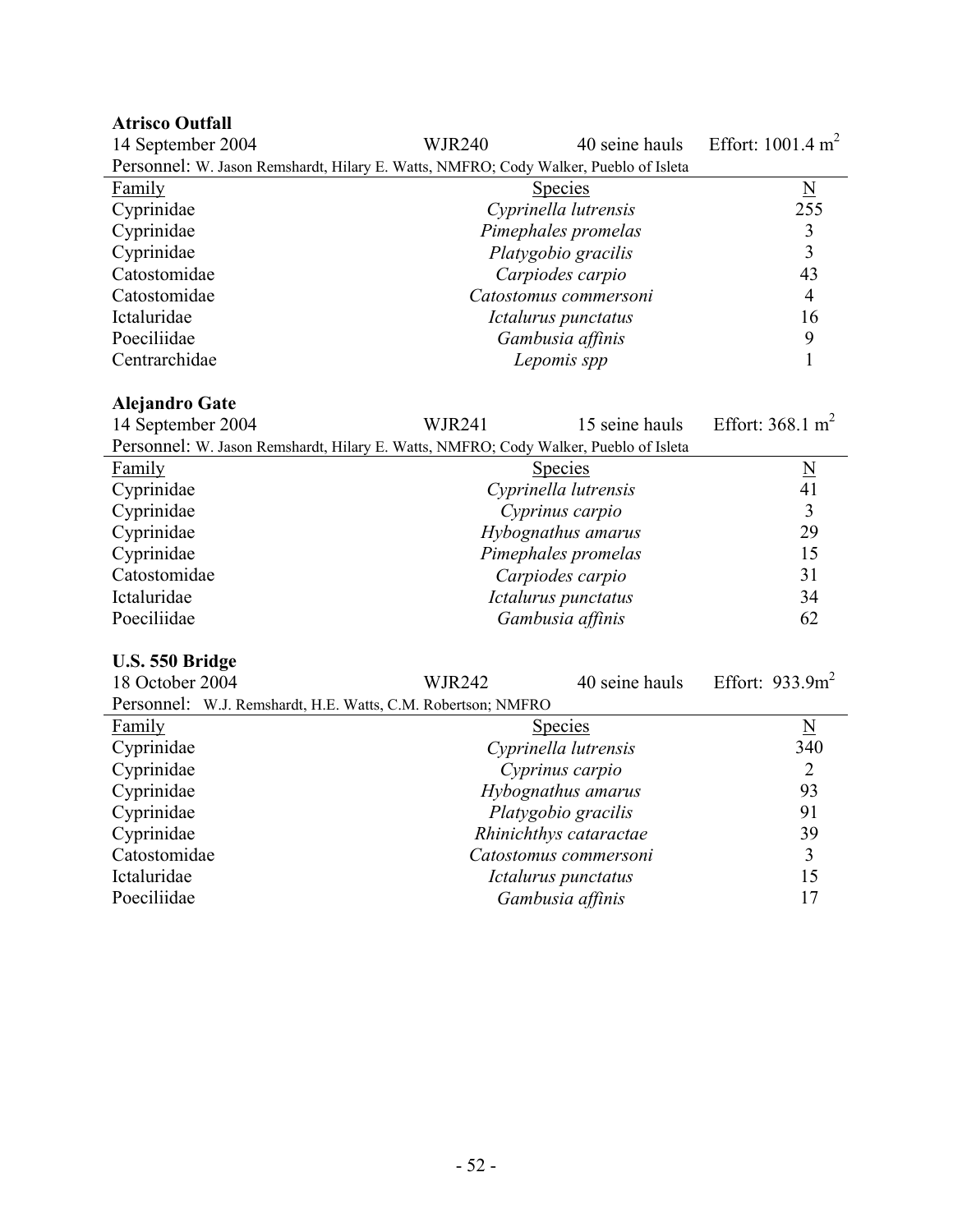| <b>Sandia Line 14</b>                                        |                        |                        |                         |
|--------------------------------------------------------------|------------------------|------------------------|-------------------------|
| 18 October 2004                                              | <b>WJR243</b>          | 40 seine hauls         | Effort: $907.5m^2$      |
| Personnel: W.J. Remshardt, H.E. Watts, C.M. Robertson; NMFRO |                        |                        |                         |
| <b>Family</b>                                                |                        | <b>Species</b>         | $\overline{\mathbf{N}}$ |
| Cyprinidae                                                   |                        | Cyprinella lutrensis   | 66                      |
| Cyprinidae                                                   |                        | Hybognathus amarus     | 28                      |
| Cyprinidae                                                   |                        | Pimephales promelas    | 24                      |
| Cyprinidae                                                   |                        | Platygobio gracilis    | 46                      |
| Cyprinidae                                                   |                        | Rhinichthys cataractae | $\,8$                   |
| Catostomidae                                                 |                        | Catostomus commersoni  | $\overline{2}$          |
| Ictaluridae                                                  |                        | Ictalurus punctatus    | $\overline{7}$          |
| Poeciliidae                                                  |                        | Gambusia affinis       | 28                      |
| <b>Sandia PNM Gasline</b>                                    |                        |                        |                         |
| 18 October 2004                                              | <b>WJR244</b>          | 40 seine hauls         | Effort: $846.6m^2$      |
| Personnel: W.J. Remshardt, H.E. Watts, C.M. Robertson; NMFRO |                        |                        |                         |
| <b>Family</b>                                                |                        | Species                | $\underline{\rm N}$     |
| Cyprinidae                                                   |                        | Cyprinella lutrensis   | 113                     |
| Cyprinidae                                                   |                        | Cyprinus carpio        | $\overline{2}$          |
| Cyprinidae                                                   |                        | Hybognathus amarus     | 222                     |
| Cyprinidae                                                   |                        | Pimephales promelas    | 18                      |
| Cyprinidae                                                   |                        | Platygobio gracilis    | 56                      |
| Cyprinidae                                                   | Rhinichthys cataractae |                        | $\overline{3}$          |
| Catostomidae                                                 |                        | Carpiodes carpio       | $\mathbf{1}$            |
| Catostomidae                                                 |                        | Catostomus commersoni  | $\overline{2}$          |
| Ictaluridae                                                  |                        | Ictalurus punctatus    | 12                      |
| Poeciliidae                                                  |                        | Gambusia affinis       | 220                     |
|                                                              |                        |                        |                         |
| <b>Dixon Road</b>                                            |                        |                        |                         |
| 18 October 2004                                              | <b>WJR245</b>          | 40 seine hauls         | Effort: $964.2m2$       |
| Personnel: W.J. Remshardt, H.E. Watts, C.M. Robertson; NMFRO |                        |                        |                         |
| <b>Family</b>                                                |                        | <b>Species</b>         | <u>N</u>                |
| Cyprinidae                                                   |                        | Cyprinella lutrensis   | 91                      |
| Cyprinidae                                                   |                        | Hybognathus amarus     | 16                      |
| Cyprinidae                                                   | Pimephales promelas    |                        | 5                       |
| Cyprinidae                                                   | Platygobio gracilis    |                        | 29                      |
| Cyprinidae                                                   | Rhinichthys cataractae |                        | 8                       |
| Catostomidae                                                 |                        | Carpiodes carpio       | $\overline{4}$          |
| Catostomidae                                                 |                        | Catostomus commersoni  | 1                       |
| Ictaluridae                                                  |                        | Ictalurus punctatus    | $\overline{4}$          |
| Poeciliidae                                                  |                        | Gambusia affinis       | 56                      |
|                                                              |                        |                        |                         |

- 53 -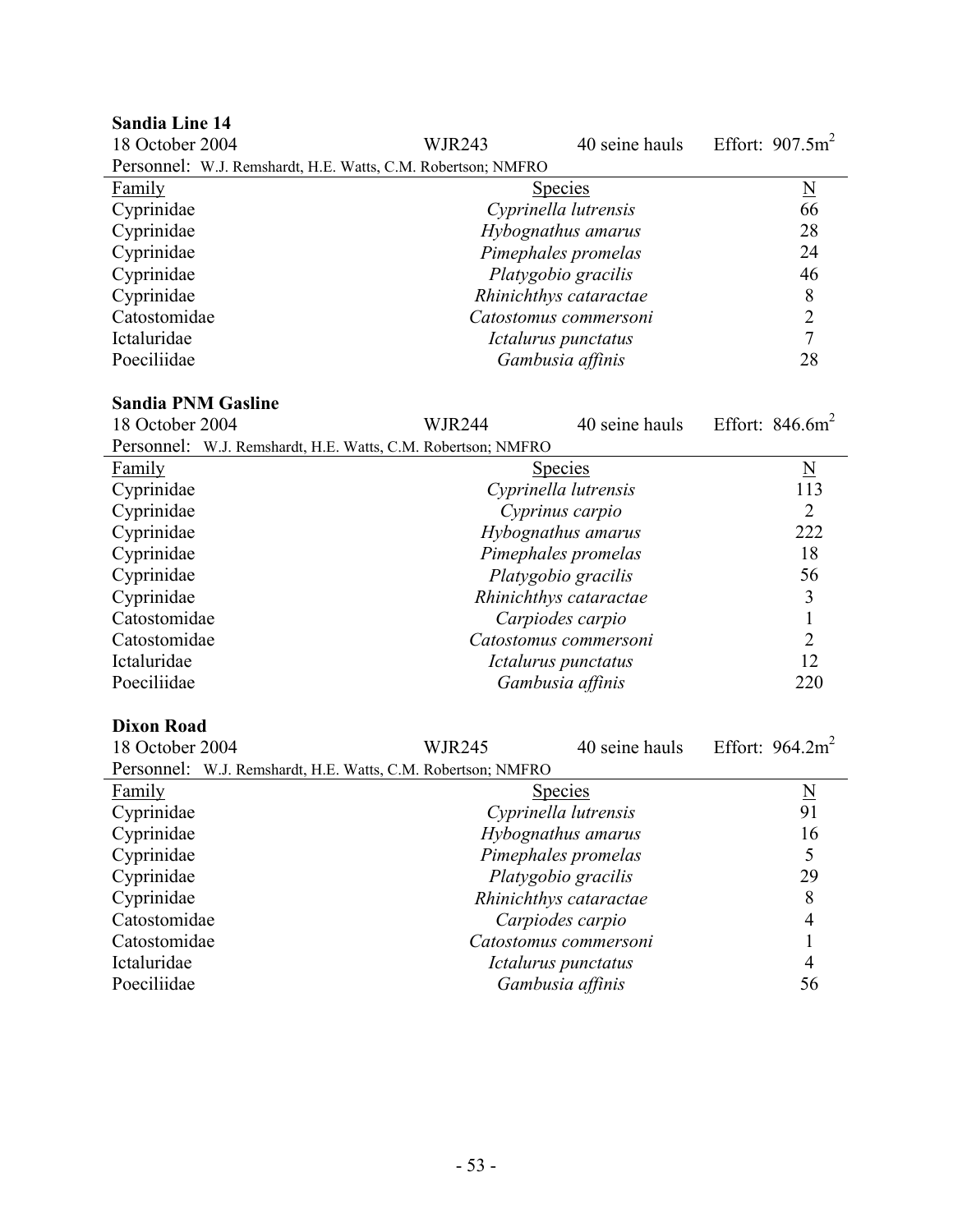| 19 October 2004                                         | <b>WJR246</b>       | 40 seine hauls        | Effort: $941.1m^2$       |
|---------------------------------------------------------|---------------------|-----------------------|--------------------------|
| Personnel: W.J. Remshardt, H.E. Watts, L. Torres; NMFRO |                     |                       |                          |
| Family                                                  |                     | <b>Species</b>        | $\underline{\mathbf{N}}$ |
| Cyprinidae                                              |                     | Cyprinella lutrensis  | 171                      |
| Cyprinidae                                              |                     | Pimephales promelas   | 23                       |
| Cyprinidae                                              |                     | Platygobio gracilis   | $\overline{2}$           |
| Catostomidae                                            |                     | Carpiodes carpio      | 23                       |
| Catostomidae                                            |                     | Catostomus commersoni | $\overline{2}$           |
| Ictaluridae                                             |                     | Ictalurus punctatus   | 25                       |
| Poeciliidae                                             |                     | Gambusia affinis      | 110                      |
|                                                         |                     |                       |                          |
| <b>Alejandro Gate</b>                                   |                     |                       |                          |
| 19 October 2004                                         | <b>WJR247</b>       | 40 seine hauls        | Effort: $936.9m^2$       |
| Personnel: W.J. Remshardt, H.E. Watts, L.Torres; NMFRO  |                     |                       |                          |
| Family                                                  |                     | <b>Species</b>        | $\underline{\mathbf{N}}$ |
| Cyprinidae                                              |                     | Cyprinella lutrensis  | 199                      |
| Cyprinidae                                              |                     | Cyprinus carpio       | 1                        |
| Cyprinidae                                              | Hybognathus amarus  |                       | 27                       |
| Cyprinidae                                              | Pimephales promelas |                       | 22                       |
| Catostomidae                                            |                     | Carpiodes carpio      | $\mathbf{1}$             |
| Catostomidae                                            |                     | Catostomus commersoni | $\mathbf{1}$             |
| Ictaluridae                                             |                     | Ictalurus punctatus   | $\overline{4}$           |
| Poeciliidae                                             |                     | Gambusia affinis      | 316                      |
|                                                         |                     |                       |                          |
| Tomé                                                    |                     |                       |                          |
| 19 October 2004                                         | <b>WJR248</b>       | 40 seine hauls        | Effort: $819.0m^2$       |
| Personnel: W.J. Remshardt, H.E. Watts, L. Torres; NMFRO |                     |                       |                          |
| Family                                                  | <b>Species</b>      |                       | $\underline{\mathrm{N}}$ |
| Cyprinidae                                              |                     | Cyprinella lutrensis  | 15                       |
| Cyprinidae                                              | Hybognathus amarus  |                       | $\mathbf{1}$             |
| Cyprinidae                                              |                     | Pimephales promelas   | $\overline{\mathbf{3}}$  |
| Catostomidae                                            |                     | Carpiodes carpio      | $\overline{2}$           |
| Poeciliidae                                             |                     | Gambusia affinis      | 17                       |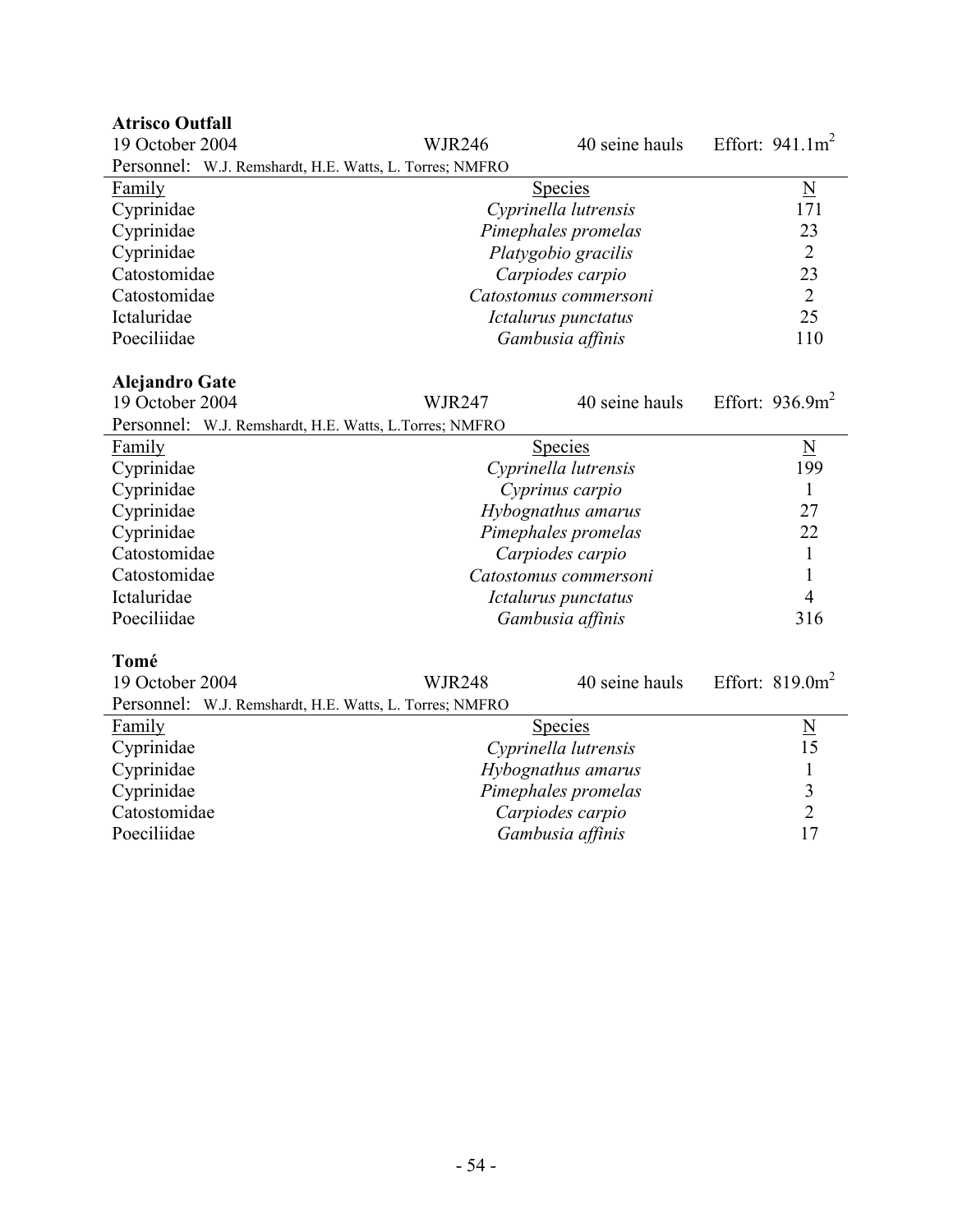| <b>Lomitas Negras</b>                                                   |                        |                        |                          |
|-------------------------------------------------------------------------|------------------------|------------------------|--------------------------|
| 21 October 2004                                                         | <b>HEW04-01</b>        | 40 seine hauls         | Effort: $777.0m^2$       |
| Personnel: H.E. Watts, L. Torres, J.E. Davis; NMFRO                     |                        |                        |                          |
| <b>Family</b>                                                           |                        | <b>Species</b>         | $\underline{N}$          |
| Cyprinidae                                                              |                        | Cyprinella lutrensis   | 41                       |
| Cyprinidae                                                              |                        | Hybognathus amarus     | 14                       |
| Cyprinidae                                                              |                        | Pimephales promelas    | 8                        |
| Cyprinidae                                                              |                        | Platygobio gracilis    | 29                       |
| Cyprinidae                                                              |                        | Rhinichthys cataractae | $\overline{4}$           |
| Catostomidae                                                            |                        | Carpiodes carpio       | 202                      |
| Catostomidae                                                            |                        | Catostomus commersoni  | 1                        |
| Ictaluridae                                                             |                        | Ictalurus punctatus    | 14                       |
| Poeciliidae                                                             |                        | Gambusia affinis       | $\overline{2}$           |
|                                                                         |                        |                        |                          |
| U.S. 550 Bridge                                                         |                        |                        |                          |
| 22 November 2004                                                        | <b>SRD156</b>          | 40 seine hauls         | Effort: $927.0m^2$       |
| Personnel: S.R. Davenport, H.E. Watts, D.W. Furr, C.M. Robertson; NMFRO |                        |                        |                          |
| <b>Family</b>                                                           |                        | <b>Species</b>         | $\underline{\mathbf{N}}$ |
| Cyprinidae                                                              |                        | Cyprinella lutrensis   | 147                      |
| Cyprinidae                                                              |                        | Hybognathus amarus     | 73                       |
| Cyprinidae                                                              |                        | Pimephales promelas    | 9                        |
| Cyprinidae                                                              |                        | Platygobio gracilis    | 87                       |
| Cyprinidae                                                              | Rhinichthys cataractae |                        | 49                       |
| Catostomidae                                                            |                        | Catostomus commersoni  | 1                        |
| Ictaluridae                                                             |                        | Ictalurus punctatus    | 14                       |
| Poeciliidae                                                             |                        | Gambusia affinis       | 1                        |
|                                                                         |                        |                        |                          |
| <b>Sandia Line 14</b>                                                   |                        |                        |                          |
| 22 November 2004                                                        | <b>SRD157</b>          | 40 seine hauls         | Effort: $930.6m^2$       |
| Personnel: S.R. Davenport, H.E. Watts, D.W. Furr, C.M. Robertson; NMFRO |                        |                        |                          |
| Family                                                                  |                        | <b>Species</b>         | N                        |
| Cyprinidae                                                              |                        | Cyprinella lutrensis   | 104                      |
| Cyprinidae                                                              |                        | Hybognathus amarus     | 38                       |
| Cyprinidae                                                              |                        | Pimephales promelas    | 1                        |
| Cyprinidae                                                              |                        | Platygobio gracilis    | 57                       |
| Cyprinidae                                                              |                        | Rhinichthys cataractae | 13                       |
| Catostomidae                                                            |                        | Catostomus commersoni  | 1                        |
| Ictaluridae                                                             |                        | Ictalurus punctatus    | 7                        |
| Poeciliidae                                                             |                        | Gambusia affinis       | 1                        |
|                                                                         |                        |                        |                          |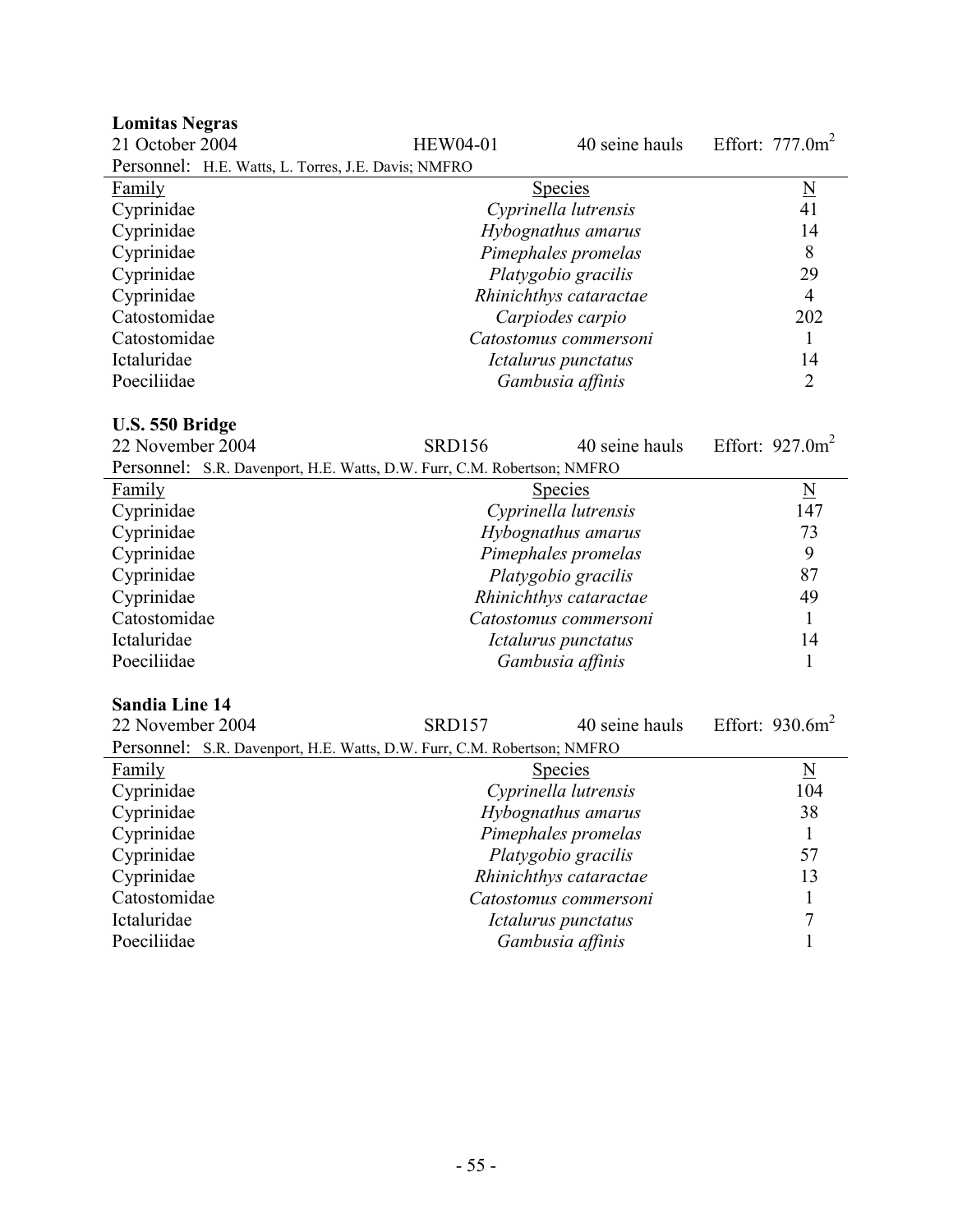| <b>Sandia PNM Gasline</b>                                               |                     |                        |                     |
|-------------------------------------------------------------------------|---------------------|------------------------|---------------------|
| 22 November 2004                                                        | <b>SRD158</b>       | 40 seine hauls         | Effort: $852.3m^2$  |
| Personnel: S.R. Davenport, H.E. Watts, D.W. Furr, C.M. Robertson; NMFRO |                     |                        |                     |
| <b>Family</b>                                                           |                     | <b>Species</b>         | $\underline{\rm N}$ |
| Cyprinidae                                                              |                     | Cyprinella lutrensis   | 134                 |
| Cyprinidae                                                              | Hybognathus amarus  |                        | 212                 |
| Cyprinidae                                                              | Pimephales promelas |                        | 14                  |
| Cyprinidae                                                              |                     | Platygobio gracilis    | 161                 |
| Cyprinidae                                                              |                     | Rhinichthys cataractae | 31                  |
| Ictaluridae                                                             |                     | Ictalurus punctatus    | 27                  |
| Poeciliidae                                                             |                     | Gambusia affinis       | 17                  |

#### **Lomitas Negras**

| 22 November 2004                                                        | <b>SRD159</b> | 41 seine hauls             | Effort: $742.2m2$   |
|-------------------------------------------------------------------------|---------------|----------------------------|---------------------|
| Personnel: S.R. Davenport, H.E. Watts, D.W. Furr, C.M. Robertson; NMFRO |               |                            |                     |
| Family                                                                  |               | <b>Species</b>             | $\underline{\rm N}$ |
| Cyprinidae                                                              |               | Cyprinella lutrensis       | 31                  |
| Cyprinidae                                                              |               | Cyprinus carpio            |                     |
| Cyprinidae                                                              |               | Hybognathus amarus         | 25                  |
| Cyprinidae                                                              |               | Pimephales promelas        | 6                   |
| Cyprinidae                                                              |               | Platygobio gracilis        | 55                  |
| Cyprinidae                                                              |               | Rhinichthys cataractae     |                     |
| Catostomidae                                                            |               | Carpiodes carpio           |                     |
| Catostomidae                                                            |               | Catostomus commersoni      | 3                   |
| Ictaluridae                                                             |               | <i>Ictalurus punctatus</i> |                     |
| Poeciliidae                                                             |               | Gambusia affinis           | 29                  |
| Centrarchidae                                                           |               | Lepomis macrochirus        | $\overline{2}$      |
| Centrarchidae                                                           |               | Micropterus salmoides      |                     |
| Centrarchidae                                                           |               | Pomoxis annularis          | 3                   |

#### **Dixon Road**

23 November 2004 WJR249 40 seine hauls Effort: 932.1m<sup>2</sup> Personnel: W.J. Remshardt, S.R. Davenport, H.E. Watts, C.M. Robertson; NMFRO

|               | I CLOOTHICI. W.J. KUHSHAHI, O.K. DAVUIDOH, IT.L. WARS, C.IVI. KOOGHOOH, IVIVII KO |                |
|---------------|-----------------------------------------------------------------------------------|----------------|
| <b>Family</b> | <b>Species</b>                                                                    | N              |
| Cyprinidae    | Cyprinella lutrensis                                                              | 141            |
| Cyprinidae    | Hybognathus amarus                                                                | 15             |
| Cyprinidae    | Pimephales promelas                                                               | 54             |
| Cyprinidae    | Platygobio gracilis                                                               |                |
| Cyprinidae    | Rhinichthys cataractae                                                            |                |
| Catostomidae  | Catostomus commersoni                                                             |                |
| Ictaluridae   | Ictalurus punctatus                                                               | $\overline{2}$ |
| Poeciliidae   | Gambusia affinis                                                                  | 38             |
| Centrarchidae | Lepomis macrochirus                                                               |                |
|               |                                                                                   |                |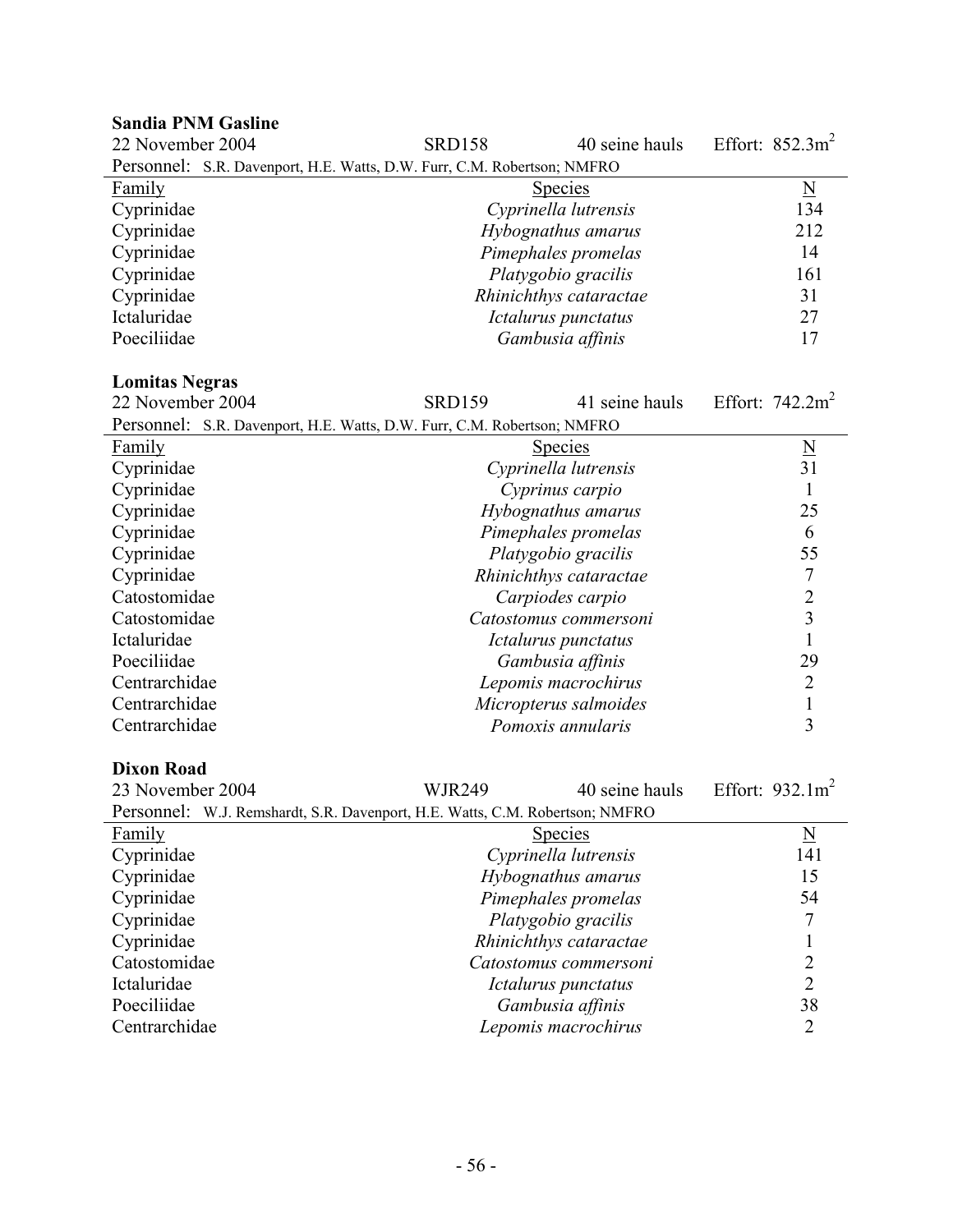| <b>Atrisco Outfall</b>                                                       |                      |                        |                          |
|------------------------------------------------------------------------------|----------------------|------------------------|--------------------------|
| 23 November 2004                                                             | <b>WJR250</b>        | 40 seine hauls         | Effort: $880.5m^2$       |
| Personnel: W.J. Remshardt, S.R. Davenport, H.E. Watts, C.M. Robertson; NMFRO |                      |                        |                          |
| Family                                                                       |                      | <b>Species</b>         | $\underline{\mathrm{N}}$ |
| Cyprinidae                                                                   |                      | Cyprinella lutrensis   | 37                       |
| Cyprinidae                                                                   |                      | Pimephales promelas    | $\overline{4}$           |
| Cyprinidae                                                                   |                      | Platygobio gracilis    | $\overline{c}$           |
| Cyprinidae                                                                   |                      | Rhinichthys cataractae | $\mathbf{1}$             |
| Catostomidae                                                                 |                      | Carpiodes carpio       | 11                       |
| Catostomidae                                                                 |                      | Catostomus commersoni  | 1                        |
| Ictaluridae                                                                  |                      | Ictalurus punctatus    | 9                        |
| Poeciliidae                                                                  |                      | Gambusia affinis       | 29                       |
|                                                                              |                      |                        |                          |
| <b>Alejandro Gate</b>                                                        |                      |                        |                          |
| 23 November 2004                                                             | <b>WJR251</b>        | 40 seine hauls         | Effort: $699.0m^2$       |
| Personnel: W.J. Remshardt, S.R. Davenport, H.E. Watts, C.M. Robertson; NMFRO |                      |                        |                          |
| Family                                                                       | <b>Species</b>       |                        | $\underline{\rm N}$      |
| Cyprinidae                                                                   |                      | Cyprinella lutrensis   | 46                       |
| Cyprinidae                                                                   |                      | Hybognathus amarus     | 56                       |
| Cyprinidae                                                                   | Pimephales promelas  |                        | 12                       |
| Catostomidae                                                                 |                      | Carpiodes carpio       | $\overline{7}$           |
| Catostomidae                                                                 |                      | Catostomus commersoni  | $\mathbf{1}$             |
| Ictaluridae                                                                  |                      | Ictalurus punctatus    | 21                       |
| Poeciliidae                                                                  |                      | Gambusia affinis       | 9                        |
|                                                                              |                      |                        |                          |
| Tomé                                                                         |                      |                        |                          |
| 23 November 2004                                                             | <b>WJR252</b>        | 41 seine hauls         | Effort: $847.2m2$        |
| Personnel: W.J. Remshardt, S.R. Davenport, H.E. Watts, C.M. Robertson; NMFRO |                      |                        |                          |
| <b>Family</b>                                                                |                      | <b>Species</b>         |                          |
| Cyprinidae                                                                   | Cyprinella lutrensis |                        | $\frac{N}{8}$            |
| Cyprinidae                                                                   |                      | Pimephales promelas    |                          |
|                                                                              |                      |                        |                          |
| <b>Atrisco Outfall</b>                                                       |                      |                        |                          |
| 15 December 2004                                                             | <b>SRD160</b>        | 41 seine hauls         | Effort: $952.2m^2$       |
| Personnel: S.R. Davenport, H.E. Watts, C.M. Robertson; NMFRO                 |                      |                        |                          |
| Family                                                                       |                      | Species                | $\underline{N}$          |

| r amily      | <b>Species</b>       | 1N |
|--------------|----------------------|----|
| Cyprinidae   | Cyprinella lutrensis | 89 |
| Cyprinidae   | Pimephales promelas  | 10 |
| Cyprinidae   | Platygobio gracilis  |    |
| Catostomidae | Carpiodes carpio     | 12 |
| Ictaluridae  | Ictalurus punctatus  |    |
| Poeciliidae  | Gambusia affinis     |    |
|              |                      |    |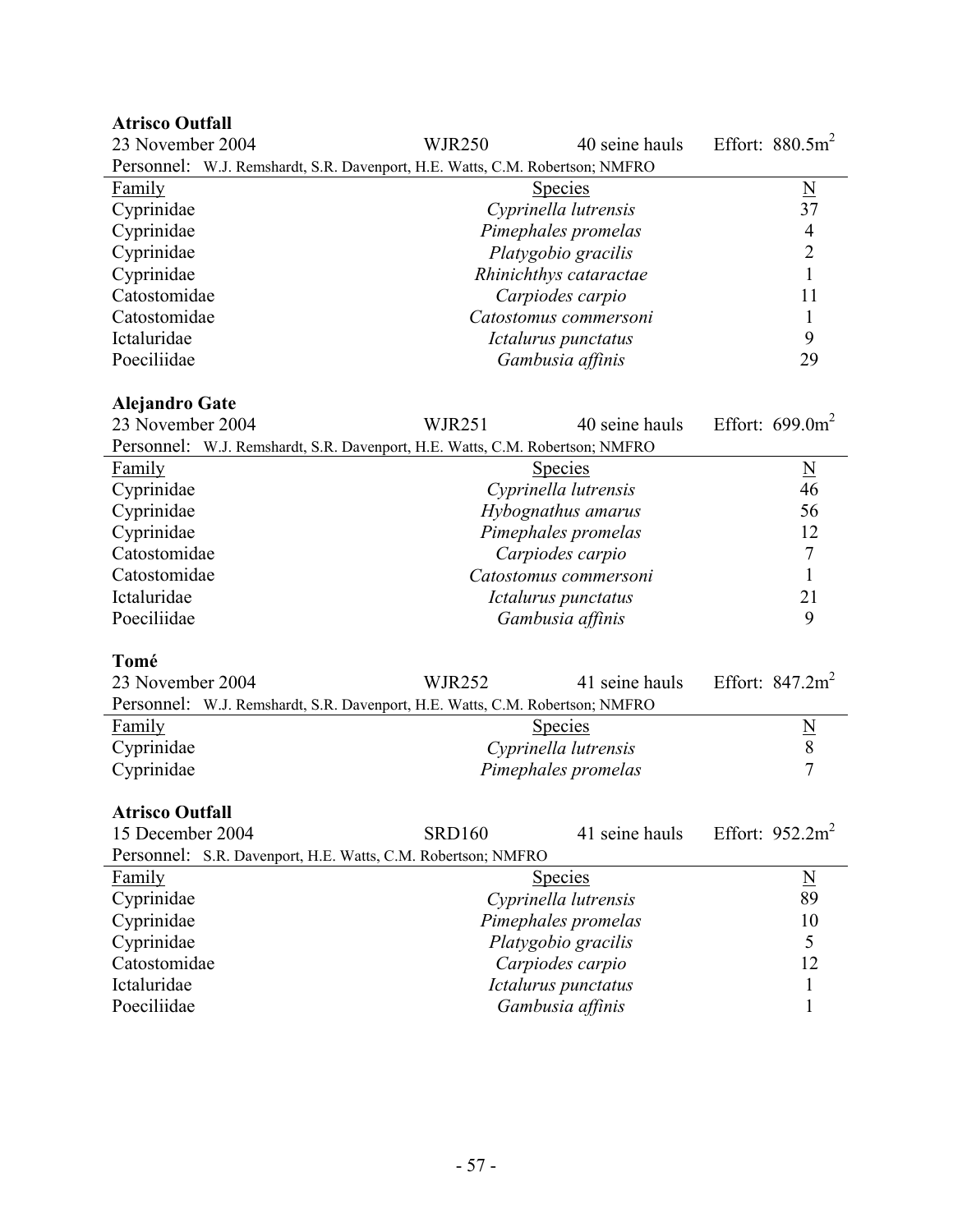# **Alejandro Gate**

| 15 December 2004                                                          | <b>SRD161</b> | 40 seine hauls                          | Effort: $940.2m2$       |
|---------------------------------------------------------------------------|---------------|-----------------------------------------|-------------------------|
| Personnel: S.R. Davenport, H.E. Watts, C.M. Robertson; NMFRO              |               |                                         |                         |
| <b>Family</b>                                                             |               | <b>Species</b>                          | $\overline{\mathbf{N}}$ |
| Cyprinidae                                                                |               | Cyprinella lutrensis                    | 55                      |
| Cyprinidae                                                                |               | Hybognathus amarus                      | 62                      |
| Cyprinidae                                                                |               | Pimephales promelas                     | 27                      |
| Cyprinidae                                                                |               | Platygobio gracilis                     | 3                       |
| Catostomidae                                                              |               | Carpiodes carpio                        | $\overline{2}$          |
| Poeciliidae                                                               |               | Gambusia affinis                        | 14                      |
|                                                                           |               |                                         |                         |
| <b>Dixon Road</b>                                                         |               |                                         |                         |
| 20 December 2004                                                          | <b>WJR253</b> | 40 seine hauls                          | Effort: $956.7m^2$      |
| Personnel: W.J. Remshardt, L. Torres, NMFRO; S. Bulgrin, Pueblo of Sandia |               |                                         |                         |
| Family                                                                    |               | <b>Species</b>                          | $\overline{\mathsf{N}}$ |
| Cyprinidae                                                                |               | Cyprinella lutrensis                    | 15                      |
| Cyprinidae                                                                |               | Hybognathus amarus                      | $\sqrt{ }$              |
| Cyprinidae                                                                |               | Pimephales promelas                     | $\overline{3}$          |
| Cyprinidae                                                                |               | Platygobio gracilis                     | 11                      |
| Poeciliidae                                                               |               | Gambusia affinis                        | 3                       |
|                                                                           |               |                                         |                         |
|                                                                           |               |                                         |                         |
| <b>Lomitas Negras</b>                                                     |               |                                         |                         |
| 20 December 2004                                                          | <b>WJR254</b> | 41 seine hauls                          | Effort: $954.0m^2$      |
| Personnel: W.J. Remshardt, L. Torres, NMFRO; S. Bulgrin, Pueblo of Sandia |               |                                         |                         |
| <b>Family</b>                                                             |               | <b>Species</b>                          |                         |
| Cyprinidae                                                                |               | Cyprinella lutrensis                    | $\frac{N}{12}$          |
| Cyprinidae                                                                |               | Hybognathus amarus                      | 1                       |
| Cyprinidae                                                                |               | Platygobio gracilis                     | 11                      |
| Catostomidae                                                              |               | Carpiodes carpio                        | 8                       |
| Catostomidae                                                              |               | Catostomus commersoni                   | $\overline{2}$          |
| Poeciliidae                                                               |               | Gambusia affinis                        | $\mathbf{1}$            |
| Centrarchidae                                                             |               | Lepomis macrochirus                     | $\mathbf{1}$            |
|                                                                           |               |                                         |                         |
| <b>Sandia Line 14</b>                                                     |               |                                         |                         |
| 20 December 2004                                                          | <b>WJR255</b> | 40 seine hauls                          | Effort: $1037.4m^2$     |
| Personnel: W.J. Remshardt, H.E. Watts, C.M. Robertson; NMFRO              |               |                                         |                         |
| Family                                                                    |               | Species                                 | $\underline{\rm N}$     |
| Cyprinidae                                                                |               | Cyprinella lutrensis                    | 13                      |
| Cyprinidae                                                                |               | Hybognathus amarus                      | 27                      |
| Cyprinidae                                                                |               | Pimephales promelas                     | 1                       |
| Cyprinidae<br>Poeciliidae                                                 |               | Platygobio gracilis<br>Gambusia affinis | 10<br>2                 |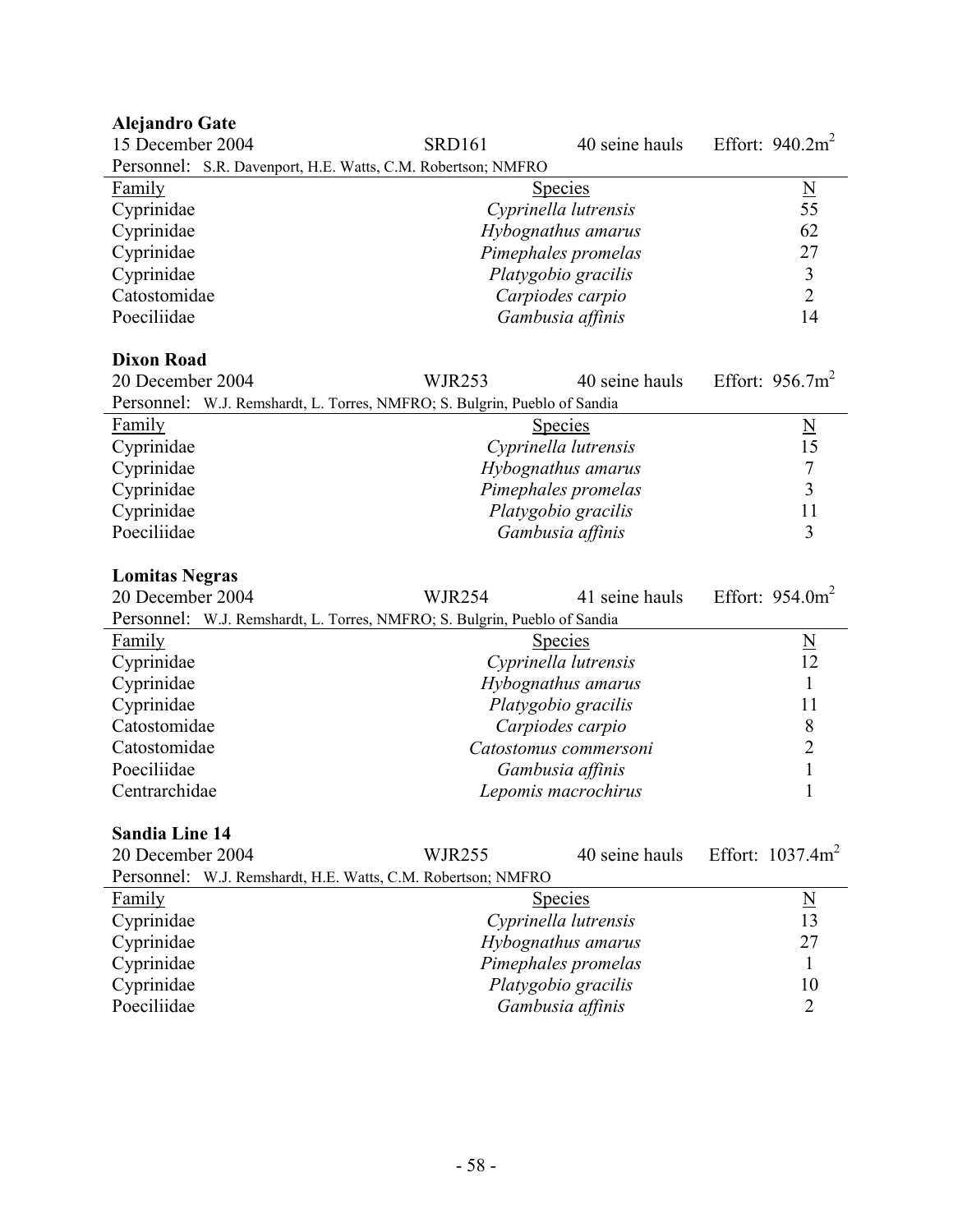| <b>Sandia PNM Gasline</b>                                                                                |                   |                        |                              |
|----------------------------------------------------------------------------------------------------------|-------------------|------------------------|------------------------------|
| 20 December 2004                                                                                         | <b>WJR256</b>     | 40 seine hauls         | Effort: $946.5m2$            |
| Personnel: W.J. Remshardt, H.E. Watts, C.M. Robertson; NMFRO                                             |                   |                        |                              |
| Family                                                                                                   |                   | Species                |                              |
| Cyprinidae                                                                                               |                   | Cyprinella lutrensis   | $\frac{N}{3}$                |
| Cyprinidae                                                                                               |                   | Hybognathus amarus     |                              |
| Cyprinidae                                                                                               |                   | Pimephales promelas    | $\overline{4}$               |
| Cyprinidae                                                                                               |                   | Platygobio gracilis    | $\overline{4}$               |
| Catostomidae                                                                                             |                   | Catostomus commersoni  | 1                            |
|                                                                                                          |                   |                        |                              |
| Tomé                                                                                                     |                   |                        |                              |
| 21 December 2004                                                                                         | <b>WJR257</b>     | 40 seine hauls         | Effort: $791.1m2$            |
| Personnel: W.J. Remshardt, L. Torres, H.E. Watts, C.M. Robertson; NMFRO                                  |                   |                        |                              |
|                                                                                                          | NO FISH COLLECTED |                        |                              |
|                                                                                                          |                   |                        |                              |
| U.S. 550 Bridge<br>21 December 2004                                                                      |                   |                        | Effort: $842.1m2$            |
|                                                                                                          | <b>WJR258</b>     | 40 seine hauls         |                              |
| Personnel: W.J. Remshardt, L. Torres, H.E. Watts, C.M. Robertson; NMFRO                                  |                   |                        |                              |
| <b>Family</b>                                                                                            |                   | <b>Species</b>         | $\underline{N}$              |
| Cyprinidae                                                                                               |                   | Cyprinella lutrensis   | 15                           |
| Cyprinidae                                                                                               |                   | Hybognathus amarus     | $rac{5}{5}$                  |
| Cyprinidae                                                                                               |                   | Rhinichthys cataractae |                              |
| Cyprinidae                                                                                               |                   | Platygobio gracilis    | 10                           |
| Catostomidae                                                                                             |                   | Catostomus commersoni  | 1                            |
| <b>Dixon Road</b>                                                                                        |                   |                        |                              |
|                                                                                                          | WJR05-259         | 40 seine hauls         | Effort: $1065.0 \text{ m}^2$ |
| 18 January 2005                                                                                          |                   |                        |                              |
| Personnel: W. Jason Remshardt, D. Weston Furr, Cody M. Robertson, NMFRO; Scott Bulgrin, Pueblo of Sandia |                   |                        |                              |
| Family                                                                                                   |                   | <b>Species</b>         | $\underline{\underline{N}}$  |
| Cyprinidae                                                                                               |                   | Cyprinella lutrensis   | 18                           |
| Cyprinidae                                                                                               |                   | Hybognathus amarus     | $rac{2}{5}$                  |
| Cyprinidae                                                                                               |                   | Platygobio gracilis    |                              |
| Catostomidae                                                                                             |                   | Carpiodes carpio       | $\mathbf{1}$                 |
| Catostomidae                                                                                             |                   | Catostomus commersoni  | $\overline{2}$               |
| Poeciliidae                                                                                              |                   | Gambusia affinis       | $\overline{7}$               |
| <b>Lomitas Negras</b>                                                                                    |                   |                        |                              |
| 18 January 2005                                                                                          | WJR05-260         | 40 seine hauls         | Effort: $774.6 \text{ m}^2$  |
|                                                                                                          |                   |                        |                              |
| Personnel: W. Jason Remshardt, D. Weston Furr, Cody M. Robertson, NMFRO; Scott Bulgrin, Pueblo of Sandia |                   |                        |                              |
| <b>Family</b>                                                                                            |                   | <b>Species</b>         | $\frac{N}{\cdot}$            |
| Cyprinidae                                                                                               |                   | Cyprinella lutrensis   | $\overline{4}$               |
| Cyprinidae                                                                                               |                   | Hybognathus amarus     |                              |
| Cyprinidae                                                                                               |                   | Platygobio gracilis    | 7                            |
| Catostomidae                                                                                             |                   | Carpiodes carpio       | 57                           |
| Ictaluridae                                                                                              |                   | Ictalurus punctatus    | 3                            |
| Centrarchidae                                                                                            |                   | Micropterus salmoides  | $\overline{2}$               |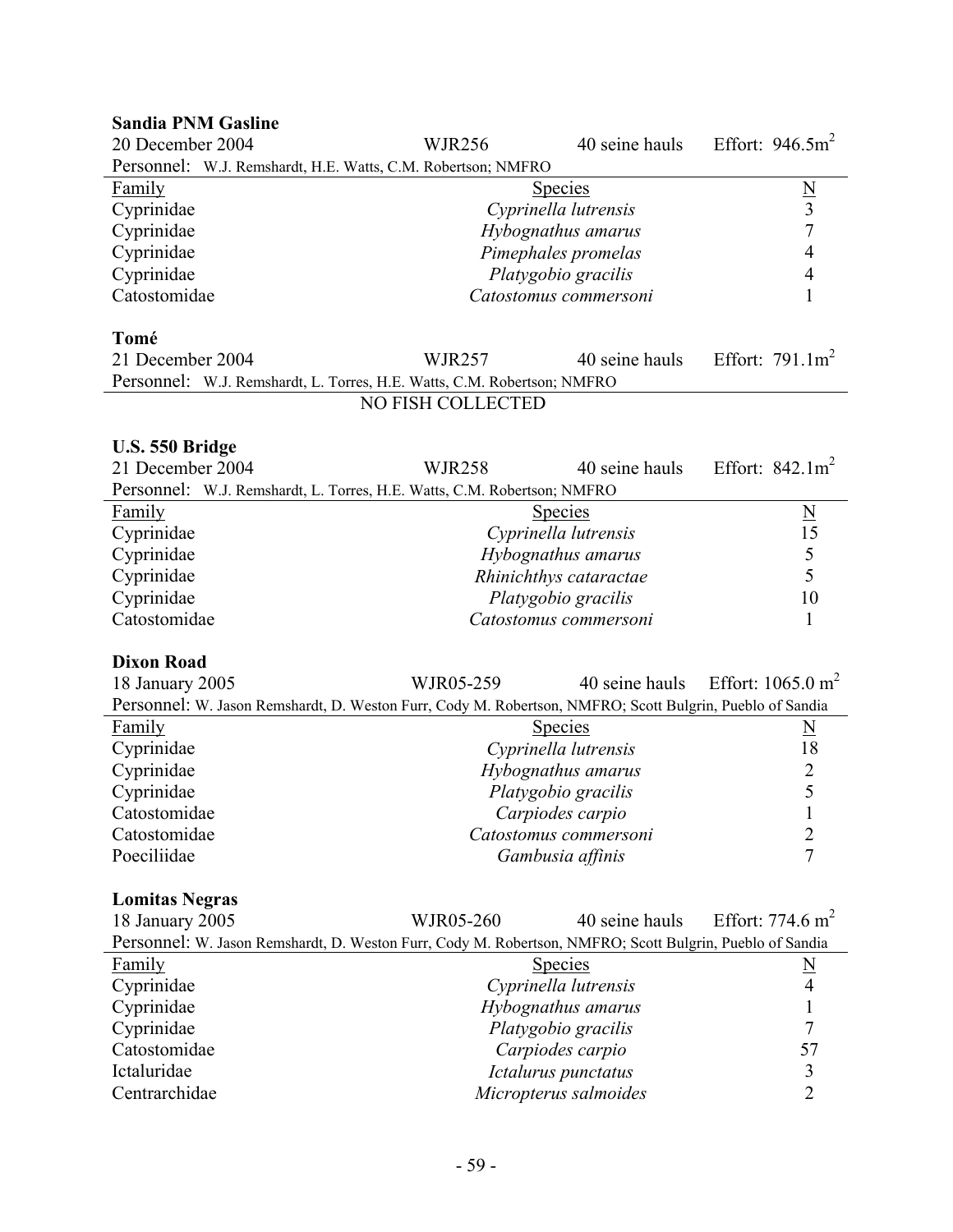# **U.S. 550 Bridge**

| 18 January 2005                                                                                          | WJR05-261            | 40 seine hauls      | Effort: 770.4 $m^2$ |
|----------------------------------------------------------------------------------------------------------|----------------------|---------------------|---------------------|
| Personnel: W. Jason Remshardt, D. Weston Furr, Cody M. Robertson, NMFRO; Scott Bulgrin, Pueblo of Sandia |                      |                     |                     |
| Family                                                                                                   |                      | <b>Species</b>      | N                   |
| Cyprinidae                                                                                               | Cyprinella lutrensis |                     | 22                  |
| Cyprinidae                                                                                               |                      | Cyprinus carpio     |                     |
| Cyprinidae                                                                                               |                      | Platygobio gracilis |                     |
| Catostomidae                                                                                             |                      | Carpiodes carpio    |                     |

#### **Sandia Line 14**

| 18 January 2005                                                                                          | WJR05-262              | 40 seine hauls Effort: $860.4 \text{ m}^2$ |
|----------------------------------------------------------------------------------------------------------|------------------------|--------------------------------------------|
| Personnel: W. Jason Remshardt, D. Weston Furr, Cody M. Robertson, NMFRO; Scott Bulgrin, Pueblo of Sandia |                        |                                            |
| Family                                                                                                   | <b>Species</b>         | $\overline{\mathbf{N}}$                    |
| Cyprinidae                                                                                               | Cyprinella lutrensis   | 85                                         |
| Cyprinidae                                                                                               | Hybognathus amarus     | 89                                         |
| Cyprinidae                                                                                               | Pimephales promelas    | $\overline{4}$                             |
| Cyprinidae                                                                                               | Platygobio gracilis    | 22                                         |
| Cyprinidae                                                                                               | Rhinichthys cataractae |                                            |
| Catostomidae                                                                                             | Catostomus commersoni  |                                            |

#### **Sandia PNM Gasline**

| 18 January 2005                                                                                          | WJR05-263            |                        | 40 seine hauls Effort: 764.4 m <sup>2</sup> |
|----------------------------------------------------------------------------------------------------------|----------------------|------------------------|---------------------------------------------|
| Personnel: W. Jason Remshardt, D. Weston Furr, Cody M. Robertson, NMFRO; Scott Bulgrin, Pueblo of Sandia |                      |                        |                                             |
| Family                                                                                                   |                      | <b>Species</b>         | $\underline{N}$                             |
| Cyprinidae                                                                                               | Cyprinella lutrensis |                        | 69                                          |
| Cyprinidae                                                                                               | Hybognathus amarus   |                        | 47                                          |
| Cyprinidae                                                                                               |                      | Platygobio gracilis    | 42                                          |
| Cyprinidae                                                                                               |                      | Rhinichthys cataractae | 4                                           |
| Catostomidae                                                                                             |                      | Catostomus commersoni  |                                             |

#### **Rio Grande @ Isleta, Atrisco Outfall**

| 20 January 2005                                                         | WJR05-264 | 40 seine hauls       | Effort: $775.2 \text{ m}^2$ |
|-------------------------------------------------------------------------|-----------|----------------------|-----------------------------|
| Personnel: W. Jason Remshardt, Leeanna Torres, Cody M. Robertson, NMFRO |           |                      |                             |
| <b>Family</b>                                                           |           | <b>Species</b>       | N                           |
| Cyprinidae                                                              |           | Cyprinella lutrensis | 108                         |
| Cyprinidae                                                              |           | Hybognathus amarus   |                             |
| Cyprinidae                                                              |           | Pimephales promelas  |                             |
| Catostomidae                                                            |           | Carpiodes carpio     |                             |
| Poeciliidae                                                             |           | Gambusia affinis     |                             |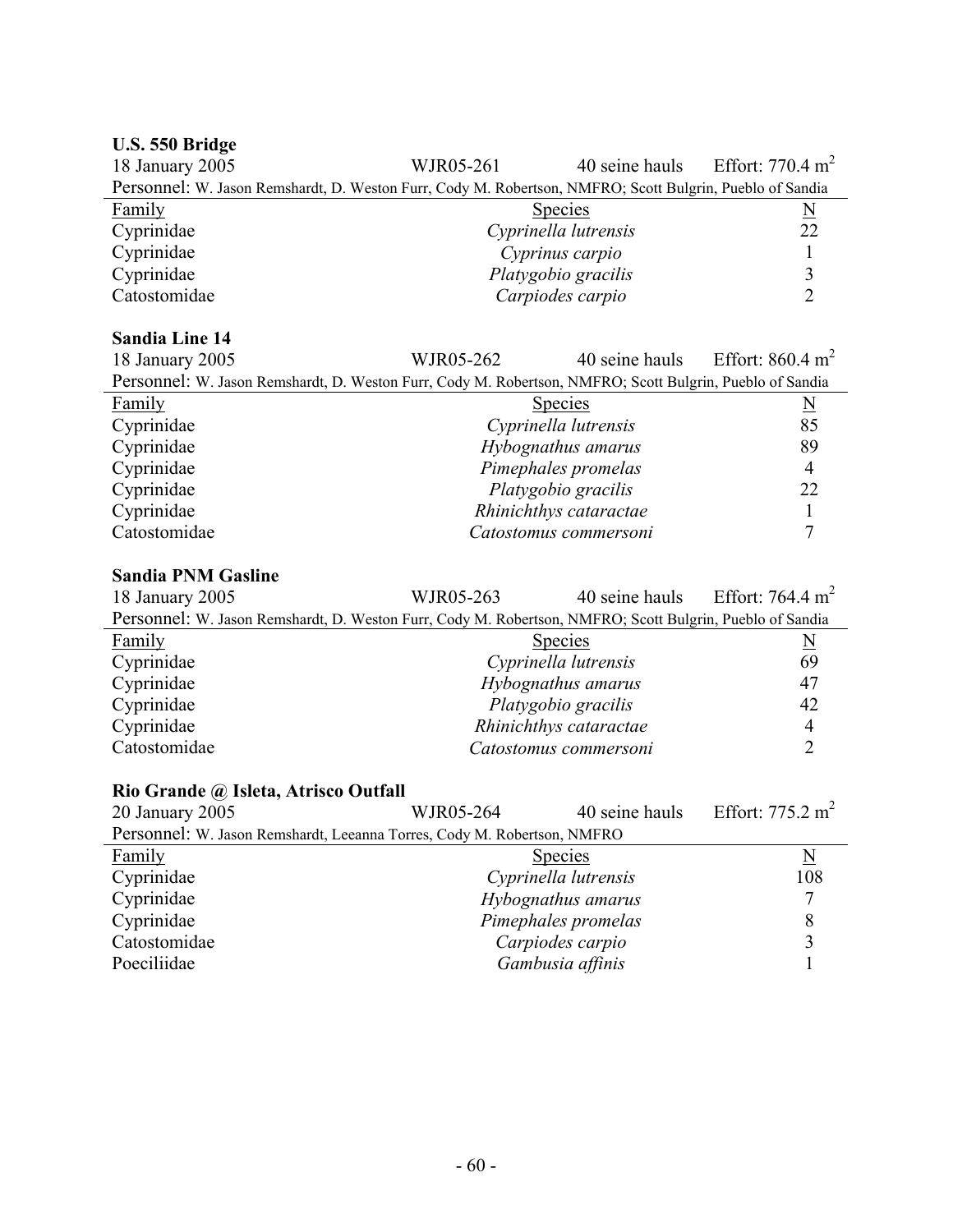#### **Rio Grande @ Isleta, Alejandro Gate**

| 20 January 2005                                                         | WJR05-265 | 40 seine hauls       | Effort: $887.4 \text{ m}^2$ |
|-------------------------------------------------------------------------|-----------|----------------------|-----------------------------|
| Personnel: W. Jason Remshardt, Leeanna Torres, Cody M. Robertson, NMFRO |           |                      |                             |
| <b>Family</b>                                                           |           | <b>Species</b>       | N                           |
| Cyprinidae                                                              |           | Cyprinella lutrensis | 103                         |
| Cyprinidae                                                              |           | Cyprinus carpio      |                             |
| Cyprinidae                                                              |           | Hybognathus amarus   | 6                           |
| Cyprinidae                                                              |           | Pimephales promelas  |                             |
| Catostomidae                                                            |           | Carpiodes carpio     |                             |
| Poeciliidae                                                             |           | Gambusia affinis     |                             |

#### **Tomé**

| 20 January 2005                                                                               | WJR05-266            |                  | 40 seine hauls Effort: 839.1 m <sup>2</sup> |
|-----------------------------------------------------------------------------------------------|----------------------|------------------|---------------------------------------------|
| Personnel: W. Jason Remshardt, Leeanna Torres, Cody M. Robertson, NMFRO; Barbara Coulter, UNM |                      |                  |                                             |
| Family                                                                                        |                      | <b>Species</b>   | N                                           |
| Cyprinidae                                                                                    | Cyprinella lutrensis |                  | 12                                          |
| Cyprinidae                                                                                    | Hybognathus amarus   |                  |                                             |
| Cyprinidae                                                                                    | Pimephales promelas  |                  |                                             |
| Poeciliidae                                                                                   |                      | Gambusia affinis |                                             |

#### **Dixon Road**

14 February 2005 WJR05-267 40 seine hauls Effort: 985.2 m<sup>2</sup> Personnel: W. Jason Remshardt, Stephen R. Davenport, Cody M. Robertson, NMFRO; Scott Bulgrin, Pueblo of Sandia

| Family       | <b>Species</b>        | $\overline{\mathbf{N}}$ |
|--------------|-----------------------|-------------------------|
| Cyprinidae   | Cyprinella lutrensis  | 22                      |
| Cyprinidae   | Hybognathus amarus    | 315                     |
| Cyprinidae   | Pimephales promelas   |                         |
| Cyprinidae   | Platygobio gracilis   | 14                      |
| Catostomidae | Catostomus commersoni |                         |
| Ictaluridae  | Ictalurus punctatus   |                         |
| Poeciliidae  | Gambusia affinis      |                         |

#### **Lomitas Negras**

14 February 2005 WJR05-268 40 seine hauls Effort: 887.4 m<sup>2</sup> Personnel: W. Jason Remshardt, Stephen R. Davenport, Cody M. Robertson, NMFRO; Scott Bulgrin, Pueblo of Sandia Family Species Number of Species Species Number of Species Number of Species Number of Number of Number of Number of Number of Number of Number of Number of Number of Number of Number of Number of Number of Number of Numbe Cyprinidae *Cyprinella lutrensis* 14 Cyprinidae *Hybognathus amarus* 93 Cyprinidae *Pimephales promelas* 17 Cyprinidae *Platygobio gracilis* 22 Cyprinidae *Rhinichthys cataractae* 1 Catostomidae *Carpiodes carpio* 5 Catostomidae *Catostomus commersoni* 4 Poeciliidae *Gambusia affinis* 2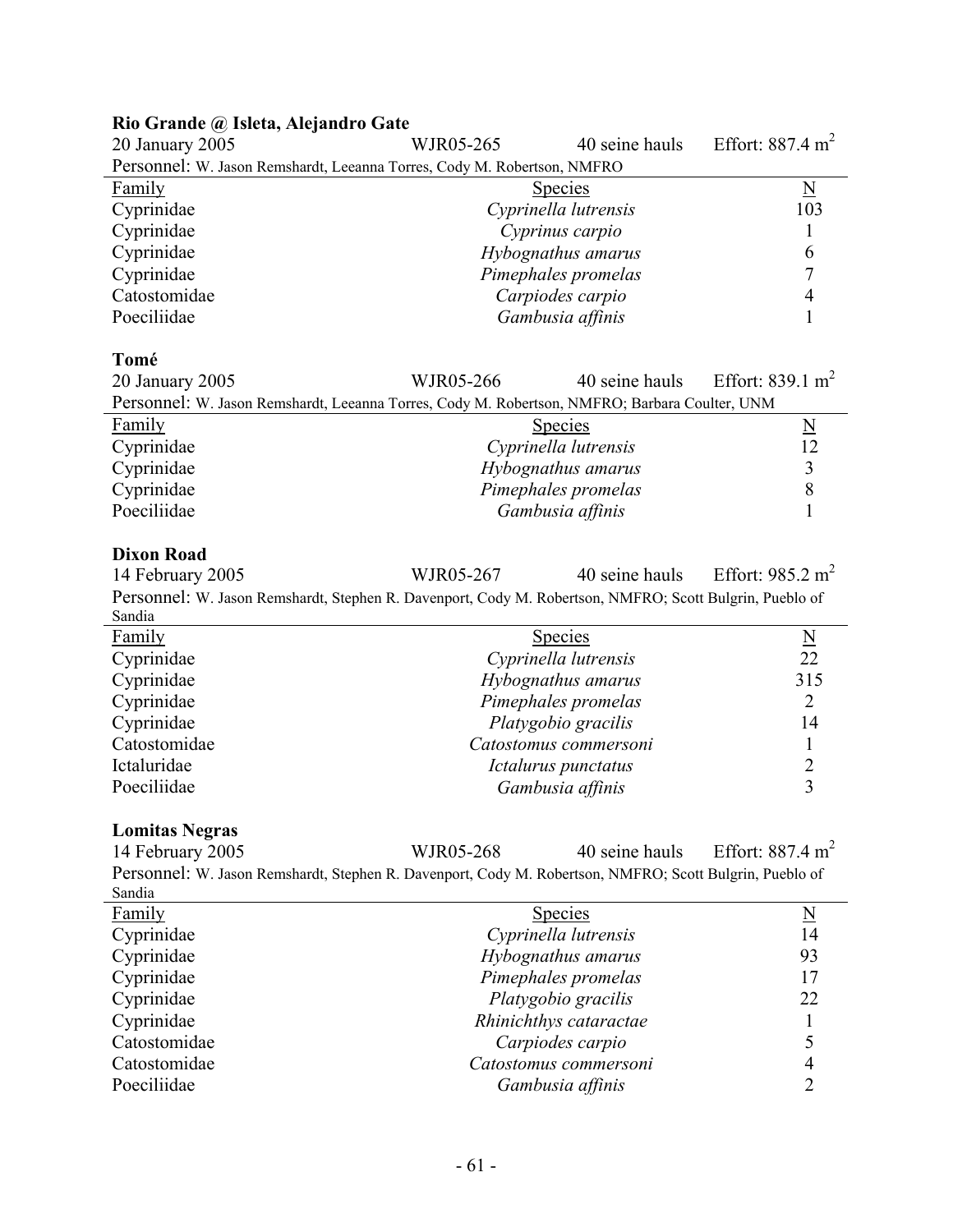#### **Sandia Line 14**

| рација Енис 17                                                                             |                        |                |                             |
|--------------------------------------------------------------------------------------------|------------------------|----------------|-----------------------------|
| 14 February 2005                                                                           | WJR05-269              | 40 seine hauls | Effort: $787.8 \text{ m}^2$ |
| Personnel: Stephen R. Davenport, Cody M. Robertson, NMFRO; Scott Bulgrin, Pueblo of Sandia |                        |                |                             |
| Family                                                                                     | <b>Species</b>         |                | <u>N</u>                    |
| Cyprinidae                                                                                 | Cyprinella lutrensis   |                | 50                          |
| Cyprinidae                                                                                 | Hybognathus amarus     |                | 49                          |
| Cyprinidae                                                                                 | Pimephales promelas    |                |                             |
| Cyprinidae                                                                                 | Platygobio gracilis    |                | 8                           |
| Cyprinidae                                                                                 | Rhinichthys cataractae |                | 3                           |
| Catostomidae                                                                               | Catostomus commersoni  |                | $\mathbf{\mathbf{a}}$       |

#### **Sandia PNM Gasline**

| 14 February 2005                                                                           | WJR05-270              | 40 seine hauls | Effort: $976.8 \text{ m}^2$ |
|--------------------------------------------------------------------------------------------|------------------------|----------------|-----------------------------|
| Personnel: Stephen R. Davenport, Cody M. Robertson, NMFRO; Scott Bulgrin, Pueblo of Sandia |                        |                |                             |
| Family                                                                                     | <b>Species</b>         |                | $\underline{\underline{N}}$ |
| Cyprinidae                                                                                 | Cyprinella lutrensis   |                | 23                          |
| Cyprinidae                                                                                 | Hybognathus amarus     |                | 96                          |
| Cyprinidae                                                                                 | Pimephales promelas    |                |                             |
| Cyprinidae                                                                                 | Platygobio gracilis    |                | 54                          |
| Cyprinidae                                                                                 | Rhinichthys cataractae |                | 11                          |
| Ictaluridae                                                                                | Ictalurus punctatus    |                |                             |

#### **U.S. 550 Bridge**

| 15 February 2005                                                                        | WJR05-271 |                        | 40 seine hauls Effort: $831.0 \text{ m}^2$ |
|-----------------------------------------------------------------------------------------|-----------|------------------------|--------------------------------------------|
| Personnel: W. Jason Remshardt, Leeanna Torres, D. Weston Furr, Cody M. Robertson, NMFRO |           |                        |                                            |
| Family                                                                                  |           | <b>Species</b>         | $\underline{\mathrm{N}}$                   |
| Cyprinidae                                                                              |           | Cyprinella lutrensis   | 41                                         |
| Cyprinidae                                                                              |           | Hybognathus amarus     | 34                                         |
| Cyprinidae                                                                              |           | Pimephales promelas    |                                            |
| Cyprinidae                                                                              |           | Platygobio gracilis    | 24                                         |
| Cyprinidae                                                                              |           | Rhinichthys cataractae | 20                                         |
| Catostomidae                                                                            |           | Catostomus commersoni  |                                            |

| Rio Grande @ Isleta, Atrisco Outfall                                    |           |                        |                             |
|-------------------------------------------------------------------------|-----------|------------------------|-----------------------------|
| 16 February 2005                                                        | WJR05-272 | 40 seine hauls         | Effort: $933.3 \text{ m}^2$ |
| Personnel: W. Jason Remshardt, D. Weston Furr, Cody M. Robertson, NMFRO |           |                        |                             |
| Family                                                                  |           | <b>Species</b>         | $\underline{\rm N}$         |
| Cyprinidae                                                              |           | Cyprinella lutrensis   | 56                          |
| Cyprinidae                                                              |           | Hybognathus amarus     | 9                           |
| Cyprinidae                                                              |           | Pimephales promelas    | 19                          |
| Cyprinidae                                                              |           | Rhinichthys cataractae |                             |
| Catostomidae                                                            |           | Carpiodes carpio       | 9                           |
| Catostomidae                                                            |           | Catostomus commersoni  |                             |
| Ictaluridae                                                             |           | Ictalurus punctatus    | 9                           |
| Poeciliidae                                                             |           | Gambusia affinis       |                             |
| Centrarchidae                                                           |           | Micropterus salmoides  |                             |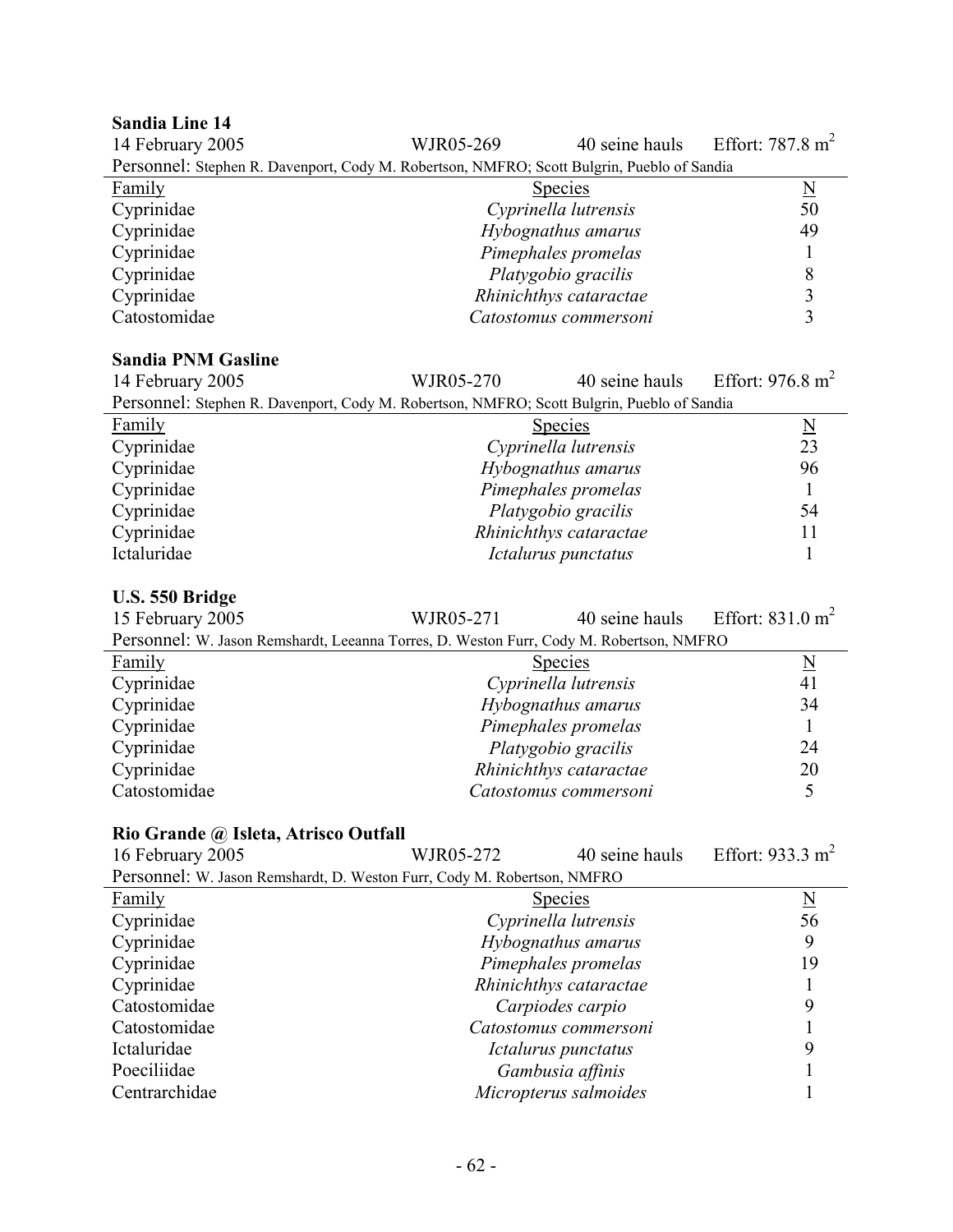# **Rio Grande @ Isleta, Alejandro Gate**

| 16 February 2005                                                        | WJR05-273 | 40 seine hauls       | Effort: $847.2 \text{ m}^2$ |
|-------------------------------------------------------------------------|-----------|----------------------|-----------------------------|
| Personnel: W. Jason Remshardt, D. Weston Furr, Cody M. Robertson, NMFRO |           |                      |                             |
| <b>Family</b>                                                           |           | <b>Species</b>       | $\underline{\rm N}$         |
| Cyprinidae                                                              |           | Cyprinella lutrensis | 62                          |
| Cyprinidae                                                              |           | Hybognathus amarus   | 33                          |
| Cyprinidae                                                              |           | Pimephales promelas  | 20                          |
| Cyprinidae                                                              |           | Platygobio gracilis  | 3                           |
| Catostomidae                                                            |           | Carpiodes carpio     | 17                          |
| Ictaluridae                                                             |           | Ictalurus punctatus  | 40                          |
| Tomé                                                                    |           |                      |                             |

| 16 February 2005                                                        | WJR05-274 | 40 seine hauls       | Effort: 896.1 m <sup>2</sup> |
|-------------------------------------------------------------------------|-----------|----------------------|------------------------------|
| Personnel: W. Jason Remshardt, D. Weston Furr, Cody M. Robertson, NMFRO |           |                      |                              |
| Family                                                                  |           | <b>Species</b>       | $\mathbb N$                  |
| Cyprinidae                                                              |           | Cyprinella lutrensis |                              |
| Cyprinidae                                                              |           | Hybognathus amarus   |                              |
| Cyprinidae                                                              |           | Pimephales promelas  |                              |

#### **Tomé**

 $\overline{a}$ 

| 7 March 2005                                                              | SRD05-005 | 40 seine hauls       | Effort: $800.4 \text{ m}^2$ |
|---------------------------------------------------------------------------|-----------|----------------------|-----------------------------|
| Personnel: Stephen R. Davenport, D. Weston Furr, Cody M. Robertson, NMFRO |           |                      |                             |
| <b>Family</b>                                                             |           | <b>Species</b>       | N                           |
| Cyprinidae                                                                |           | Cyprinella lutrensis | 10                          |
| Cyprinidae                                                                |           | Pimephales promelas  | 4                           |
| Ictaluridae                                                               |           | Ictalurus punctatus  |                             |

# **Rio Grande @ Isleta, Alejandro Gate**

| 7 March 2005                                                              | SRD05-006 | 41 seine hauls         | Effort: 999.2 m <sup>2</sup> |
|---------------------------------------------------------------------------|-----------|------------------------|------------------------------|
| Personnel: Stephen R. Davenport, D. Weston Furr, Cody M. Robertson, NMFRO |           |                        |                              |
| <b>Family</b>                                                             |           | <b>Species</b>         | $\underline{\mathbf{N}}$     |
| Cyprinidae                                                                |           | Cyprinella lutrensis   | 324                          |
| Cyprinidae                                                                |           | Hybognathus amarus     | 18                           |
| Cyprinidae                                                                |           | Pimephales promelas    | 49                           |
| Cyprinidae                                                                |           | Platygobio gracilis    |                              |
| Cyprinidae                                                                |           | Rhinichthys cataractae |                              |
| Catostomidae                                                              |           | Carpiodes carpio       | 4                            |
| Catostomidae                                                              |           | Catostomus commersoni  |                              |
| Poeciliidae                                                               |           | Gambusia affinis       | 26                           |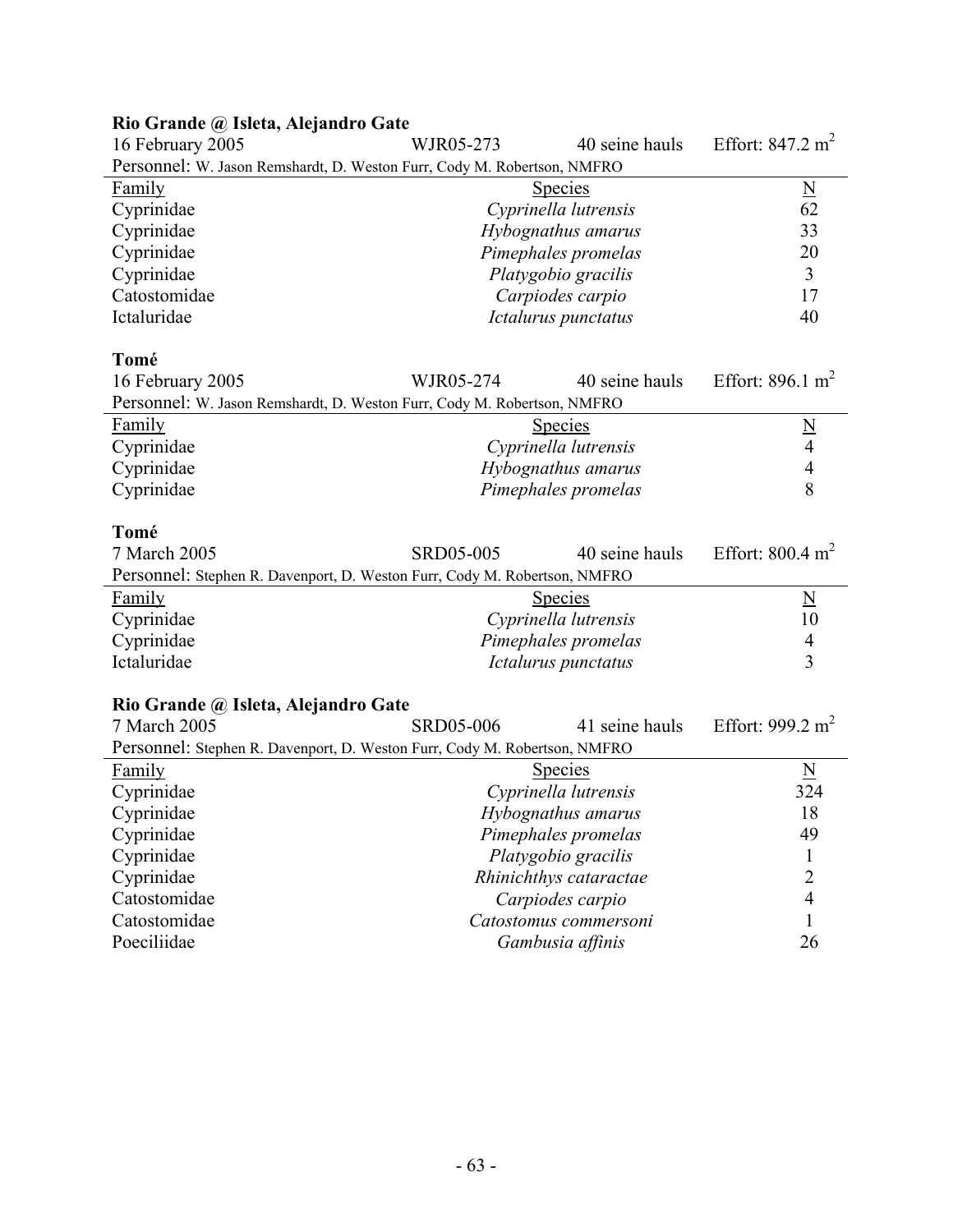| 7 March 2005                                                              | SRD05-007 | 41 seine hauls         | Effort: $1014.0 \text{ m}^2$ |
|---------------------------------------------------------------------------|-----------|------------------------|------------------------------|
| Personnel: Stephen R. Davenport, D. Weston Furr, Cody M. Robertson, NMFRO |           |                        |                              |
| Family                                                                    |           | <b>Species</b>         |                              |
| Cyprinidae                                                                |           | Cyprinella lutrensis   | 55                           |
| Cyprinidae                                                                |           | Hybognathus amarus     |                              |
| Cyprinidae                                                                |           | Pimephales promelas    |                              |
| Cyprinidae                                                                |           | Platygobio gracilis    |                              |
| Cyprinidae                                                                |           | Rhinichthys cataractae |                              |
| Catostomidae                                                              |           | Carpiodes carpio       |                              |
| Catostomidae                                                              |           | Catostomus commersoni  |                              |
| Ictaluridae                                                               |           | Ictalurus punctatus    |                              |

#### **Rio Grande @ Isleta, Atrisco Outfall**

# **Dixon Road**

 $SRD05-008$  40 seine hauls Effort: 1046.7 m<sup>2</sup>

| www.com                          | TU SUIILU IIUUIS | <b>LIULE IVTU.</b> |
|----------------------------------|------------------|--------------------|
| Torres, Cody M. Robertson, NMFRO |                  |                    |

| Personnel: Stephen R. Davenport, Leeanna L. Torres, Cody M. Robertson, NMFRO |                        |     |
|------------------------------------------------------------------------------|------------------------|-----|
| <b>Family</b>                                                                | <b>Species</b>         | N   |
| Cyprinidae                                                                   | Cyprinella lutrensis   | 146 |
| Cyprinidae                                                                   | Hybognathus amarus     | 46  |
| Cyprinidae                                                                   | Pimephales promelas    |     |
| Cyprinidae                                                                   | Platygobio gracilis    | 11  |
| Cyprinidae                                                                   | Rhinichthys cataractae |     |
| Ictaluridae                                                                  | Ictalurus punctatus    |     |

#### **Lomitas Negras**

| 8 March 2005                                                                 | SRD05-009 | 40 seine hauls          | Effort: $1037.1 \text{ m}^2$ |
|------------------------------------------------------------------------------|-----------|-------------------------|------------------------------|
| Personnel: Stephen R. Davenport, Leeanna L. Torres, Cody M. Robertson, NMFRO |           |                         |                              |
| Family                                                                       |           | <b>Species</b>          | $\overline{\mathbf{N}}$      |
| Cyprinidae                                                                   |           | Cyprinella lutrensis    | 22                           |
| Cyprinidae                                                                   |           | Hybognathus amarus      | 308                          |
| Cyprinidae                                                                   |           | Pimephales promelas     | 16                           |
| Cyprinidae                                                                   |           | Platygobio gracilis     | 29                           |
| Cyprinidae                                                                   |           | Rhinichthys cataractae  | 4                            |
| Catostomidae                                                                 |           | Catostomus commersoni   | 6                            |
| Ictaluridae                                                                  |           | <i>Ameiurus natalis</i> |                              |
| Poeciliidae                                                                  |           | Gambusia affinis        | 3                            |
| Centrarchidae                                                                |           | Lepomis cyanellus       | 2                            |
| Centrarchidae                                                                |           | Micropterus punctulatus | 3                            |
| Centrarchidae                                                                |           | Micropterus salmoides   |                              |
| Centrarchidae                                                                |           | Pomoxis annularis       |                              |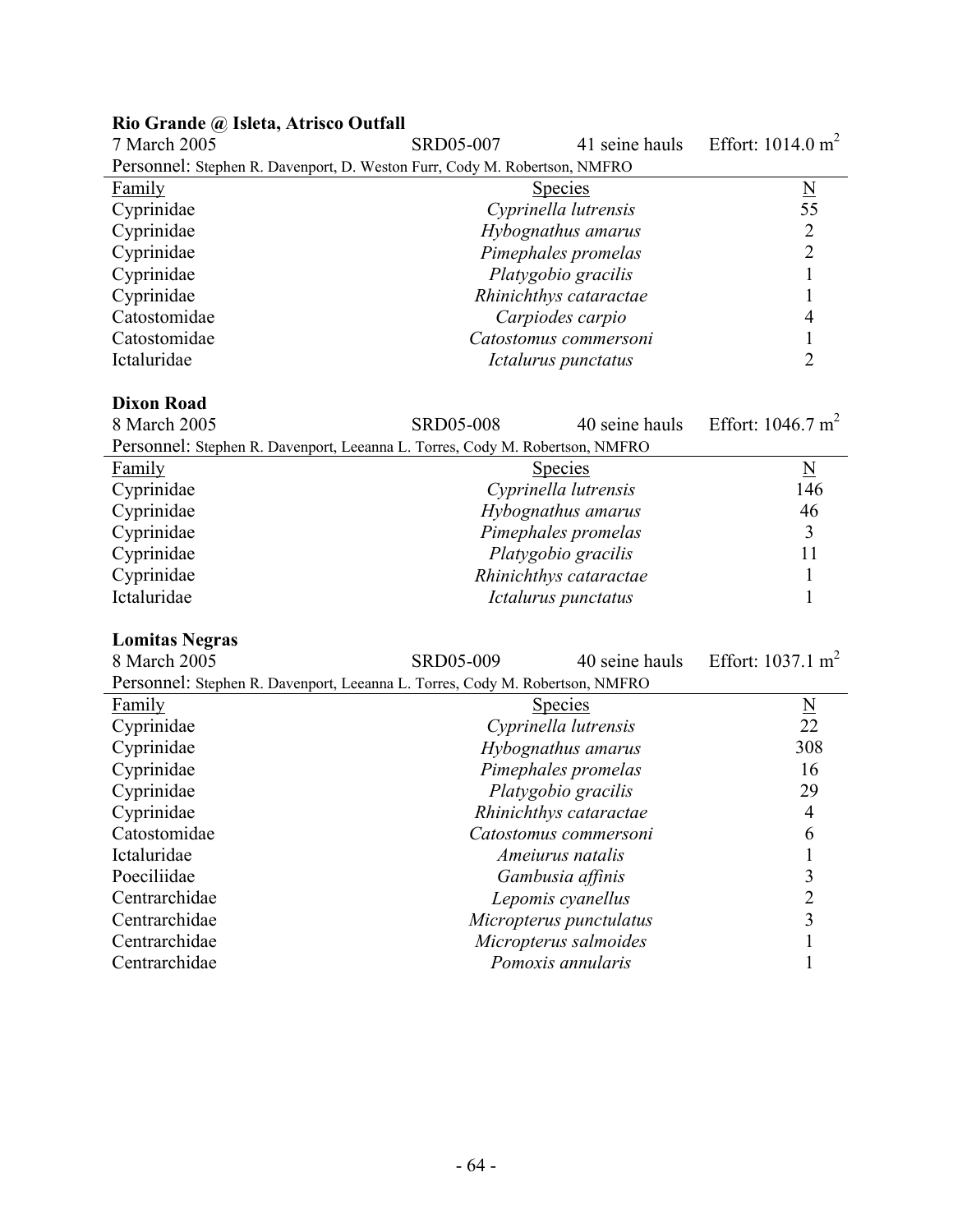| <b>Sandia Line 14</b><br>8 March 2005                                        | SRD05-010              | 40 seine hauls | Effort: $985.2 \text{ m}^2$ |
|------------------------------------------------------------------------------|------------------------|----------------|-----------------------------|
|                                                                              |                        |                |                             |
| Personnel: Stephen R. Davenport, Leeanna L. Torres, Cody M. Robertson, NMFRO |                        |                |                             |
| Family                                                                       | <b>Species</b>         |                | N                           |
| Cyprinidae                                                                   | Cyprinella lutrensis   |                | 160                         |
| Cyprinidae                                                                   | Hybognathus amarus     |                | 60                          |
| Cyprinidae                                                                   | Pimephales promelas    |                |                             |
| Cyprinidae                                                                   | Platygobio gracilis    |                | 14                          |
| Cyprinidae                                                                   | Rhinichthys cataractae |                | 6                           |
| Catostomidae                                                                 | Catostomus commersoni  |                |                             |
| Ictaluridae                                                                  | Ictalurus punctatus    |                |                             |
| Centrarchidae                                                                | Micropterus salmoides  |                |                             |

#### **Sandia PNM Gasline**

| 8 March 2005                                                                 | SRD05-011              | 40 seine hauls | Effort: 935.4 $m2$ |
|------------------------------------------------------------------------------|------------------------|----------------|--------------------|
| Personnel: Stephen R. Davenport, Leeanna L. Torres, Cody M. Robertson, NMFRO |                        |                |                    |
| Family                                                                       | <b>Species</b>         |                | N                  |
| Cyprinidae                                                                   | Cyprinella lutrensis   |                | 10                 |
| Cyprinidae                                                                   | Hybognathus amarus     |                | 56                 |
| Cyprinidae                                                                   | Pimephales promelas    |                | 2                  |
| Cyprinidae                                                                   | Platygobio gracilis    |                | 18                 |
| Cyprinidae                                                                   | Rhinichthys cataractae |                | 22                 |
| Catostomidae                                                                 | Catostomus commersoni  |                | 2                  |
| Ictaluridae                                                                  | Ictalurus punctatus    |                |                    |

#### **U.S. 550 Bridge**

| 10 March 2005                                                              | WJR05-275 | 40 seine hauls         | Effort: $1091.1 \text{ m}^2$ |
|----------------------------------------------------------------------------|-----------|------------------------|------------------------------|
| Personnel: W. Jason Remshardt, Stephen R. Davenport, D. Weston Furr, NMFRO |           |                        |                              |
| <b>Family</b>                                                              |           | <b>Species</b>         | $\underline{\rm N}$          |
| Cyprinidae                                                                 |           | Cyprinella lutrensis   | 95                           |
| Cyprinidae                                                                 |           | Hybognathus amarus     | 47                           |
| Cyprinidae                                                                 |           | Pimephales promelas    | 11                           |
| Cyprinidae                                                                 |           | Platygobio gracilis    | 12                           |
| Cyprinidae                                                                 |           | Rhinichthys cataractae | 14                           |
| Catostomidae                                                               |           | Catostomus commersoni  | 8                            |
| Poeciliidae                                                                |           | Gambusia affinis       |                              |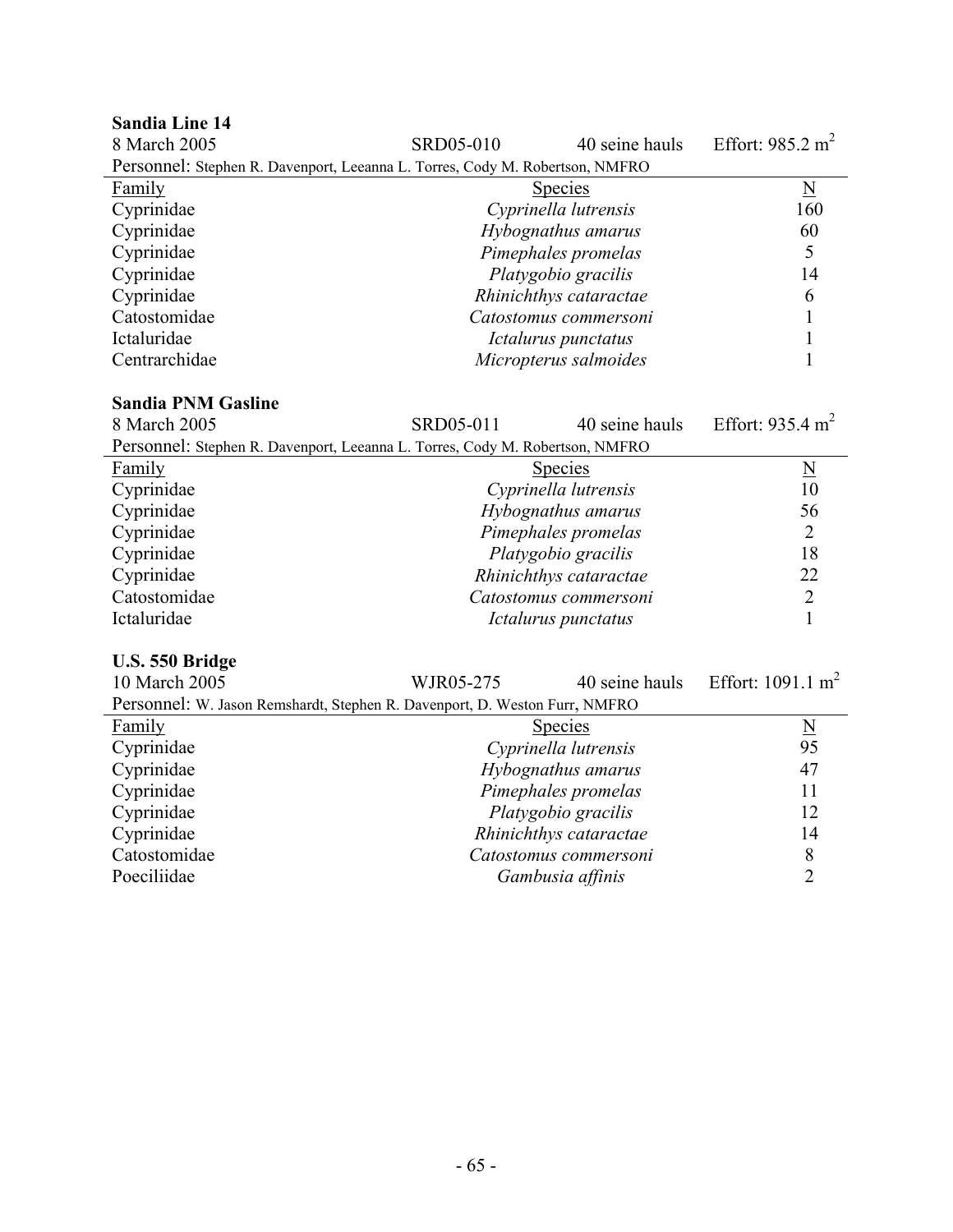| <b>Dixon Road</b>                                                             |                        |                          |                              |  |  |
|-------------------------------------------------------------------------------|------------------------|--------------------------|------------------------------|--|--|
| 4 April 2005                                                                  | WJR05-276              | 40 seine hauls           | Effort: $948.9 \text{ m}^2$  |  |  |
| Personnel: W. Jason Remshardt, Stephen R. Davenport, Cody M. Robertson, NMFRO |                        |                          |                              |  |  |
| <b>Family</b>                                                                 | <b>Species</b>         | $\underline{\mathbf{N}}$ |                              |  |  |
| Cyprinidae                                                                    | Cyprinella lutrensis   |                          | 156                          |  |  |
| Cyprinidae                                                                    | Hybognathus amarus     |                          | 18                           |  |  |
| Cyprinidae                                                                    | Pimephales promelas    |                          | 13                           |  |  |
| Cyprinidae                                                                    | Platygobio gracilis    |                          | 16                           |  |  |
| Cyprinidae                                                                    | Rhinichthys cataractae |                          | $\overline{2}$               |  |  |
| Catostomidae                                                                  | Catostomus commersoni  |                          | 9                            |  |  |
| Ictaluridae                                                                   | Ictalurus punctatus    |                          | $\mathbf{1}$                 |  |  |
| Poeciliidae                                                                   | Gambusia affinis       |                          |                              |  |  |
| Centrarchidae                                                                 | Micropterus salmoides  |                          | $\frac{2}{2}$                |  |  |
|                                                                               |                        |                          |                              |  |  |
| <b>Lomitas Negras</b>                                                         |                        |                          |                              |  |  |
| 4 April 2005                                                                  | WJR05-277              | 40 seine hauls           | Effort: $1162.2 \text{ m}^2$ |  |  |
| Personnel: W. Jason Remshardt, Stephen R. Davenport, Cody M. Robertson, NMFRO |                        |                          |                              |  |  |
| <b>Family</b>                                                                 | <b>Species</b>         |                          | $\overline{\mathsf{N}}$      |  |  |
| Cyprinidae                                                                    | Cyprinella lutrensis   |                          | 12                           |  |  |
| Cyprinidae                                                                    | Hybognathus amarus     |                          | 41                           |  |  |
| Cyprinidae                                                                    | Pimephales promelas    |                          | 21                           |  |  |
| Cyprinidae                                                                    | Platygobio gracilis    |                          | 79                           |  |  |
| Cyprinidae                                                                    | Rhinichthys cataractae |                          | 8                            |  |  |
| Catostomidae                                                                  | Catostomus commersoni  |                          | 5                            |  |  |
| Centrarchidae                                                                 | Lepomis macrochirus    |                          | 12                           |  |  |
| Centrarchidae                                                                 | Micropterus salmoides  |                          | 4                            |  |  |
|                                                                               |                        |                          |                              |  |  |
| U.S. 550 Bridge                                                               |                        |                          |                              |  |  |
| 4 April 2005                                                                  | WJR05-278              | 40 seine hauls           | Effort: $885.0 \text{ m}^2$  |  |  |
| Personnel: W. Jason Remshardt, Stephen R. Davenport, Cody M. Robertson, NMFRO |                        |                          |                              |  |  |
| <b>Family</b>                                                                 | <b>Species</b>         |                          | $rac{N}{51}$                 |  |  |
| Cyprinidae                                                                    | Cyprinella lutrensis   |                          |                              |  |  |
| Cyprinidae                                                                    | Hybognathus amarus     |                          | 14                           |  |  |
| Cyprinidae                                                                    | Pimephales promelas    |                          | 14                           |  |  |
| Cyprinidae                                                                    | Rhinichthys cataractae |                          | 30                           |  |  |
| Catostomidae                                                                  | Catostomus commersoni  |                          | 5                            |  |  |
|                                                                               |                        |                          |                              |  |  |
|                                                                               |                        |                          |                              |  |  |
|                                                                               |                        |                          |                              |  |  |
|                                                                               |                        |                          |                              |  |  |
|                                                                               |                        |                          |                              |  |  |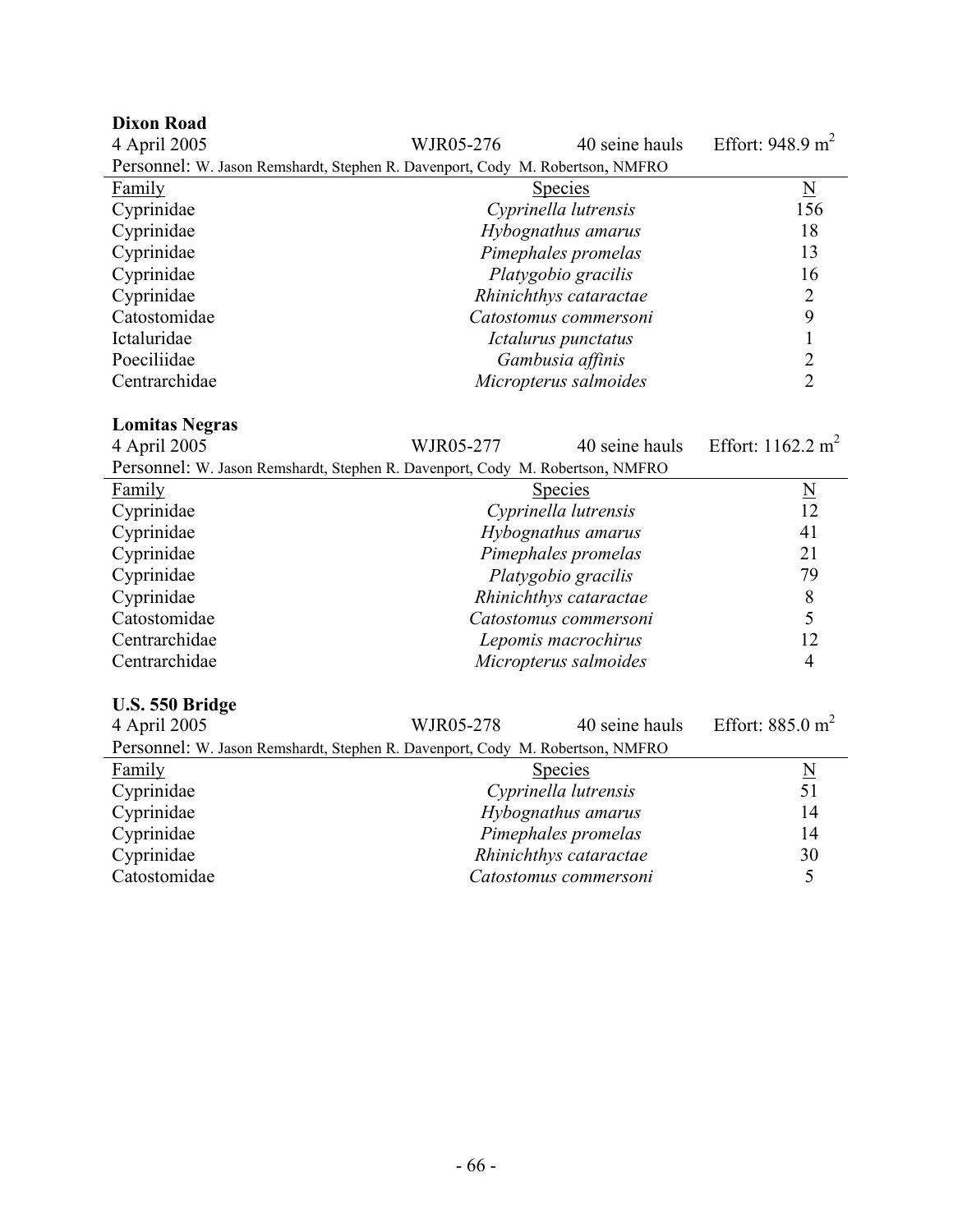| <b>Sandia Line 14</b>                                                                    |                        |                       |                              |  |  |
|------------------------------------------------------------------------------------------|------------------------|-----------------------|------------------------------|--|--|
| 4 April 2005                                                                             | WJR05-279              | 40 seine hauls        | Effort: $818.7 \text{ m}^2$  |  |  |
| Personnel: W. Jason Remshardt, Stephen R. Davenport, Cody M. Robertson, NMFRO            |                        |                       |                              |  |  |
| Family                                                                                   | <b>Species</b>         |                       | $\underline{\mathbf{N}}$     |  |  |
| Cyprinidae                                                                               | Cyprinella lutrensis   |                       | 108                          |  |  |
| Cyprinidae                                                                               | Cyprinus carpio        |                       | 1                            |  |  |
| Cyprinidae                                                                               | Hybognathus amarus     |                       | 82                           |  |  |
| Cyprinidae                                                                               | Pimephales promelas    |                       | 8                            |  |  |
| Cyprinidae                                                                               | Platygobio gracilis    |                       | 21                           |  |  |
| Cyprinidae                                                                               | Rhinichthys cataractae |                       | 9                            |  |  |
| Catostomidae                                                                             | Catostomus commersoni  |                       | 8                            |  |  |
| Ictaluridae                                                                              | Ictalurus punctatus    |                       | $\overline{2}$               |  |  |
| Centrarchidae                                                                            |                        | Micropterus salmoides |                              |  |  |
|                                                                                          |                        |                       |                              |  |  |
| <b>Sandia PNM Gasline</b>                                                                |                        |                       |                              |  |  |
| 4 April 2005                                                                             | WJR05-280              | 40 seine hauls        | Effort: $914.4 \text{ m}^2$  |  |  |
| Personnel: W. Jason Remshardt, Stephen R. Davenport, Cody M. Robertson, NMFRO            |                        |                       |                              |  |  |
| <b>Family</b>                                                                            | <u>Species</u>         |                       | $\frac{N}{62}$               |  |  |
| Cyprinidae                                                                               | Cyprinella lutrensis   |                       |                              |  |  |
| Cyprinidae                                                                               | Hybognathus amarus     |                       | 32                           |  |  |
| Cyprinidae                                                                               | Pimephales promelas    |                       | $\mathbf{1}$                 |  |  |
| Cyprinidae                                                                               | Platygobio gracilis    |                       | 47                           |  |  |
| Cyprinidae                                                                               | Rhinichthys cataractae |                       | 43                           |  |  |
| Catostomidae                                                                             | Catostomus commersoni  |                       | 5                            |  |  |
| Ictaluridae                                                                              | Ictalurus punctatus    |                       | $\mathbf{1}$                 |  |  |
|                                                                                          |                        |                       |                              |  |  |
| Tomé                                                                                     |                        |                       |                              |  |  |
| 6 April 2005                                                                             | WJR05-281              | 40 seine hauls        | Effort: $1006.2 \text{ m}^2$ |  |  |
| Personnel: W. Jason Remshardt, Stephen R. Davenport, NMFRO; Ted Olguin, Pueblo of Isleta |                        |                       |                              |  |  |
| Family                                                                                   | <b>Species</b>         |                       | $\frac{N}{24}$               |  |  |
| Cyprinidae                                                                               | Cyprinella lutrensis   |                       |                              |  |  |
| $C$ <i>vnrinidae</i>                                                                     | Hybograthus amarus     |                       | $\Omega$                     |  |  |

| Family       | <b>Species</b>       | $\mathbf{N}$ |
|--------------|----------------------|--------------|
| Cyprinidae   | Cyprinella lutrensis | 24           |
| Cyprinidae   | Hybognathus amarus   |              |
| Cyprinidae   | Pimephales promelas  | 37           |
| Catostomidae | Carpiodes carpio     |              |
| Ictaluridae  | Ictalurus punctatus  |              |
| Poeciliidae  | Gambusia affinis     |              |
|              |                      |              |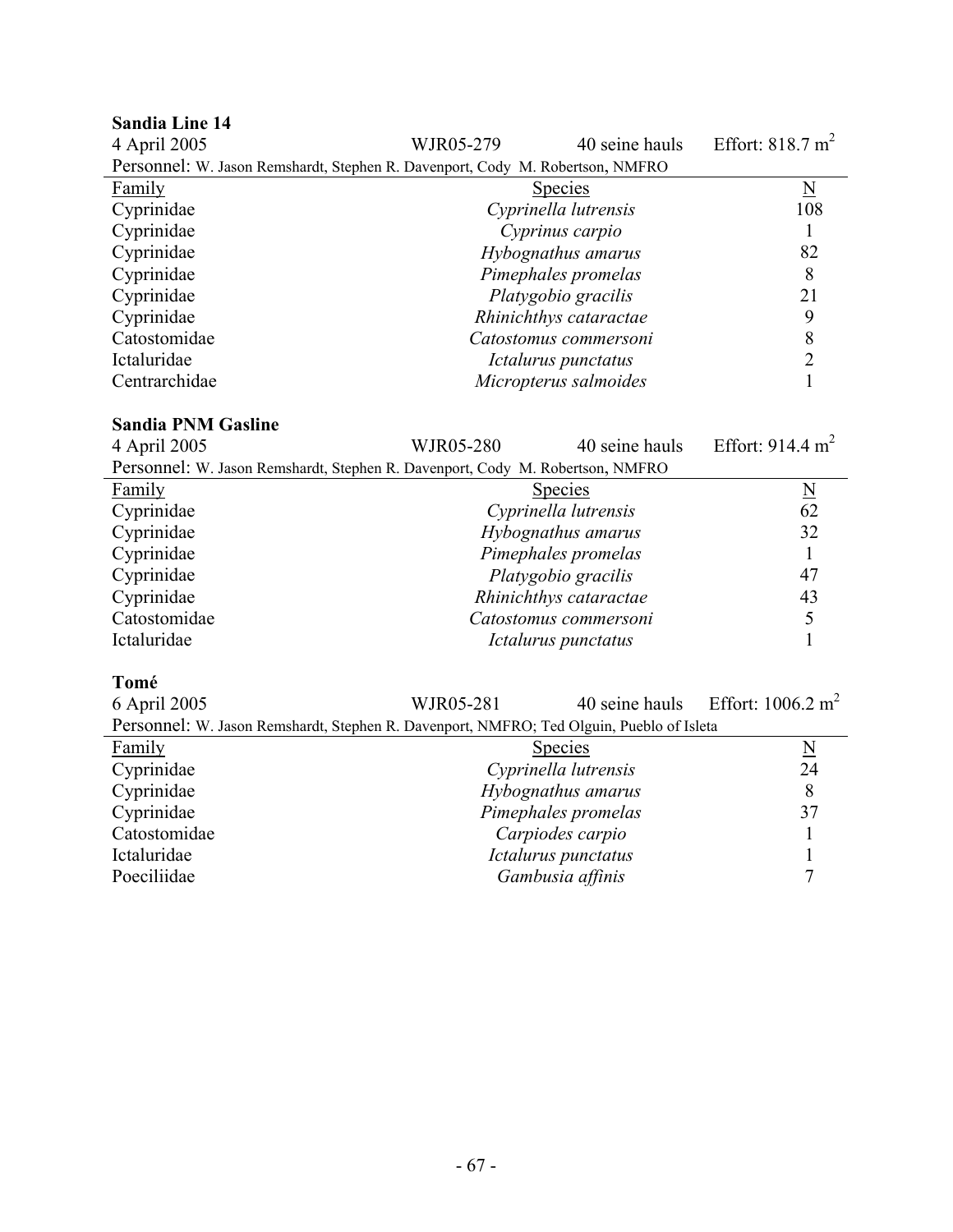| 6 April 2005                                                                             | WJR05-282            | 40 seine hauls        | Effort: $834.0 \text{ m}^2$ |  |
|------------------------------------------------------------------------------------------|----------------------|-----------------------|-----------------------------|--|
| Personnel: W. Jason Remshardt, Stephen R. Davenport, NMFRO; Ted Olguin, Pueblo of Isleta |                      |                       |                             |  |
| Family                                                                                   |                      | <b>Species</b>        | N                           |  |
| Cyprinidae                                                                               | Cyprinella lutrensis |                       | 299                         |  |
| Cyprinidae                                                                               | Hybognathus amarus   |                       | 13                          |  |
| Cyprinidae                                                                               | Pimephales promelas  |                       | 23                          |  |
| Cyprinidae                                                                               | Platygobio gracilis  |                       | 2                           |  |
| Catostomidae                                                                             |                      | Carpiodes carpio      | 9                           |  |
| Catostomidae                                                                             |                      | Catostomus commersoni |                             |  |
| Ictaluridae                                                                              | Ictalurus punctatus  |                       |                             |  |
| Poeciliidae                                                                              | Gambusia affinis     |                       |                             |  |

# **Rio Grande @ Isleta, Alejandro Gate**

### **Rio Grande @ Isleta, Atrisco Outfall**

| <u>And Orange</u> (w) isleed, the second origin                                          |                     |                       |                              |  |
|------------------------------------------------------------------------------------------|---------------------|-----------------------|------------------------------|--|
| 6 April 2005                                                                             | WJR05-283           | 40 seine hauls        | Effort: 899.4 m <sup>2</sup> |  |
| Personnel: W. Jason Remshardt, Stephen R. Davenport, NMFRO; Ted Olguin, Pueblo of Isleta |                     |                       |                              |  |
| Family                                                                                   |                     | <b>Species</b>        | $\underline{\rm N}$          |  |
| Cyprinidae                                                                               |                     | Cyprinella lutrensis  | 125                          |  |
| Cyprinidae                                                                               |                     | Hybognathus amarus    |                              |  |
| Cyprinidae                                                                               |                     | Pimephales promelas   |                              |  |
| Catostomidae                                                                             |                     | Carpiodes carpio      |                              |  |
| Catostomidae                                                                             |                     | Catostomus commersoni |                              |  |
| Ictaluridae                                                                              |                     | Ictalurus punctatus   |                              |  |
| Poeciliidae                                                                              |                     | Gambusia affinis      |                              |  |
| Centrarchidae                                                                            | Lepomis macrochirus |                       |                              |  |

# **Lomitas Negras**

| 2 May 2005                                                                 | WJR05-284              | 40 seine hauls | Effort: $735.0 \text{ m}^2$ |
|----------------------------------------------------------------------------|------------------------|----------------|-----------------------------|
| Personnel: W. Jason Remshardt, Stephen R. Davenport, D. Weston Furr, NMFRO |                        |                |                             |
| Family                                                                     | <b>Species</b>         |                | $\underline{\rm N}$         |
| Cyprinidae                                                                 | Cyprinella lutrensis   |                | $\overline{2}$              |
| Cyprinidae                                                                 | Hybognathus amarus     |                |                             |
| Cyprinidae                                                                 | Pimephales promelas    |                |                             |
| Cyprinidae                                                                 | Platygobio gracilis    |                | 18                          |
| Cyprinidae                                                                 | Rhinichthys cataractae |                | 8                           |
| Catostomidae                                                               | Carpiodes carpio       |                |                             |
| Poeciliidae                                                                | Gambusia affinis       |                |                             |
| Centrarchidae                                                              | Micropterus salmoides  |                |                             |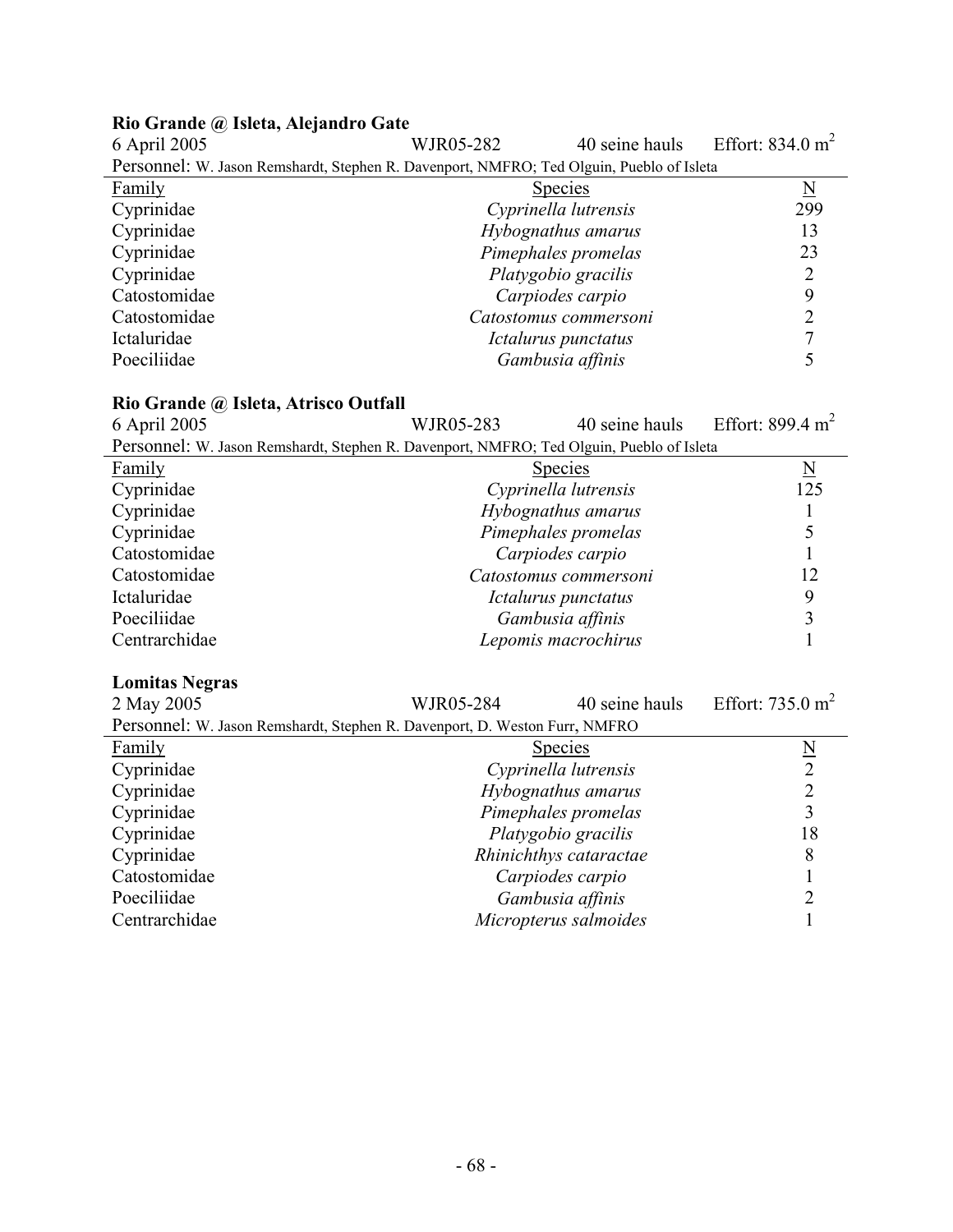#### **Sandia PNM Gasline**  WJR05-285 42 seine hauls Effort: 533.1 m<sup>2</sup> Personnel: W. Jason Remshardt, Stephen R. Davenport, D. Weston Furr, NMFRO Family Species Number of Species Species Number of Species Number of Species Number of Number of Number of Number of Number of Number of Number of Number of Number of Number of Number of Number of Number of Number of Numbe Cyprinidae *Cyprinella lutrensis* 11 Cyprinidae *Hybognathus amarus*<br>
Cyprinidae *Hybognathus amarus*<br> *Pimephales promelas* Pimephales promelas **2** Cyprinidae *Platygobio gracilis* 58 Cyprinidae *Rhinichthys cataractae* 2 Catostomidae *Catostomus commersoni* 1 *Ameiurus melas* 1 Poeciliidae *Gambusia affinis* 23

#### **Sandia Line 14**

| 2 May 2005                                                                 | WJR05-286 | 40 seine hauls         | Effort: $638.4 \text{ m}^2$ |
|----------------------------------------------------------------------------|-----------|------------------------|-----------------------------|
| Personnel: W. Jason Remshardt, Stephen R. Davenport, D. Weston Furr, NMFRO |           |                        |                             |
| Family                                                                     |           | <b>Species</b>         | N                           |
| Cyprinidae                                                                 |           | Cyprinella lutrensis   | 33                          |
| Cyprinidae                                                                 |           | Hybognathus amarus     | 10                          |
| Cyprinidae                                                                 |           | Pimephales promelas    |                             |
| Cyprinidae                                                                 |           | Platygobio gracilis    |                             |
| Cyprinidae                                                                 |           | Rhinichthys cataractae |                             |

#### **U.S. 550 Bridge**

| 2 May 2005                                                                 | WJR05-287           | 40 seine hauls         | Effort: 843.3 m <sup>2</sup> |
|----------------------------------------------------------------------------|---------------------|------------------------|------------------------------|
| Personnel: W. Jason Remshardt, Stephen R. Davenport, D. Weston Furr, NMFRO |                     |                        |                              |
| Family                                                                     |                     | <b>Species</b>         |                              |
| Cyprinidae                                                                 |                     | Cyprinella lutrensis   | 8                            |
| Cyprinidae                                                                 | Hybognathus amarus  |                        | 19                           |
| Cyprinidae                                                                 | Pimephales promelas |                        |                              |
| Cyprinidae                                                                 |                     | Platygobio gracilis    | 6                            |
| Cyprinidae                                                                 |                     | Rhinichthys cataractae | 9                            |
| Catostomidae                                                               |                     | Catostomus commersoni  |                              |
| Poeciliidae                                                                |                     | Gambusia affinis       | 18                           |

#### **Dixon Road**

| 2 May 2005                                                                 | WJR05-288            | 14 seine hauls        | Effort: $97.2 \text{ m}^2$ |
|----------------------------------------------------------------------------|----------------------|-----------------------|----------------------------|
| Personnel: W. Jason Remshardt, Stephen R. Davenport, D. Weston Furr, NMFRO |                      |                       |                            |
| <b>Family</b>                                                              |                      | <b>Species</b>        | N                          |
| Cyprinidae                                                                 | Cyprinella lutrensis |                       | 8                          |
| Poeciliidae                                                                |                      | Gambusia affinis      |                            |
| Centrarchidae                                                              |                      | Lepomis cyanellus     |                            |
| Centrarchidae                                                              |                      | Lepomis macrochirus   | 4                          |
| Centrarchidae                                                              |                      | Micropterus salmoides |                            |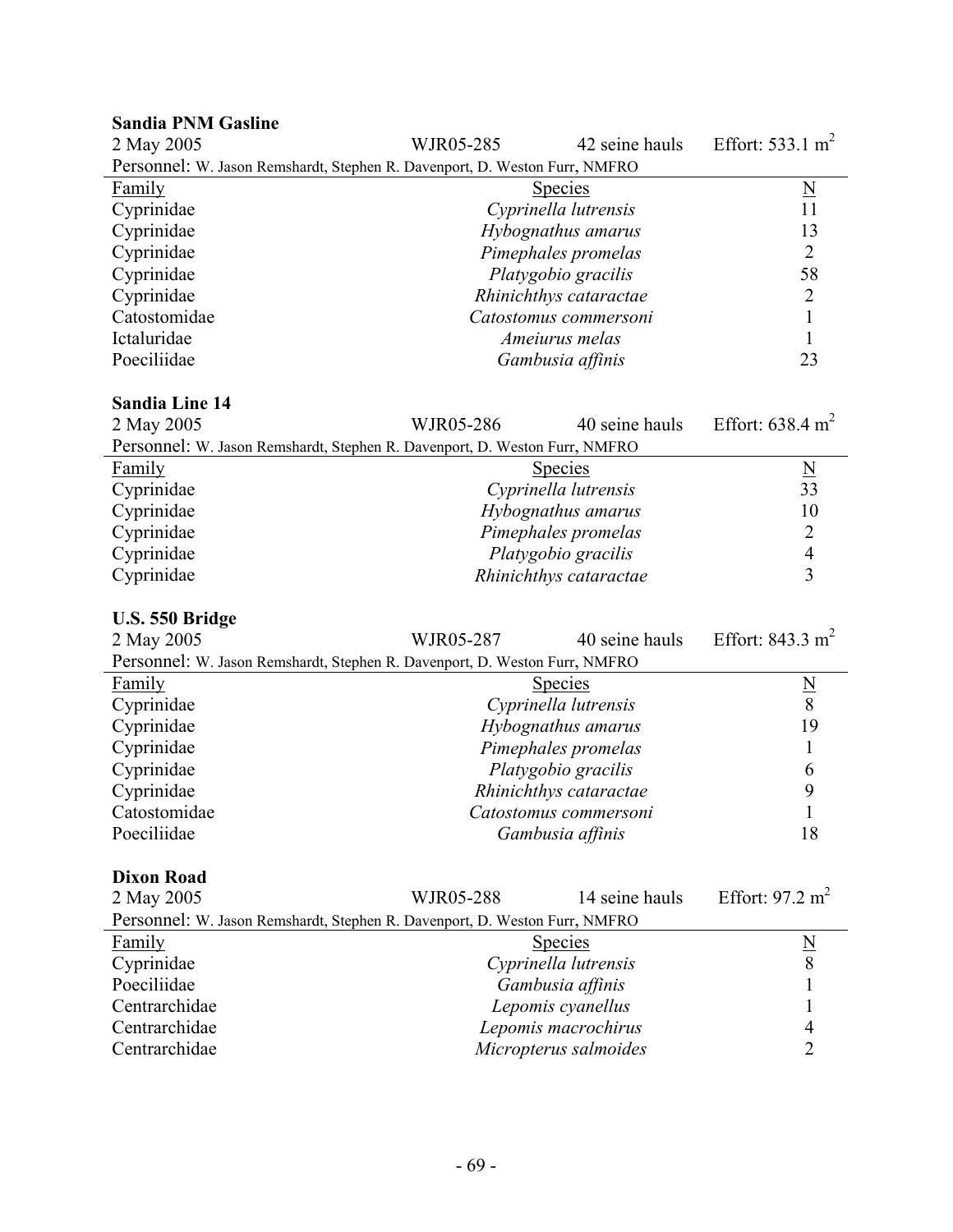| Rio Grande @ Isleta, Atrisco Outfall                                                                     |                                            |                       |                              |
|----------------------------------------------------------------------------------------------------------|--------------------------------------------|-----------------------|------------------------------|
| 3 May 2005                                                                                               | WJR05-289                                  | 20 seine hauls        | Effort: $408.0 \text{ m}^2$  |
| Personnel: W. Jason Remshardt, Cody M. Robertson, D. Chris Kitcheyan, NMFRO                              |                                            |                       |                              |
| <b>Family</b>                                                                                            |                                            | <b>Species</b>        | $\underline{N}$              |
| Poeciliidae                                                                                              |                                            | Gambusia affinis      |                              |
|                                                                                                          |                                            |                       |                              |
| Rio Grande @ Isleta, Alejandro Gate                                                                      |                                            |                       |                              |
| 3 May 2005                                                                                               | WJR05-290                                  | 20 seine hauls        | Effort: $388.2 \text{ m}^2$  |
| Personnel: W. Jason Remshardt, Cody M. Robertson, D. Chris Kitcheyan, NMFRO                              |                                            |                       |                              |
| Family                                                                                                   |                                            | <b>Species</b>        | $\underline{\underline{N}}$  |
| Cyprinidae                                                                                               |                                            | Cyprinella lutrensis  | $\overline{4}$               |
| Cyprinidae                                                                                               |                                            | Hybognathus amarus    | $\mathbf{1}$                 |
| Poeciliidae                                                                                              |                                            | Gambusia affinis      | 74                           |
| Centrarchidae                                                                                            |                                            | Lepomis macrochirus   | $\mathfrak{Z}$               |
| Centrarchidae                                                                                            |                                            | Micropterus salmoides | $\mathbf{1}$                 |
|                                                                                                          |                                            |                       |                              |
| Rio Grande @ Isleta, Atrisco Outfall                                                                     |                                            |                       |                              |
| 2 June 2005                                                                                              | WJR05-292                                  | 31 seine hauls        | Effort: $491.7 \text{ m}^2$  |
| Personnel: W. Jason Remshardt, D. Weston Furr, James E. Brooks, NMFRO; Cody Walker, Pueblo of Isleta     |                                            |                       |                              |
| Family                                                                                                   |                                            | <b>Species</b>        |                              |
| Cyprinidae                                                                                               |                                            | Cyprinella lutrensis  | $\frac{N}{42}$               |
| Cyprinidae                                                                                               | Hybognathus amarus                         |                       | $\overline{2}$               |
| Cyprinidae                                                                                               | Rhinichthys cataractae                     |                       | $\mathbf{1}$                 |
| Ictaluridae                                                                                              |                                            | Ictalurus punctatus   | 3                            |
| Poeciliidae                                                                                              |                                            | Gambusia affinis      | $\mathbf{1}$                 |
|                                                                                                          |                                            |                       |                              |
| Rio Grande @ Isleta, Alejandro Gate                                                                      |                                            |                       |                              |
| 2 June 2005                                                                                              | WJR05-293                                  | 20 seine hauls        | Effort: 244.2 m <sup>2</sup> |
| Personnel: W. Jason Remshardt, D. Weston Furr, James E. Brooks, NMFRO; Cody Walker, Pueblo of Isleta     |                                            |                       |                              |
| <u>Family</u>                                                                                            |                                            | <b>Species</b>        |                              |
| Cyprinidae                                                                                               |                                            | Cyprinella lutrensis  | $\frac{N}{2}$                |
| Cyprinidae                                                                                               |                                            | Cyprinus carpio       | $18*(11)$                    |
| Cyprinidae                                                                                               |                                            | Hybognathus amarus    | 904*(904)                    |
| Cyprinidae                                                                                               |                                            | Pimephales promelas   | 4                            |
| Catostomidae                                                                                             |                                            | Catostomus commersoni | $14*(10)$                    |
| Centrarchidae                                                                                            |                                            | Micropterus salmoides | $6*(6)$                      |
| Poeciliidae                                                                                              |                                            | Gambusia affinis      | $119*(117)$                  |
|                                                                                                          |                                            |                       |                              |
| <b>Lomitas Negras</b>                                                                                    |                                            |                       |                              |
| 6 June 2005                                                                                              | WJR05-294                                  | 28 seine hauls        | Effort: $454.1m^2$           |
| Personnel: W. Jason Remshardt, D. Weston Furr, Cody M. Robertson, NMFRO; Scott Bulgrin, Pueblo of Sandia |                                            |                       |                              |
| <b>Family</b>                                                                                            |                                            | <b>Species</b>        | $\underline{\rm N}$          |
| Cyprinidae                                                                                               |                                            | Cyprinella lutrensis  | $\mathbf{1}$                 |
| Cyprinidae                                                                                               |                                            |                       | 172                          |
| Cyprinidae                                                                                               | Cyprinus carpio                            |                       | 10                           |
|                                                                                                          | Pimephales promelas<br>Platygobio gracilis |                       |                              |
| Cyprinidae                                                                                               |                                            |                       | 4                            |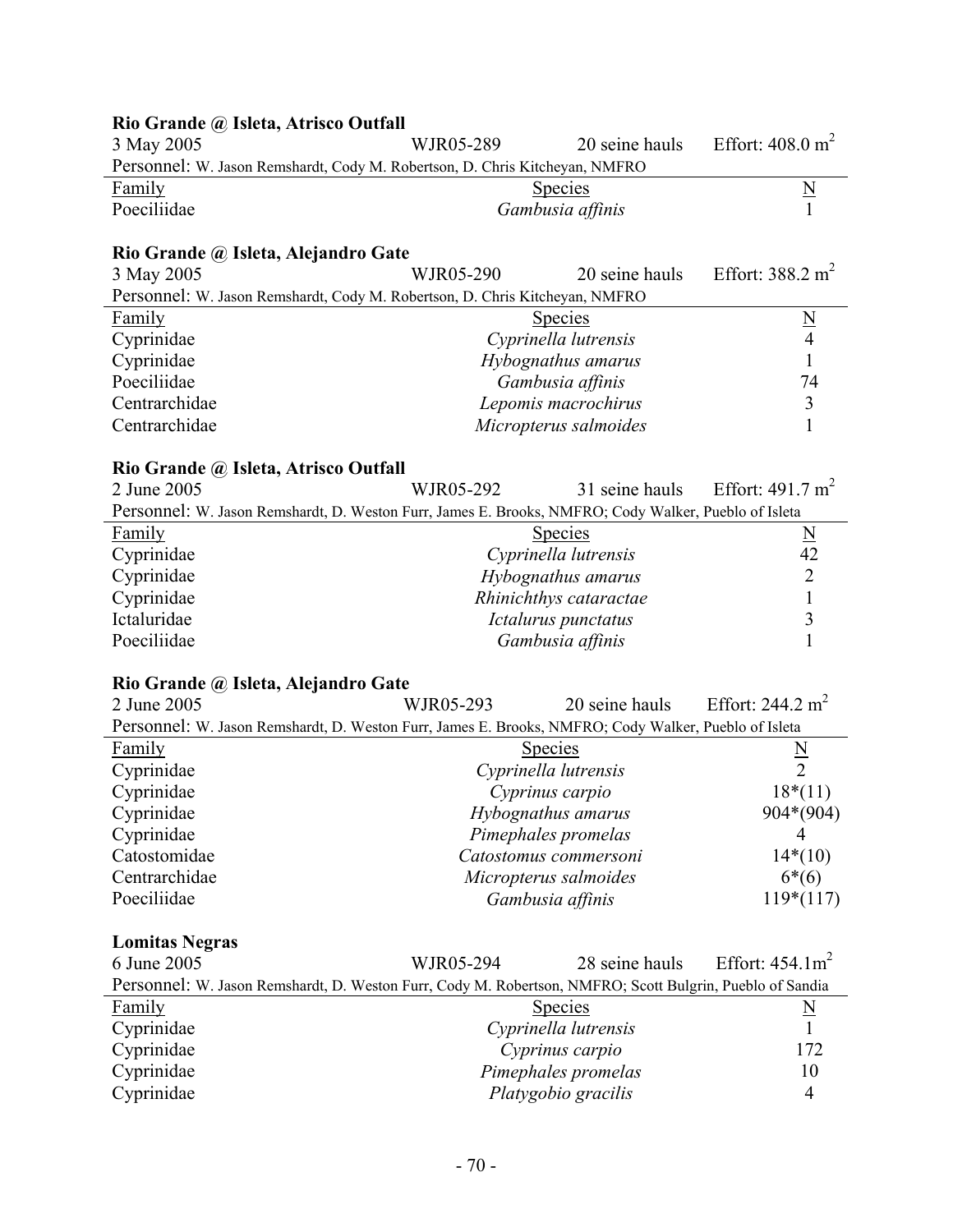#### **Sandia Line 14**

| 6 June 2005                                                                                              | WJR05-295              |  | 31 seine hauls Effort: $617.5 \text{ m}^2$ |
|----------------------------------------------------------------------------------------------------------|------------------------|--|--------------------------------------------|
| Personnel: W. Jason Remshardt, D. Weston Furr, Cody M. Robertson, NMFRO; Scott Bulgrin, Pueblo of Sandia |                        |  |                                            |
| <b>Family</b>                                                                                            | <b>Species</b>         |  | $\underline{\mathrm{N}}$                   |
| Cyprinidae                                                                                               | Hybognathus amarus     |  |                                            |
| Cyprinidae                                                                                               | Pimephales promelas    |  |                                            |
| Cyprinidae                                                                                               | Platygobio gracilis    |  |                                            |
| Cyprinidae                                                                                               | Rhinichthys cataractae |  |                                            |
| Catostomidae                                                                                             | Catostomus commersoni  |  | 49                                         |

#### **U.S. 550 Bridge**

6 June 2005 WJR05-296 40 seine hauls Effort: 810.3 m2 Personnel: W. Jason Remshardt, D. Weston Furr, Cody M. Robertson, NMFRO; Scott Bulgrin, Pueblo of Sandia; Peter David, NMESFO

| <b>Family</b> | <b>Species</b>         |     |
|---------------|------------------------|-----|
| Cyprinidae    | Cyprinella lutrensis   |     |
| Cyprinidae    | Hybognathus amarus     |     |
| Cyprinidae    | Pimephales promelas    |     |
| Cyprinidae    | Platygobio gracilis    |     |
| Cyprinidae    | Rhinichthys cataractae |     |
| Catostomidae  | Catostomus commersoni  | 445 |

#### **Sandia PNM Gasline**

6 June 2005 WJR05-297 40 seine hauls Effort: 926.1 m2 Personnel: W. Jason Remshardt, D. Weston Furr, Cody M. Robertson, NMFRO; Scott Bulgrin, Pueblo of Sandia; Peter David, NMESFO

| <b>Species</b>         | $\mathbb N$ |
|------------------------|-------------|
| Cyprinella lutrensis   |             |
| Hybognathus amarus     |             |
| Platygobio gracilis    | 46          |
| Rhinichthys cataractae |             |
| Catostomus commersoni  |             |
|                        |             |

#### **Dixon Road**

6 June 2005 WJR05-298 15 seine hauls Effort: 165.3 m2 Personnel: W. Jason Remshardt, D. Weston Furr, Cody M. Robertson, NMFRO; Scott Bulgrin, Pueblo of Sandia; Peter David, NMESFO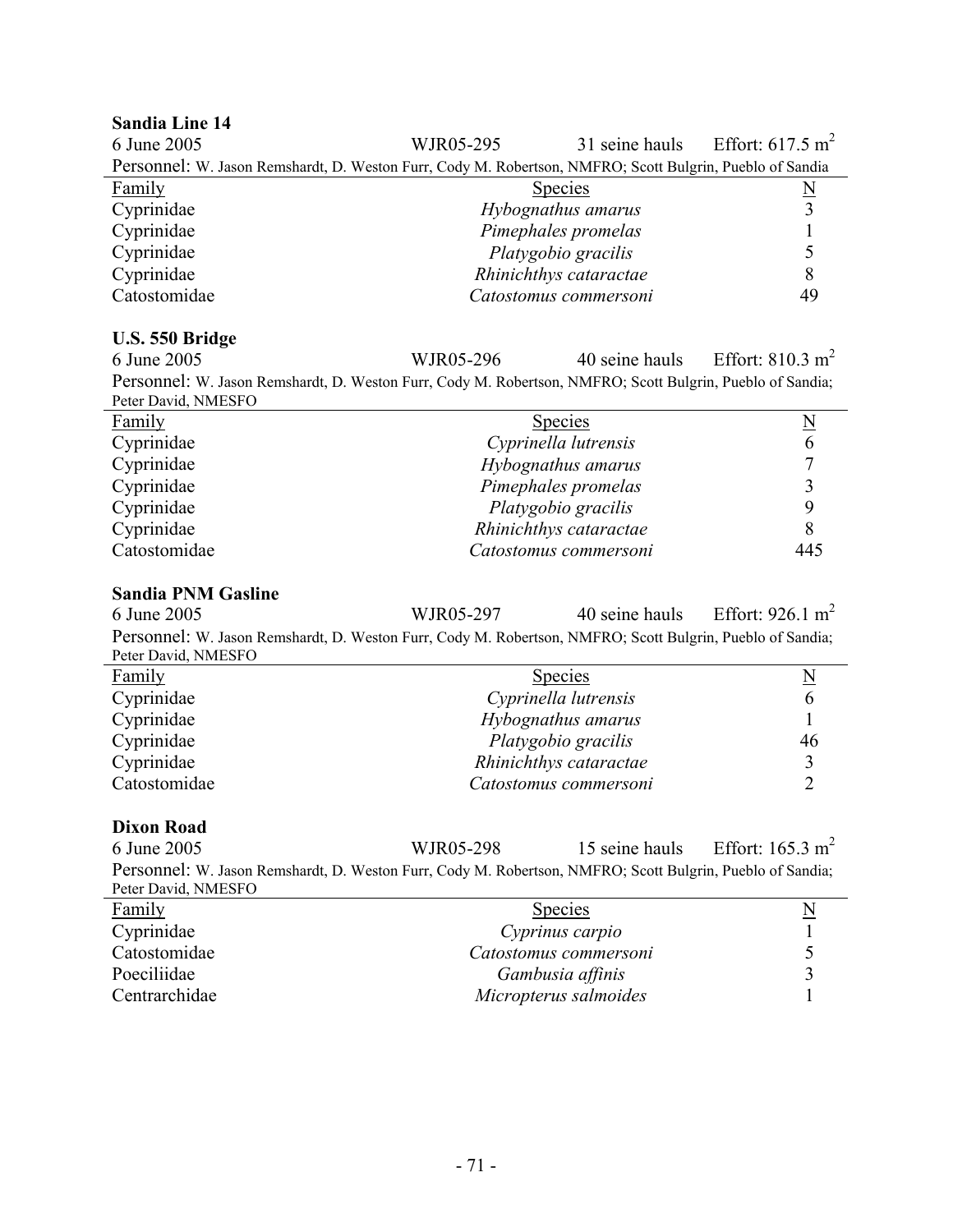| U.S. HIGHWAY OU DITUGU                                                     |           |                      |                             |
|----------------------------------------------------------------------------|-----------|----------------------|-----------------------------|
| 7 June 2005                                                                | WJR05-299 | 40 seine hauls       | Effort: $642.9 \text{ m}^2$ |
| Personnel: W. Jason Remshardt, Stephen R. Davenport, D. Weston Furr, NMFRO |           |                      |                             |
| <b>Family</b>                                                              |           | <b>Species</b>       | $\underline{\rm N}$         |
| Cyprinidae                                                                 |           | Cyprinella lutrensis | 44                          |
| Cyprinidae                                                                 |           | Cyprinus carpio      | $7*(2)$                     |
| Cyprinidae                                                                 |           | Hybognathus amarus   | $5*(4)$                     |
| Cyprinidae                                                                 |           | Pimephales promelas  | $19*(14)$                   |
| Catostomidae                                                               |           | Carpiodes carpio     |                             |
| Ictaluridae                                                                |           | Ictalurus punctatus  |                             |
| Poeciliidae                                                                |           | Gambusia affinis     | $8*(3)$                     |
|                                                                            |           |                      |                             |

# **U.S. Highway 60 Bridge**

## **Rio Puerco Confluence**

| 7 June 2005                                                                | WJR05-300             | 24 seine hauls | Effort: $341.4 \text{ m}^2$ |
|----------------------------------------------------------------------------|-----------------------|----------------|-----------------------------|
| Personnel: W. Jason Remshardt, Stephen R. Davenport, D. Weston Furr, NMFRO |                       |                |                             |
| <b>Family</b>                                                              | <b>Species</b>        |                | $\overline{\mathbf{N}}$     |
| Cyprinidae                                                                 | Cyprinus carpio       |                | $3*(3)$                     |
| Cyprinidae                                                                 | Cyprinella lutrensis  |                | $22*(6)$                    |
| Cyprinidae                                                                 | Hybognathus amarus    |                | $35*(7)$                    |
| Cyprinidae                                                                 | Pimephales promelas   |                | $10*(9)$                    |
| Cyprinidae                                                                 | Platygobio gracilis   |                | $3*(1)$                     |
| Catostomidae                                                               | Carpiodes carpio      |                |                             |
| Catostomidae                                                               | Catostomus commersoni |                |                             |
| Poeciliidae                                                                | Gambusia affinis      |                | $234*(192)$                 |

#### **Lemitar**

| 7 June 2005                                                                | WJR05-301            | 41 seine hauls | Effort: $682.2 \text{ m}^2$ |
|----------------------------------------------------------------------------|----------------------|----------------|-----------------------------|
| Personnel: W. Jason Remshardt, Stephen R. Davenport, D. Weston Furr, NMFRO |                      |                |                             |
| <b>Family</b>                                                              | <b>Species</b>       |                | N                           |
| Clupeidae                                                                  | Dorosoma cepedianum  |                |                             |
| Cyprinidae                                                                 | Cyprinella lutrensis |                | 6                           |
| Cyprinidae                                                                 | Cyprinus carpio      |                |                             |
| Cyprinidae                                                                 | Hybognathus amarus   |                | $9*(4)$                     |
| Cyprinidae                                                                 | Pimephales promelas  |                |                             |
| Cyprinidae                                                                 | Platygobio gracilis  |                | 2                           |
| Poeciliidae                                                                | Gambusia affinis     |                | $2*(2)$                     |
|                                                                            |                      |                |                             |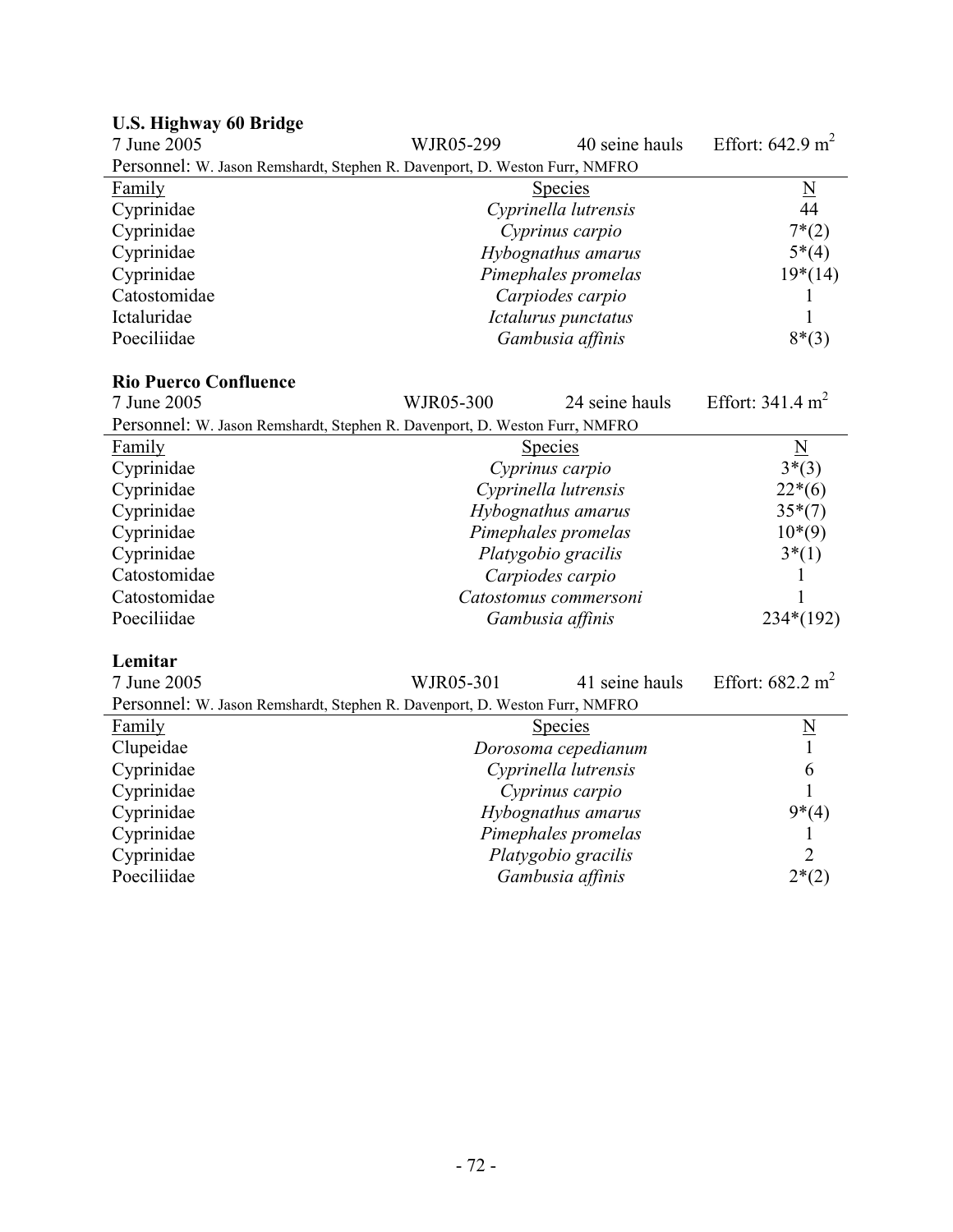#### **Rio Grande @ Isleta, Atrisco Outfall**

5 July 2005 WJR05-305 40 seine hauls Effort: 864.6 m<sup>2</sup> Personnel: W. Jason Remshardt, Stephen R. Davenport, Leeanna L. Torres, NMFRO; Cody Walker, Pueblo of Isleta

| Family        | <b>Species</b>         | $\overline{\mathbf{N}}$ |
|---------------|------------------------|-------------------------|
| Cyprinidae    | Cyprinella lutrensis   | 8                       |
| Cyprinidae    | Cyprinus carpio        | 16                      |
| Cyprinidae    | Hybognathus amarus     | $1837*(35)$             |
| Cyprinidae    | Pimephales promelas    | $57*(8)$                |
| Cyprinidae    | Platygobio gracilis    |                         |
| Cyprinidae    | Rhinichthys cataractae |                         |
| Catostomidae  | Carpiodes carpio       |                         |
| Catostomidae  | Catostomus commersoni  | $33*(1)$                |
| Poeciliidae   | Gambusia affinis       | $10*(2)$                |
| Moronidae     | Morone chrysops        | 13                      |
| Centrarchidae | Micropterus salmoides  |                         |
| Percidae      | Perca flavescens       |                         |

#### **Rio Grande @ Isleta, Alejandro Gate**

5 July 2005 WJR05-306 40 seine hauls Effort:  $680.1 \text{ m}^2$ Personnel: W. Jason Remshardt, Stephen R. Davenport, Leeanna L. Torres, NMFRO; Cody Walker, Pueblo of Isleta Family Species Number of Species Number of Species Number of Species Number of Number of Number of Number of Number of Number of Number of Number of Number of Number of Number of Number of Number of Number of Number of Num Cyprinidae *Cyprinella lutrensis* 27 Cyprinidae *Cyprinus carpio* 5 Cyprinidae *Hybognathus amarus* 2539\*(15) Cyprinidae *Pimephales promelas* 43\*(1) Catostomidae *Catostomus commersoni* 32 Ictaluridae *Ictalurus punctatus* 14<br>
Poeciliidae *Ictalurus punctatus* 14<br> *Gambusia affinis* 7\*(7) Poeciliidae *Gambusia affinis* Moronidae *Morone chrysops* 1

**Tomé** 

| 5 July 2005                                                                   | WJR05-307 | 40 seine hauls        | Effort: $701.1 \text{ m}^2$ |
|-------------------------------------------------------------------------------|-----------|-----------------------|-----------------------------|
| Personnel: W. Jason Remshardt, Stephen R. Davenport, Leeanna L. Torres, NMFRO |           |                       |                             |
| <b>Family</b>                                                                 |           | <b>Species</b>        | N                           |
| Cyprinidae                                                                    |           | Cyprinella lutrensis  | 15                          |
| Cyprinidae                                                                    |           | Cyprinus carpio       | 22                          |
| Cyprinidae                                                                    |           | Hybognathus amarus    | $986*(5)$                   |
| Cyprinidae                                                                    |           | Pimephales promelas   | $23*(19)$                   |
| Catostomidae                                                                  |           | Catostomus commersoni |                             |
| Poeciliidae                                                                   |           | Gambusia affinis      |                             |
| Moronidae                                                                     |           | Morone chrysops       |                             |
|                                                                               |           |                       |                             |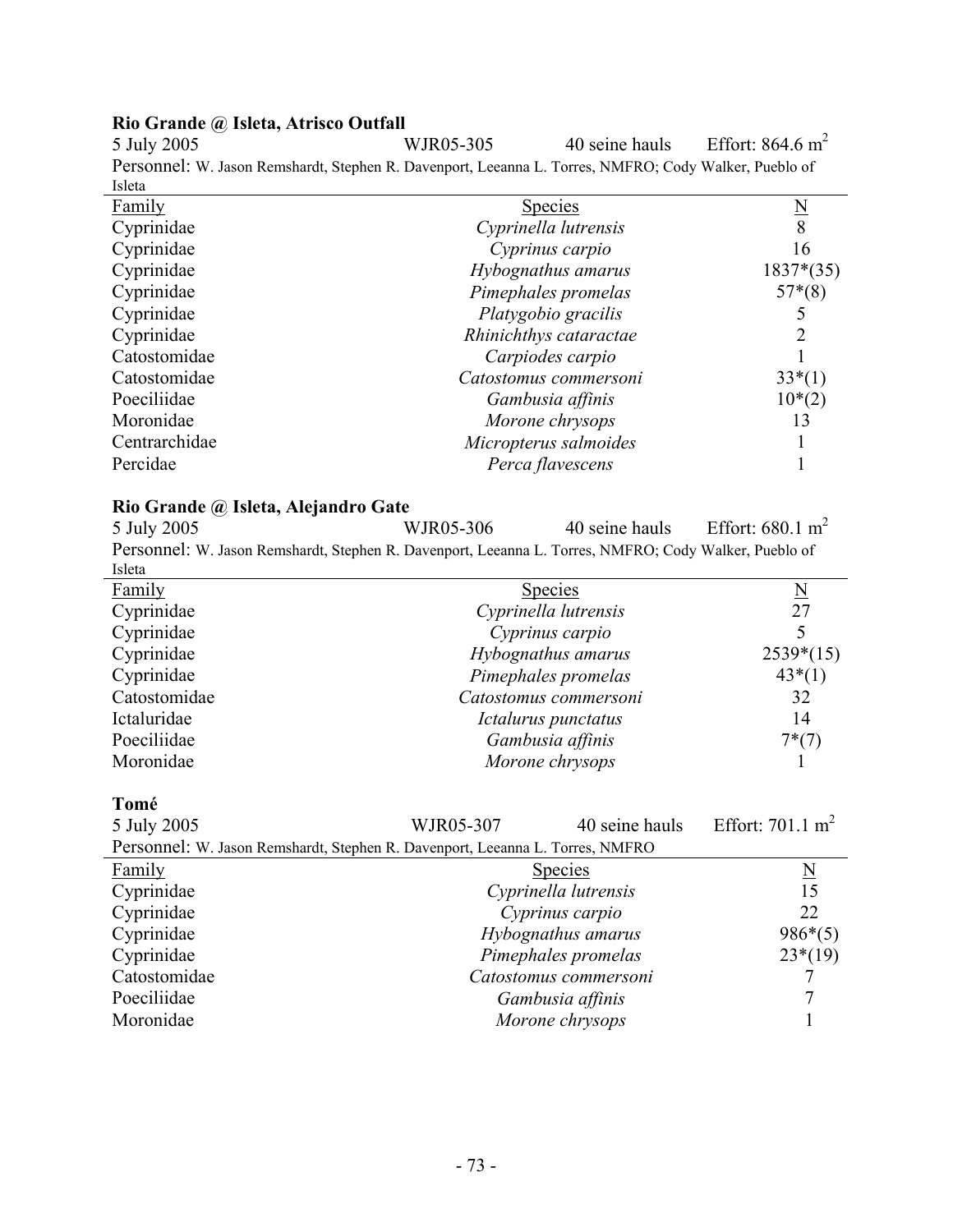**Dixon Road**  WJR05-308 40 seine hauls Effort:  $772.8 \text{ m}^2$ Personnel: W. Jason Remshardt, Leeanna L. Torres, Cody M. Robertson, NMFRO; Scott Bulgrin, Pueblo of Sandia  $\overline{\phantom{0}}$ 

| Family        | <b>Species</b>         | <u>N</u> |
|---------------|------------------------|----------|
| Cyprinidae    | Cyprinella lutrensis   | 82       |
| Cyprinidae    | Cyprinus carpio        | 41       |
| Cyprinidae    | Hybognathus amarus     | 1134     |
| Cyprinidae    | Pimephales promelas    | 63       |
| Cyprinidae    | Platygobio gracilis    | 2        |
| Cyprinidae    | Rhinichthys cataractae | 25       |
| Catostomidae  | Carpiodes carpio       | 2        |
| Catostomidae  | Catostomus commersoni  | 315      |
| Poeciliidae   | Gambusia affinis       |          |
| Moronidae     | Morone chrysops        | 10       |
| Centrarchidae | Lepomis macrochirus    |          |
| Centrarchidae | Micropterus salmoides  |          |
| Percidae      | Perca flavescens       |          |

**Lomitas Negras**  WJR05-309  $40$  seine hauls Effort: 662.4 m<sup>2</sup> Personnel: W. Jason Remshardt, Leeanna L. Torres, Cody M. Robertson, NMFRO; Scott Bulgrin, Pueblo of Sandia

| эапчиа        |                        |           |
|---------------|------------------------|-----------|
| <b>Family</b> | <b>Species</b>         | N         |
| Cyprinidae    | Cyprinella lutrensis   | $31*(2)$  |
| Cyprinidae    | Cyprinus carpio        | 24        |
| Cyprinidae    | Hybognathus amarus     | 799       |
| Cyprinidae    | Pimephales promelas    | 63        |
| Cyprinidae    | Platygobio gracilis    | 2         |
| Cyprinidae    | Rhinichthys cataractae | 25        |
| Catostomidae  | Carpiodes carpio       | 15        |
| Catostomidae  | Catostomus commersoni  | 501       |
| Poeciliidae   | Gambusia affinis       | $129*(6)$ |
| Moronidae     | Morone chrysops        | 4         |
| Centrarchidae | Lepomis cyanellus      |           |
| Centrarchidae | Micropterus salmoides  |           |
| Percidae      | Perca flavescens       |           |
|               |                        |           |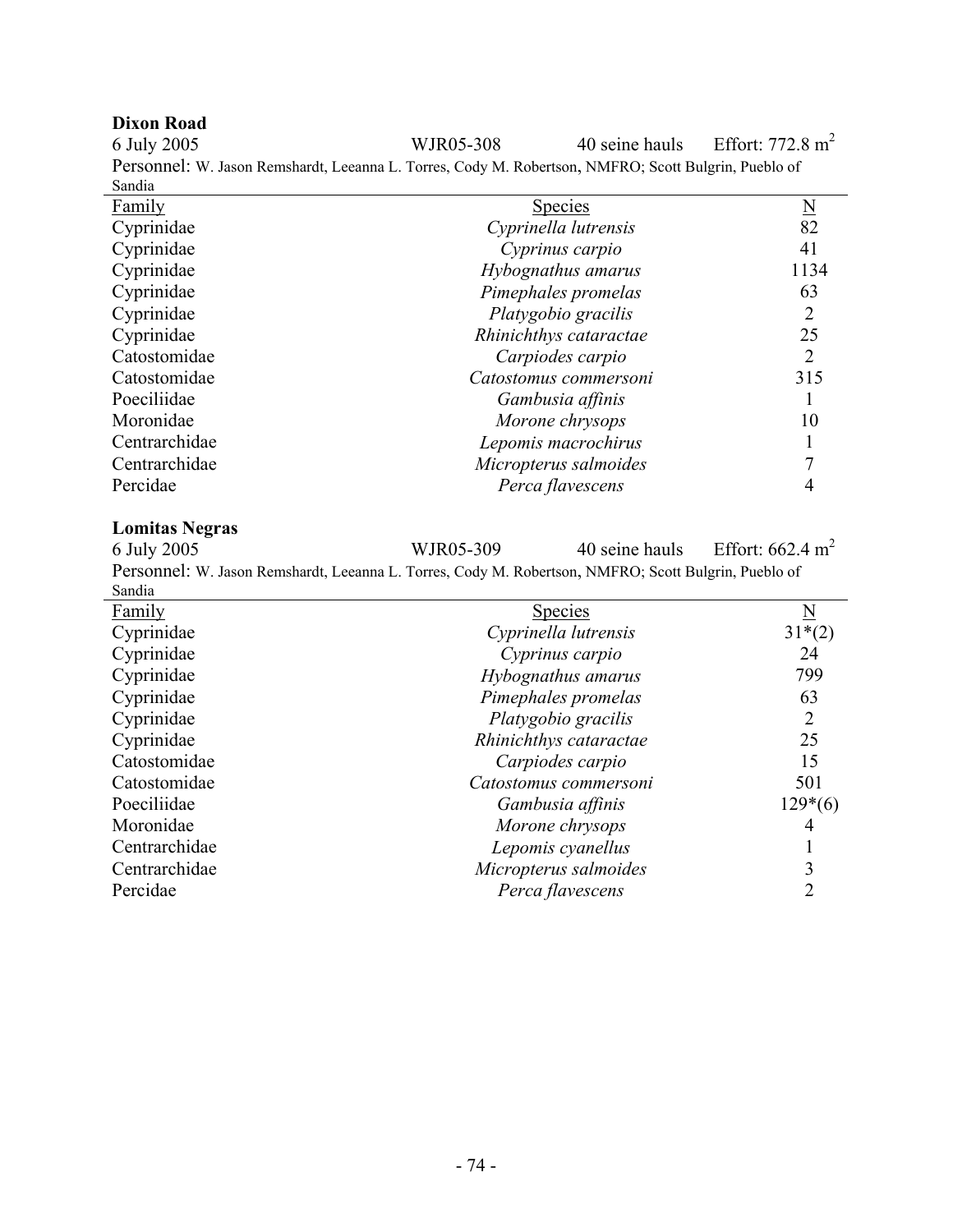**U.S. 550 Bridge**  WJR05-310  $40$  seine hauls Effort: 799.8 m<sup>2</sup> Personnel: W. Jason Remshardt, Leeanna L. Torres, Cody M. Robertson, NMFRO; Scott Bulgrin, Pueblo of Sandia

| <b>Family</b> | <b>Species</b>         |           |
|---------------|------------------------|-----------|
| Cyprinidae    | Cyprinella lutrensis   | 17        |
| Cyprinidae    | Cyprinus carpio        | 17        |
| Cyprinidae    | Hybognathus amarus     | $999*(9)$ |
| Cyprinidae    | Pimephales promelas    |           |
| Cyprinidae    | Platygobio gracilis    | 4         |
| Cyprinidae    | Rhinichthys cataractae | 37        |
| Catostomidae  | Carpiodes carpio       | 154       |
| Poeciliidae   | Gambusia affinis       | 19        |
| Moronidae     | Morone chrysops        | 28        |
| Percidae      | Perca flavescens       |           |

#### **Sandia Line 14**

6 July 2005 WJR05-311 40 seine hauls Effort: 720.6 m2 Personnel: W. Jason Remshardt, Leeanna L. Torres, Cody M. Robertson, NMFRO; Scott Bulgrin, Pueblo of Sandia

| Danan         |                        |          |
|---------------|------------------------|----------|
| <b>Family</b> | <b>Species</b>         | <u>N</u> |
| Cyprinidae    | Cyprinella lutrensis   | 69       |
| Cyprinidae    | Cyprinus carpio        | 42       |
| Cyprinidae    | Hybognathus amarus     | 429      |
| Cyprinidae    | Pimephales promelas    |          |
| Cyprinidae    | Platygobio gracilis    | 4        |
| Cyprinidae    | Rhinichthys cataractae | 11       |
| Catostomidae  | Catostomus commersoni  | 154      |
| Poeciliidae   | Gambusia affinis       | 19       |
| Moronidae     | Morone chrysops        | 28       |
|               |                        |          |

#### **Sandia PNM Gasline**

L.

| 6 July 2005                                                                                          | WJR05-312 | 40 seine hauls       | Effort: 723.9 m <sup>2</sup> |
|------------------------------------------------------------------------------------------------------|-----------|----------------------|------------------------------|
| Personnel: W. Jason Remshardt, Leeanna L. Torres, Cody M. Robertson, NMFRO; Scott Bulgrin, Pueblo of |           |                      |                              |
| Sandia                                                                                               |           |                      |                              |
| <b>Family</b>                                                                                        |           | <b>Species</b>       | N                            |
| Cyprinidae                                                                                           |           | Cyprinella lutrensis | 53                           |
| Cynrinidae                                                                                           |           | Cyprinus carpio      |                              |

| Cyprinidae   | Cyprinus carpio        | 21        |
|--------------|------------------------|-----------|
| Cyprinidae   | Hybognathus amarus     | $416*(5)$ |
| Cyprinidae   | Pimephales promelas    | 15        |
| Cyprinidae   | Platygobio gracilis    | 17        |
| Cyprinidae   | Rhinichthys cataractae | 35        |
| Catostomidae | Carpiodes carpio       |           |
| Catostomidae | Catostomus commersoni  | 168       |
| Ictaluridae  | Ictalurus punctatus    |           |
| Poeciliidae  | Gambusia affinis       | 10        |
| Moronidae    | Morone chrysops        |           |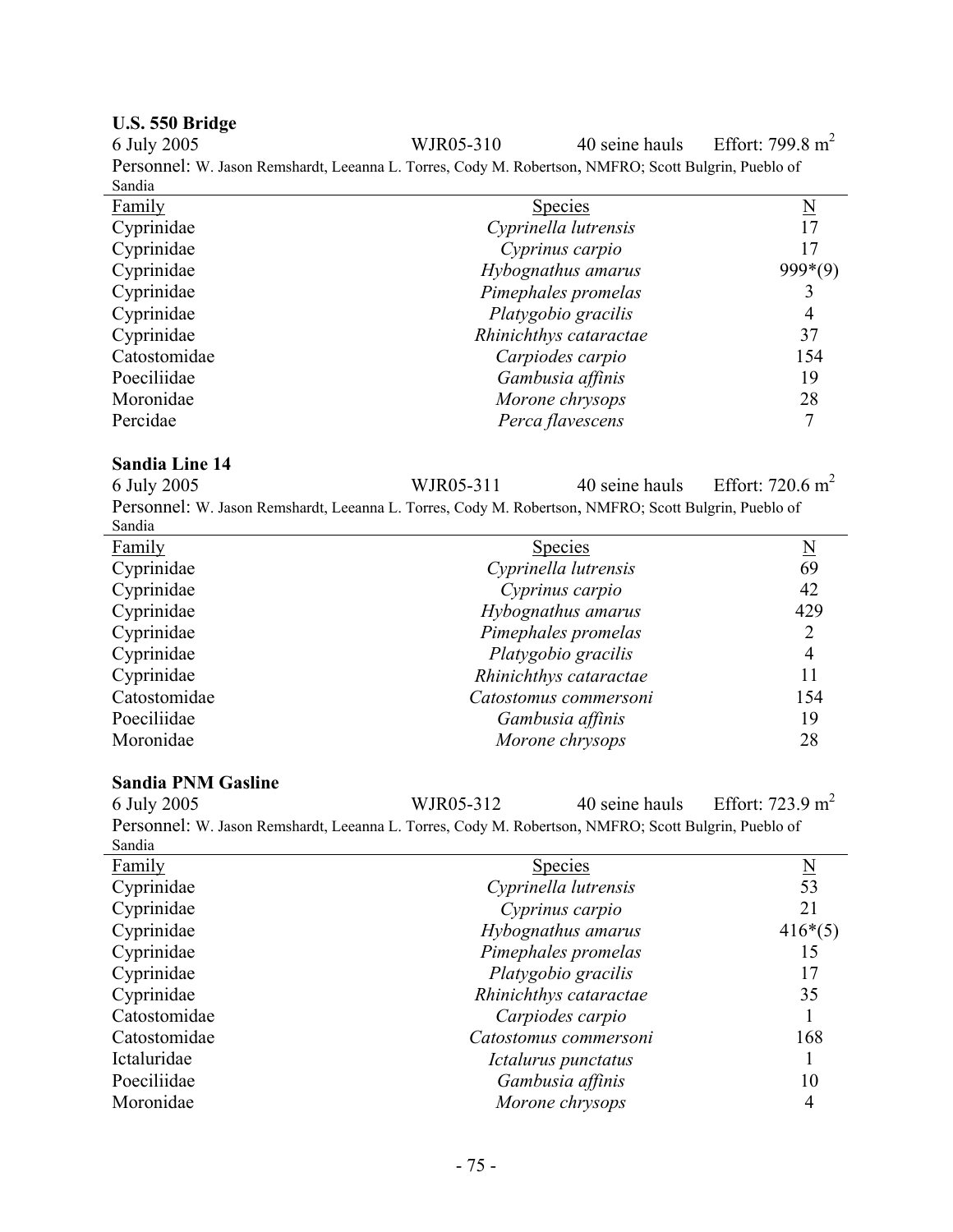| Lemitar                                                                    |           |                        |                             |
|----------------------------------------------------------------------------|-----------|------------------------|-----------------------------|
| 7 July 2005                                                                | WJR05-313 | 40 seine hauls         | Effort: $726.0 \text{ m}^2$ |
| Personnel: W. Jason Remshardt, Leeanna L. Torres, Cody M. Robertson, NMFRO |           |                        |                             |
| Family                                                                     |           | <u>Species</u>         | $\underline{\rm N}$         |
| Cyprinidae                                                                 |           | Cyprinella lutrensis   | $19*(2)$                    |
| Cyprinidae                                                                 |           | Cyprinus carpio        | 7                           |
| Cyprinidae                                                                 |           | Hybognathus amarus     | $977*(26)$                  |
| Cyprinidae                                                                 |           | Pimephales promelas    | 8                           |
| Cyprinidae                                                                 |           | Platygobio gracilis    | 7                           |
| Catostomidae                                                               |           | Carpiodes carpio       | $\mathbf{1}$                |
| Catostomidae                                                               |           | Catostomus commersoni  | $\frac{5}{2}$               |
| Ictaluridae                                                                |           | Ictalurus punctatus    |                             |
| Poeciliidae                                                                |           | Gambusia affinis       | $19*(5)$                    |
| Moronidae                                                                  |           | Morone chrysops        |                             |
|                                                                            |           |                        |                             |
|                                                                            |           |                        |                             |
| <b>Rio Puerco Confluence</b>                                               |           |                        |                             |
| 7 July 2005                                                                | WJR05-314 | 40 seine hauls         | Effort: $658.5 \text{ m}^2$ |
| Personnel: W. Jason Remshardt, Leeanna L. Torres, Cody M. Robertson, NMFRO |           |                        |                             |
| Family                                                                     |           | <b>Species</b>         | $\underline{\mathbf{N}}$    |
| Cyprinidae                                                                 |           | Cyprinella lutrensis   | $26*(6)$                    |
| Cyprinidae                                                                 |           | Cyprinus carpio        | 17                          |
| Cyprinidae                                                                 |           | Hybognathus amarus     | $1286*(8)$                  |
| Cyprinidae                                                                 |           | Pimephales promelas    | 390                         |
| Cyprinidae                                                                 |           | Platygobio gracilis    | 5                           |
| Cyprinidae                                                                 |           | Rhinichthys cataractae | $\overline{2}$              |
| Catostomidae                                                               |           | Carpiodes carpio       | $\mathbf{1}$                |
| Ictaluridae                                                                |           | Ictalurus punctatus    | 6                           |
| Poeciliidae                                                                |           | Gambusia affinis       | $227*(2)$                   |
| Moronidae                                                                  |           | Morone chrysops        | 11                          |

# - 76 -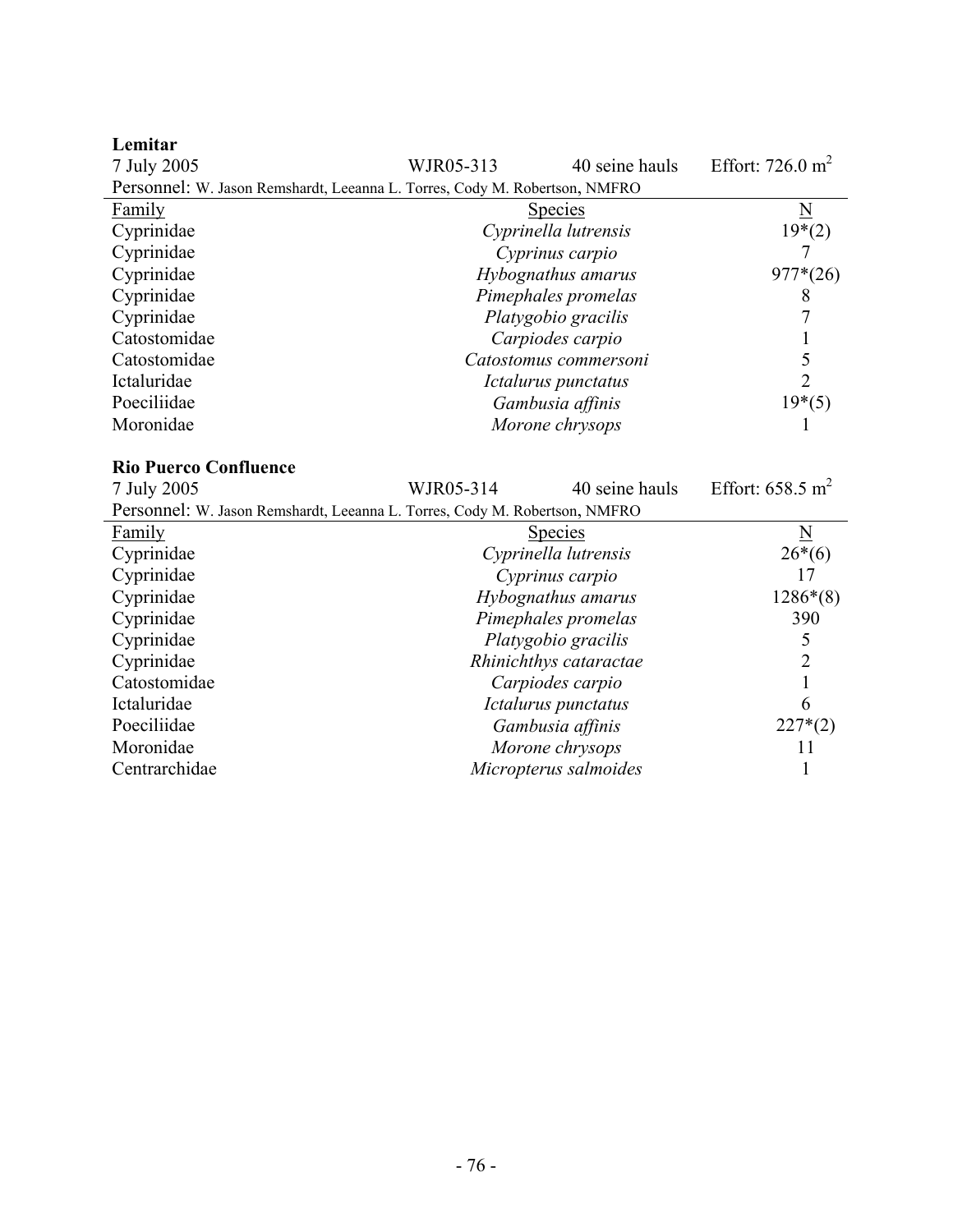| 7 July 2005                                                                | WJR05-315             | 40 seine hauls | Effort: $703.8 \text{ m}^2$ |
|----------------------------------------------------------------------------|-----------------------|----------------|-----------------------------|
| Personnel: W. Jason Remshardt, Leeanna L. Torres, Cody M. Robertson, NMFRO |                       |                |                             |
| <b>Family</b>                                                              | <u>Species</u>        |                | $\frac{N}{35}$              |
| Cyprinidae                                                                 | Cyprinella lutrensis  |                |                             |
| Cyprinidae                                                                 | Cyprinus carpio       |                | 63                          |
| Cyprinidae                                                                 | Hybognathus amarus    |                | $1404*(7)$                  |
| Cyprinidae                                                                 | Pimephales promelas   |                | $79*(2)$                    |
| Cyprinidae                                                                 | Platygobio gracilis   |                |                             |
| Catostomidae                                                               | Carpiodes carpio      |                | $\overline{2}$              |
| Catostomidae                                                               | Catostomus commersoni |                |                             |
| Ictaluridae                                                                | Ameiurus natalis      |                | 12                          |
| Ictaluridae                                                                | Ictalurus punctatus   |                | 11                          |
| Poeciliidae                                                                | Gambusia affinis      |                | 234                         |
| Moronidae                                                                  | Morone chrysops       |                | 3                           |
| Centrarchidae                                                              | Micropterus salmoides |                | 27                          |
| Percidae                                                                   | Perca flavescens      |                |                             |
|                                                                            |                       |                |                             |

#### **U.S. Highway 60 Bridge**

#### **U.S. Highway 60 Bridge**

8 August 2005 WJR05-332 40 seine hauls Effort: 847.5 m<sup>2</sup> Personnel: W. Jason Remshardt, Leeanna L. Torres, Jason E. Davis, NMFRO Family Species Number of Species Species Number of Species Number of Species Number of Number of Number of Number of Number of Number of Number of Number of Number of Number of Number of Number of Number of Number of Numbe Cyprinidae *Cyprinella lutrensis* 105 Cyprinidae *Cyprinus carpio* 47 Cyprinidae *Hybognathus amarus* 370 Cyprinidae *Pimephales promelas* 78 Platygobio gracilis **6** Cyprinidae *Rhinichthys cataractae* 1 Catostomidae *Carpiodes carpio* 2 Ictaluridae *Ameiurus natalis* 26 Ictaluridae *Ictalurus punctatus* 18<br>
Poeciliidae *Gambusia affinis* 239 Poeciliidae *Gambusia affinis* Moronidae *Morone chrysops* 1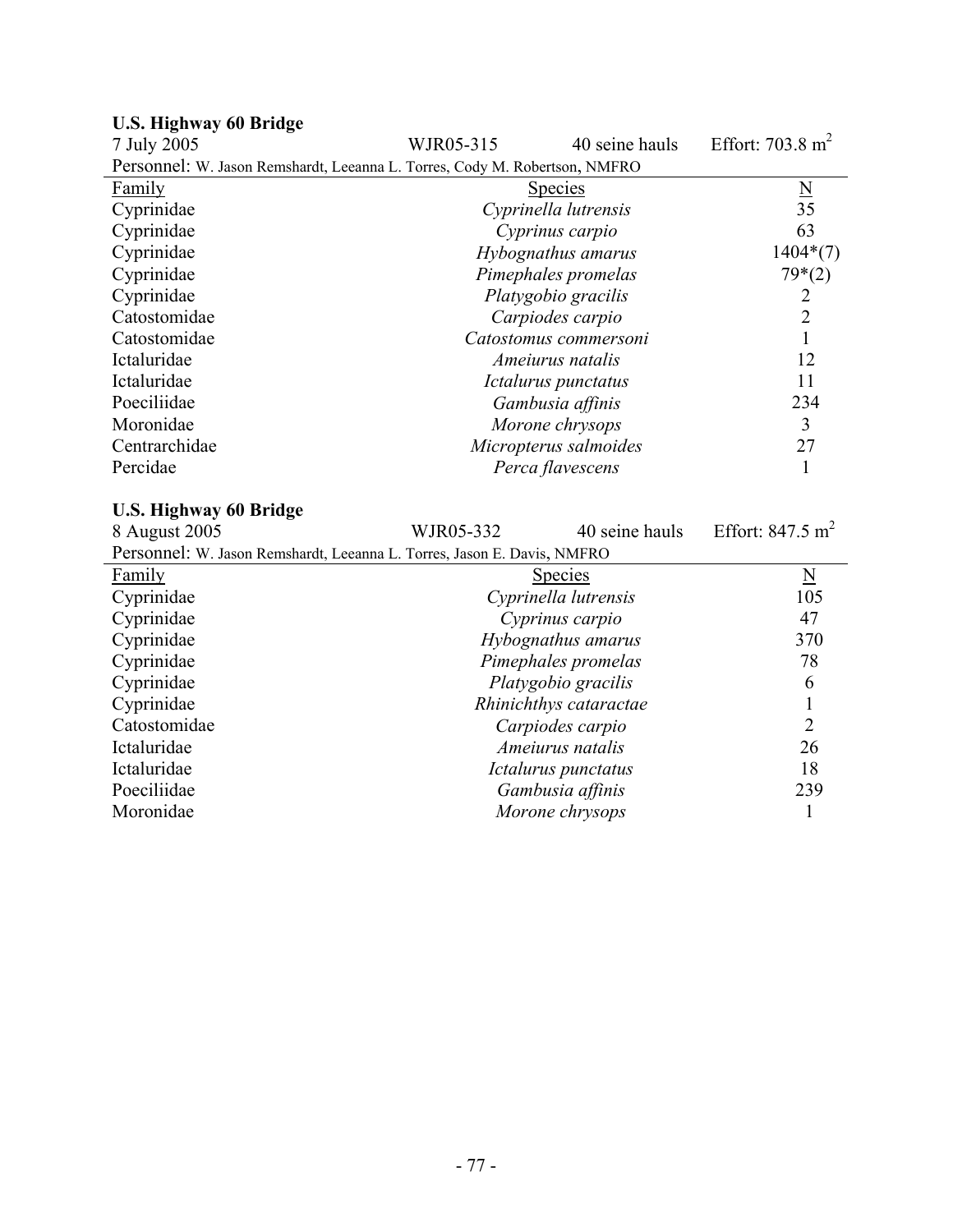| <b>Rio Puerco Confluence</b><br>8 August 2005                           | WJR05-333 | 40 seine hauls        | Effort: $782.7 \text{ m}^2$ |
|-------------------------------------------------------------------------|-----------|-----------------------|-----------------------------|
| Personnel: W. Jason Remshardt, Leeanna L. Torres, Jason E. Davis, NMFRO |           |                       |                             |
| Family                                                                  |           | <b>Species</b>        | $\overline{\mathbf{N}}$     |
| Cyprinidae                                                              |           | Cyprinella lutrensis  | 63                          |
| Cyprinidae                                                              |           | Cyprinus carpio       | 3                           |
| Cyprinidae                                                              |           | Hybognathus amarus    | 328                         |
| Cyprinidae                                                              |           | Pimephales promelas   | 35                          |
| Cyprinidae                                                              |           | Platygobio gracilis   | $\overline{2}$              |
| Catostomidae                                                            |           | Carpiodes carpio      | 8                           |
| Catostomidae                                                            |           | Catostomus commersoni | 4                           |
| Ictaluridae                                                             |           | Ameiurus natalis      | $\overline{2}$              |
| Ictaluridae                                                             |           | Ictalurus punctatus   | 39                          |
| Poeciliidae                                                             |           | Gambusia affinis      | 194                         |

# **Dixon Road**

WJR05-334 40 seine hauls Effort:  $886.5 \text{ m}^2$ 

| Personnel: W. Jason Remshardt, Leeanna L. Torres, NMFRO; Scott Bulgrin, Mark Morales, Pueblo of Sandia |                        |                     |  |
|--------------------------------------------------------------------------------------------------------|------------------------|---------------------|--|
| Family                                                                                                 | <b>Species</b>         | $\underline{\rm N}$ |  |
| Cyprinidae                                                                                             | Cyprinella lutrensis   | 46                  |  |
| Cyprinidae                                                                                             | Cyprinus carpio        | 15                  |  |
| Cyprinidae                                                                                             | Hybognathus amarus     | 271                 |  |
| Cyprinidae                                                                                             | Pimephales promelas    | 63                  |  |
| Cyprinidae                                                                                             | Platygobio gracilis    | 11                  |  |
| Cyprinidae                                                                                             | Rhinichthys cataractae | 69                  |  |
| Catostomidae                                                                                           | Carpiodes carpio       |                     |  |
| Catostomidae                                                                                           | Catostomus commersoni  | 82                  |  |
| Ictaluridae                                                                                            | Ameiurus natalis       |                     |  |
| Ictaluridae                                                                                            | Ictalurus punctatus    | $\overline{2}$      |  |
| Poeciliidae                                                                                            | Gambusia affinis       | 241                 |  |
| Moronidae                                                                                              | Morone chrysops        | 11                  |  |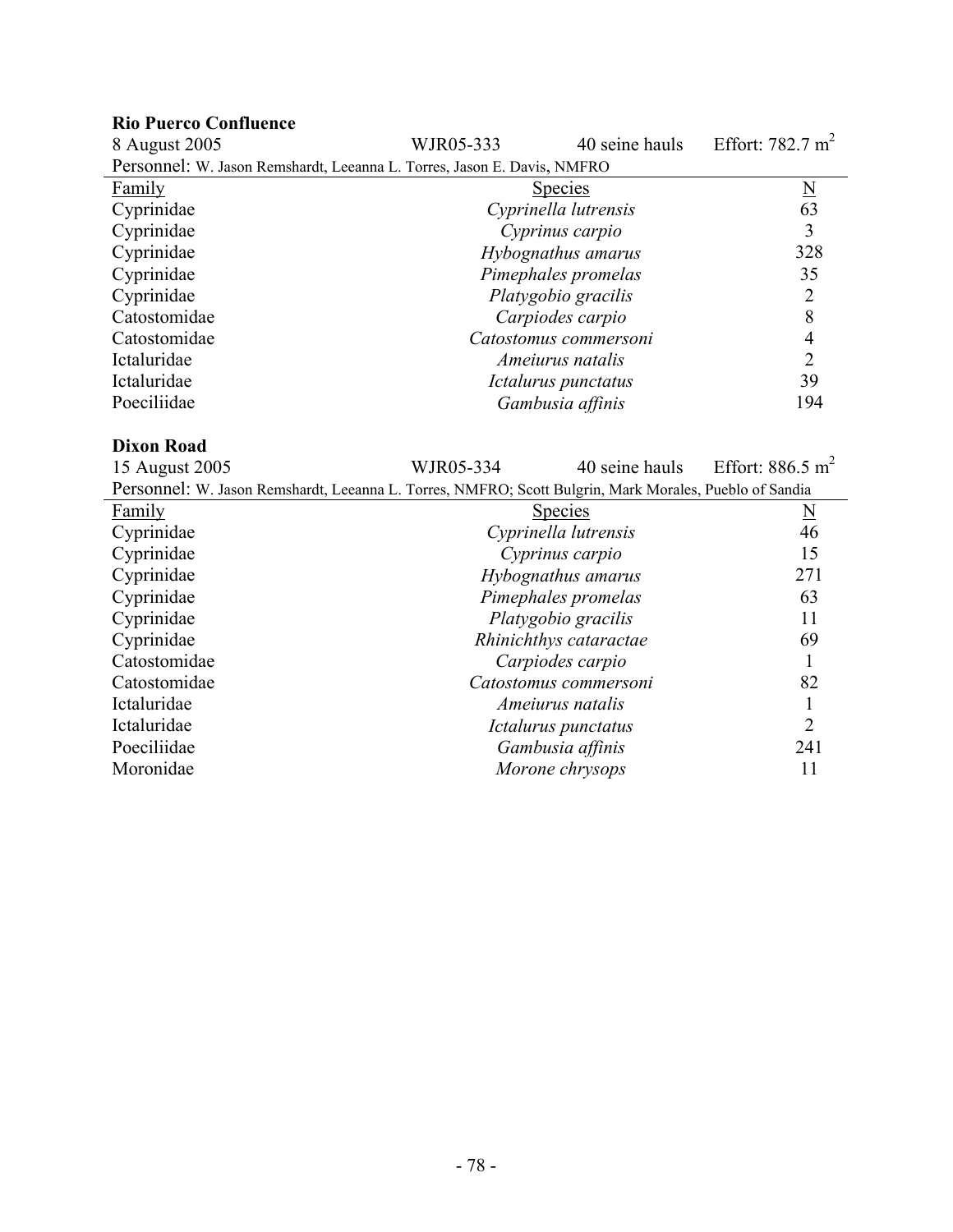15 August 2005 WJR05-335 30 seine hauls Effort: 581.4 m<sup>2</sup> Personnel: W. Jason Remshardt, Leeanna L. Torres, NMFRO; Scott Bulgrin, Mark Morales, Pueblo of Sandia Family Species Number of Species Species Number of Species Number of Species Number of Number of Number of Number of Number of Number of Number of Number of Number of Number of Number of Number of Number of Number of Numbe Cyprinidae *Cyprinella lutrensis* 48 Cyprinidae *Cyprinus carpio* 12 Cyprinidae *Hybognathus amarus* 109 Cyprinidae *Pimephales promelas* 7 Platygobio gracilis **1** Cyprinidae *Rhinichthys cataractae* 40 Catostomidae *Carpiodes carpio* 4 Catostomidae *Catostomus commersoni* 17 Ictaluridae *Ictalurus punctatus* 1 Poeciliidae *Gambusia affinis* 286 Moronidae *Morone chrysops* 5 Centrarchidae *Lepomis megalotis* 4 Centrarchidae *Micropterus punctulatus* 1

#### **U.S. 550 Bridge**

15 August 2005 WJR05-336 30 seine hauls Effort: 703.5 m<sup>2</sup>

| Personnel: W. Jason Remshardt, Leeanna L. Torres, NMFRO; Scott Bulgrin, Mark Morales, Pueblo of Sandia |                        |                          |  |
|--------------------------------------------------------------------------------------------------------|------------------------|--------------------------|--|
| Family                                                                                                 | <b>Species</b>         | $\underline{\mathbf{N}}$ |  |
| Cyprinidae                                                                                             | Cyprinella lutrensis   | 114                      |  |
| Cyprinidae                                                                                             | Cyprinus carpio        |                          |  |
| Cyprinidae                                                                                             | Hybognathus amarus     | 272                      |  |
| Cyprinidae                                                                                             | Pimephales promelas    | 3                        |  |
| Cyprinidae                                                                                             | Platygobio gracilis    | 24                       |  |
| Cyprinidae                                                                                             | Rhinichthys cataractae | 82                       |  |
| Catostomidae                                                                                           | Catostomus commersoni  | 13                       |  |
| Ictaluridae                                                                                            | Ictalurus punctatus    |                          |  |
| Poeciliidae                                                                                            | Gambusia affinis       |                          |  |

#### **Sandia Line 14**

| 15 August 2005                                                                                         | WJR05-337              | 30 seine hauls | Effort: 722.4 m <sup>2</sup> |
|--------------------------------------------------------------------------------------------------------|------------------------|----------------|------------------------------|
| Personnel: W. Jason Remshardt, Leeanna L. Torres, NMFRO; Scott Bulgrin, Mark Morales, Pueblo of Sandia |                        |                |                              |
| Family                                                                                                 | <b>Species</b>         |                | $\mathbb N$                  |
| Cyprinidae                                                                                             | Cyprinella lutrensis   |                | 54                           |
| Cyprinidae                                                                                             | Hybognathus amarus     |                | 80                           |
| Cyprinidae                                                                                             | Pimephales promelas    |                | 4                            |
| Cyprinidae                                                                                             | Platygobio gracilis    |                | 9                            |
| Cyprinidae                                                                                             | Rhinichthys cataractae |                | 32                           |
| Catostomidae                                                                                           | Catostomus commersoni  |                | 10                           |
| Ictaluridae                                                                                            | Ictalurus punctatus    |                |                              |
| Poeciliidae                                                                                            | Gambusia affinis       |                | 21                           |
| Percidae                                                                                               | Perca flavescens       |                |                              |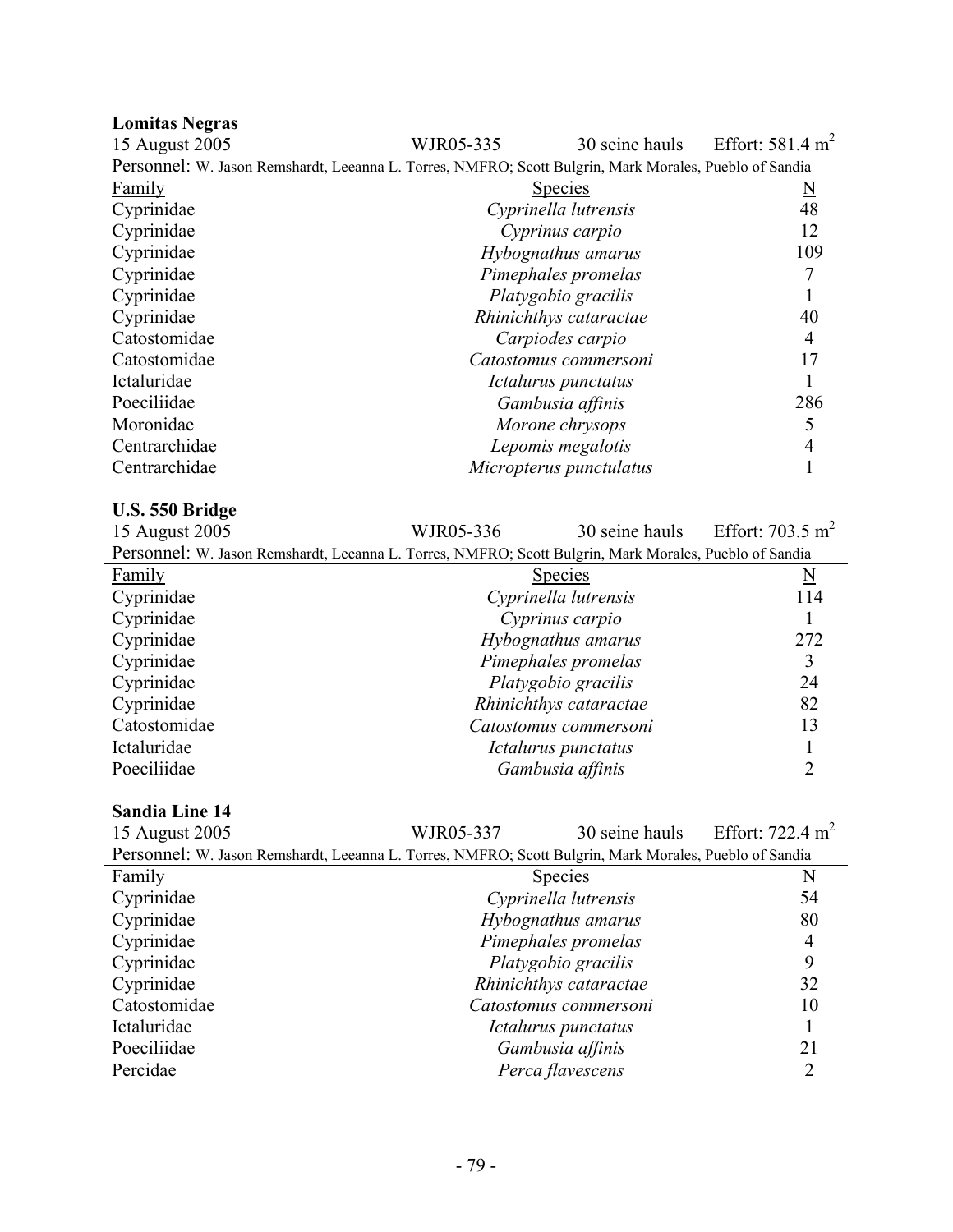| <b>Sandia PNM Gasline</b>                                                               |                      |                        |                             |
|-----------------------------------------------------------------------------------------|----------------------|------------------------|-----------------------------|
| 15 August 2005                                                                          | WJR05-338            | 30 seine hauls         | Effort: $558.3 \text{ m}^2$ |
| Personnel: W. Jason Remshardt, Leeanna L. Torres, NMFRO; Mark Morales, Pueblo of Sandia |                      |                        |                             |
| <b>Family</b>                                                                           |                      | <b>Species</b>         | $\underline{\rm N}$         |
| Cyprinidae                                                                              |                      | Cyprinella lutrensis   | 55                          |
| Cyprinidae                                                                              |                      | Hybognathus amarus     | 80                          |
| Cyprinidae                                                                              |                      | Pimephales promelas    | $\overline{4}$              |
| Cyprinidae                                                                              |                      | Platygobio gracilis    | 9                           |
| Cyprinidae                                                                              |                      | Rhinichthys cataractae | 33                          |
| Catostomidae                                                                            |                      | Catostomus commersoni  | 10                          |
| Ictaluridae                                                                             |                      | Ictalurus punctatus    | 1                           |
| Poeciliidae                                                                             |                      | Gambusia affinis       | 21                          |
| Percidae                                                                                |                      | Perca flavescens       | $\overline{2}$              |
|                                                                                         |                      |                        |                             |
| Lemitar                                                                                 |                      |                        |                             |
| 16 August 2005                                                                          | WJR05-339            | 30 seine hauls         | Effort: $569.7 \text{ m}^2$ |
| Personnel: W. Jason Remshardt, Leeanna L. Torres, Cody M. Robertson, NMFRO              |                      |                        |                             |
| <b>Family</b>                                                                           | <b>Species</b>       |                        | $\overline{\mathbf{N}}$     |
| Cyprinidae                                                                              | Cyprinella lutrensis |                        | 27                          |
| Cyprinidae                                                                              | Cyprinus carpio      |                        | 5                           |
| Cyprinidae                                                                              | Hybognathus amarus   |                        | 402                         |
| Cyprinidae                                                                              | Pimephales promelas  |                        | 23                          |
| Cyprinidae                                                                              | Platygobio gracilis  |                        | 36                          |
| Ictaluridae                                                                             | Ictalurus punctatus  |                        | 15                          |
| Poeciliidae                                                                             |                      | Gambusia affinis       | 96                          |
|                                                                                         |                      |                        |                             |
| <b>San Acacia Diversion Dam</b>                                                         |                      |                        |                             |
| 16 August 2005                                                                          | WJR05-340            | 30 seine hauls         | Effort: $564.9 \text{ m}^2$ |
| Personnel: W. Jason Remshardt, Leeanna L. Torres, Cody M. Robertson, NMFRO              |                      |                        |                             |
| Family                                                                                  | <b>Species</b>       |                        | $\frac{N}{8}$<br>2          |
| Cyprinidae                                                                              | Cyprinella lutrensis |                        |                             |
| Cyprinidae                                                                              | Cyprinus carpio      |                        |                             |
| Cyprinidae                                                                              | Hybognathus amarus   |                        | 13                          |
| Cyprinidae                                                                              | Pimephales promelas  |                        | $\tau$                      |
| Cyprinidae                                                                              | Platygobio gracilis  |                        | 21                          |
| Cyprinidae                                                                              |                      | Rhinichthys cataractae | $\overline{2}$              |
| Catostomidae                                                                            | Carpiodes carpio     |                        | $\overline{2}$              |
| Ictaluridae                                                                             |                      | Ameiurus natalis       | $\overline{3}$              |
| Ictaluridae                                                                             | Ictalurus punctatus  |                        | 127                         |
| Poeciliidae                                                                             | Gambusia affinis     |                        | 5                           |
| Moronidae                                                                               |                      | Morone chrysops        | 1                           |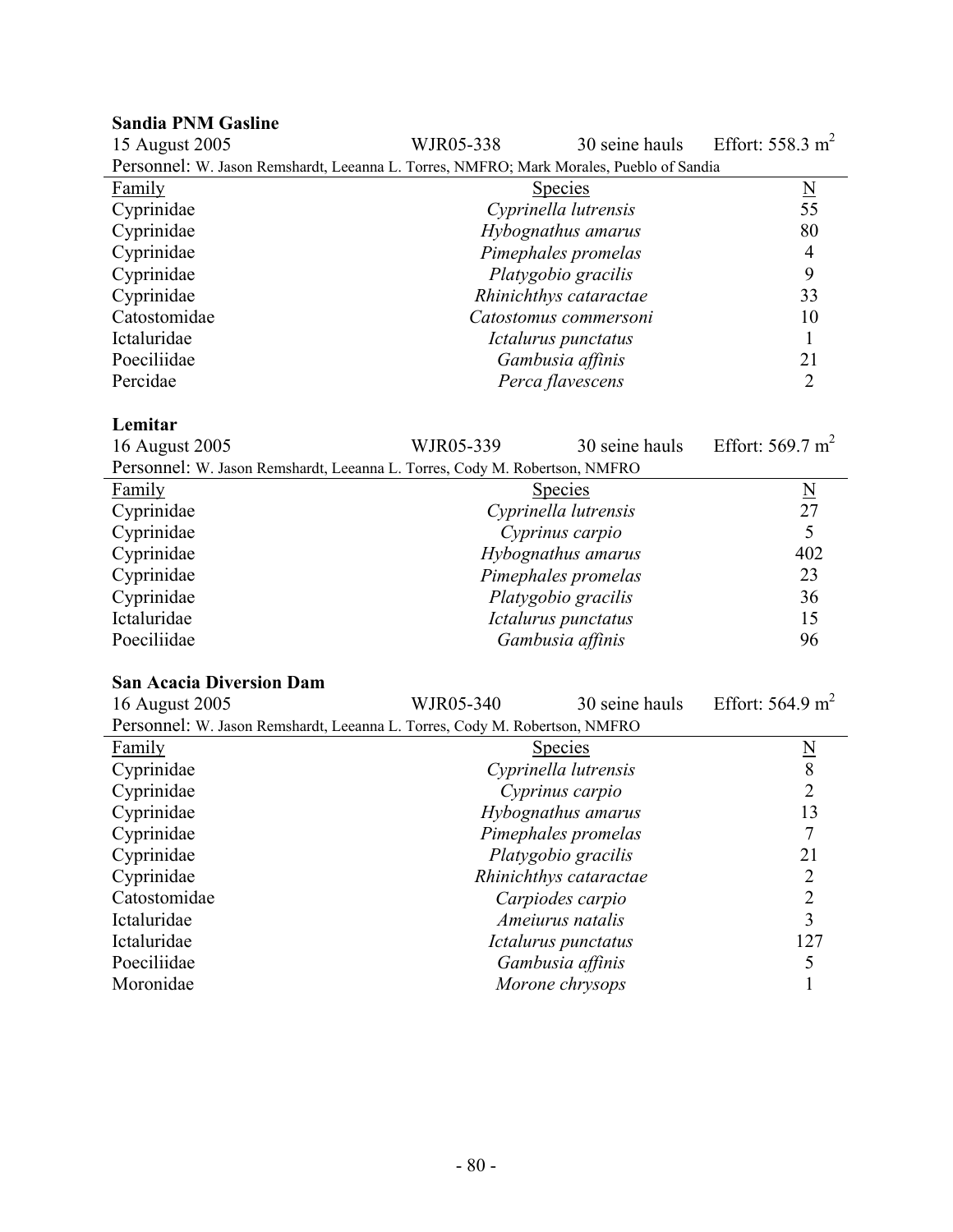**Tomé**  WJR05-341  $30$  seine hauls Effort: 561.3 m<sup>2</sup> Personnel: W. Jason Remshardt, Leeanna L. Torres, Cody M. Robertson, NMFRO

|               | <b>FEISOIIIIEI.</b> W. Jason Remshardt, Leeanna L. Torres, Cody M. Robertson, NMFRO |                          |
|---------------|-------------------------------------------------------------------------------------|--------------------------|
| Family        | Species                                                                             | $\underline{\mathrm{N}}$ |
| Cyprinidae    | Cyprinella lutrensis                                                                | 19                       |
| Cyprinidae    | Cyprinus carpio                                                                     | 11                       |
| Cyprinidae    | Hybognathus amarus                                                                  | 169                      |
| Cyprinidae    | Pimephales promelas                                                                 | 23                       |
| Cyprinidae    | Rhinichthys cataractae                                                              |                          |
| Catostomidae  | Carpiodes carpio                                                                    |                          |
| Ictaluridae   | Ictalurus punctatus                                                                 |                          |
| Poeciliidae   | Gambusia affinis                                                                    | 13                       |
| Moronidae     | Morone chrysops                                                                     |                          |
| Centrarchidae | Micropterus salmoides                                                               |                          |
|               |                                                                                     |                          |

| $\mathbf{A}$ Niv Orange $\left u\right\rangle$ isicia, $\mathbf{A}$ ic anuro Oate |                             |                       |                             |
|-----------------------------------------------------------------------------------|-----------------------------|-----------------------|-----------------------------|
| 16 August 2005                                                                    | 30 seine hauls<br>WJR05-342 |                       | Effort: $588.0 \text{ m}^2$ |
| Personnel: W. Jason Remshardt, Leeanna L. Torres, Cody M. Robertson, NMFRO        |                             |                       |                             |
| Family                                                                            |                             | <b>Species</b>        | N                           |
| Cyprinidae                                                                        |                             | Cyprinella lutrensis  | 29                          |
| Cyprinidae                                                                        |                             | Cyprinus carpio       |                             |
| Cyprinidae                                                                        |                             | Hybognathus amarus    | 866                         |
| Cyprinidae                                                                        |                             | Pimephales promelas   | 38                          |
| Cyprinidae                                                                        |                             | Platygobio gracilis   |                             |
| Catostomidae                                                                      |                             | Carpiodes carpio      | 15                          |
| Catostomidae                                                                      |                             | Catostomus commersoni |                             |
| Ictaluridae                                                                       |                             | Ameiurus natalis      |                             |
| Ictaluridae                                                                       |                             | Ictalurus punctatus   |                             |
| Poeciliidae                                                                       |                             | Gambusia affinis      | 65                          |
| Moronidae                                                                         |                             | Morone chrysops       | 6                           |
|                                                                                   |                             |                       |                             |

| Rio Grande @ Isleta, Atrisco Outfall                                       |                     |                             |    |
|----------------------------------------------------------------------------|---------------------|-----------------------------|----|
| 16 August 2005                                                             | WJR05-343           | Effort: $665.7 \text{ m}^2$ |    |
| Personnel: W. Jason Remshardt, Leeanna L. Torres, Cody M. Robertson, NMFRO |                     |                             |    |
| Family                                                                     |                     | <b>Species</b>              | N  |
| Cyprinidae                                                                 |                     | Cyprinella lutrensis        | 14 |
| Cyprinidae                                                                 | Hybognathus amarus  | 15                          |    |
| Cyprinidae                                                                 | Pimephales promelas | 12                          |    |
| Cyprinidae                                                                 |                     | Rhinichthys cataractae      | 6  |
| Catostomidae                                                               |                     | Carpiodes carpio            | 11 |
| Catostomidae                                                               |                     | Catostomus commersoni       | 4  |
| Ictaluridae                                                                |                     | Ictalurus punctatus         |    |
| Poeciliidae                                                                |                     | Gambusia affinis            | 27 |
| Moronidae                                                                  |                     | Morone chrysops             |    |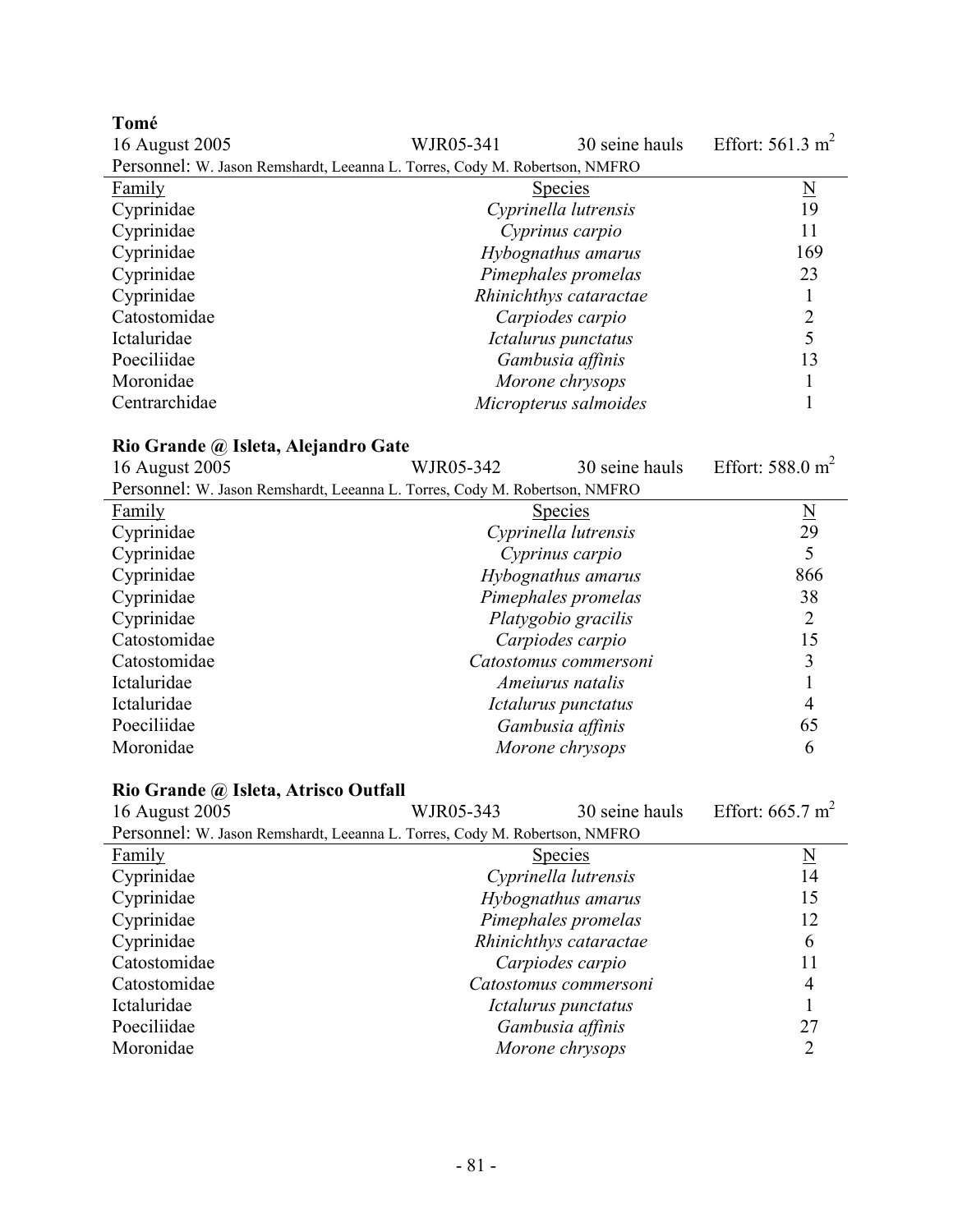### **Dixon Road**

| 12 September 2005                                                                                      | WJR05-344              | 40 seine hauls              | Effort: $910.8 \text{ m}^2$ |
|--------------------------------------------------------------------------------------------------------|------------------------|-----------------------------|-----------------------------|
| Personnel: W. Jason Remshardt, Leeanna L. Torres, NMFRO; Scott Bulgrin, Mark Morales, Pueblo of Sandia |                        |                             |                             |
| Family                                                                                                 | <u>Species</u>         | $\underline{\underline{N}}$ |                             |
| Cyprinidae                                                                                             |                        | Cyprinella lutrensis        | 20                          |
| Cyprinidae                                                                                             |                        | Cyprinus carpio             | 3                           |
| Cyprinidae                                                                                             |                        | Hybognathus amarus          | 52                          |
| Cyprinidae                                                                                             |                        | Pimephales promelas         | 7                           |
| Cyprinidae                                                                                             |                        | Platygobio gracilis         | $\overline{4}$              |
| Cyprinidae                                                                                             |                        | Rhinichthys cataractae      | 9                           |
| Catostomidae                                                                                           |                        | Catostomus commersoni       | $\overline{7}$              |
| Poeciliidae                                                                                            |                        | Gambusia affinis            | 81                          |
| Moronidae                                                                                              |                        | Morone chrysops             | $\mathbf{1}$                |
| Centrarchidae                                                                                          |                        | Micropterus salmoides       | 3                           |
| Percidae                                                                                               | Sander vitreus         |                             | $\mathbf{1}$                |
|                                                                                                        |                        |                             |                             |
| <b>Lomitas Negras</b>                                                                                  |                        |                             |                             |
| 12 September 2005                                                                                      | WJR05-345              | 40 seine hauls              | Effort: 789.3 $m2$          |
| Personnel: W. Jason Remshardt, Leeanna L. Torres, NMFRO; Scott Bulgrin, Mark Morales, Pueblo of Sandia |                        |                             |                             |
| Family                                                                                                 |                        | <b>Species</b>              | $\underline{\underline{N}}$ |
| Cyprinidae                                                                                             |                        | Cyprinella lutrensis        | 76                          |
| Cyprinidae                                                                                             | Hybognathus amarus     |                             | 104                         |
| Cyprinidae                                                                                             | Pimephales promelas    |                             | 3                           |
| Cyprinidae                                                                                             | Platygobio gracilis    |                             | $\overline{7}$              |
| Cyprinidae                                                                                             | Rhinichthys cataractae |                             | 26                          |
| Catostomidae                                                                                           |                        | Catostomus commersoni       | $\overline{2}$              |
| Poeciliidae                                                                                            | Gambusia affinis       |                             | 157                         |
| U.S. 550 Bridge                                                                                        |                        |                             |                             |

| 12 September 2005                                                                                      | WJR05-346                  | 40 seine hauls         | Effort: 789.6 $m^2$ |
|--------------------------------------------------------------------------------------------------------|----------------------------|------------------------|---------------------|
| Personnel: W. Jason Remshardt, Leeanna L. Torres, NMFRO; Scott Bulgrin, Mark Morales, Pueblo of Sandia |                            |                        |                     |
| Family                                                                                                 | <b>Species</b><br><u>N</u> |                        |                     |
| Cyprinidae                                                                                             |                            | Cyprinella lutrensis   | 67                  |
| Cyprinidae                                                                                             |                            | Cyprinus carpio        |                     |
| Cyprinidae                                                                                             |                            | Hybognathus amarus     | 293                 |
| Cyprinidae                                                                                             |                            | Pimephales promelas    |                     |
| Cyprinidae                                                                                             |                            | Platygobio gracilis    | 19                  |
| Cyprinidae                                                                                             |                            | Rhinichthys cataractae | 81                  |
| Catostomidae                                                                                           |                            | Carpiodes carpio       |                     |
| Catostomidae                                                                                           |                            | Catostomus commersoni  | 13                  |
| Poeciliidae                                                                                            |                            | Gambusia affinis       | 48                  |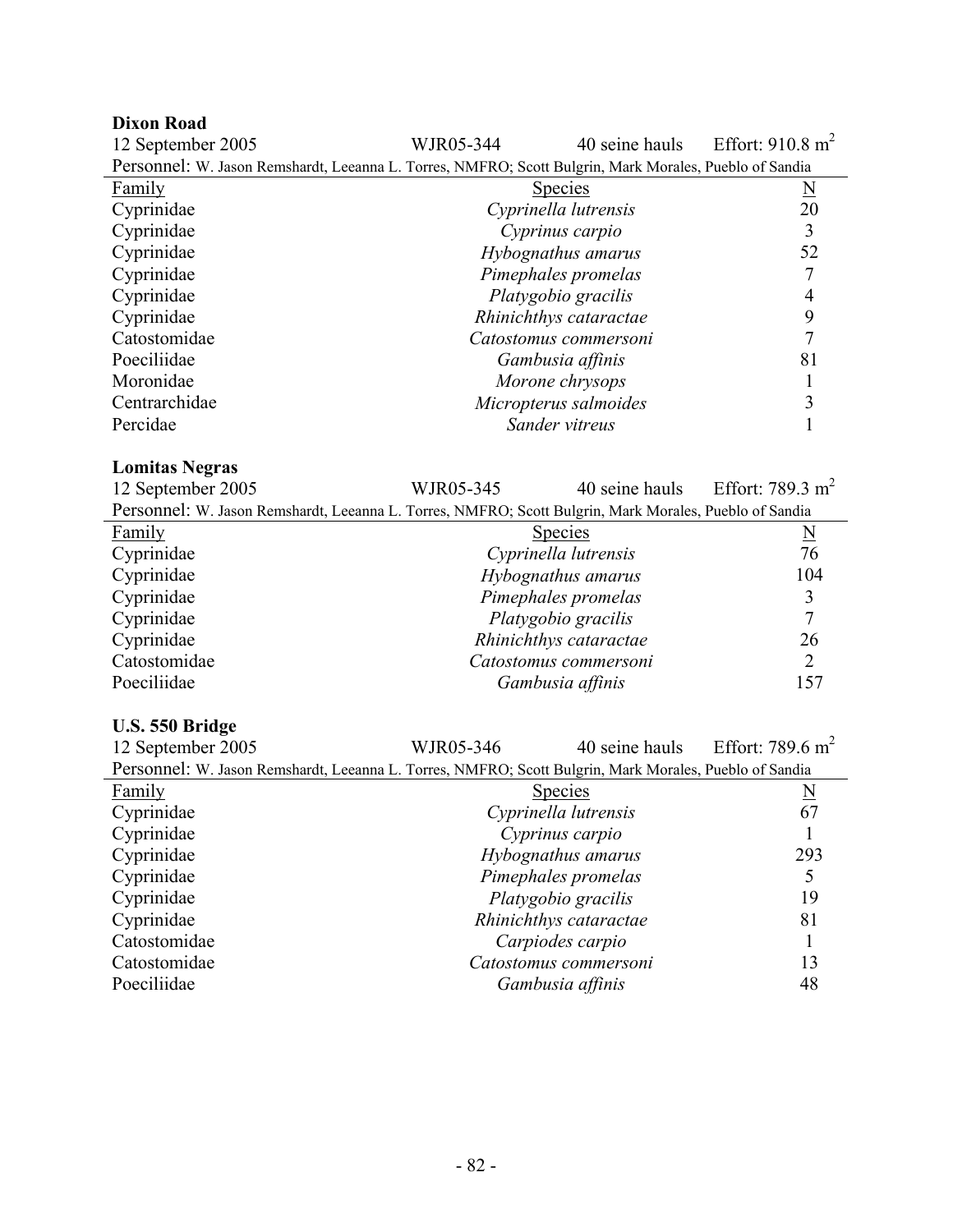| <b>Sandia Line 14</b>                                                                    |                        |                       |                             |
|------------------------------------------------------------------------------------------|------------------------|-----------------------|-----------------------------|
| 12 September 2005                                                                        | WJR05-347              | 40 seine hauls        | Effort: $843.0 \text{ m}^2$ |
| Personnel: W. Jason Remshardt, Leeanna L. Torres, NMFRO; Scott Bulgrin, Pueblo of Sandia |                        |                       |                             |
| Family                                                                                   |                        | <b>Species</b>        | $\underline{\rm N}$         |
| Cyprinidae                                                                               |                        | Cyprinella lutrensis  | 61                          |
| Cyprinidae                                                                               |                        | Cyprinus carpio       | 21                          |
| Cyprinidae                                                                               |                        | Hybognathus amarus    | 63                          |
| Cyprinidae                                                                               |                        | Pimephales promelas   | 4                           |
| Cyprinidae                                                                               |                        | Platygobio gracilis   | 7                           |
| Cyprinidae                                                                               | Rhinichthys cataractae |                       | 19                          |
| Catostomidae                                                                             | Catostomus commersoni  |                       | 8                           |
| Poeciliidae                                                                              | Gambusia affinis       |                       | 301                         |
| Centrarchidae                                                                            |                        | Lepomis macrochirus   | 2                           |
| Centrarchidae                                                                            |                        | Micropterus salmoides | 6                           |
|                                                                                          |                        |                       |                             |
| <b>Sandia PNM Gasline</b>                                                                |                        |                       |                             |
| 12 September 2005                                                                        | WJR05-348              | 40 seine hauls        | Effort: $817.8 \text{ m}^2$ |
| Personnel: W. Jason Remshardt, Leeanna L. Torres, NMFRO; Scott Bulgrin, Pueblo of Sandia |                        |                       |                             |

| T VIDOIMIVI. <i>W. Sudon Kemanara, Legamia L. Torres, Parii</i> Ro, Deoir Duight, Fueblo of Bundia |                        |                         |  |
|----------------------------------------------------------------------------------------------------|------------------------|-------------------------|--|
| Family                                                                                             | <b>Species</b>         | $\overline{\mathbf{N}}$ |  |
| Cyprinidae                                                                                         | Cyprinella lutrensis   | 27                      |  |
| Cyprinidae                                                                                         | Cyprinus carpio        |                         |  |
| Cyprinidae                                                                                         | Hybognathus amarus     | 33                      |  |
| Cyprinidae                                                                                         | Pimephales promelas    |                         |  |
| Cyprinidae                                                                                         | Platygobio gracilis    |                         |  |
| Cyprinidae                                                                                         | Rhinichthys cataractae |                         |  |
| Catostomidae                                                                                       | Catostomus commersoni  |                         |  |
| Ictaluridae                                                                                        | Ictalurus punctatus    |                         |  |
| Poeciliidae                                                                                        | Gambusia affinis       |                         |  |
| Moronidae                                                                                          | Morone chrysops        |                         |  |

# **Lemitar**

| WJR05-349 | 40 seine hauls | Effort: $986.4 \text{ m}^2$                                                                                                                                                                                                                                                                               |
|-----------|----------------|-----------------------------------------------------------------------------------------------------------------------------------------------------------------------------------------------------------------------------------------------------------------------------------------------------------|
|           |                |                                                                                                                                                                                                                                                                                                           |
|           |                | N                                                                                                                                                                                                                                                                                                         |
|           |                | 13                                                                                                                                                                                                                                                                                                        |
|           |                | 11                                                                                                                                                                                                                                                                                                        |
|           |                | 195                                                                                                                                                                                                                                                                                                       |
|           |                | 13                                                                                                                                                                                                                                                                                                        |
|           |                | 10                                                                                                                                                                                                                                                                                                        |
|           |                |                                                                                                                                                                                                                                                                                                           |
|           |                |                                                                                                                                                                                                                                                                                                           |
|           |                | 26                                                                                                                                                                                                                                                                                                        |
|           |                |                                                                                                                                                                                                                                                                                                           |
|           |                | Personnel: W. Jason Remshardt, Cody M. Robertson, Leeanna L. Torres, NMFRO<br><b>Species</b><br>Cyprinella lutrensis<br>Cyprinus carpio<br>Hybognathus amarus<br>Pimephales promelas<br>Platygobio gracilis<br>Rhinichthys cataractae<br>Catostomus commersoni<br>Ictalurus punctatus<br>Gambusia affinis |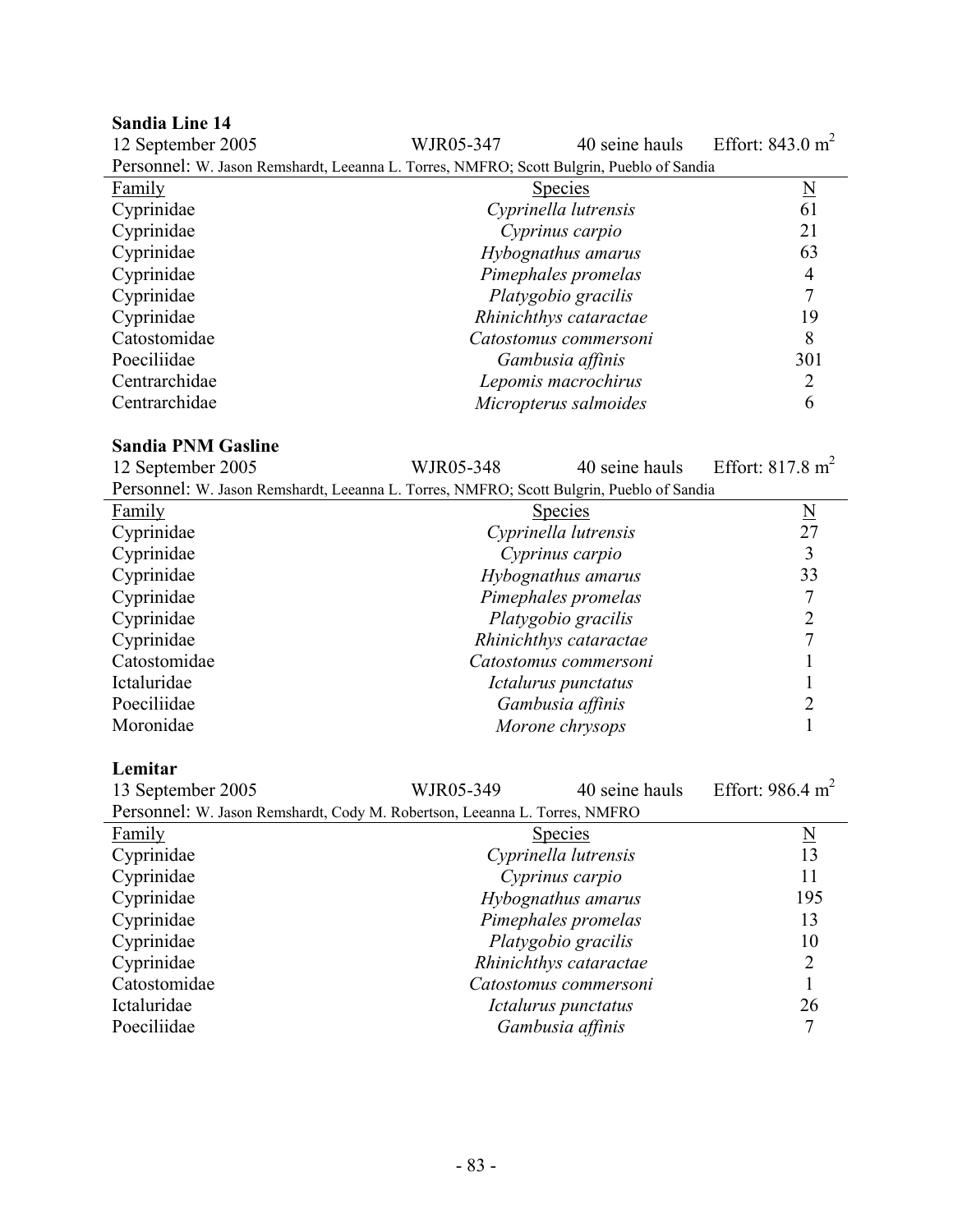# **San Acacia Diversion Dam**

| WJR05-350 | 40 seine hauls | Effort: $842.7 \text{ m}^2$                                                                                                                                                                                                                                                                          |
|-----------|----------------|------------------------------------------------------------------------------------------------------------------------------------------------------------------------------------------------------------------------------------------------------------------------------------------------------|
|           |                |                                                                                                                                                                                                                                                                                                      |
|           |                | N                                                                                                                                                                                                                                                                                                    |
|           |                | $\mathcal{D}$                                                                                                                                                                                                                                                                                        |
|           |                | 21                                                                                                                                                                                                                                                                                                   |
|           |                | 36                                                                                                                                                                                                                                                                                                   |
|           |                |                                                                                                                                                                                                                                                                                                      |
|           |                | 13                                                                                                                                                                                                                                                                                                   |
|           |                |                                                                                                                                                                                                                                                                                                      |
|           |                |                                                                                                                                                                                                                                                                                                      |
|           |                | 64                                                                                                                                                                                                                                                                                                   |
|           |                | 20                                                                                                                                                                                                                                                                                                   |
|           |                | Personnel: W. Jason Remshardt, Cody M. Robertson, Leeanna L. Torres, NMFRO<br><b>Species</b><br>Cyprinella lutrensis<br>Cyprinus carpio<br>Hybognathus amarus<br>Pimephales promelas<br>Platygobio gracilis<br>Rhinichthys cataractae<br>Ameiurus natalis<br>Ictalurus punctatus<br>Gambusia affinis |

# **U.S. Highway 60 Bridge**

| 13 September 2005                                                          | WJR05-351 | 40 seine hauls       | Effort: $759.0 \text{ m}^2$ |
|----------------------------------------------------------------------------|-----------|----------------------|-----------------------------|
| Personnel: W. Jason Remshardt, Cody M. Robertson, Leeanna L. Torres, NMFRO |           |                      |                             |
| Family                                                                     |           | <b>Species</b>       | $\overline{\mathbf{N}}$     |
| Cyprinidae                                                                 |           | Cyprinella lutrensis | 47                          |
| Cyprinidae                                                                 |           | Cyprinus carpio      | 9                           |
| Cyprinidae                                                                 |           | Hybognathus amarus   | 115                         |
| Cyprinidae                                                                 |           | Pimephales promelas  | 9                           |
| Ictaluridae                                                                |           | Ameiurus natalis     | 16                          |
| Ictaluridae                                                                |           | Ictalurus punctatus  | 30                          |
| Poeciliidae                                                                |           | Gambusia affinis     | 68                          |
| Moronidae                                                                  |           | Morone chrysops      | 4                           |

# **Rio Grande @ Isleta, Atrisco Outfall**

| 14 September 2005                                                             | <b>SRD05-078</b> | 30 seine hauls         | Effort: $880.5 \text{ m}^2$ |
|-------------------------------------------------------------------------------|------------------|------------------------|-----------------------------|
| Personnel: Stephen R. Davenport, D. Chris Kitcheyan, Cody M. Robertson, NMFRO |                  |                        |                             |
| Family                                                                        |                  | <b>Species</b>         | N                           |
| Cyprinidae                                                                    |                  | Cyprinella lutrensis   | 14                          |
| Cyprinidae                                                                    |                  | Hybognathus amarus     |                             |
| Cyprinidae                                                                    |                  | Pimephales promelas    | 12                          |
| Cyprinidae                                                                    |                  | Platygobio gracilis    |                             |
| Cyprinidae                                                                    |                  | Rhinichthys cataractae |                             |
| Catostomidae                                                                  |                  | Carpiodes carpio       |                             |
| Catostomidae                                                                  |                  | Catostomus commersoni  | n                           |
| Ictaluridae                                                                   |                  | Ameiurus natalis       |                             |
| Ictaluridae                                                                   |                  | Ictalurus punctatus    |                             |
| Poeciliidae                                                                   |                  | Gambusia affinis       | 103                         |
| Moronidae                                                                     |                  | Morone chrysops        |                             |
| Centrarchidae                                                                 |                  | Pomoxis annularis      |                             |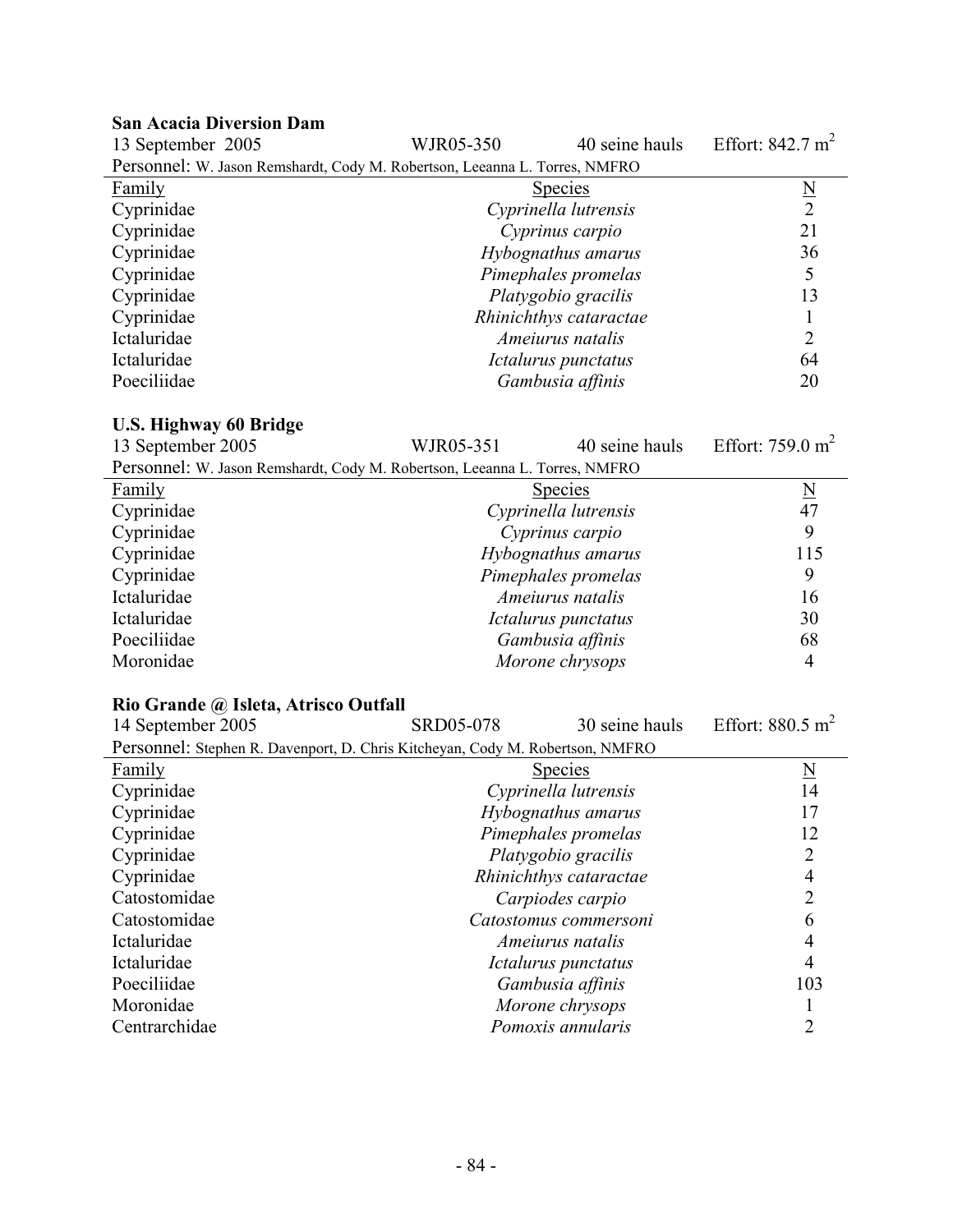## **Rio Grande @ Isleta, Alejandro Gate**

14 September 2005 SRD05-079 30 seine hauls Effort: 933.0 m<sup>2</sup> Personnel: Stephen R. Davenport, D. Chris Kitcheyan, Cody M. Robertson, NMFRO; Cody Walker, Pueblo of Isleta

| 15icia        |                       |     |
|---------------|-----------------------|-----|
| <b>Family</b> | <b>Species</b>        | N   |
| Cyprinidae    | Cyprinella lutrensis  | 133 |
| Cyprinidae    | Cyprinus carpio       | 10  |
| Cyprinidae    | Hybognathus amarus    | 750 |
| Cyprinidae    | Pimephales promelas   | 25  |
| Cyprinidae    | Platygobio gracilis   | 4   |
| Catostomidae  | Carpiodes carpio      |     |
| Catostomidae  | Catostomus commersoni | 2   |
| Ictaluridae   | Ictalurus punctatus   | 11  |
| Poeciliidae   | Gambusia affinis      | 150 |
| Moronidae     | Morone chrysops       |     |

#### **Rio Puerco Confluence**

| 14 September 2005                                                             | <b>SRD05-080</b>     | 40 seine hauls       | Effort: $804.0 \text{ m}^2$ |  |  |
|-------------------------------------------------------------------------------|----------------------|----------------------|-----------------------------|--|--|
| Personnel: Stephen R. Davenport, D. Chris Kitcheyan, Cody M. Robertson, NMFRO |                      |                      |                             |  |  |
| Family                                                                        |                      | <b>Species</b>       | $\underline{N}$             |  |  |
| Cyprinidae                                                                    |                      | Cyprinella lutrensis | 24                          |  |  |
| Cyprinidae                                                                    |                      | Cyprinus carpio      | $\tau$                      |  |  |
| Cyprinidae                                                                    |                      | Hybognathus amarus   | 296                         |  |  |
| Cyprinidae                                                                    |                      | Pimephales promelas  | 12                          |  |  |
| Catostomidae                                                                  |                      | Carpiodes carpio     |                             |  |  |
| Ictaluridae                                                                   | Ameiurus natalis     |                      | 1                           |  |  |
| Ictaluridae                                                                   | Ictalurus punctatus  |                      | 34                          |  |  |
| Poeciliidae                                                                   | Gambusia affinis     |                      | 300                         |  |  |
| Tomé                                                                          |                      |                      |                             |  |  |
| 15 September 2005                                                             | SRD05-081            | 7 seine hauls        | Effort: 174.3 $m2$          |  |  |
| Personnel: W. Jason Remshardt, Leeanna Torres, Stephen R. Davenport, NMFRO    |                      |                      |                             |  |  |
| <b>Family</b>                                                                 | <b>Species</b>       |                      | $\underline{N}$             |  |  |
| Cyprinidae                                                                    | Cyprinella lutrensis |                      | 63                          |  |  |
| Cyprinidae                                                                    | Cyprinus carpio      |                      | 6                           |  |  |
| Cyprinidae                                                                    | Hybognathus amarus   |                      | 75                          |  |  |
| Cyprinidae                                                                    | Pimephales promelas  |                      | 69                          |  |  |

Cyprinidae *Pimephales promelas* 69

Ictaluridae *Ictalurus punctatus* 6 Poeciliidae *Gambusia affinis* 38

Catostomidae *Carpiodes carpio* 5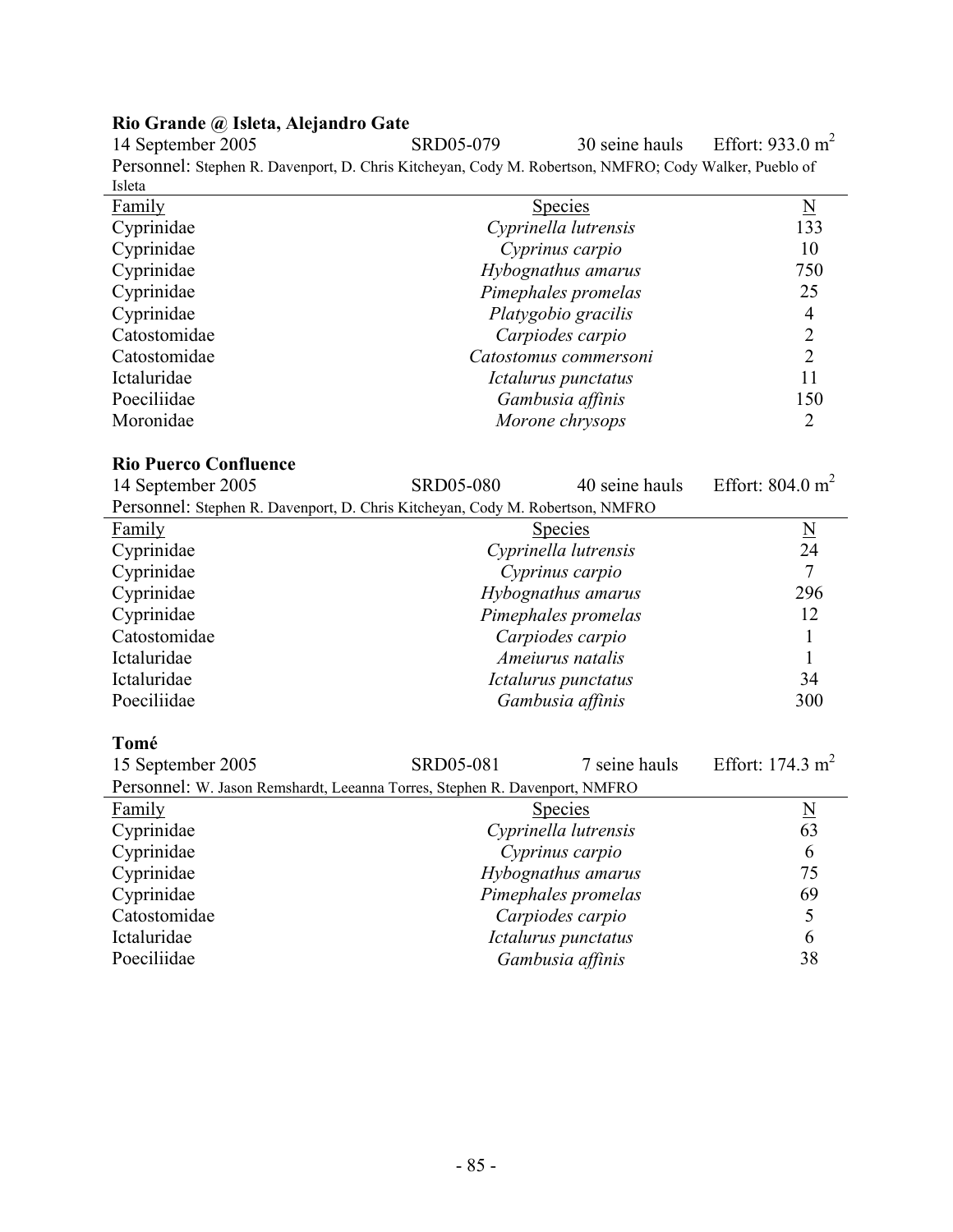| <b>Dixon Road</b>                                                                           |                        |                      |                               |
|---------------------------------------------------------------------------------------------|------------------------|----------------------|-------------------------------|
| 11 October 2005                                                                             | LTT05-01               | 40 seine hauls       | Effort: 1013.1 m <sup>2</sup> |
| Personnel: Leeanna L. Torres, Stephen R. Davenport, NMFRO; Scott Bulgrin, Mark Morales, UNM |                        |                      |                               |
| Family                                                                                      |                        | <b>Species</b>       | $\underline{\rm N}$           |
| Cyprinidae                                                                                  |                        | Cyprinella lutrensis | 20                            |
| Cyprinidae                                                                                  |                        | Cyprinus carpio      | 23                            |
| Cyprinidae                                                                                  | Hybognathus amarus     |                      | 347                           |
| Cyprinidae                                                                                  | Pimephales promelas    |                      | 4                             |
| Cyprinidae                                                                                  | Platygobio gracilis    |                      | 37                            |
| Cyprinidae                                                                                  | Rhinichthys cataractae |                      | 29                            |
| Catostomidae                                                                                |                        | Carpiodes carpio     |                               |
| Catostomidae                                                                                | Catostomus commersoni  |                      | 6                             |
| Ictaluridae                                                                                 |                        | Ictalurus punctatus  | $\overline{2}$                |
| Poeciliidae                                                                                 |                        | Gambusia affinis     | 52                            |

# **Lomitas Negras**

 $LTT05-02$  40 seine hauls Effort: 837.3 m<sup>2</sup>

| Personnel: Leeanna L. Torres, Stephen R. Davenport, NMFRO; Scott Bulgrin, Mark Morales, UNM |                        |                     |  |
|---------------------------------------------------------------------------------------------|------------------------|---------------------|--|
| Family                                                                                      | <b>Species</b>         | $\underline{\rm N}$ |  |
| Cyprinidae                                                                                  | Cyprinella lutrensis   | 17                  |  |
| Cyprinidae                                                                                  | Cyprinus carpio        | 5                   |  |
| Cyprinidae                                                                                  | Hybognathus amarus     | 104                 |  |
| Cyprinidae                                                                                  | Pimephales promelas    | 3                   |  |
| Cyprinidae                                                                                  | Platygobio gracilis    | 2                   |  |
| Cyprinidae                                                                                  | Rhinichthys cataractae | ∍                   |  |
| Catostomidae                                                                                | Carpiodes carpio       |                     |  |
| Catostomidae                                                                                | Catostomus commersoni  |                     |  |
| Ictaluridae                                                                                 | Ictalurus punctatus    |                     |  |
| Poeciliidae                                                                                 | Gambusia affinis       | 306                 |  |
| Centrarchidae                                                                               | Lepomis cyanellus      |                     |  |
| Centrarchidae                                                                               | Pomoxis annularis      |                     |  |
| Percidae                                                                                    | Perca flavescens       |                     |  |

## **U.S. 550 Bridge**

| 11 October 2005                                                                             | LTT05-03           | 40 seine hauls         | Effort: $889.2 \text{ m}^2$ |  |
|---------------------------------------------------------------------------------------------|--------------------|------------------------|-----------------------------|--|
| Personnel: Leeanna L. Torres, Stephen R. Davenport, NMFRO; Scott Bulgrin, Mark Morales, UNM |                    |                        |                             |  |
| Family                                                                                      |                    | <b>Species</b>         | $\underline{\rm N}$         |  |
| Cyprinidae                                                                                  |                    | Cyprinella lutrensis   | 44                          |  |
| Cyprinidae                                                                                  |                    | Cyprinus carpio        | 2                           |  |
| Cyprinidae                                                                                  | Hybognathus amarus |                        | 183                         |  |
| Cyprinidae                                                                                  |                    | Platygobio gracilis    | 16                          |  |
| Cyprinidae                                                                                  |                    | Rhinichthys cataractae | 228                         |  |
| Catostomidae                                                                                |                    | Carpiodes carpio       |                             |  |
| Catostomidae                                                                                |                    | Catostomus commersoni  | 9                           |  |
| Ictaluridae                                                                                 |                    | Ictalurus punctatus    | 2                           |  |
| Poeciliidae                                                                                 |                    | Gambusia affinis       |                             |  |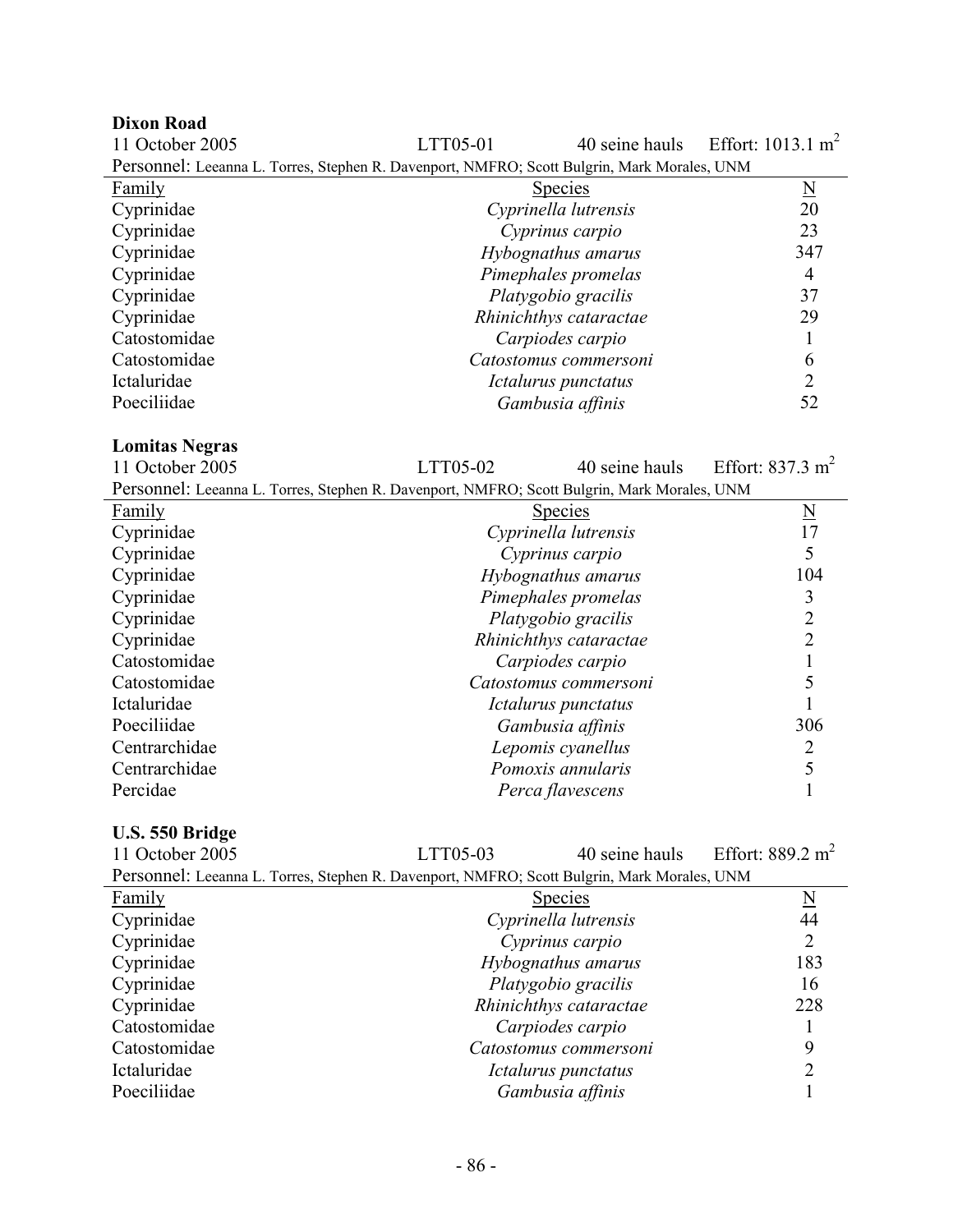# **Sandia Line 14**

| 11 October 2005                                                                             | LTT05-04              | 40 seine hauls         | Effort: $850.2 \text{ m}^2$ |
|---------------------------------------------------------------------------------------------|-----------------------|------------------------|-----------------------------|
| Personnel: Leeanna L. Torres, Stephen R. Davenport, NMFRO; Scott Bulgrin, Mark Morales, UNM |                       |                        |                             |
| <b>Family</b>                                                                               |                       | <b>Species</b>         | $\underline{\rm N}$         |
| Cyprinidae                                                                                  |                       | Cyprinella lutrensis   | 39                          |
| Cyprinidae                                                                                  |                       | Cyprinus carpio        | 3                           |
| Cyprinidae                                                                                  |                       | Hybognathus amarus     | 196                         |
| Cyprinidae                                                                                  |                       | Pimephales promelas    | 8                           |
| Cyprinidae                                                                                  |                       | Platygobio gracilis    |                             |
| Cyprinidae                                                                                  |                       | Rhinichthys cataractae | 28                          |
| Catostomidae                                                                                | Catostomus commersoni |                        | 5                           |
| Ictaluridae                                                                                 | Ictalurus punctatus   |                        | 3                           |
| Poeciliidae                                                                                 | Gambusia affinis      |                        | 197                         |
| Centrarchidae                                                                               | Lepomis cyanellus     |                        |                             |
| Centrarchidae                                                                               | Pomoxis annularis     |                        |                             |
| <b>Sandia PNM Gasline</b>                                                                   |                       |                        |                             |
| 11 October 2005                                                                             | LTT05-05              | 31 seine hauls         | Effort: $602.4 \text{ m}^2$ |
| Personnel: Leeanna L. Torres, Stephen R. Davenport, NMFRO; Mark Morales, UNM                |                       |                        |                             |
| Family                                                                                      | <b>Species</b>        |                        | N                           |

|                        | 1N             |
|------------------------|----------------|
| Cyprinella lutrensis   | 42             |
| Hybognathus amarus     | 146            |
| Pimephales promelas    |                |
| Platygobio gracilis    | 10             |
| Rhinichthys cataractae | 75             |
| Catostomus commersoni  |                |
| Ictalurus punctatus    |                |
| Gambusia affinis       | 25             |
|                        | <b>Species</b> |

# **Rio Grande @ Isleta, Atrisco Outfall**

| 12 October 2005                                                            | LTT05-06           | 30 seine hauls         | Effort: $960.0 \text{ m}^2$ |
|----------------------------------------------------------------------------|--------------------|------------------------|-----------------------------|
| Personnel: Leeanna Torres, Stephen R. Davenport, D. Chris Kitcheyan, NMFRO |                    |                        |                             |
| <b>Family</b>                                                              |                    | <b>Species</b>         | $\overline{\mathbf{N}}$     |
| Cyprinidae                                                                 |                    | Cyprinella lutrensis   | 34                          |
| Cyprinidae                                                                 |                    | Cyprinus carpio        | 2                           |
| Cyprinidae                                                                 | Hybognathus amarus |                        | 12                          |
| Cyprinidae                                                                 |                    | Pimephales promelas    | 2                           |
| Cyprinidae                                                                 |                    | Platygobio gracilis    |                             |
| Cyprinidae                                                                 |                    | Rhinichthys cataractae | 3                           |
| Catostomidae                                                               |                    | Carpiodes carpio       | 3                           |
| Ictaluridae                                                                |                    | Ictalurus punctatus    |                             |
| Poeciliidae                                                                |                    | Gambusia affinis       | 65                          |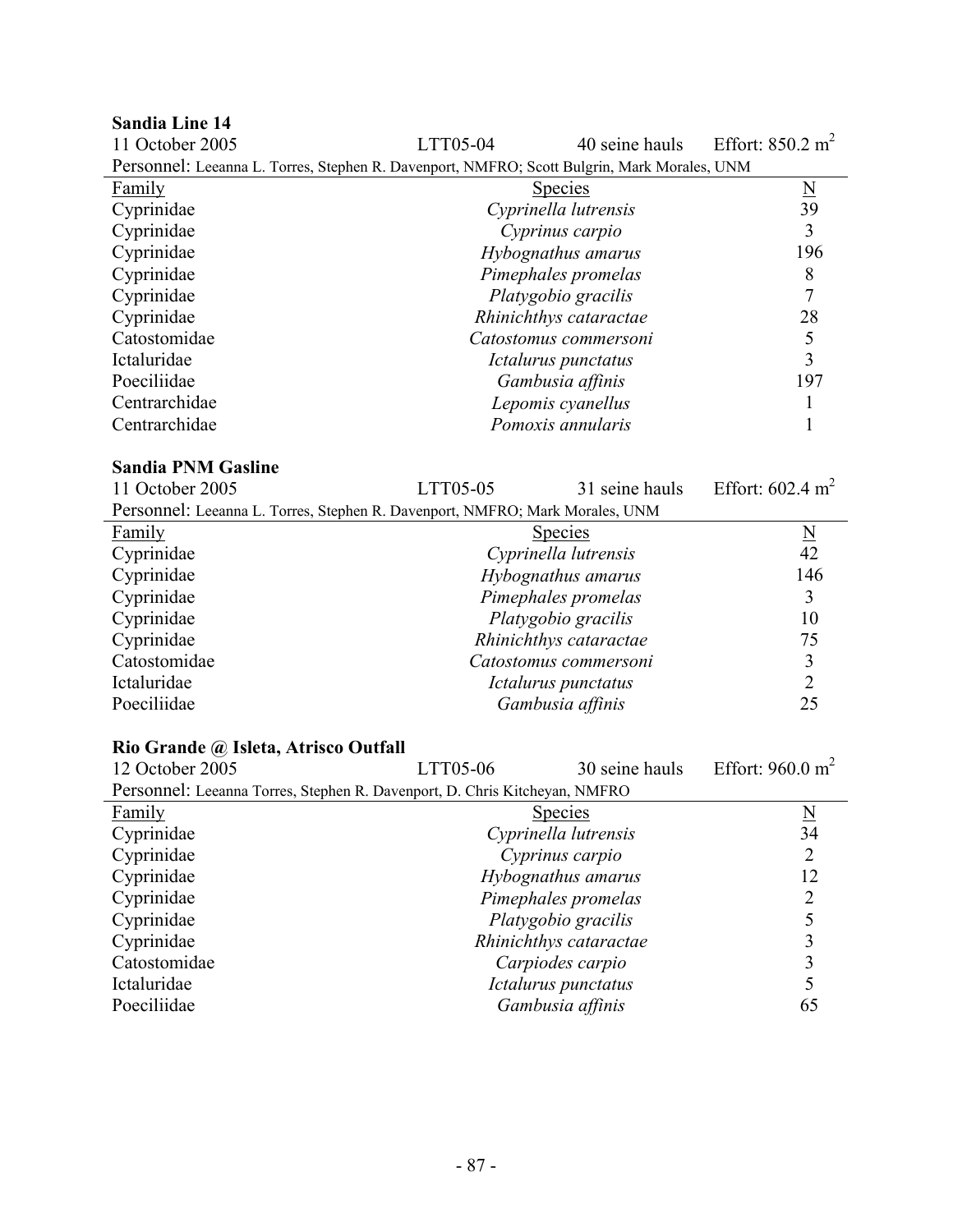| $\sigma$ and $w_i$ isitus the angular $\sigma$ and<br>12 October 2005      | LTT05-07             | 30 seine hauls       | Effort: $1002.6 \text{ m}^2$ |
|----------------------------------------------------------------------------|----------------------|----------------------|------------------------------|
| Personnel: Leeanna Torres, Stephen R. Davenport, D. Chris Kitcheyan, NMFRO |                      |                      |                              |
| <b>Family</b>                                                              |                      | <b>Species</b>       | $\overline{\mathbf{N}}$      |
| Cyprinidae                                                                 |                      | Cyprinella lutrensis | 32                           |
| Cyprinidae                                                                 |                      | Cyprinus carpio      | $\overline{2}$               |
| Cyprinidae                                                                 |                      | Hybognathus amarus   | 1143                         |
| Cyprinidae                                                                 |                      | Pimephales promelas  | 13                           |
| Ictaluridae                                                                |                      | Ictalurus punctatus  | 3                            |
| Poeciliidae                                                                |                      | Gambusia affinis     | 181                          |
| Moronidae                                                                  |                      | Morone chrysops      | 1                            |
|                                                                            |                      |                      |                              |
| Tomé                                                                       |                      |                      |                              |
| 12 October 2005                                                            | LTT05-08             | 7 seine hauls        | Effort: $681.0 \text{ m}^2$  |
| Personnel: Leeanna Torres, Stephen R. Davenport, NMFRO                     |                      |                      |                              |
| <b>Family</b>                                                              |                      | <b>Species</b>       | $\frac{N}{8}$                |
| Cyprinidae                                                                 |                      | Cyprinella lutrensis |                              |
| Cyprinidae                                                                 |                      | Cyprinus carpio      | $\mathbf{1}$                 |
| Cyprinidae                                                                 | Hybognathus amarus   |                      | 139                          |
| Cyprinidae                                                                 | Pimephales promelas  |                      | $\boldsymbol{7}$             |
| Cyprinidae                                                                 |                      | Platygobio gracilis  | $\mathfrak{Z}$               |
| Catostomidae                                                               |                      | Carpiodes carpio     | $\overline{2}$               |
| Poeciliidae                                                                |                      | Gambusia affinis     | 29                           |
|                                                                            |                      |                      |                              |
| Lemitar                                                                    |                      |                      |                              |
| 13 October 2005                                                            | LTT05-09             | 35 seine hauls       | Effort: $862.5 \text{ m}^2$  |
| Personnel: Leeanna Torres, Stephen R. Davenport, Jason E. Davis, NMFRO     |                      |                      |                              |
| <b>Family</b>                                                              |                      | <b>Species</b>       | $\frac{N}{6}$                |
| Cyprinidae                                                                 | Cyprinella lutrensis |                      |                              |
| Cyprinidae                                                                 | Cyprinus carpio      |                      | 5                            |
| Cyprinidae                                                                 | Hybognathus amarus   |                      | 489                          |
| Cyprinidae                                                                 | Pimephales promelas  |                      | $\overline{4}$               |
| Cyprinidae                                                                 |                      | Platygobio gracilis  | $\overline{7}$               |
| Ictaluridae                                                                |                      | Ictalurus punctatus  | 17                           |
| Poeciliidae                                                                |                      | Gambusia affinis     | 20                           |

### **Rio Grande @ Isleta, Alejandro Gate**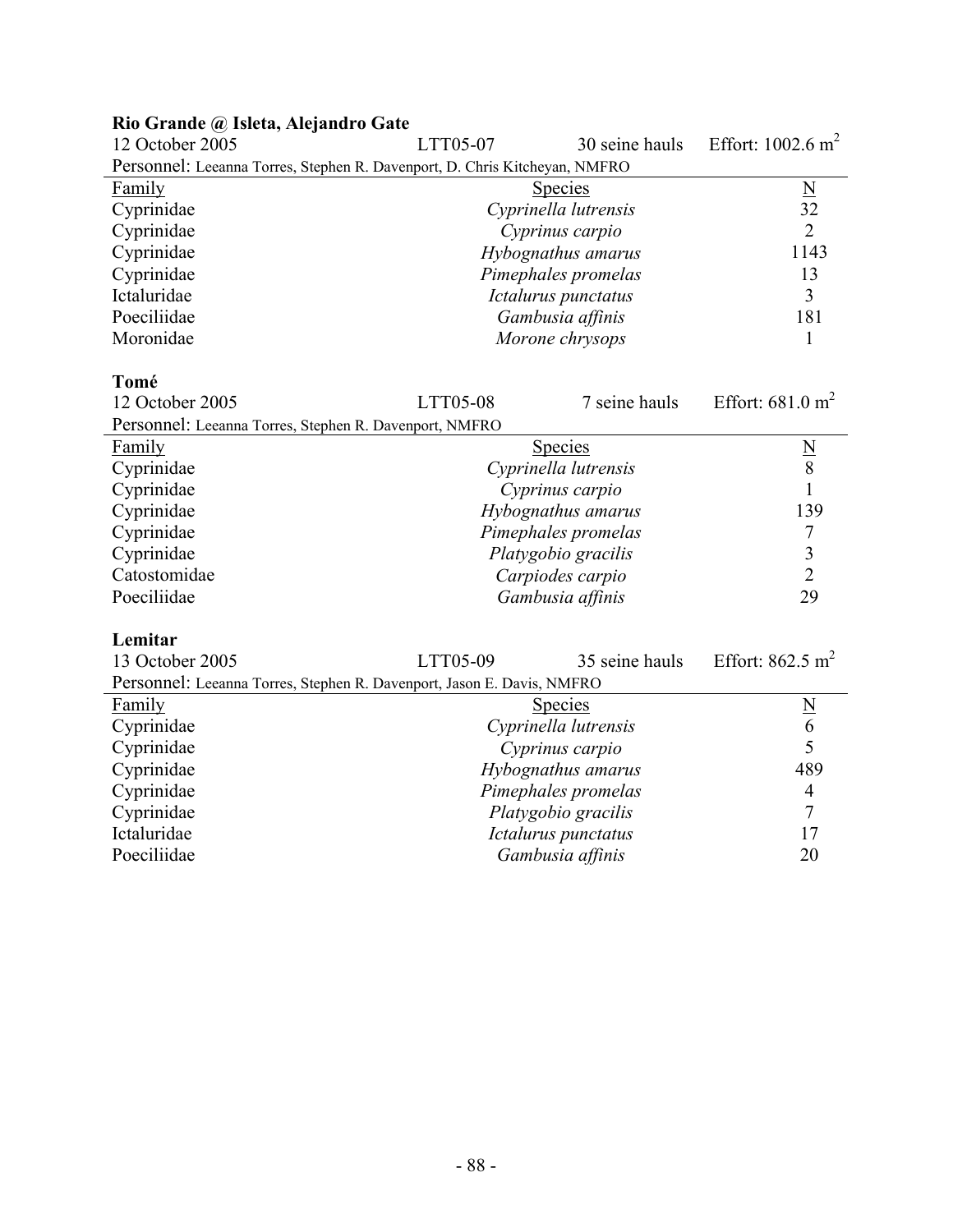| <b>San Acacia Diversion Dam</b>                                        |                 |                        |                             |
|------------------------------------------------------------------------|-----------------|------------------------|-----------------------------|
| 13 October 2005                                                        | LTT05-10        | 35 seine hauls         | Effort: $873.6 \text{ m}^2$ |
| Personnel: Leeanna Torres, Stephen R. Davenport, Jason E. Davis, NMFRO |                 |                        |                             |
| Family                                                                 |                 | <b>Species</b>         | $\underline{\rm N}$         |
| Cyprinidae                                                             |                 | Cyprinella lutrensis   | 3                           |
| Cyprinidae                                                             | Cyprinus carpio |                        | 6                           |
| Cyprinidae                                                             |                 | Hybognathus amarus     | 34                          |
| Cyprinidae                                                             |                 | Pimephales promelas    | 5                           |
| Cyprinidae                                                             |                 | Platygobio gracilis    |                             |
| Cyprinidae                                                             |                 | Rhinichthys cataractae | 10                          |
| Ictaluridae                                                            |                 | Ictalurus punctatus    | 35                          |

# **Rio Puerco Confluence**

| 13 October 2005                                                        | LTT05-11 | 35 seine hauls       | Effort: 945.6 $m^2$ |
|------------------------------------------------------------------------|----------|----------------------|---------------------|
| Personnel: Leeanna Torres, Stephen R. Davenport, Jason E. Davis, NMFRO |          |                      |                     |
| <b>Family</b>                                                          |          | <b>Species</b>       |                     |
| Cyprinidae                                                             |          | Cyprinella lutrensis | 4                   |
| Cyprinidae                                                             |          | Cyprinus carpio      | 6                   |
| Cyprinidae                                                             |          | Hybognathus amarus   | 246                 |
| Cyprinidae                                                             |          | Pimephales promelas  | 8                   |
| Cyprinidae                                                             |          | Platygobio gracilis  | 9                   |
| Ictaluridae                                                            |          | Ameiurus natalis     |                     |
| Ictaluridae                                                            |          | Ictalurus punctatus  | 77                  |
| Poeciliidae                                                            |          | Gambusia affinis     | 138                 |

# **U.S. Highway 60 Bridge**

| 13 October 2005                                                        | LTT05-12            | 35 seine hauls       | Effort: $873.6 \text{ m}^2$ |
|------------------------------------------------------------------------|---------------------|----------------------|-----------------------------|
| Personnel: Leeanna Torres, Stephen R. Davenport, Jason E. Davis, NMFRO |                     |                      |                             |
| <b>Family</b>                                                          |                     | <b>Species</b>       | $\underline{N}$             |
| Cyprinidae                                                             |                     | Cyprinella lutrensis | 41                          |
| Cyprinidae                                                             |                     | Cyprinus carpio      | 17                          |
| Cyprinidae                                                             | Hybognathus amarus  |                      | 123                         |
| Cyprinidae                                                             | Pimephales promelas |                      | 3                           |
| Cyprinidae                                                             |                     | Platygobio gracilis  |                             |
| Ictaluridae                                                            | Ameiurus natalis    |                      |                             |
| Ictaluridae                                                            |                     | Ictalurus punctatus  | 17                          |
| Poeciliidae                                                            |                     | Gambusia affinis     | 14                          |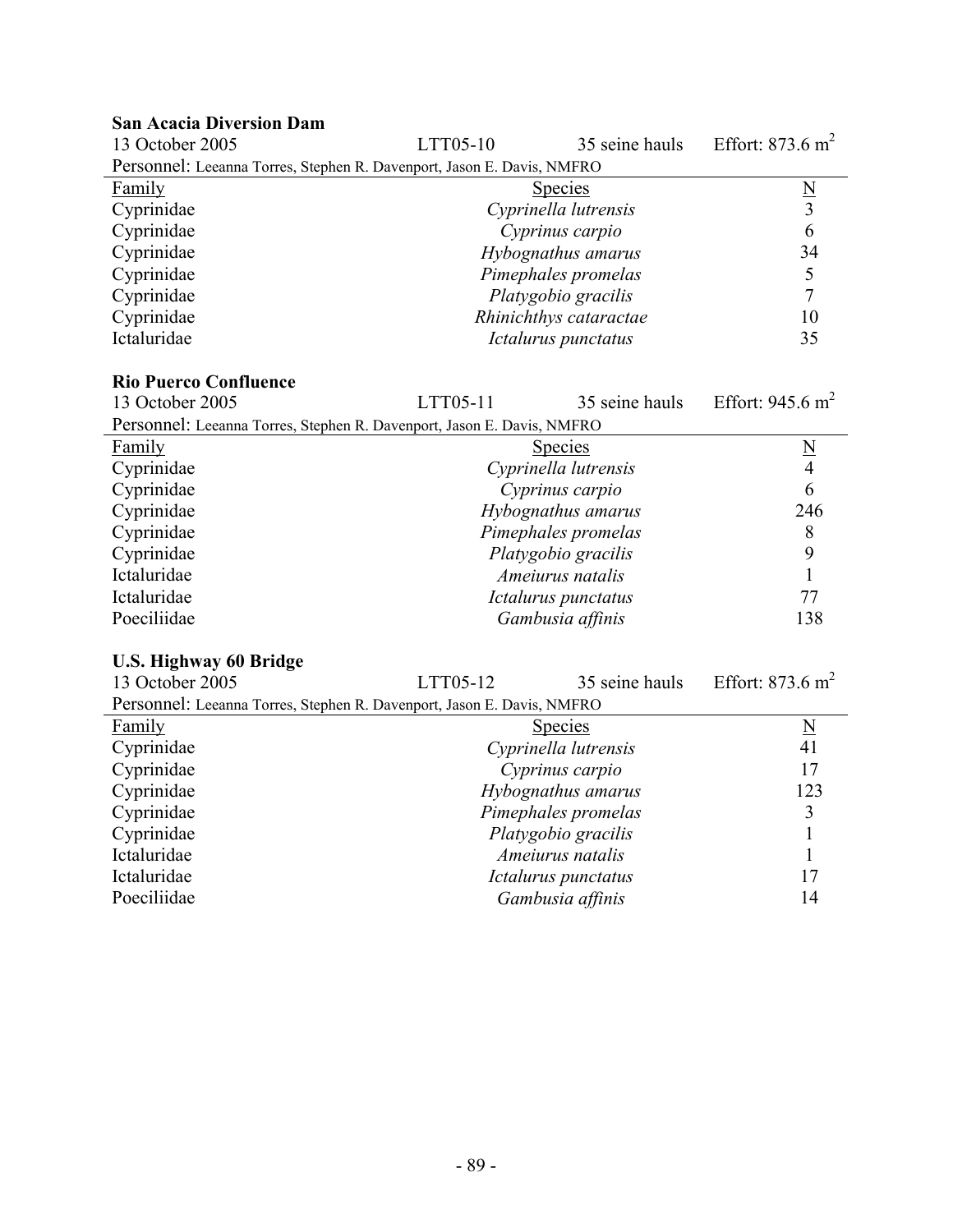#### **Dixon Road**

| 15 November 2005                                                                       | WJR05-352 | 40 seine hauls         | Effort: $729.6 \text{ m}^2$ |
|----------------------------------------------------------------------------------------|-----------|------------------------|-----------------------------|
| Personnel: W. Jason Remshardt, D. Weston Furr, NMFRO; Scott Bulgrin, Mark Morales, UNM |           |                        |                             |
| <b>Family</b>                                                                          |           | <b>Species</b>         | N                           |
| Cyprinidae                                                                             |           | Cyprinella lutrensis   | 19                          |
| Cyprinidae                                                                             |           | Hybognathus amarus     | 133                         |
| Cyprinidae                                                                             |           | Pimephales promelas    |                             |
| Cyprinidae                                                                             |           | Platygobio gracilis    | 33                          |
| Cyprinidae                                                                             |           | Rhinichthys cataractae |                             |
| Catostomidae                                                                           |           | Catostomus commersoni  |                             |
| Poeciliidae                                                                            |           | Gambusia affinis       | 32                          |
| Moronidae                                                                              |           | Morone chrysops        |                             |

# **Lomitas Negras**

WIR05-353  $40$  seine hauls Effort: 770.1 m<sup>2</sup>

| 10 INOVEIIIDEI ZUUJ | WJKUJ-333                                                                              | 40 seme nauis | - EHOIL 770.1 III |
|---------------------|----------------------------------------------------------------------------------------|---------------|-------------------|
|                     | Personnel: W. Jason Remshardt, D. Weston Furr, NMFRO; Scott Bulgrin, Mark Morales, UNM |               |                   |

|               | $\sim$ . The second comparation of $\sim$ . The second case, the second second second comparation is second to the second second second second second second second second second second second second second second second secon |     |
|---------------|-----------------------------------------------------------------------------------------------------------------------------------------------------------------------------------------------------------------------------------|-----|
| Family        | <b>Species</b>                                                                                                                                                                                                                    | N   |
| Cyprinidae    | Cyprinella lutrensis                                                                                                                                                                                                              |     |
| Cyprinidae    | Cyprinus carpio                                                                                                                                                                                                                   |     |
| Cyprinidae    | Hybognathus amarus                                                                                                                                                                                                                | 144 |
| Cyprinidae    | Pimephales promelas                                                                                                                                                                                                               |     |
| Cyprinidae    | Platygobio gracilis                                                                                                                                                                                                               | 8   |
| Catostomidae  | Carpiodes carpio                                                                                                                                                                                                                  |     |
| Poeciliidae   | Gambusia affinis                                                                                                                                                                                                                  | 62  |
| Moronidae     | Morone chrysops                                                                                                                                                                                                                   |     |
| Centrarchidae | Lepomis cyanellus                                                                                                                                                                                                                 |     |
|               |                                                                                                                                                                                                                                   |     |

#### **Sandia Line 14**

16 November 2005 WJR05-354 40 seine hauls Effort: 826.5 m<sup>2</sup> Personnel: W. Jason Remshardt, D. Weston Furr, NMFRO; Scott Bulgrin, Mark Morales, UNM Family Species N Cyprinidae *Cyprinella lutrensis* 49 Cyprinidae *Cyprinus carpio* 3 Cyprinidae *Hybognathus amarus* 269 Cyprinidae *Pimephales promelas* 10 Platygobio gracilis **9** 

| Cyprinidae   | Rhinichthys cataractae |    |
|--------------|------------------------|----|
| Catostomidae | Carpiodes carpio       |    |
| Catostomidae | Catostomus commersoni  |    |
| Poeciliidae  | Gambusia affinis       | 25 |
| Moronidae    | Morone chrysops        |    |
|              |                        |    |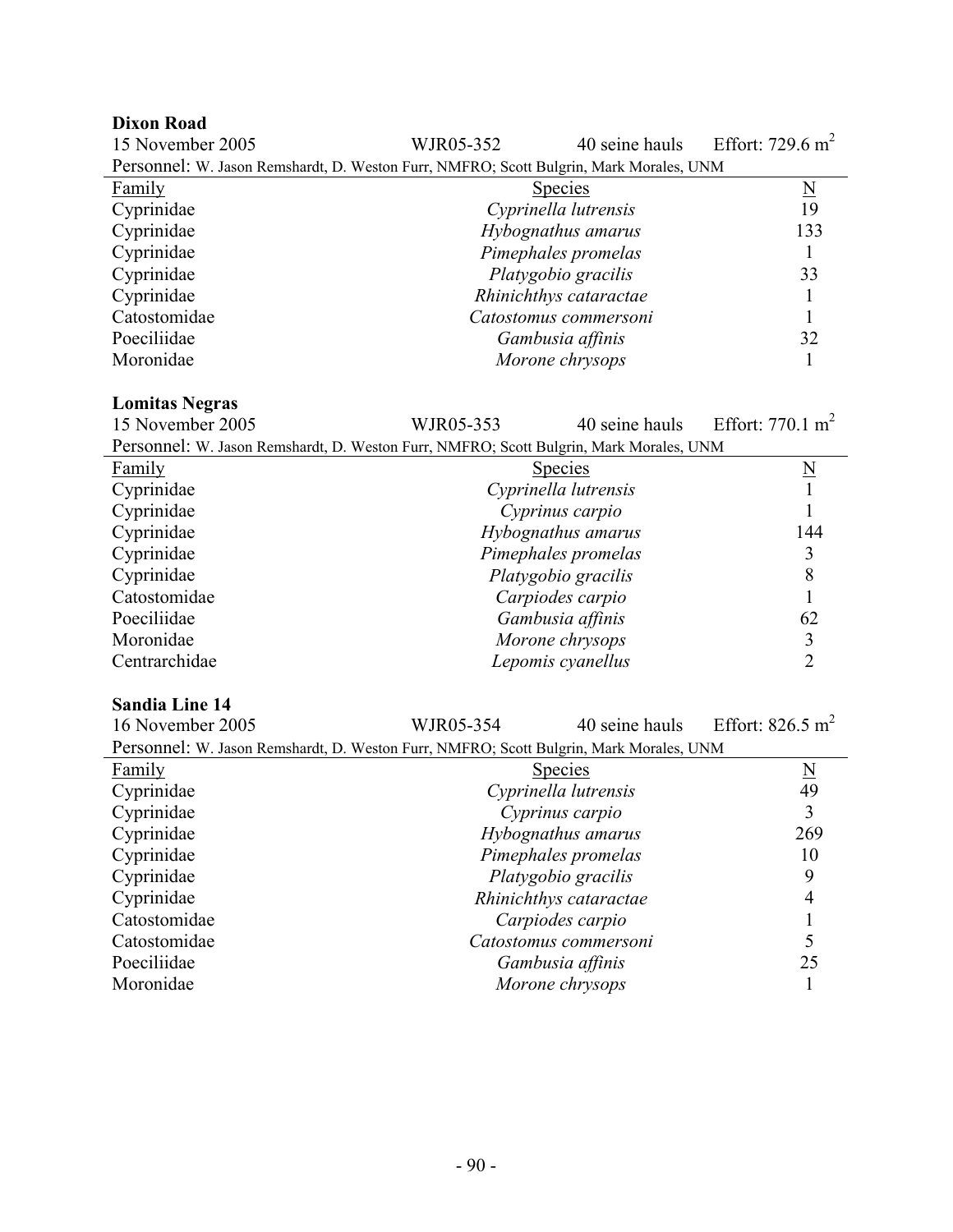# **Sandia PNM Gasline**

| 16 November 2005                                                                       | WJR05-355            | 40 seine hauls         | Effort: $803.1 \text{ m}^2$ |
|----------------------------------------------------------------------------------------|----------------------|------------------------|-----------------------------|
| Personnel: W. Jason Remshardt, D. Weston Furr, NMFRO; Scott Bulgrin, Mark Morales, UNM |                      |                        |                             |
| <b>Family</b>                                                                          |                      | <b>Species</b>         | $\underline{N}$             |
| Cyprinidae                                                                             |                      | Cyprinella lutrensis   | 26                          |
| Cyprinidae                                                                             |                      | Cyprinus carpio        | $\overline{3}$              |
| Cyprinidae                                                                             |                      | Hybognathus amarus     | 157                         |
| Cyprinidae                                                                             |                      | Pimephales promelas    | $\mathbf{1}$                |
| Cyprinidae                                                                             |                      | Platygobio gracilis    | 22                          |
| Cyprinidae                                                                             |                      | Rhinichthys cataractae | 5                           |
| Catostomidae                                                                           |                      | Carpiodes carpio       | $\mathbf{1}$                |
| Catostomidae                                                                           |                      | Catostomus commersoni  | $\overline{4}$              |
| Poeciliidae                                                                            |                      | Gambusia affinis       | 9                           |
| Moronidae                                                                              |                      | Morone chrysops        | $\mathbf{1}$                |
|                                                                                        |                      |                        |                             |
| Rio Grande @ Isleta, Atrisco Outfall                                                   |                      |                        |                             |
| 16 November 2005                                                                       | WJR05-356            | 40 seine hauls         | Effort: $863.1 \text{ m}^2$ |
| Personnel: W. Jason Remshardt, Leeanna Torres, Cody M. Robertson, NMFRO                |                      |                        |                             |
| Family                                                                                 |                      | <b>Species</b>         |                             |
| Cyprinidae                                                                             |                      | Cyprinella lutrensis   | $\frac{N}{8}$               |
| Cyprinidae                                                                             |                      | Cyprinus carpio        | $\mathbf{1}$                |
| Cyprinidae                                                                             | Hybognathus amarus   |                        | 7                           |
| Cyprinidae                                                                             |                      | Pimephales promelas    | 5                           |
| Cyprinidae                                                                             |                      | Platygobio gracilis    | 10                          |
| Cyprinidae                                                                             |                      | Rhinichthys cataractae | 3                           |
| Poeciliidae                                                                            |                      | Gambusia affinis       | 49                          |
| Centrarchidae                                                                          |                      | Lepomis macrochirus    | 11                          |
| Centrarchidae                                                                          |                      | Micropterus salmoides  | 1                           |
|                                                                                        |                      |                        |                             |
| Rio Grande @ Isleta, Alejandro Gate                                                    |                      |                        |                             |
| 16 November 2005                                                                       | WJR05-357            | 40 seine hauls         | Effort: 769.8 $m2$          |
| Personnel: W. Jason Remshardt, Leeanna Torres, Cody M. Robertson, NMFRO                |                      |                        |                             |
| Family                                                                                 |                      | <b>Species</b>         | $\underline{\mathrm{N}}$    |
| Cyprinidae                                                                             | Cyprinella lutrensis |                        | 53                          |
| Cyprinidae                                                                             |                      | Hybognathus amarus     | 863                         |
| Cyprinidae                                                                             |                      | Pimephales promelas    | $\overline{2}$              |
| Cyprinidae                                                                             |                      | Platygobio gracilis    | 1                           |
| Ictaluridae                                                                            |                      | Ictalurus punctatus    | $\overline{7}$              |
| Poeciliidae                                                                            | Gambusia affinis     |                        | 196                         |

Centrarchidae *Lepomis macrochirus* 1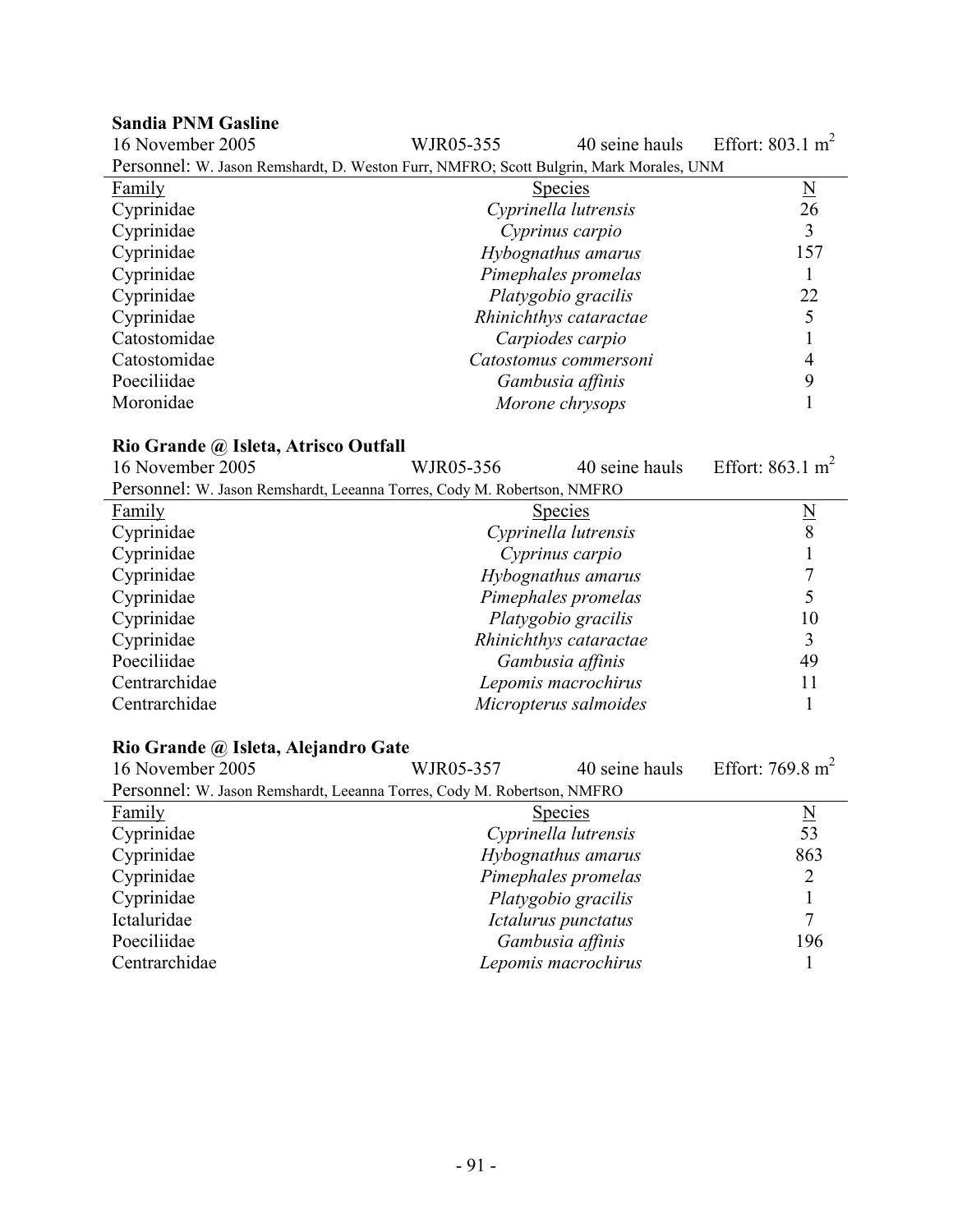**Lemitar** 

| 17 November 2005                                                     | WJR05-358 | 40 seine hauls      | Effort: $654.3 \text{ m}^2$ |
|----------------------------------------------------------------------|-----------|---------------------|-----------------------------|
| Personnel: W. Jason Remshardt, Leeanna Torres, D. Weston Furr, NMFRO |           |                     |                             |
| <b>Family</b>                                                        |           | <b>Species</b>      | N                           |
| Cyprinidae                                                           |           | Cyprinus carpio     | 4                           |
| Cyprinidae                                                           |           | Hybognathus amarus  | 718                         |
| Cyprinidae                                                           |           | Pimephales promelas | 10                          |
| Cyprinidae                                                           |           | Platygobio gracilis |                             |
| Ictaluridae                                                          |           | Ictalurus punctatus | 10                          |
| Poeciliidae                                                          |           | Gambusia affinis    | 29                          |

#### **San Acacia Diversion Dam**

| 17 November 2005                                                     | WJR05-359           | 40 seine hauls         | Effort: $620.4 \text{ m}^2$ |
|----------------------------------------------------------------------|---------------------|------------------------|-----------------------------|
| Personnel: W. Jason Remshardt, Leeanna Torres, D. Weston Furr, NMFRO |                     |                        |                             |
| Family                                                               |                     | <b>Species</b>         | N                           |
| Cyprinidae                                                           |                     | Cyprinella lutrensis   | 8                           |
| Cyprinidae                                                           |                     | Cyprinus carpio        | 4                           |
| Cyprinidae                                                           | Hybognathus amarus  |                        | 282                         |
| Cyprinidae                                                           | Pimephales promelas |                        | 22                          |
| Cyprinidae                                                           |                     | Platygobio gracilis    | 33                          |
| Cyprinidae                                                           |                     | Rhinichthys cataractae | 4                           |
| Ictaluridae                                                          | Ameiurus natalis    |                        | 6                           |
| Ictaluridae                                                          |                     | Ictalurus punctatus    | 32                          |
| Moronidae                                                            |                     | Morone chrysops        | 2                           |

### **Rio Puerco Confluence**

| 17 November 2005                                                     | WJR05-360            | 40 seine hauls | Effort: 746.1 $m2$       |
|----------------------------------------------------------------------|----------------------|----------------|--------------------------|
| Personnel: W. Jason Remshardt, Leeanna Torres, D. Weston Furr, NMFRO |                      |                |                          |
| <b>Family</b>                                                        | <b>Species</b>       |                | $\underline{\mathrm{N}}$ |
| Cyprinidae                                                           | Cyprinella lutrensis |                |                          |
| Cyprinidae                                                           | Cyprinus carpio      |                | 7                        |
| Cyprinidae                                                           | Hybognathus amarus   |                | 254                      |
| Cyprinidae                                                           | Pimephales promelas  |                | 9                        |
| Cyprinidae                                                           | Platygobio gracilis  |                | 11                       |
| Ictaluridae                                                          | Ictalurus punctatus  |                | 57                       |
| Poeciliidae                                                          | Gambusia affinis     |                | 197                      |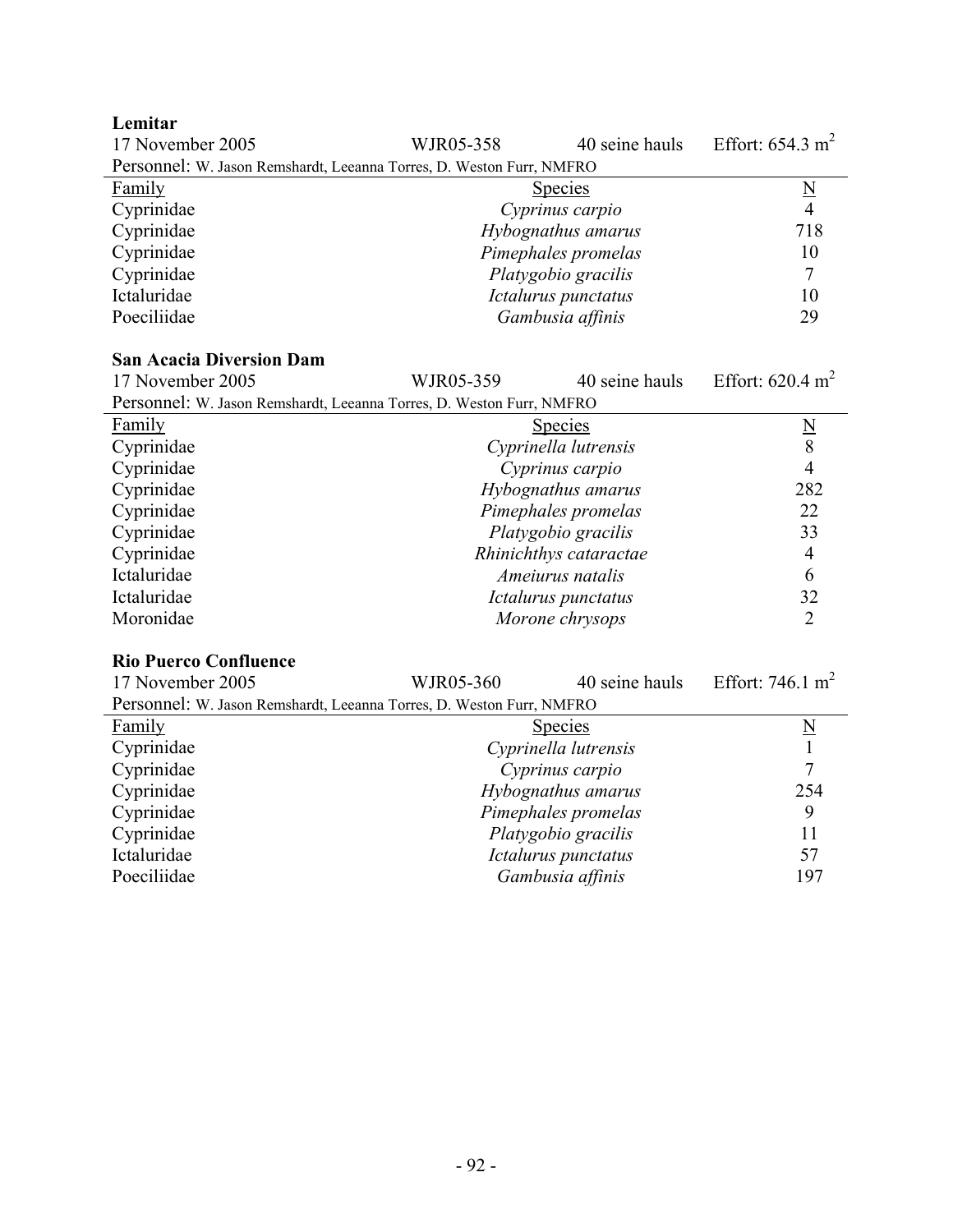| <b>U.S. Highway 60 Bridge</b>                                                                          |           |                                           |                             |
|--------------------------------------------------------------------------------------------------------|-----------|-------------------------------------------|-----------------------------|
| 17 November 2005                                                                                       | WJR05-361 | 40 seine hauls                            | Effort: $709.2 \text{ m}^2$ |
| Personnel: W. Jason Remshardt, Leeanna Torres, D. Weston Furr, NMFRO                                   |           |                                           |                             |
| Family                                                                                                 |           | <u>Species</u>                            | $\underline{N}$             |
| Cyprinidae                                                                                             |           | Cyprinella lutrensis                      | 14                          |
| Cyprinidae                                                                                             |           | Cyprinus carpio                           | 3                           |
| Cyprinidae                                                                                             |           | Hybognathus amarus                        | 223                         |
| Cyprinidae                                                                                             |           | Pimephales promelas                       | $\mathfrak{Z}$              |
| Cyprinidae                                                                                             |           | Platygobio gracilis                       | $\overline{c}$              |
| Ictaluridae                                                                                            |           | Ameiurus natalis                          | $\overline{2}$              |
| Ictaluridae                                                                                            |           | Ictalurus punctatus                       | 50                          |
| Poeciliidae                                                                                            |           | Gambusia affinis                          | 5                           |
|                                                                                                        |           |                                           |                             |
| Tomé<br>18 November 2005                                                                               | WJR05-362 | 40 seine hauls                            | Effort: 792.0 $m2$          |
|                                                                                                        |           |                                           |                             |
| Personnel: W. Jason Remshardt, D. Weston Furr, NMFRO<br>Family                                         |           | <b>Species</b>                            |                             |
| Cyprinidae                                                                                             |           | Cyprinella lutrensis                      | $\frac{N}{3}$               |
| Cyprinidae                                                                                             |           |                                           | 209                         |
|                                                                                                        |           | Hybognathus amarus                        |                             |
| U.S. 550 Bridge                                                                                        |           |                                           |                             |
|                                                                                                        |           |                                           |                             |
| 18 November 2005                                                                                       | WJR05-363 | 40 seine hauls                            | Effort: 798.0 $m2$          |
|                                                                                                        |           |                                           |                             |
| Personnel: W. Jason Remshardt, D. Weston Furr, NMFRO<br><b>Family</b>                                  |           | <b>Species</b>                            |                             |
| Cyprinidae                                                                                             |           | Cyprinella lutrensis                      | $\underline{N}$<br>32       |
| Cyprinidae                                                                                             |           | Cyprinus carpio                           | $\overline{4}$              |
| Cyprinidae                                                                                             |           | Hybognathus amarus                        | 115                         |
| Cyprinidae                                                                                             |           | Platygobio gracilis                       | 46                          |
| Cyprinidae                                                                                             |           | Rhinichthys cataractae                    | 9                           |
| Poeciliidae                                                                                            |           | Gambusia affinis                          | $\overline{2}$              |
| Moronidae                                                                                              |           | Morone chrysops                           | $\overline{2}$              |
| Centrarchidae                                                                                          |           | Pomoxis annularis                         | $\mathbf{1}$                |
|                                                                                                        |           |                                           |                             |
| <b>Dixon Road</b>                                                                                      |           |                                           |                             |
| 12 December 2005                                                                                       | WJR05-364 | 30 seine hauls                            | Effort: $602.1 \text{ m}^2$ |
| Personnel: W. Jason Remshardt, Leeanna L. Torres, NMFRO; Scott Bulgrin, Mark Morales, Pueblo of Sandia |           |                                           |                             |
| Family                                                                                                 |           | <b>Species</b>                            |                             |
| Cyprinidae                                                                                             |           | Pimephales promelas                       | $\frac{N}{2}$               |
| Cyprinidae                                                                                             |           | Platygobio gracilis                       | $\overline{2}$              |
| Catostomidae<br>Poeciliidae                                                                            |           | Catostomus commersoni<br>Gambusia affinis | 1<br>2                      |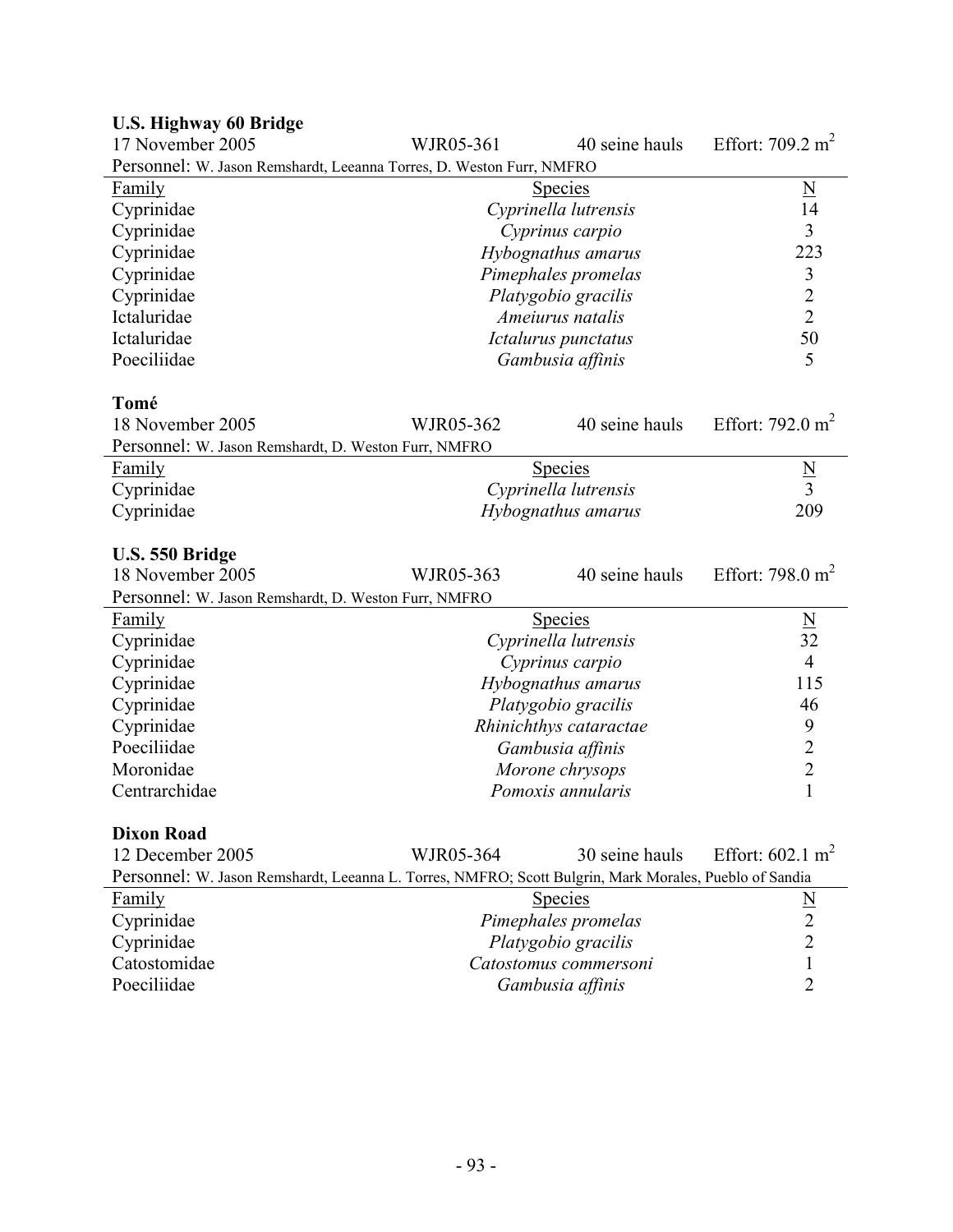# **Lomitas Negras**

| 12 December 2005                                                                                       | WJR05-365              | 30 seine hauls | Effort: $563.1 \text{ m}^2$ |
|--------------------------------------------------------------------------------------------------------|------------------------|----------------|-----------------------------|
| Personnel: W. Jason Remshardt, Leeanna L. Torres, NMFRO; Scott Bulgrin, Mark Morales, Pueblo of Sandia |                        |                |                             |
| Family                                                                                                 | <b>Species</b>         |                |                             |
| Cyprinidae                                                                                             | Cyprinella lutrensis   |                |                             |
| Cyprinidae                                                                                             | Hybognathus amarus     |                |                             |
| Cyprinidae                                                                                             | Platygobio gracilis    |                |                             |
| Cyprinidae                                                                                             | Rhinichthys cataractae |                |                             |
| Catostomidae                                                                                           | Catostomus commersoni  |                |                             |
| Poeciliidae                                                                                            | Gambusia affinis       |                | 283                         |
| Centrarchidae                                                                                          | Lepomis macrochirus    |                |                             |

# **U.S. 550 Bridge**

| 12 December 2005 |                                                                                                        | WJR05-366              | 30 seine hauls | Effort: $622.2 \text{ m}^2$ |
|------------------|--------------------------------------------------------------------------------------------------------|------------------------|----------------|-----------------------------|
|                  | Personnel: W. Jason Remshardt, Leeanna L. Torres, NMFRO; Scott Bulgrin, Mark Morales, Pueblo of Sandia |                        |                |                             |
| <b>Family</b>    |                                                                                                        | <b>Species</b>         |                |                             |
| Cyprinidae       |                                                                                                        | Platygobio gracilis    |                |                             |
| Cyprinidae       |                                                                                                        | Rhinichthys cataractae |                |                             |

# **Sandia Line 14**

| 12 December 2005                                                                                       | WJR05-367             | 30 seine hauls | Effort: $646.2 \text{ m}^2$ |
|--------------------------------------------------------------------------------------------------------|-----------------------|----------------|-----------------------------|
| Personnel: W. Jason Remshardt, Leeanna L. Torres, NMFRO; Scott Bulgrin, Mark Morales, Pueblo of Sandia |                       |                |                             |
| Family                                                                                                 | <b>Species</b>        |                | N                           |
| Cyprinidae                                                                                             | Cyprinella lutrensis  |                | 19                          |
| Cyprinidae                                                                                             | Cyprinus carpio       |                |                             |
| Cyprinidae                                                                                             | Hybognathus amarus    |                | 368                         |
| Cyprinidae                                                                                             | Pimephales promelas   |                | 16                          |
| Cyprinidae                                                                                             | Platygobio gracilis   |                | 2                           |
| Catostomidae                                                                                           | Catostomus commersoni |                | 9                           |
| Poeciliidae                                                                                            | Gambusia affinis      |                | 12                          |
| Centrarchidae                                                                                          | Lepomis macrochirus   |                |                             |
| Centrarchidae                                                                                          | Micropterus salmoides |                |                             |

# **Sandia PNM Gasline**

| 12 December 2005                                                                                       | WJR05-368              | 30 seine hauls | Effort: $594.6 \text{ m}^2$ |
|--------------------------------------------------------------------------------------------------------|------------------------|----------------|-----------------------------|
| Personnel: W. Jason Remshardt, Leeanna L. Torres, NMFRO; Scott Bulgrin, Mark Morales, Pueblo of Sandia |                        |                |                             |
| Family                                                                                                 | <b>Species</b>         |                | N                           |
| Cyprinidae                                                                                             | Cyprinella lutrensis   |                |                             |
| Cyprinidae                                                                                             | Hybognathus amarus     |                | 549                         |
| Cyprinidae                                                                                             | Platygobio gracilis    |                |                             |
| Cyprinidae                                                                                             | Rhinichthys cataractae |                |                             |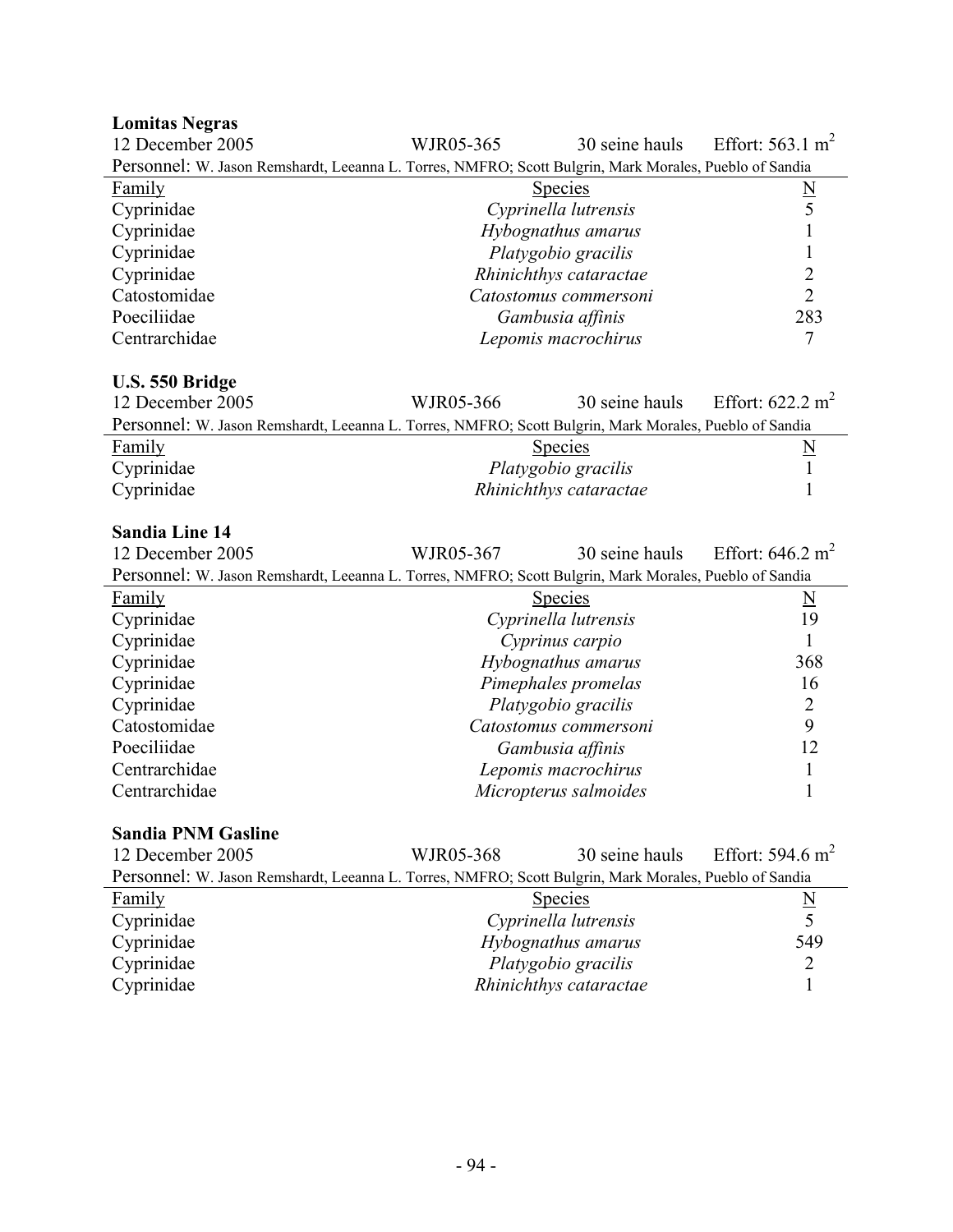# **Rio Grande @ Isleta, Atrisco Outfall**

| 13 December 2005                                                                         | WJR05-369           |                       | 30 seine hauls Effort: $435.3 \text{ m}^2$ |
|------------------------------------------------------------------------------------------|---------------------|-----------------------|--------------------------------------------|
| Personnel: W. Jason Remshardt, Leeanna Torres, D. Weston Furr, NMFRO; Megan Osborne, UNM |                     |                       |                                            |
| <b>Family</b>                                                                            |                     | <b>Species</b>        | N                                          |
| Cyprinidae                                                                               | Platygobio gracilis |                       |                                            |
| Catostomidae                                                                             | Carpiodes carpio    |                       |                                            |
| Poeciliidae                                                                              | Gambusia affinis    |                       |                                            |
| Centrarchidae                                                                            | Lepomis macrochirus |                       |                                            |
| Centrarchidae                                                                            |                     | Micropterus salmoides |                                            |

# **Rio Grande @ Isleta, Alejandro Gate**

| 13 December 2005                                                                         | WJR05-370            | 30 seine hauls | Effort: $488.7 \text{ m}^2$ |
|------------------------------------------------------------------------------------------|----------------------|----------------|-----------------------------|
| Personnel: W. Jason Remshardt, Leeanna Torres, D. Weston Furr, NMFRO; Megan Osborne, UNM |                      |                |                             |
| Family                                                                                   | <b>Species</b>       |                | $\underline{\underline{N}}$ |
| Cyprinidae                                                                               | Cyprinella lutrensis |                | 89                          |
| Cyprinidae                                                                               | Cyprinus carpio      |                |                             |
| Cyprinidae                                                                               | Hybognathus amarus   |                | 51                          |
| Cyprinidae                                                                               | Pimephales promelas  |                | 22                          |
| Cyprinidae                                                                               | Platygobio gracilis  |                |                             |
| Catostomidae                                                                             | Carpiodes carpio     |                |                             |
| Poeciliidae                                                                              | Gambusia affinis     |                | 129                         |

# **Tomé**

| 13 December 2005                                                                         | WJR05-371            |                     | 30 seine hauls Effort: $659.4 \text{ m}^2$ |
|------------------------------------------------------------------------------------------|----------------------|---------------------|--------------------------------------------|
| Personnel: W. Jason Remshardt, Leeanna Torres, D. Weston Furr, NMFRO; Megan Osborne, UNM |                      |                     |                                            |
| Family                                                                                   |                      | <b>Species</b>      | N                                          |
| Cyprinidae                                                                               | Cyprinella lutrensis |                     |                                            |
| Cyprinidae                                                                               |                      | Hybognathus amarus  | 140                                        |
| Cyprinidae                                                                               |                      | Pimephales promelas |                                            |
| Cyprinidae                                                                               |                      | Platygobio gracilis |                                            |
| Poeciliidae                                                                              |                      | Gambusia affinis    |                                            |

# **U.S. Highway 60 Bridge**

| 13 December 2005                                                                         | WJR05-372            | 30 seine hauls      | Effort: $492.3 \text{ m}^2$ |
|------------------------------------------------------------------------------------------|----------------------|---------------------|-----------------------------|
| Personnel: W. Jason Remshardt, Leeanna Torres, D. Weston Furr, NMFRO; Megan Osborne, UNM |                      |                     |                             |
| <b>Family</b>                                                                            |                      | <b>Species</b>      | $\underline{\rm N}$         |
| Cyprinidae                                                                               | Cyprinella lutrensis |                     | 60                          |
| Cyprinidae                                                                               | Cyprinus carpio      |                     |                             |
| Cyprinidae                                                                               | Hybognathus amarus   |                     | 278                         |
| Cyprinidae                                                                               | Pimephales promelas  |                     | 13                          |
| Cyprinidae                                                                               | Platygobio gracilis  |                     |                             |
| Ictaluridae                                                                              | Ameiurus natalis     |                     |                             |
| Ictaluridae                                                                              |                      | Ictalurus punctatus | 27                          |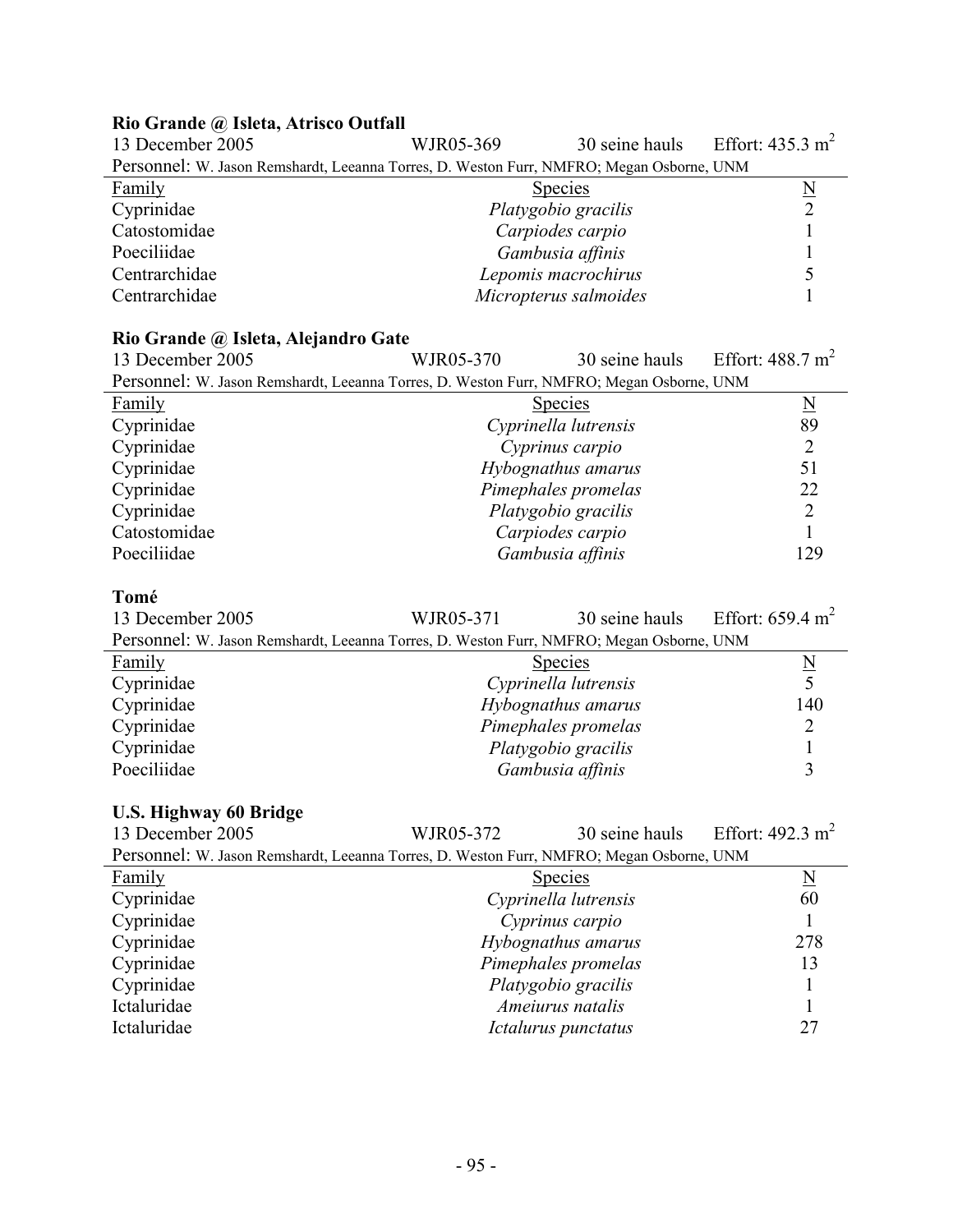# **Rio Puerco Confluence**

| 14 December 2005                                                                            | WJR05-373           | 30 seine hauls       | Effort: $501.6 \text{ m}^2$     |  |
|---------------------------------------------------------------------------------------------|---------------------|----------------------|---------------------------------|--|
| Personnel: W. Jason Remshardt, Leeanna Torres, Cody M. Robertson, NMFRO; Megan Osborne, UNM |                     |                      |                                 |  |
| <b>Family</b>                                                                               |                     | <b>Species</b>       | $\underline{N}$                 |  |
| Cyprinidae                                                                                  |                     | Cyprinella lutrensis | 21                              |  |
| Cyprinidae                                                                                  |                     | Cyprinus carpio      | $\overline{2}$                  |  |
| Cyprinidae                                                                                  |                     | Hybognathus amarus   | 299                             |  |
| Cyprinidae                                                                                  |                     | Pimephales promelas  | 6                               |  |
| Poeciliidae                                                                                 |                     | Gambusia affinis     | 100                             |  |
|                                                                                             |                     |                      |                                 |  |
| <b>San Acacia Diversion Dam</b>                                                             |                     |                      |                                 |  |
| 14 December 2005                                                                            | WJR05-374           | 30 seine hauls       | Effort: $521.7 \text{ m}^2$     |  |
| Personnel: W. Jason Remshardt, Leeanna Torres, Cody M. Robertson, NMFRO; Megan Osborne, UNM |                     |                      |                                 |  |
| Family                                                                                      |                     | <b>Species</b>       | $\frac{N}{6}$                   |  |
| Cyprinidae                                                                                  |                     | Cyprinella lutrensis |                                 |  |
| Cyprinidae                                                                                  |                     | Cyprinus carpio      | $\mathbf{1}$                    |  |
| Cyprinidae                                                                                  |                     | Hybognathus amarus   | 23                              |  |
| Cyprinidae                                                                                  |                     | Pimephales promelas  | 5                               |  |
| Cyprinidae                                                                                  |                     | Platygobio gracilis  | $\overline{2}$                  |  |
| Catostomidae                                                                                |                     | Carpiodes carpio     | $\mathbf{1}$                    |  |
| Ictaluridae                                                                                 |                     | Ictalurus punctatus  | $\mathbf{1}$                    |  |
| Lemitar                                                                                     |                     |                      |                                 |  |
| 14 December 2005                                                                            | WJR05-375           | 30 seine hauls       | Effort: 490.5 $m2$              |  |
| Personnel: W. Jason Remshardt, Leeanna Torres, Cody M. Robertson, NMFRO; Megan Osborne, UNM |                     |                      |                                 |  |
|                                                                                             |                     |                      |                                 |  |
| <b>Family</b>                                                                               |                     | <b>Species</b>       | $\underline{\mathbf{N}}$<br>102 |  |
| Cyprinidae                                                                                  |                     | Hybognathus amarus   |                                 |  |
| Cyprinidae                                                                                  | Pimephales promelas |                      | $rac{5}{5}$                     |  |
| Cyprinidae                                                                                  | Platygobio gracilis |                      |                                 |  |

Ictaluridae *Ictalurus punctatus* 2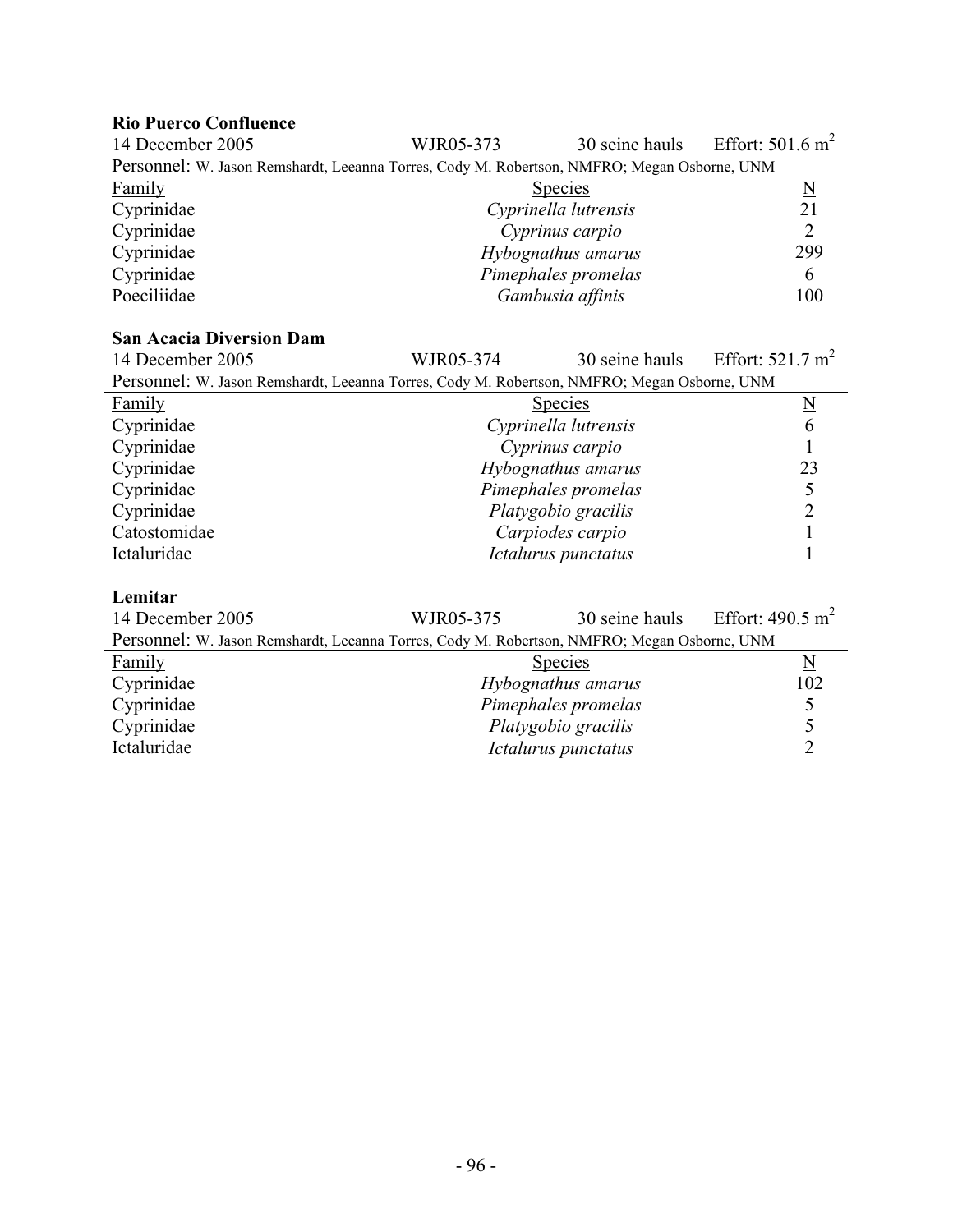Appendix C. Water quality measurements by collection number. For detailed site information, cross-reference with Appendix B.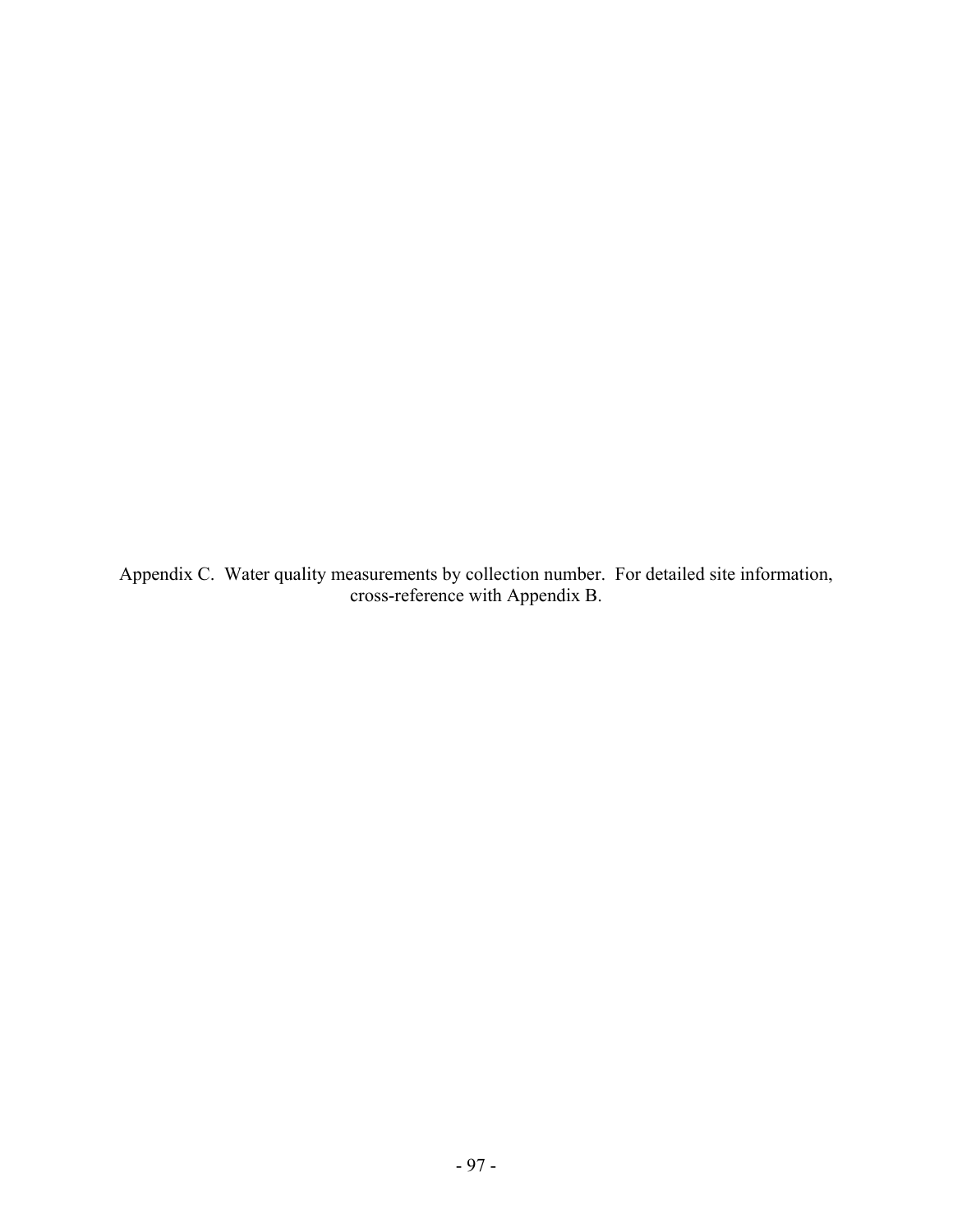| Collno          | Temp  | DO    | SpC | <b>TDS</b> | Sal | pH   | Air   |
|-----------------|-------|-------|-----|------------|-----|------|-------|
| <b>HEW04-01</b> | 13.72 | 4.84  | .39 | .25        | .20 | 7.91 | n/a   |
| LTT05-01        | 13.28 | 11.08 | .35 | .23        | .18 | 8.68 | 12.00 |
| LTT05-02        | 14.86 | 9.55  | .37 | .24        | .19 | 9.26 | n/a   |
| LTT05-03        | 15.50 | n/a   | n/a | n/a        | n/a | n/a  | n/a   |
| LTT05-04        | 16.00 | n/a   | n/a | n/a        | n/a | n/a  | n/a   |
| LTT05-05        | 16.00 | n/a   | n/a | n/a        | n/a | n/a  | n/a   |
| LTT05-06        | 12.64 | 10.38 | .40 | .25        | .20 | 9.33 | n/a   |
| LTT05-07        | 14.46 | 11.14 | .43 | .26        | .22 | 9.44 | n/a   |
| LTT05-08        | 16.14 | 10.00 | .43 | .27        | .22 | 9.63 | n/a   |
| LTT05-09        | 14.12 | 10.57 | .51 | .33        | .26 | 9.70 | n/a   |
| LTT05-10        | 14.10 | 10.82 | .53 | .34        | .27 | 9.79 | n/a   |
| LTT05-11        | 15.18 | 9.98  | .45 | .29        | .23 | 9.87 | n/a   |
| LTT05-12        | 17.07 | 8.79  | .45 | .29        | .23 | 9.84 | n/a   |
| SRD05-005       | 9.07  | 9.33  | .35 | .22        | .17 | 7.79 | n/a   |
| SRD05-006       | 10.42 | 9.93  | .37 | .24        | .19 | 8.20 | n/a   |
| SRD05-007       | 13.84 | 10.63 | .39 | .25        | .20 | 8.37 | n/a   |
| SRD05-008       | 7.88  | 10.55 | .35 | .23        | .17 | 8.54 | n/a   |
| SRD05-009       | 9.23  | 11.08 | .38 | .24        | .19 | 8.54 | n/a   |
| SRD05-010       | 8.42  | 14.75 | .37 | .24        | .18 | 8.52 | n/a   |
| SRD05-078       | 18.14 | 7.51  | .44 | .28        | .22 | 6.70 | n/a   |
| SRD05-079       | 21.25 | 7.69  | .42 | .27        | .21 | 6.90 | n/a   |
| SRD05-080       | 25.90 | 6.55  | .62 | .40        | .32 | 6.85 | n/a   |
| SRD05-081       | 12.40 | 8.02  | .43 | .28        | .22 | 6.94 | n/a   |
| <b>SRD156</b>   | 7.69  | 6.59  | .33 | .21        | .16 | 7.46 | n/a   |
| <b>SRD157</b>   | 8.66  | 5.47  | .33 | .21        | .16 | 7.92 | n/a   |
| <b>SRD158</b>   | 9.49  | 5.75  | .33 | .21        | .16 | 8.11 | 15.00 |
| <b>SRD159</b>   | 9.78  | 5.43  | .34 | .22        | .17 | 8.02 | 16.00 |
| <b>SRD160</b>   | 3.83  | 5.05  | .34 | .21        | .17 | 7.18 | 6.00  |
| <b>SRD161</b>   | 4.99  | 5.85  | .37 | .24        | .18 | 8.14 | n/a   |
| WJR05-259       | 3.92  | 11.67 | .31 | .20        | .15 | 8.45 | 5.00  |
| WJR05-260       | 4.41  | 12.65 | .32 | .21        | .16 | 8.49 | 5.00  |
| WJR05-261       | 3.95  | 13.20 | .31 | .20        | .15 | 8.35 | 14.50 |
| WJR05-262       | 4.68  | 12.96 | .32 | .20        | .16 | 8.42 | 16.00 |
| WJR05-263       | 5.23  | 12.63 | .31 | .20        | .15 | 8.56 | 16.00 |
| WJR05-264       | 5.84  | 11.80 | .38 | .24        | .19 | 8.51 | n/a   |
| WJR05-265       | 7.37  | 11.81 | .41 | .26        | .20 | 8.54 | 13.00 |
| WJR05-266       | 8.07  | 11.92 | .42 | .27        | .21 | 8.69 | n/a   |
| WJR05-267       | 6.29  | 11.51 | .37 | .24        | .18 | 8.39 | n/a   |
| WJR05-268       | 6.40  | 11.05 | .38 | .24        | .19 | 8.78 | n/a   |
| WJR05-269       | 5.80  | 12.16 | .36 | .23        | .18 | 8.81 | n/a   |
| WJR05-270       | 6.54  | 11.37 | .36 | .23        | .18 | 8.81 | n/a   |
| WJR05-271       | 7.12  | 13.07 | .33 | .21        | .16 | 8.48 | 16.00 |
| WJR05-272       | 9.84  | 10.38 | .38 | .24        | .19 | 8.47 | n/a   |

Collno = collection number; Temp = water temperature (C); DO = dissolved oxygen (mg/l); SpC = specific conductance (*µ*s/cm); TDS = total dissolved solids (mg/l); Sal = salinity (ppt); pH = pH; Air = air temperature (C)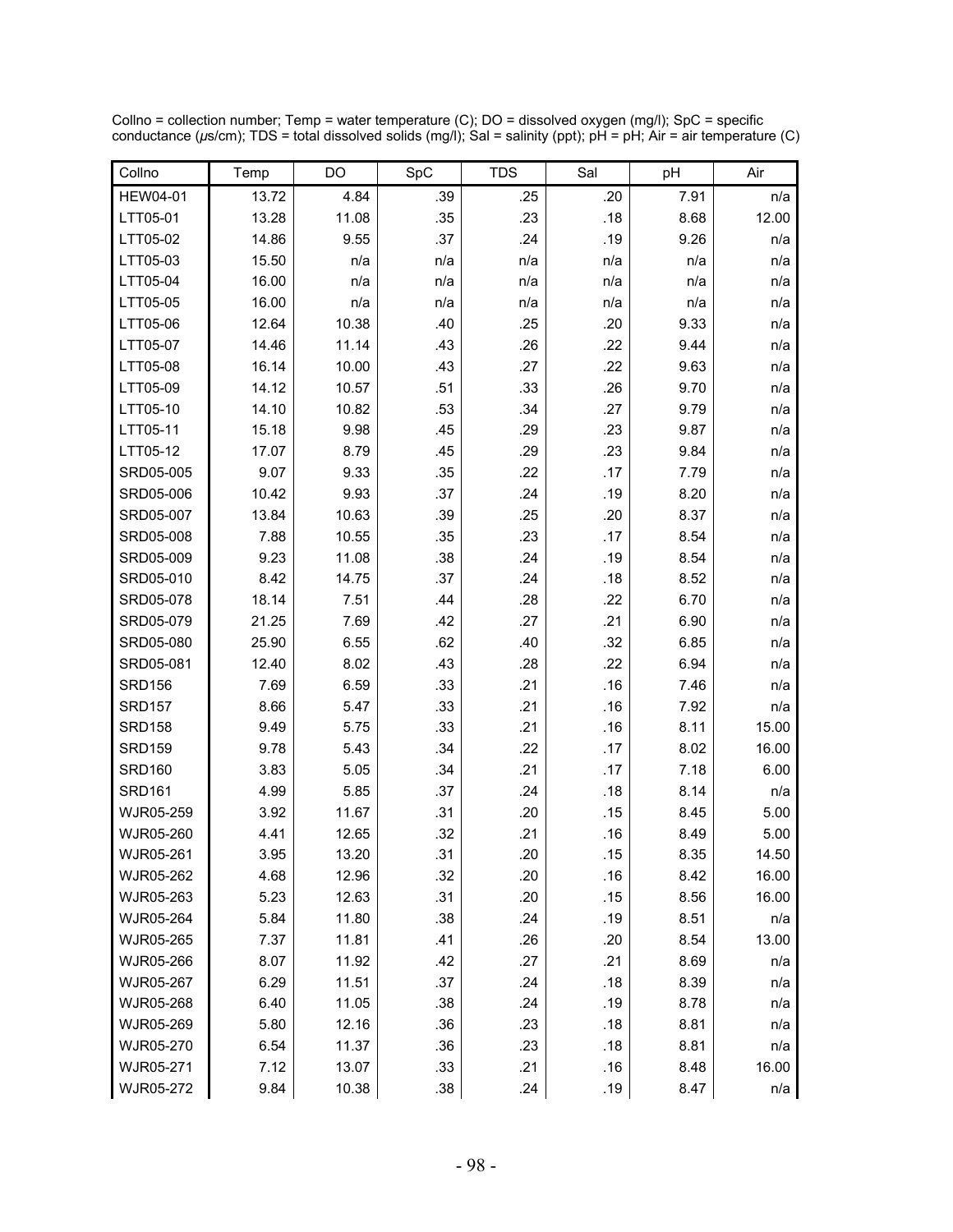| Collno                 | Temp           | DO           | SpC        | <b>TDS</b> | Sal        | pH           | Air        |
|------------------------|----------------|--------------|------------|------------|------------|--------------|------------|
| WJR05-273              | 10.51          | 11.62        | .39        | .25        | .20        | 8.61         | 19.00      |
| WJR05-274              | 12.32          | 10.04        | .40        | .26        | .20        | 8.84         | n/a        |
| WJR05-275              | 8.35           | 6.31         | .35        | n/a        | .20        | n/a          | 11.00      |
| WJR05-276              | 9.80           | 7.63         | .32        | .21        | .16        | 8.39         | 15.00      |
| WJR05-277              | 10.13          | 8.00         | .34        | .22        | .17        | 8.74         | 17.50      |
| WJR05-278              | 9.04           | 9.19         | .33        | .21        | .16        | 8.64         | n/a        |
| WJR05-279              | 9.92           | 9.22         | .34        | .22        | .17        | 8.55         | n/a        |
| WJR05-280              | 10.89          | 9.42         | .33        | .21        | .16        | 8.48         | 24.00      |
| WJR05-281              | 9.81           | 8.42         | .41        | .26        | .20        | 8.25         | 16.00      |
| WJR05-282              | 12.42          | 6.17         | .41        | .26        | .21        | 8.72         | 20.00      |
| WJR05-283              | 13.72          | 6.91         | .37        | .23        | .18        | 8.65         | 20.00      |
| WJR05-284              | 10.66          | 4.11         | .23        | .15        | .11        | 8.12         | n/a        |
| WJR05-285              | 11.04          | 3.58         | .23        | .15        | .11        | 8.89         | 12.35      |
| WJR05-286              | 14.00          | n/a          | n/a        | n/a        | n/a        | n/a          | n/a        |
| WJR05-287              | 12.22          | 3.51         | .24        | .15        | .11        | 8.98         | n/a        |
| WJR05-288              | 13.81          | 3.57         | .31        | .20        | .15        | 9.00         | n/a        |
| WJR05-289              | 11.88          | n/a          | .26        | .16        | .12        | 8.86         | 10.31      |
| WJR05-290              | 14.58          | 1.93         | .39        | .25        | .20        | 8.90         | 16.00      |
| WJR05-291              | 13.99          | 2.18         | .27        | .17        | .13        | 9.16         | 19.00      |
| WJR05-292              | 15.89          | 8.03         | .27        | .18        | .13        | 7.48         | 27.00      |
| WJR05-293              | 18.40          | 7.80         | .21        | .13        | .10        | 7.76         | n/a        |
| WJR05-294              | 15.83          | 9.92         | .18        | .12        | .08        | 7.34         | n/a        |
| WJR05-295              | 16.57          | n/a          | .18        | .11        | n/a        | n/a          | n/a        |
| WJR05-296              | 18.50          | n/a          | n/a        | n/a        | n/a        | n/a          | 23.00      |
| WJR05-298              | 19.00          | n/a          | n/a        | n/a        | n/a        | n/a          | n/a        |
| WJR05-299              | 19.33          | 8.63         | .22        | .14        | .10        | 7.32         | n/a        |
| WJR05-300              | 20.28          | 8.09         | .32        | .21        | .16        | 7.62         | n/a        |
| WJR05-301              | 22.68          | 8.25         | .24        | .16        | .12        | 7.69         | n/a        |
| WJR05-305<br>WJR05-306 | 20.00          | 8.01         | .27        | .17<br>.17 | .13        | 7.10         | n/a        |
| WJR05-307              | 23.83<br>27.23 | 8.48<br>8.00 | .26<br>.25 | .16        | .13<br>.12 | 7.36<br>7.38 | n/a        |
| WJR05-308              | 20.69          | 8.70         | .18        | .12        | .08        | 7.13         | n/a<br>n/a |
| WJR05-309              | 21.22          | 8.58         | .20        | .13        | .09        | 7.23         | n/a        |
| WJR05-310              | 22.20          | 8.24         | .18        | .12        | .08        | 7.28         | n/a        |
| WJR05-311              | 23.05          | 8.28         | .18        | .12        | .09        | 7.36         | n/a        |
| WJR05-312              | 23.40          | 8.53         | .19        | .12        | .08        | 7.33         | n/a        |
| WJR05-313              | 25.06          | 6.85         | .31        | .20        | .15        | 6.91         | n/a        |
| WJR05-314              | 26.63          | 7.78         | .40        | .26        | .20        | 7.45         | n/a        |
| WJR05-315              | 27.85          | 8.11         | .27        | .17        | .13        | 7.64         | n/a        |
| WJR05-332              | 23.85          | 9.37         | .49        | n/a        | .20        | n/a          | n/a        |
| WJR05-333              | 27.40          | 8.55         | .54        | n/a        | .30        | n/a          | n/a        |
| WJR05-334              | 21.35          | 9.00         | .30        | n/a        | .10        | n/a          | n/a        |
| WJR05-335              | 23.05          | 8.80         | .34        | n/a        | .20        | n/a          | n/a        |
| WJR05-336              | 23.15          | 8.60         | .29        | n/a        | .10        | n/a          | n/a        |
| WJR05-337              | 24.10          | 8.06         | .40        | n/a        | .10        | n/a          | n/a        |
| WJR05-338              | 24.85          | 7.71         | .30        | n/a        | .10        | n/a          | n/a        |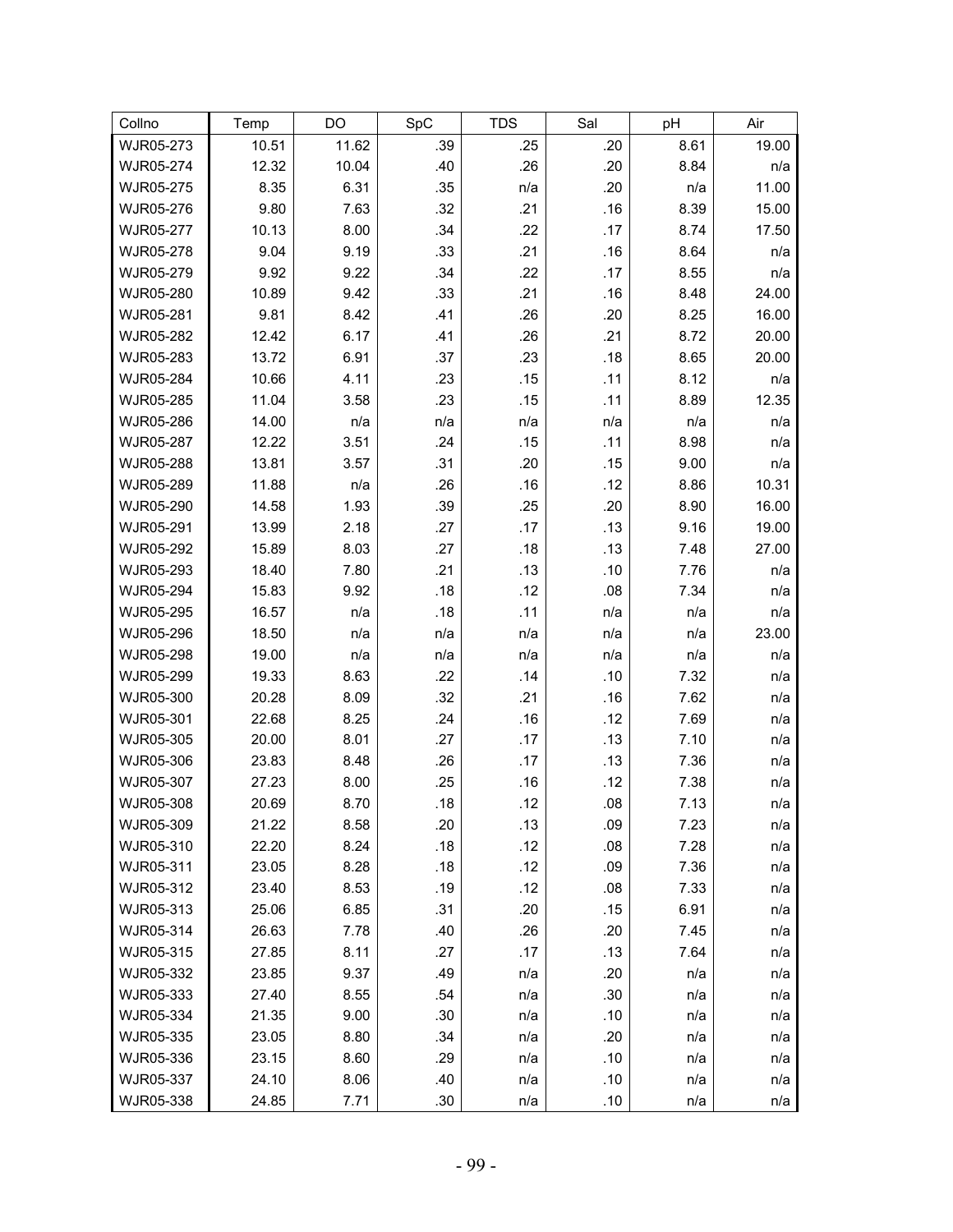| Collno                 | Temp         | DO             | SpC        | <b>TDS</b> | Sal        | pH           | Air        |
|------------------------|--------------|----------------|------------|------------|------------|--------------|------------|
| WJR05-339              | 22.45        | 7.59           | .74        | n/a        | .40        | n/a          | n/a        |
| WJR05-340              | 22.70        | 8.18           | .71        | n/a        | .35        | n/a          | n/a        |
| WJR05-341              | 26.85        | 5.42           | .40        | n/a        | .20        | n/a          | n/a        |
| WJR05-342              | 27.50        | 6.55           | .40        | n/a        | .20        | n/a          | n/a        |
| WJR05-343              | 28.35        | 6.71           | .36        | n/a        | .20        | n/a          | n/a        |
| WJR05-344              | 18.91        | 7.57           | .30        | .19        | .14        | 6.48         | n/a        |
| WJR05-345              | 21.37        | 7.46           | .34        | .22        | .17        | 6.85         | n/a        |
| WJR05-346              | 21.83        | 7.99           | .29        | .19        | .14        | 7.03         | n/a        |
| WJR05-347              | 22.66        | 8.39           | .30        | .19        | .15        | 7.07         | n/a        |
| WJR05-348              | 23.16        | 8.38           | .30        | .19        | .15        | 7.01         | n/a        |
| WJR05-349              | 17.01        | 8.51           | .91        | .58        | .48        | 6.48         | n/a        |
| WJR05-350              | 18.36        | 8.57           | .75        | .48        | .39        | 6.77         | n/a        |
| WJR05-351              | 21.56        | 7.93           | .51        | .33        | .26        | 6.97         | n/a        |
| WJR05-352              | 10.55        | 11.86          | .27        | .24        | .18        | 8.70         | n/a        |
| WJR05-353              | 10.75        | 12.16          | .28        | .25        | .19        | 8.55         | n/a        |
| WJR05-354              | 7.88         | 12.42          | .35        | .23        | .17        | 8.67         | n/a        |
| WJR05-355              | 8.14         | 12.37          | .36        | .23        | .17        | 8.74         | n/a        |
| WJR05-356              | 8.93         | 13.10          | .60        | .20        | .19        | 8.65         | n/a        |
| WJR05-357              | 10.32        | 11.94          | .43        | .28        | .21        | 8.57         | n/a        |
| WJR05-358              | 6.37         | 13.46          | .36        | .36        | .27        | 8.61         | n/a        |
| WJR05-359              | 8.10         | 12.61          | .68        | .44        | .33        | 8.62         | n/a        |
| WJR05-360              | 8.77         | 12.64          | .52        | .34        | .25        | 8.60         | n/a        |
| WJR05-361              | 9.07         | 12.76          | .43        | .33        | .25        | 8.63         | n/a        |
| WJR05-362              | 7.50         | 12.82          | .47        | .30        | .23        | 8.56         | n/a        |
| WJR05-363              | 9.24         | 12.41          | .35        | .23        | .17        | 8.59         | n/a        |
| WJR05-364              | 1.46         | 15.95          | .40        | .26        | .19        | 8.67         | n/a        |
| WJR05-365              | 3.94         | 14.49          | .46        | .30        | .22        | 8.52         | n/a        |
| WJR05-366              | 3.67         | 15.37          | .38        | .24        | .18        | 9.03         | n/a        |
| WJR05-367              | 4.07         | 14.86          | .38        | .25        | .18        | 9.02         | n/a        |
| WJR05-368<br>WJR05-369 | 4.33         | 14.81          | .38        | .25<br>.32 | .18<br>.24 | 9.06         | n/a        |
| WJR05-370              | 5.74<br>7.38 | 13.49<br>12.73 | .32<br>.51 | .33        | .25        | 8.53<br>8.55 | 6.00       |
| WJR05-371              | 8.04         | 13.02          | .53        | .34        | .26        | 8.68         | n/a<br>n/a |
| WJR05-372              | 7.78         | 13.05          | .56        | .36        | .27        | 8.73         | n/a        |
| WJR05-373              | 4.16         | 13.93          | .56        | .36        | .27        | 8.71         | n/a        |
| WJR05-374              | 7.55         | 13.02          | .74        | .48        | .37        | 8.65         | n/a        |
| WJR05-375              | 6.63         | 13.87          | .63        | .41        | .31        | 8.75         | n/a        |
| <b>WJR210</b>          | 22.26        | 6.42           | .33        | .21        | .16        | 8.84         | 19.06      |
| <b>WJR211</b>          | 26.27        | 7.55           | .40        | .25        | .21        | 9.34         | 25.68      |
| <b>WJR212</b>          | 31.09        | 8.11           | .38        | .24        | .19        | 9.66         | 29.01      |
| <b>WJR213</b>          | 19.73        | 8.26           | .26        | .17        | .13        | 9.89         | 22.25      |
| <b>WJR214</b>          | 19.79        | 9.83           | .26        | .16        | .12        | 9.78         | n/a        |
| <b>WJR215</b>          | 22.26        | 6.42           | .33        | .21        | .16        | 8.84         | 19.06      |
| <b>WJR216</b>          | 22.62        | 8.84           | .26        | .17        | .13        | 9.65         | n/a        |
| <b>WJR217</b>          | 25.19        | 9.04           | .27        | .17        | .13        | 9.69         | n/a        |
| <b>WJR219</b>          | 23.32        | 8.21           | .28        | .18        | .14        | n/a          | n/a        |